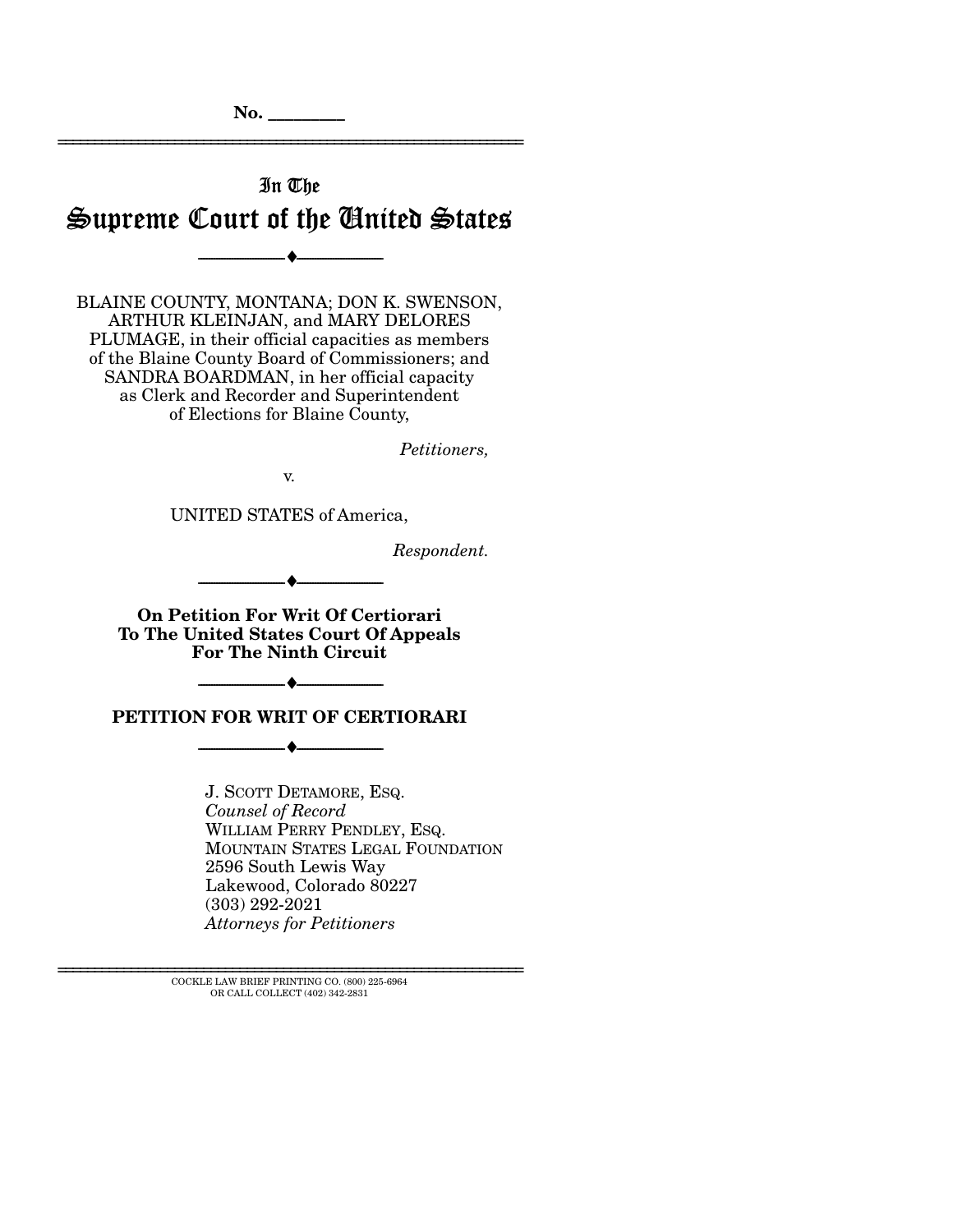#### **QUESTIONS PRESENTED**

 1. Whether the enactment of Section 2 of the Voting Rights Act (VRA) constitutes a constitutional exercise of Congress' power under the Enforcement Clauses of the Fourteenth and Fifteenth Amendments as applied to atlarge voting in political subdivisions not covered by Section 5 of the VRA?

 2. Whether an alleged violation of Section 2 of the VRA requires proof:

a. That a minority group has been denied the equal opportunity both to participate in the political process and to elect its candidates of choice?

b. That a causal connection exists between past or present purposeful discrimination and the minority group's lack of opportunity to participate in the political process and to elect candidates of its choice?

c. That the minority group is politically cohesive because it possesses distinctive and unique political interests that can be addressed by the election of its candidate of choice to the political body in question?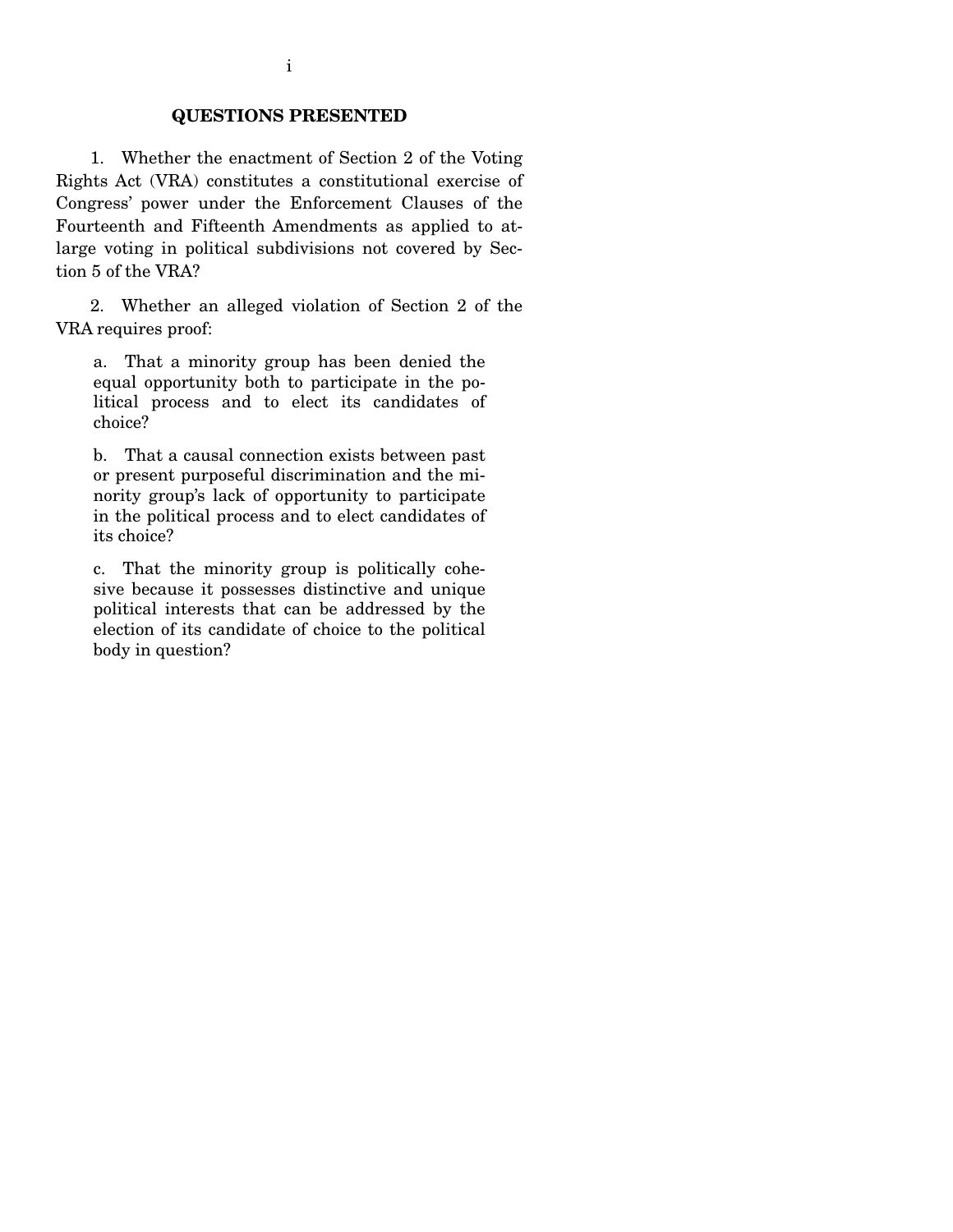Petitioners were Defendants in the U.S. District Court for the District of Montana, except that Victor J. Miller, a county commissioner originally named was replaced in January 2003, by Mary Delores Plumage. Joseph F. McConnell, Franklin R. Perez, Candace D. De Celles, Cheryl Sears, Wesley D. Cochran, Linda M. Buck, Donald L. Long Knife, Daniel Kinsey, and the Fort Belknap Community Council were denied intervention on the merits but granted intervention in the remedy phase. They did not participate in the appeal.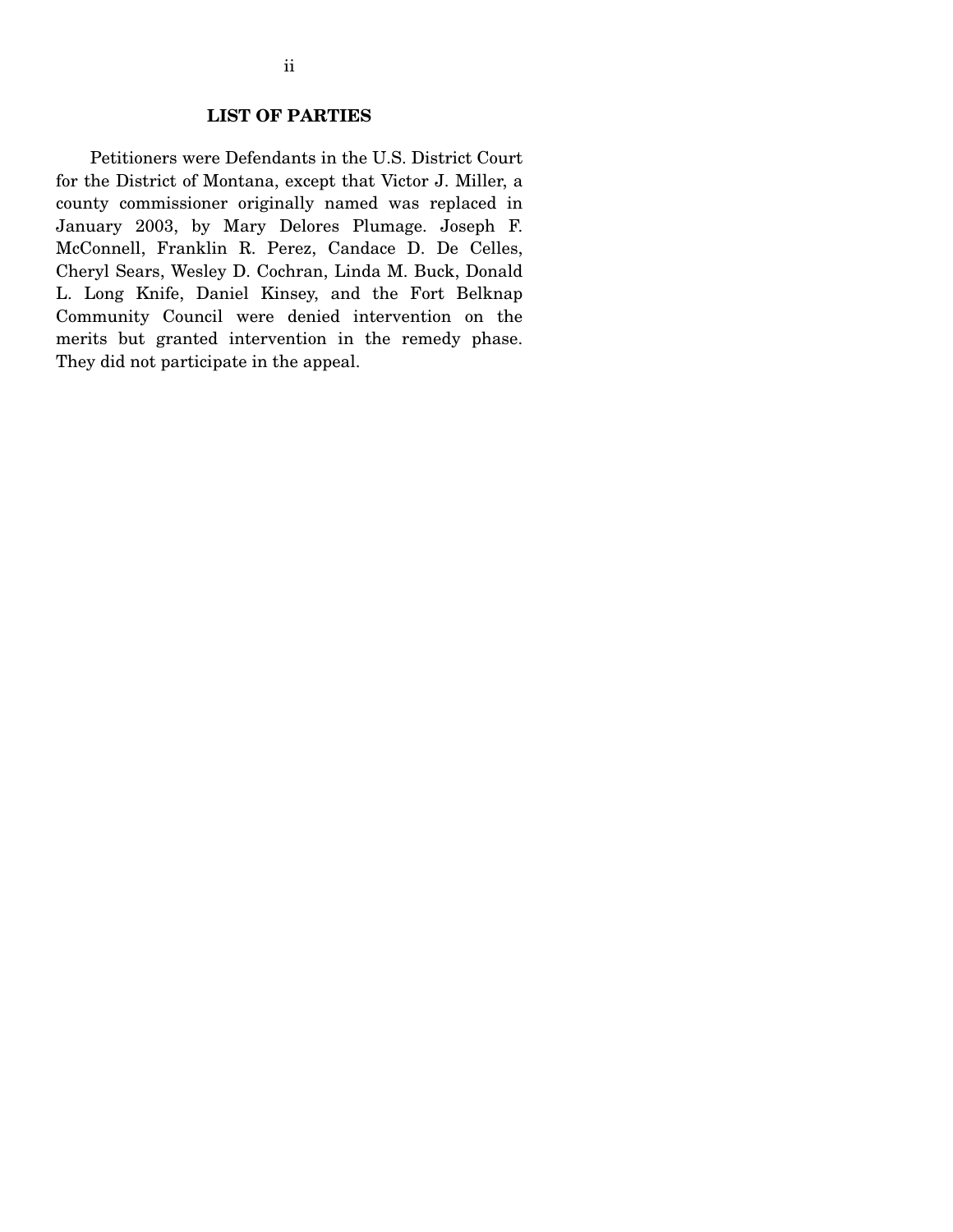## **CORPORATE DISCLOSURE STATEMENT**

 Because petitioners are a county and its officers in their official capacities a corporate disclosure statement is not required by Supreme Court Rule 29.6.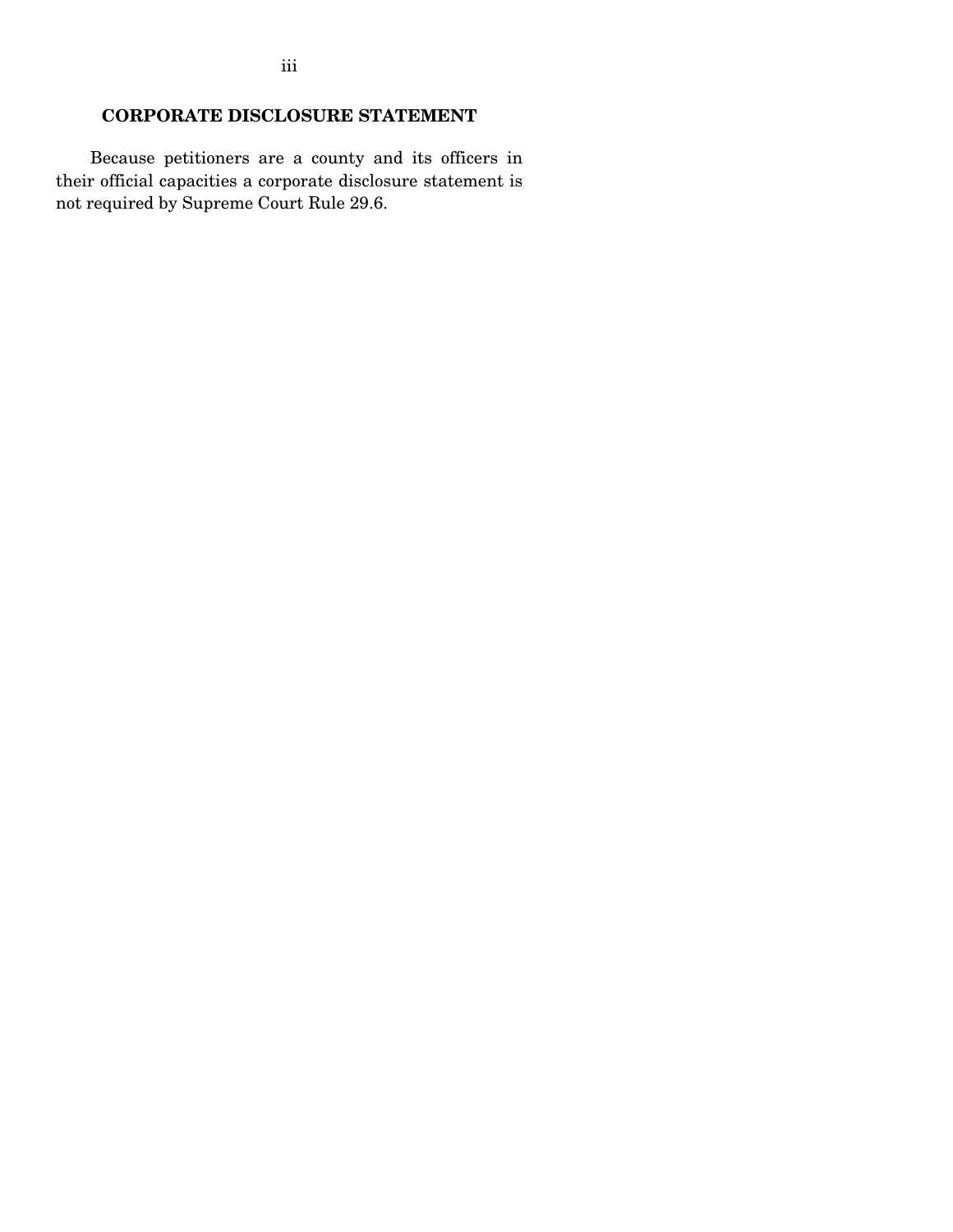## TABLE OF CONTENTS

## Page

|                                                                                                                                                                                                    | $\overline{2}$ |  |  |  |  |
|----------------------------------------------------------------------------------------------------------------------------------------------------------------------------------------------------|----------------|--|--|--|--|
|                                                                                                                                                                                                    |                |  |  |  |  |
| I.<br>Whether Section 2 is constitutional as applied<br>here is an extremely important question of<br>federal law with far-reaching Federalism im-<br>plications that has not been, but should be, |                |  |  |  |  |
| The Ninth Circuit's holding that it was<br>$A_{-}$<br>bound by this Court's summary affir-<br>mance in Mississippi Republican Party v.<br>Brooks conflicts with the Second Circuit                 | 5              |  |  |  |  |
| Whether Congress exceeded its authority<br>$B_{\cdot}$<br>under the enforcement Powers is a criti-<br>cal issue implicating the foundation of<br>Federalism set out in the U.S. Constitu-          | 7              |  |  |  |  |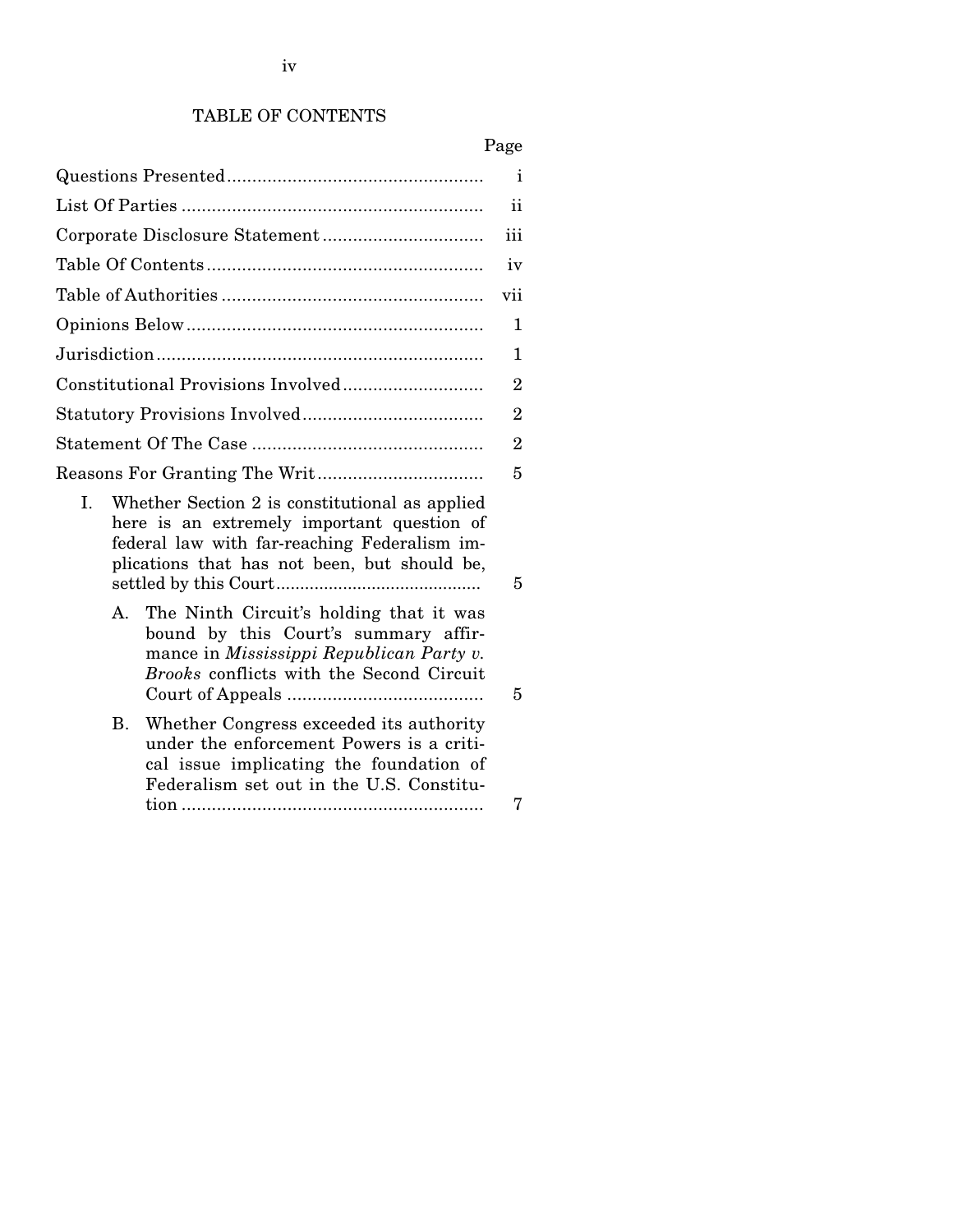## TABLE OF CONTENTS – Continued

Page

| 8  | The Ninth Circuit's analysis of Congressional<br>power under the Enforcement Clauses of the<br>Fourteenth and Fifteenth Amendments con-<br>flicts with decisions of this Court and other | ΙΙ. |
|----|------------------------------------------------------------------------------------------------------------------------------------------------------------------------------------------|-----|
| 8  | Section 2 of the VRA is "prophylactic leg-<br>islation" because it proscribes facially                                                                                                   | A.  |
| 9  | Prophylactic legislation must be a con-<br>gruent and proportionate response to an<br>identified history of a widespread pat-<br>tern of purposeful discrimination                       | В.  |
| 11 | The Ninth Circuit ignored <i>Boerne</i> through<br>Lane and created its own tests                                                                                                        | C.  |
| 12 | The Ninth Circuit failed to identify<br>1.<br>the scope of the constitutional right                                                                                                      |     |
| 12 | The Ninth Circuit held that a history<br>2.<br>of unconstitutional conduct by the                                                                                                        |     |
| 13 | The Ninth Circuit held that uphold-<br>3.<br>ing a nationwide ban on literacy tests<br>a fortiori renders Section 2 constitu-                                                            |     |
| 15 | The Ninth Circuit, while purporting<br>4.<br>to do so, did not analyze any history<br>of nationwide voting discrimination                                                                |     |
| 18 | The Ninth Circuit ruled that City of<br>Rome is dispositive of the constitutional-                                                                                                       | D.  |
|    |                                                                                                                                                                                          |     |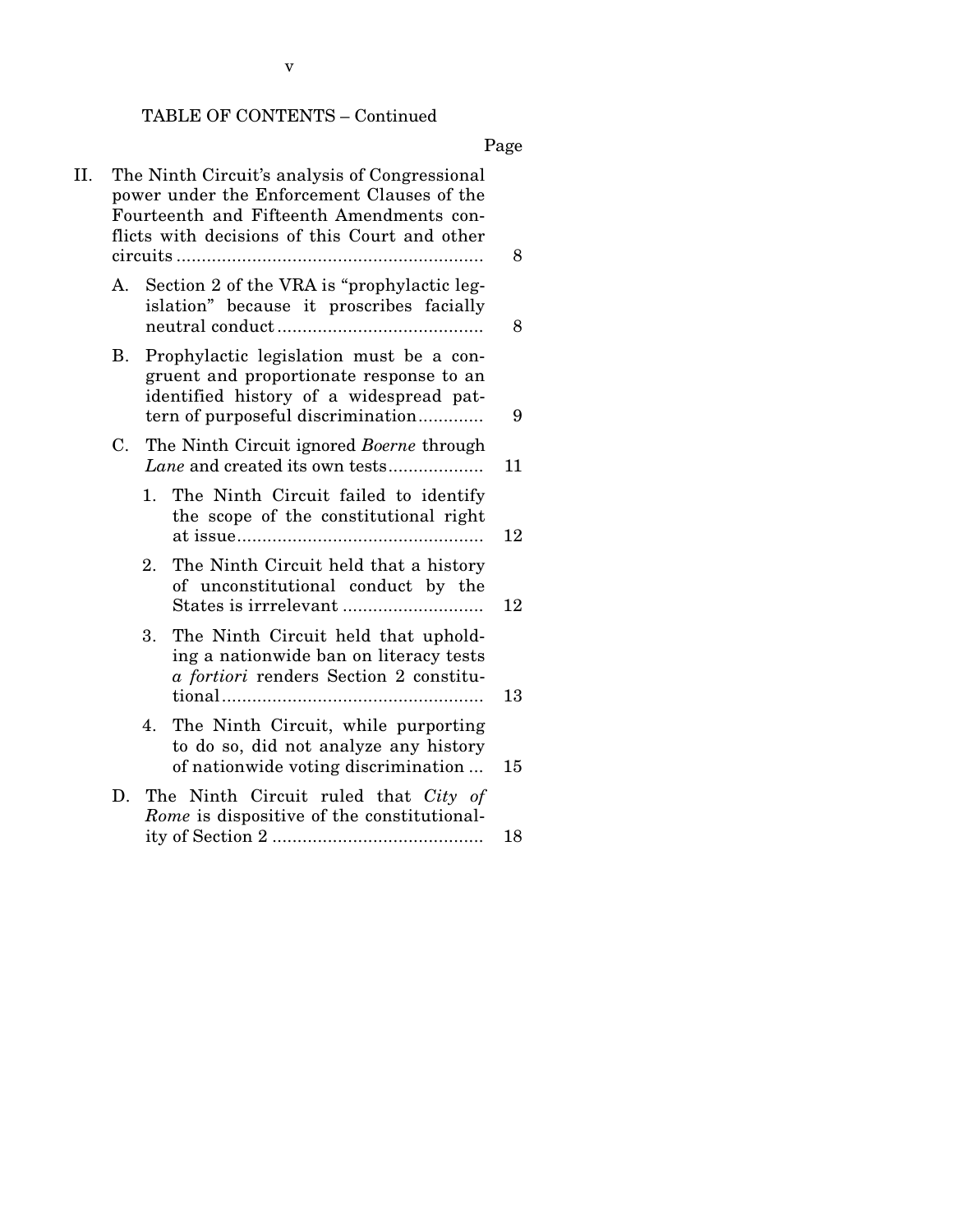## TABLE OF CONTENTS – Continued

Page

|   | E. The Ninth Circuit held that Congress' de-<br>sire to avoid the difficulty and divisiveness<br>of constitutional proof was sufficient justi-<br>fication for Section 2's enactment | 19 |
|---|--------------------------------------------------------------------------------------------------------------------------------------------------------------------------------------|----|
|   | The Ninth Circuit held that Section 2 does<br>not require proof of a minority group's un-<br>equal opportunity to participate in the politi-                                         | 21 |
|   | IV. The Ninth Circuit held that proof of purpose-                                                                                                                                    | 24 |
| V | The Ninth Circuit held that whether minor-<br>ity groups possess unique or distinctive po-                                                                                           | 27 |
|   |                                                                                                                                                                                      | 29 |

vi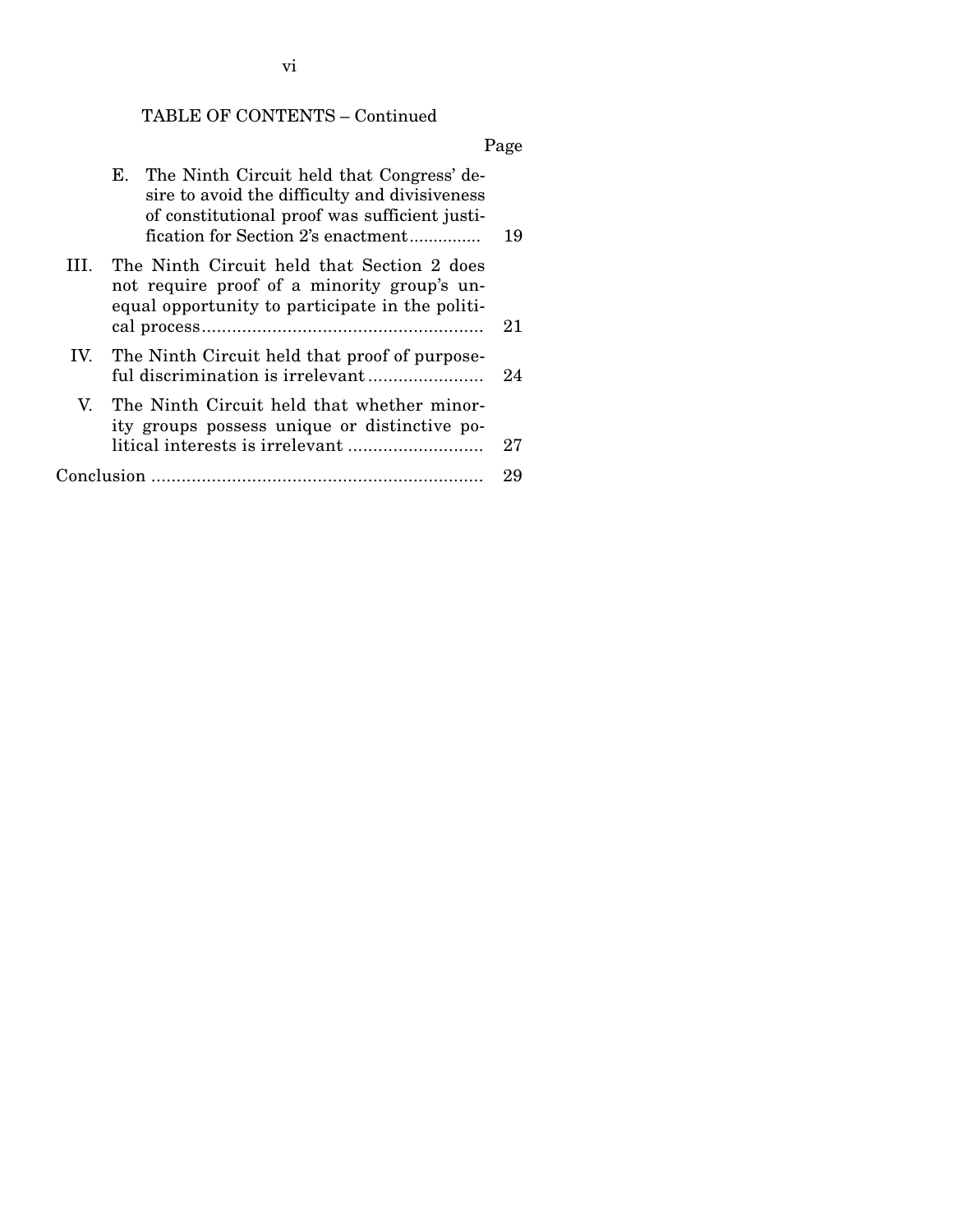## TABLE OF AUTHORITIES

## Page

## CASES

| Baird v. Consolidated City of Indianapolis, 976 F.2d                                             |
|--------------------------------------------------------------------------------------------------|
| Board of Trustees of the University of Alabama v.                                                |
|                                                                                                  |
|                                                                                                  |
| City of Boerne v. Flores, 521 U.S. 507 (1997)passim                                              |
| City of Mobile Alabama v. Bolden, 446 U.S. 55                                                    |
| City of Rome v. U.S., 446 U.S. 156 (1980)7, 11, 18, 19                                           |
| Farrakhan v. Washington, 359 F.3d 1116 (9th Cir.                                                 |
| Florida Prepaid Postsecondary Education Expense<br>Board v. College Savings Bank, 527 U.S. 627   |
| Georgia v. Ashcroft, 539 U.S. 461 (2003) 22, 24                                                  |
| Goosby v. Town Board of Hemptstead, N.Y., 180<br>F.3d 476 (2d Cir. 1999), cert. denied, 528 U.S. |
|                                                                                                  |
| Johnson v. De Grandy, 512 U.S. 997 (1994)  6, 22, 24, 25                                         |
| Jones v. City of Lubbock, 727 F.2d 364 (5th Cir.                                                 |
| Jordan v. Winter, 604 F.Supp. 807 (N.D. Miss. 1984) 5                                            |
| Kimel v. Florida Board of Regents, 528 U.S. 62                                                   |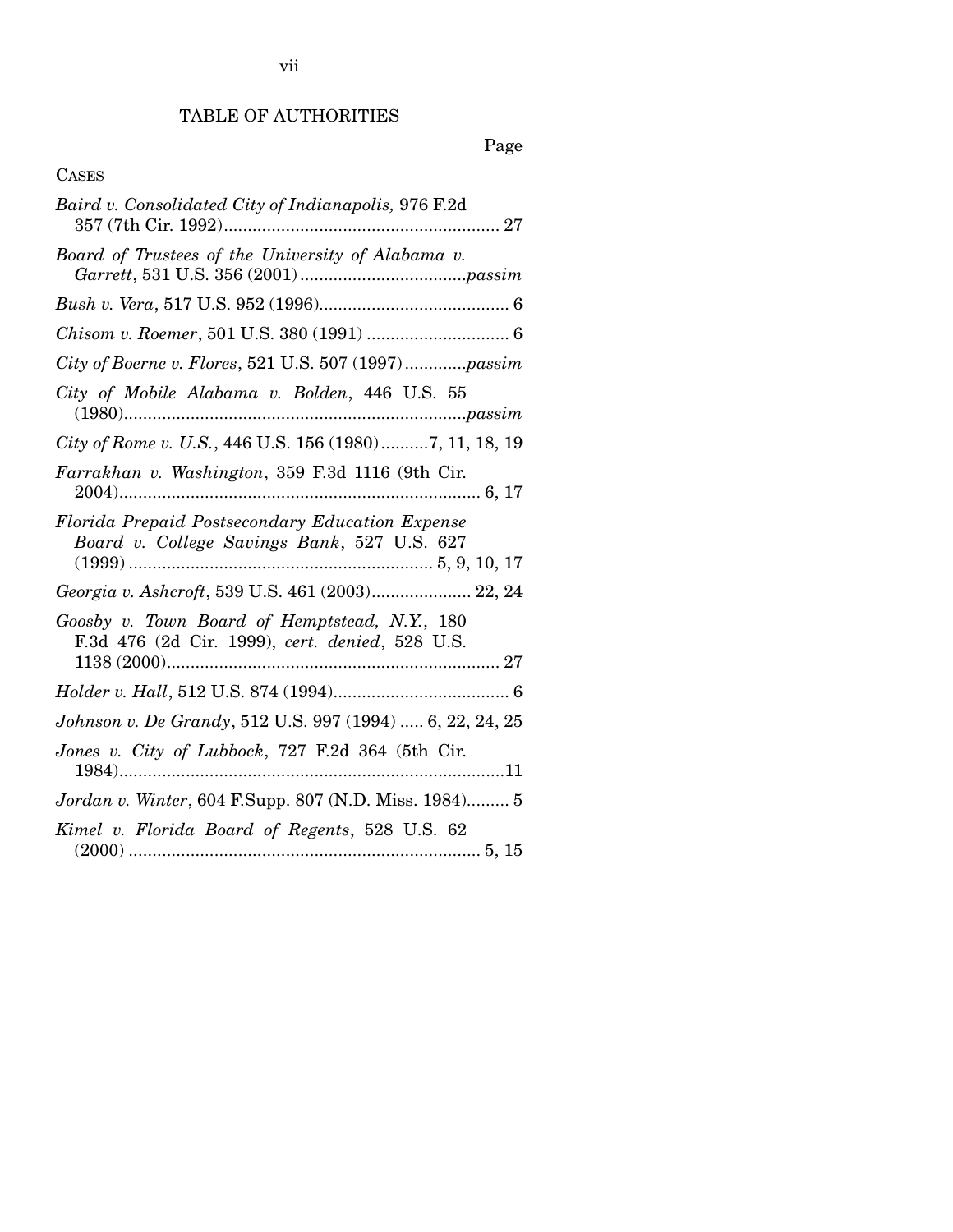viii

## TABLE OF AUTHORITIES – Continued

| Page                                                                                                  |
|-------------------------------------------------------------------------------------------------------|
| League of United Latin American Citizens, Council<br>No. 4434 v. Clements, 999 F.2d 831 (5th Cir.     |
| Major v. Treen, 574 F.Supp. 325 (E.D. La. 1983)11                                                     |
| Miller v. King, 384 F.3d 1248 (11th Cir. 2004)11, 12                                                  |
| Milwaukee Branch of N.A.A.C.P. v. Thompson, 116                                                       |
| Mississippi Republican Executive Committee v.                                                         |
| Muntaqim v. Coombe, 366 F.3d 102 (2d Cir. 2004);<br>cert. denied, 2004 WL 2072975 (No 04-175, Nov.    |
| N.A.A.C.P. v. City of Columbus, S.C., 850 F.Supp.<br>404 (D. S.C. 1994), aff'd with modifications, 33 |
| Nevada Department of Human Resources v. Hibbs,                                                        |
| Nipper v. Smith, 39 F.3d 1494 (11th Cir. 1994) (en                                                    |
| Old Person v. Cooney, 230 F.3d 1113 (9th Cir. 2000)  28                                               |
|                                                                                                       |
|                                                                                                       |
| Sanchez v. Bond, 875 F.2d 1488 (10th Cir. 1989)  28                                                   |
| Smith v. Salt River Project Agr. Imp. and Power                                                       |
| Solomon v. Liberty County Commissioners, 221 F.3d                                                     |
| Tennessee v. Lane, _ U.S. _, 124 S.Ct. 1978 (2004)passim                                              |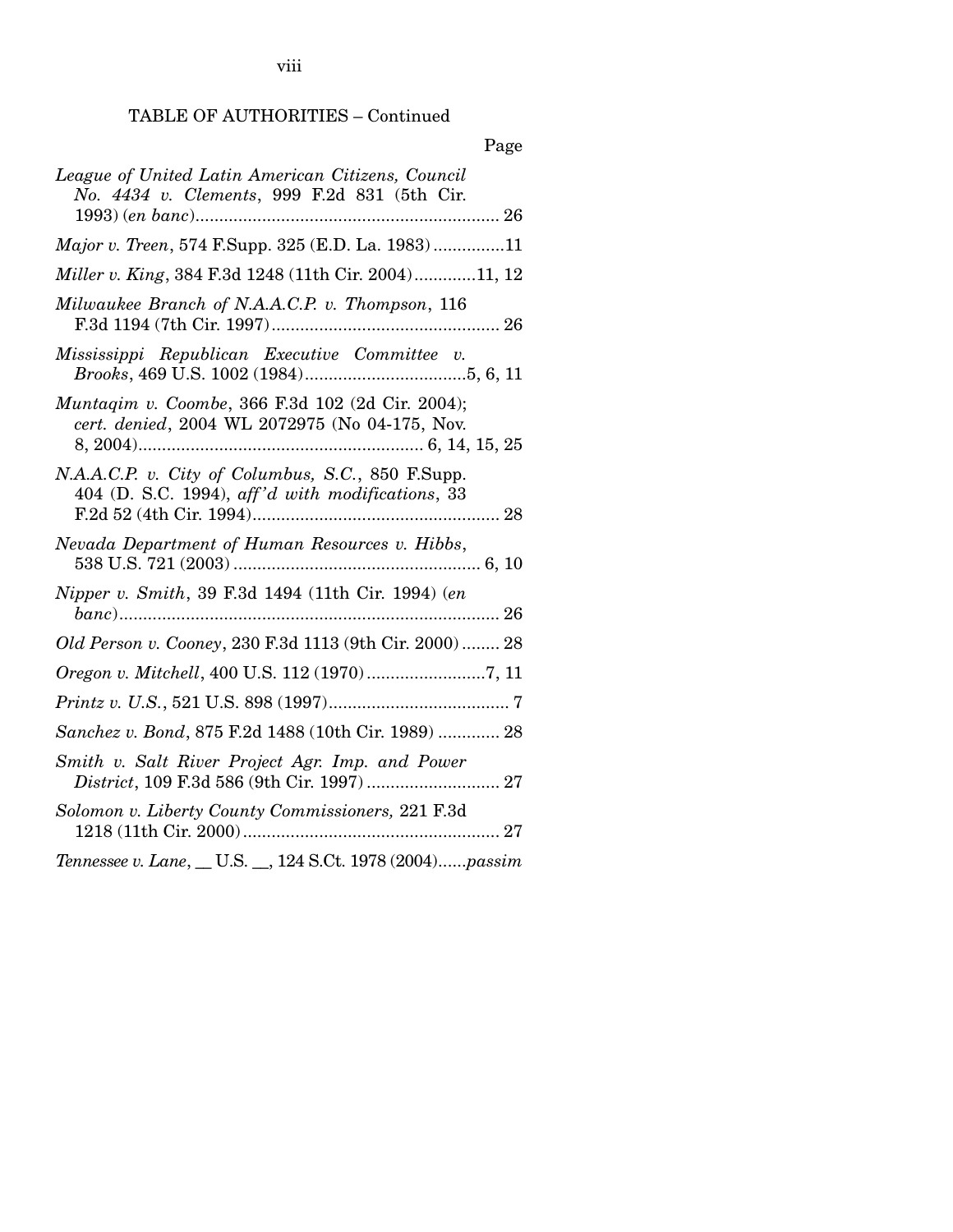## TABLE OF AUTHORITIES – Continued

| Page                                                           |  |
|----------------------------------------------------------------|--|
|                                                                |  |
| U.S. v. Blaine County, Montana, 363 F.3d 897 (9th              |  |
| U.S. v. Marengo County Commission, 731 F.2d 1546               |  |
|                                                                |  |
| <i>Uno v. City of Holyoke, 72 F.3d 973 (1st Cir. 1995)  26</i> |  |
|                                                                |  |
|                                                                |  |
| Zimmer v. McKeithen, 485 F.2d 1297 (5th Cir. 1973)             |  |

#### **STATUTES**

| Section 2 of the Voting Rights Act $(42 \text{ U.S.C.} \$ 1973) \dots \text{passim}$ |
|--------------------------------------------------------------------------------------|
| Section 4 of the Voting Rights Act (42 U.S.C. § 1973b)  2, 22                        |
| Section 5 of the Voting Rights Act (42 U.S.C.                                        |
|                                                                                      |

### CONSTITUTIONAL PROVISIONS

| Fourteenth and Fifteenth Amendments to the U.S. |  |
|-------------------------------------------------|--|
|                                                 |  |

#### LEGISLATIVE HISTORY

|  | H.R. No. 89-439, 89th Cong., 1st Sess. 1965, re- |  |  |  |  |
|--|--------------------------------------------------|--|--|--|--|
|  |                                                  |  |  |  |  |

Sen.Rep. No. 97-417, 97th Congr., 2d Sess. 1982, reprinted in 1982 U.S.C.C.A.N. 177.......................*passim*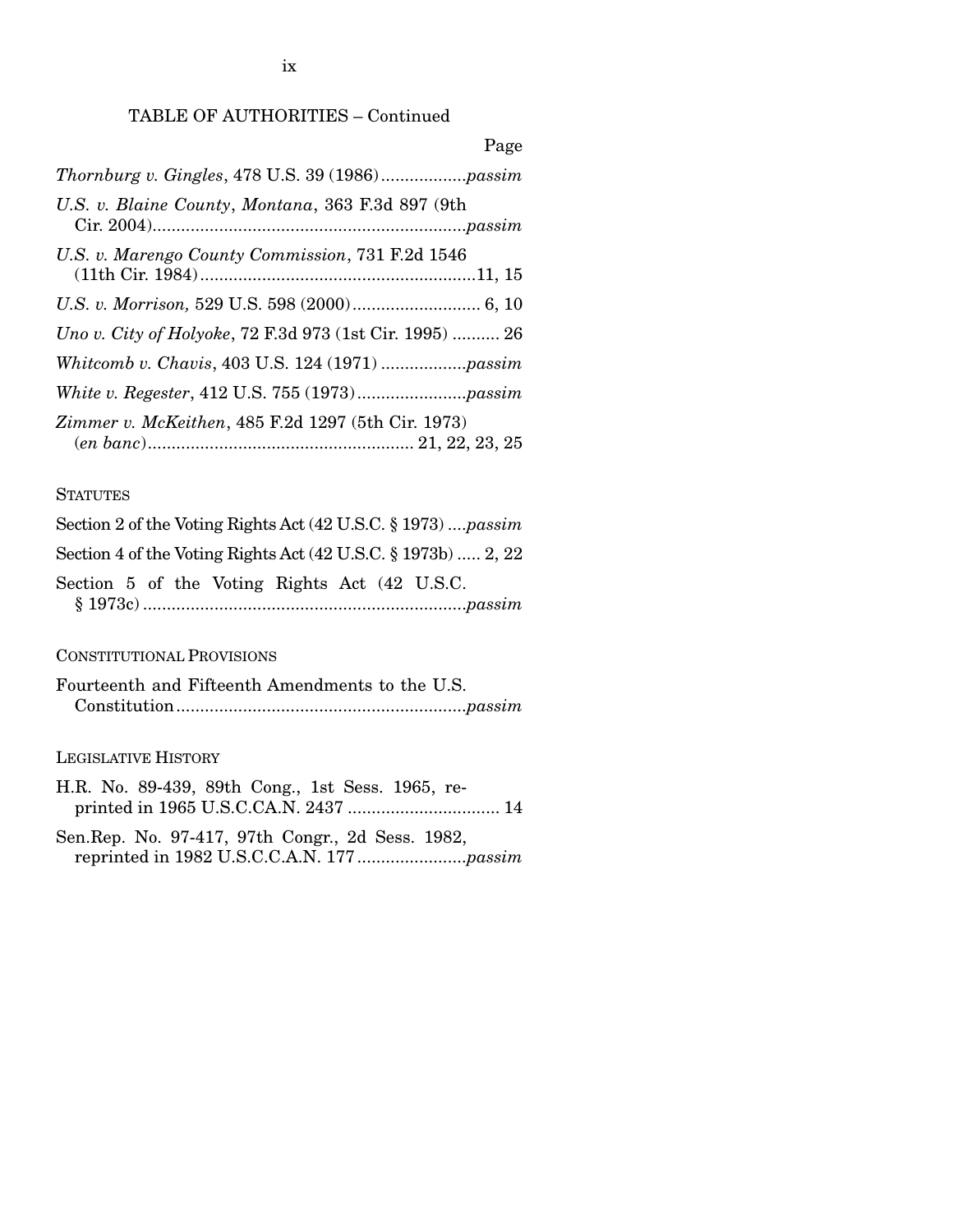x

## TABLE OF AUTHORITIES – Continued

Page

#### JOURNAL AND LAW REVIEW ARTICLES

Blacksher & Menefee, *From Reynolds v. Sims to City of Mobile v. Bolden: Have the White Suburbs Commandeered the Fifteenth Amend ment*, 34 Hastings Law Journal 1 (1982) ...................... 28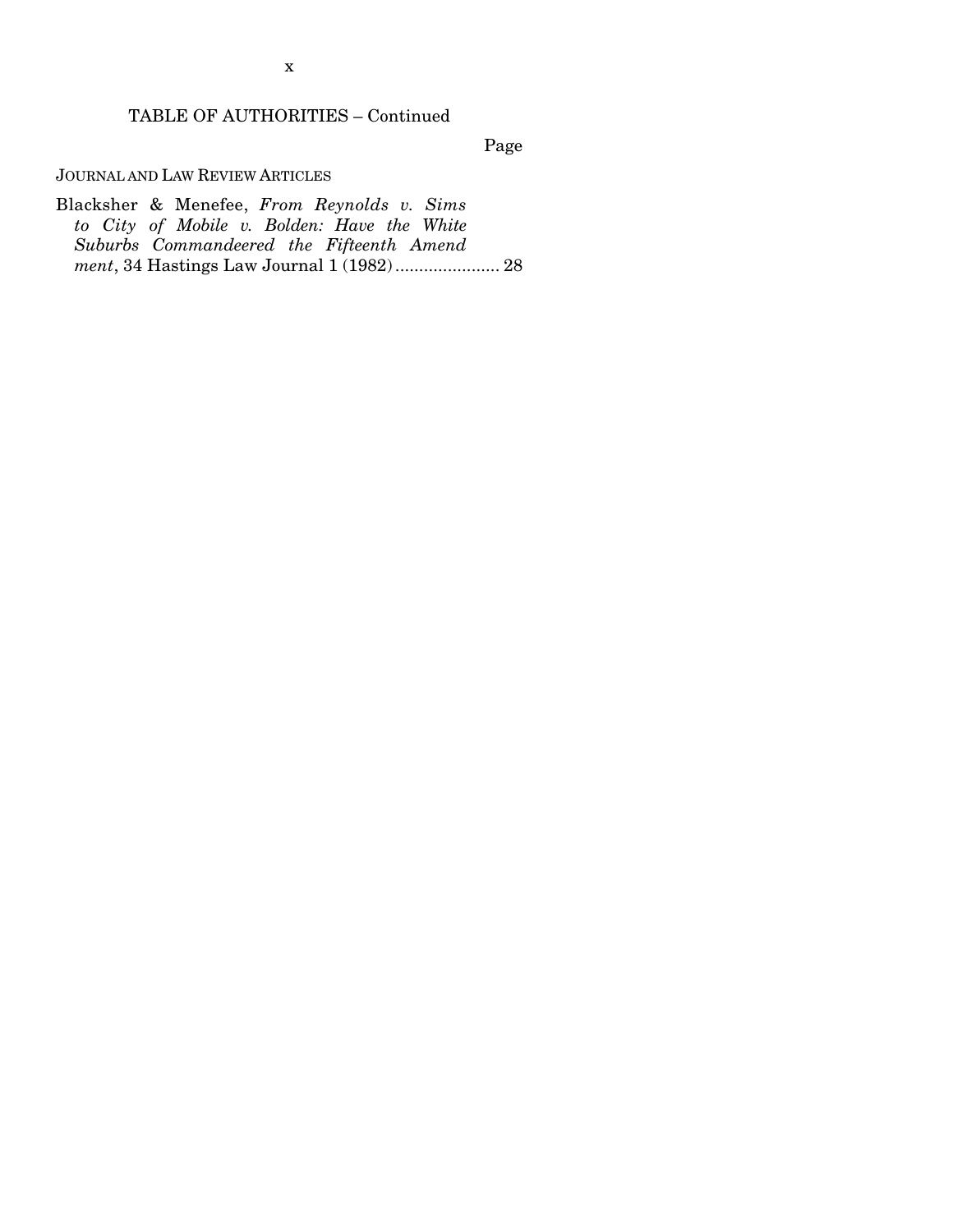#### **OPINIONS BELOW**

 Blaine County, Montana seeks review of the opinion of the U.S. Court of Appeals for the Ninth Circuit. *U.S. v. Blaine County, Montana*, 363 F.3d 897 (9th Cir. 2004); App. 1-36. The Ninth Circuit's Order denying Blaine County's Petition for Rehearing *En Banc* is reproduced at App. 79. Findings of Fact and Conclusions of Law and Order of the U.S. District Court for the District of Montana, neither reported nor appearing in Westlaw, District Court No. CV-99-0122-PMP (D. Mont. Mar. 21, 2002), is reproduced at App. 37-63. The accompanying Judgment of the District Court is reproduced at App. 64-65. The Order by the U.S. District Court for the District of Montana denying Blaine County's Motion for Summary Judgment, 157 F.Supp.2d 1145 (D. Mont. 2001), is reproduced at App. 66-78.

#### **JURISDICTION**

--------------------------------- ♦ ---------------------------------

 The opinion for which review is sought was entered on April 7, 2004, and the Order denying Blaine County's Petition for Rehearing *En Banc* of that decision was entered on September 7, 2004. Pursuant to Supreme Court Rule 13.3, this Petition is filed timely within 90 days of the entry of that latter Order. Pursuant to 28 U.S.C. § 1254(1), this Court has jurisdiction to review the judgment of the Ninth Circuit Court of Appeals.

--------------------------------- ♦ ---------------------------------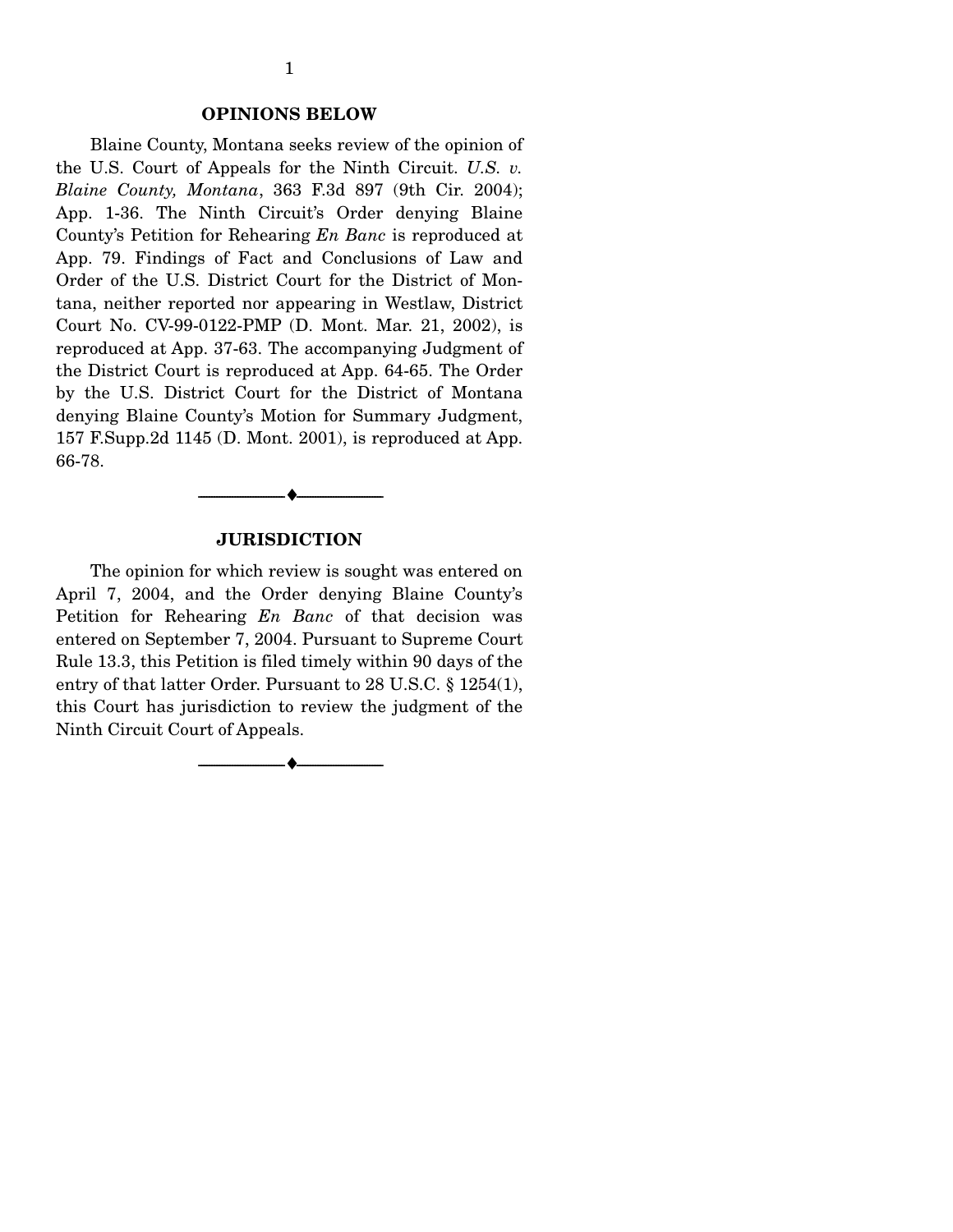#### **CONSTITUTIONAL PROVISIONS INVOLVED**

 The Fourteenth and Fifteenth Amendments to the U.S. Constitution (App. 80-81) are involved in this case.

#### **STATUTORY PROVISIONS INVOLVED**

--------------------------------- ♦ ---------------------------------

 Section 2 of the VRA (42 U.S.C. § 1973) (App. 82); Section 4 of the VRA (42 U.S.C. § 1973b) (App. 83-93); and Section 5 of the VRA (42 U.S.C. § 1973c) (App. 93-95) are involved in this case.

--------------------------------- ♦ ---------------------------------

#### **STATEMENT OF THE CASE**

 Blaine County, Montana is a rural county in northcentral Montana, bordering Canada. It is approximately 60 miles east to west and 90 miles north to south, consisting of approximately 4,638 square miles. It is the ninth largest of Montana's 56 counties. Within the southeastern quadrant of Blaine County is the Fort Belknap Reservation, some small part of which carries over into neighboring Phillips County to the east. Approximately 83 percent of the American Indians who live in Blaine County reside within the boundaries of that Reservation. Although members of the Assiniboine native people and the Gros Ventre native people reside there, the federally recognized tribe to which members of both groups have been assigned by the United States Government is the Fort Belknap Tribe.

 According to the 2000 Census, the total population of Blaine County is 7,009, of which 3,180 are "American Indians," constituting 45.4 percent of the total population,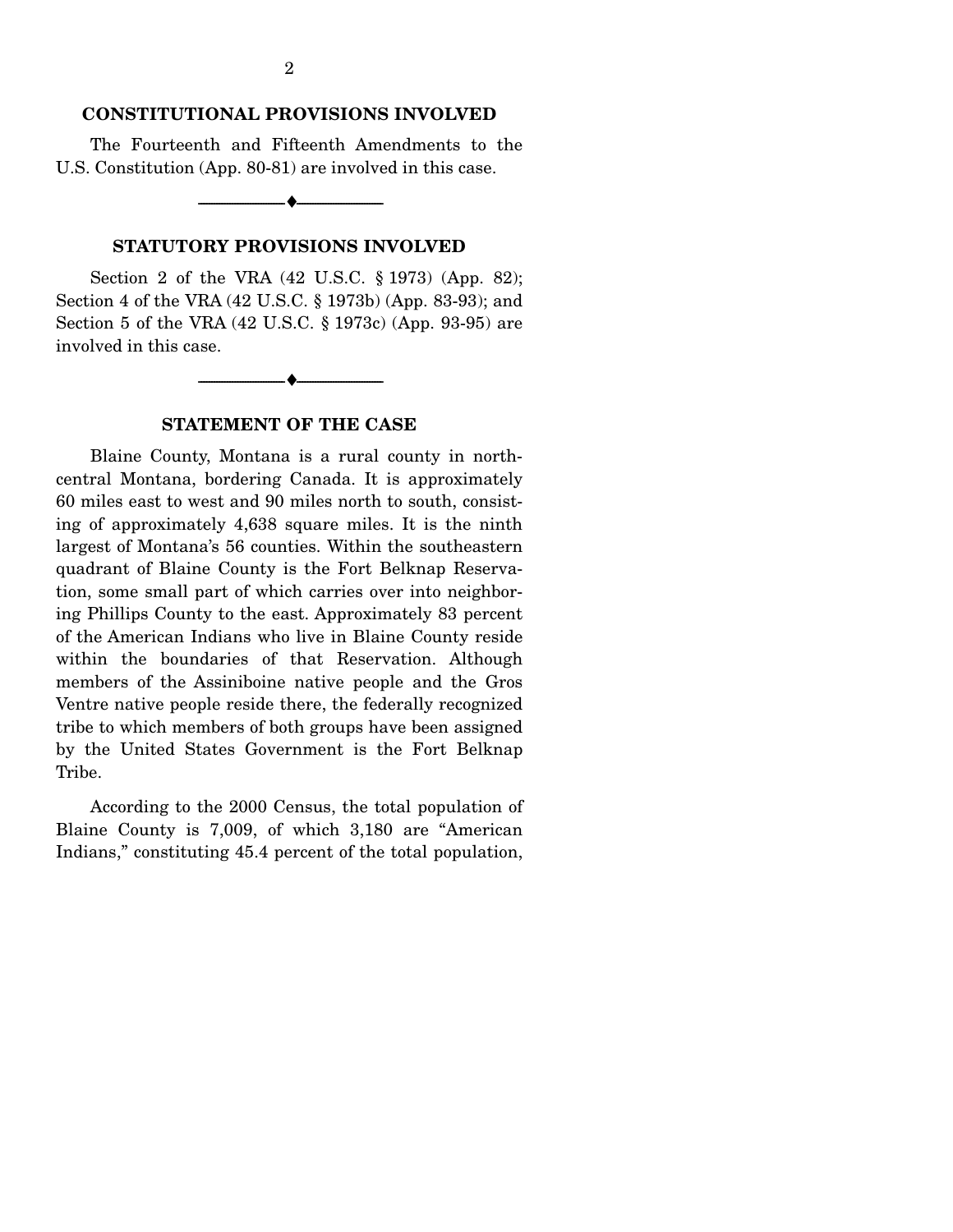while 3,685 are "White," constituting 52.6 percent of the total population. American Indians of voting age, that is, over 18 years, number 1,834, constituting 38.8 percent of the voting age population (VAP), whereas Whites number 2,805, constituting 59.4 percent of the VAP. Figures available at the time of trial indicate that Blaine County is economically the poorest county in the nation's poorest State.

 Prior to June 17, 2002, in accordance with Montana Statute, Blaine County's Board of Commissioners was comprised of three full-time commissioners, each of whom was required to reside in a different residential district, elected for six-year staggered terms with one commissioner being elected every even-numbered year in November, coinciding with federal elections. Though the commissioners must each reside in different residential districts, they are required to be elected at-large, by a majority vote. The two political parties in the County, the Republican and the Democrat, conduct primary elections in June, which are also at-large elections in which the plurality winner advances to the November general election. Democrat candidates dominate Blaine County Commissioner elections.

 On November 16, 1999, the United States filed suit in the U.S. District Court for the District of Montana against Blaine County, Montana, its County Commissioners, and its Clerk and Recorder, in their official capacities, alleging that Blaine County's at-large election of County Commissioners violated Section 2 of the VRA and requesting the creation of a majority-minority single member district. On January 3, 2000, Blaine County answered. On January 31, 2001, Blaine County filed its Motion for Summary Judgment, seeking a declaration that Section 2 of the VRA is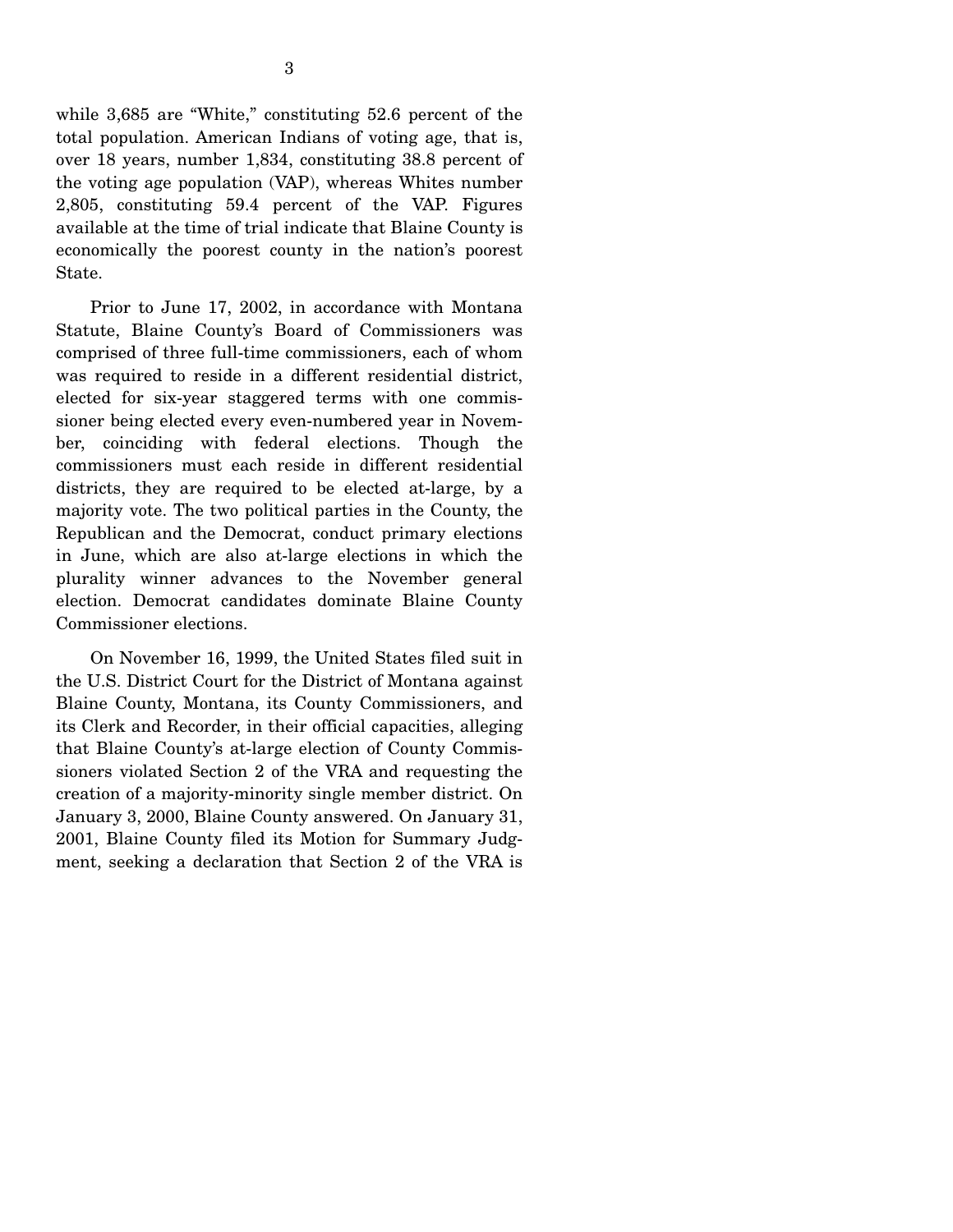unconstitutional facially and as applied, which was denied on August 1, 2001. Meanwhile, on February 28, 2001, the Fort Belknap Tribe and individual American Indian voters had moved to intervene, which motion was denied with regard to the merits of this case, but was later allowed regarding the remedy.

 This case was tried to the Court from October 9, 2001, through October 18, 2001. On March 21, 2002, the District Court ruled for the United States and ordered Blaine County to present a plan of remediation. That plan was prepared by Blaine County, and ordered implemented on June 17, 2002, thus creating three single member districts with one super-majority American Indian District, from which Commissioner Plumage was elected in November 2002. On July 12, 2002, Blaine County filed its Notice of Appeal of the merits, but not of the remedy, and of the denial of its Motion for Summary Judgment. The District Court's rulings were affirmed by the Ninth Circuit on September 7, 2004; Blaine County's Motion for Rehearing *En Banc* was denied on April 7, 2004. This Petition follows.

--------------------------------- ♦ ---------------------------------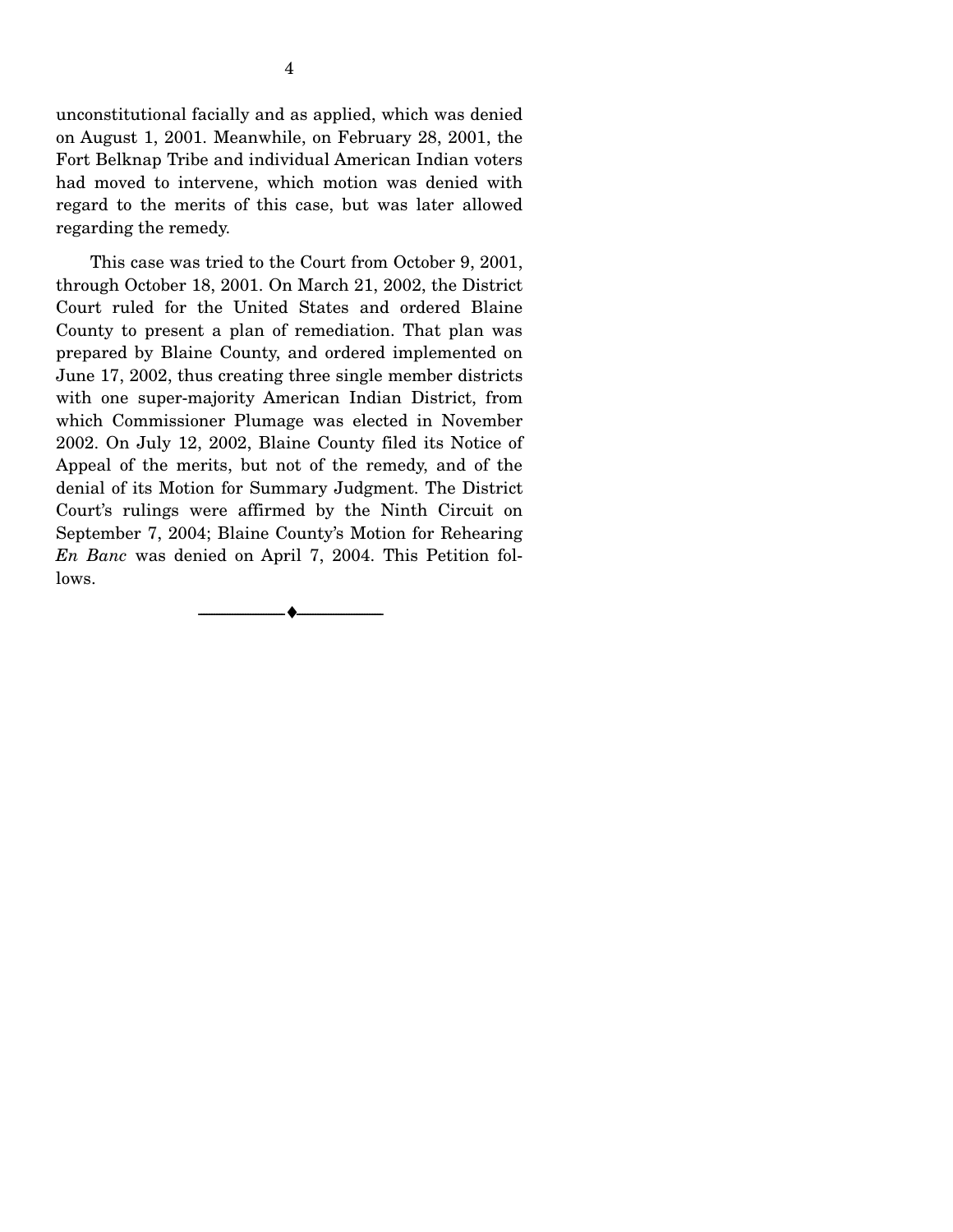- **I. WHETHER SECTION 2 IS CONSTITUTIONAL AS APPLIED HERE IS AN EXTREMELY IM-PORTANT QUESTION OF FEDERAL LAW WITH FAR-REACHING FEDERALISM IMPLI-CATIONS THAT HAS NOT BEEN, BUT SHOULD BE, SETTLED BY THIS COURT.** 
	- **A. The Ninth Circuit's holding that it was bound by this Court's summary affirmance in** *Mississippi Republican Party v. Brooks* **conflicts with the Second Circuit Court of Appeals.**

 Whether Section 2 of the VRA, which prohibits facially neutral at-large elections in political subdivisions not covered by Section 5, is constitutional has not been decided by this Court.

 This Court summarily affirmed *Jordan v. Winter*, 604 F.Supp. 807 (N.D. Miss. 1984), which found that Section 2 is facially constitutional, in *Mississippi Republican Executive Committee v. Brooks*, 469 U.S. 1002 (1984). The Ninth Circuit held that it was bound by that decision. *Blaine County*, 363 F.3d at 904; App. 10-11. The Ninth Circuit conceded that, if intervening doctrinal developments suggested that reliance on *Brooks* is no longer warranted, it would not be bound (App. 11), but held that "there have been no [such] doctrinal developments." *Id.* at 904; App. 12. By so ruling, the Ninth Circuit ignored the "doctrinal developments" set out in *City of Boerne v. Flores*, 521 U.S. 507 (1997), and its progeny (*Boerne* through *Lane*).<sup>1</sup>

<sup>1</sup> *Florida Prepaid Postsecondary Education Expense Board v. College Savings Bank*, 527 U.S. 627 (1999); *Kimel v. Florida Board of*  (Continued on following page)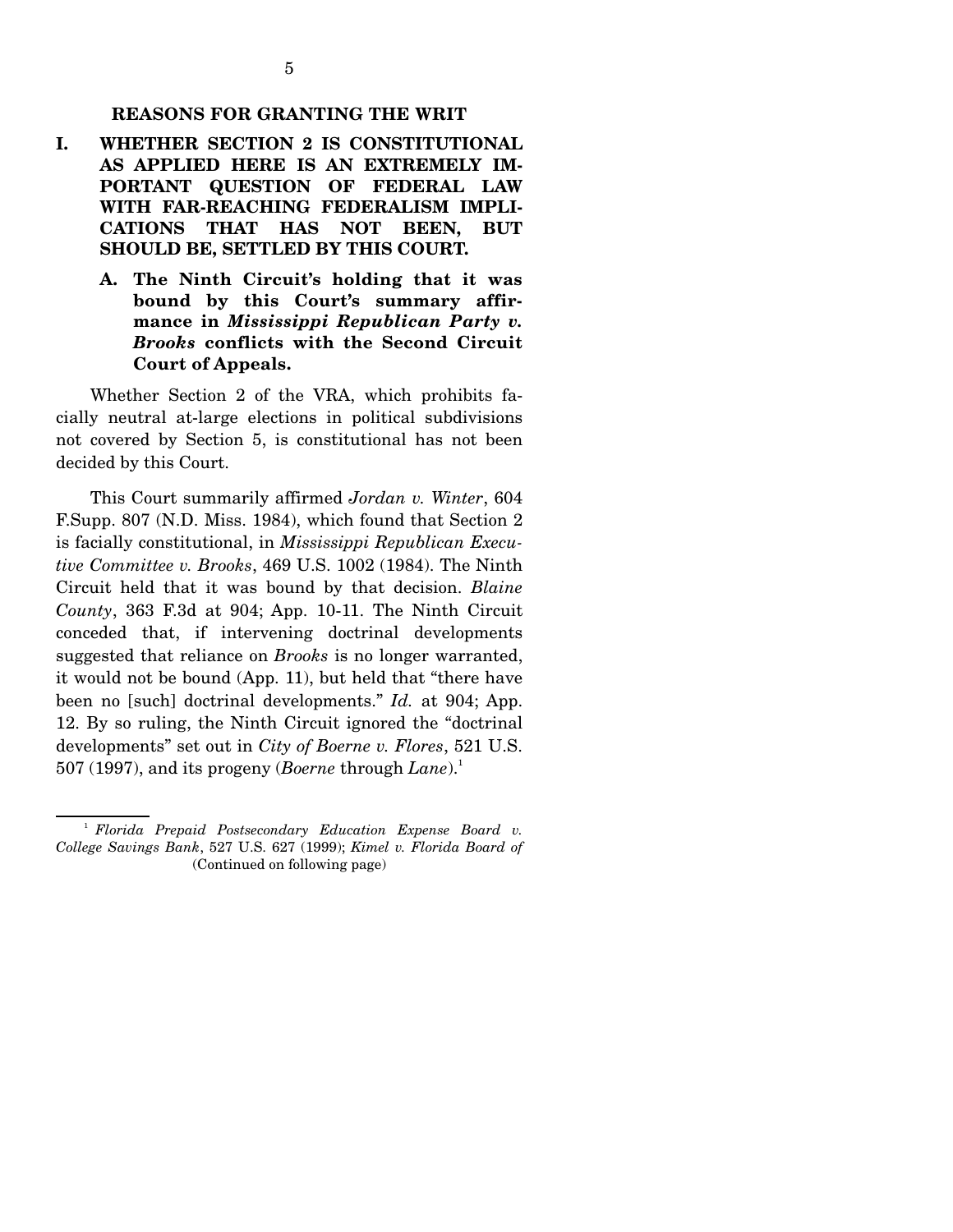The Second Circuit, however, followed *Boerne* through *Lane*, holding that "[t]he [Supreme] Court has since 1997 introduced an entirely new framework for analyzing the scope of Congress' power under Section 5 of the Fourteenth Amendment." *Muntaqim v. Coombe*, 366 F.3d 102, 119 (2d Cir. 2004); *cert. denied*, 2004 WL 2072975 (No. 04-175, Nov. 8, 2004). In those cases, "the Court introduced a standard that is 'more rigorous than the standard of review applied in earlier Section Five [of the Fourteenth Amendment] cases, such as *Katzenbach v. Morgan.*" *Id.* at 120. *See also Farrakhan v. Washington*, 359 F.3d 1116, 1124 (9th Cir. 2004) (Kozinski, J. dissenting from denial of rehearing *en banc*) ("Despite a 1984 case [citing *Brooks*] summarily affirming a district court decision upholding its constitutionality . . . Section 2's constitutionality remains an open question.").

 Moreover, members of this Court have cautioned that Section 2's constitutionality remains an open question: *Johnson v. De Grandy*, 512 U.S. 997, 1028-1029 (1994) (Kennedy, J. concurring in part and in judgment); *Chisom v. Roemer*, 501 U.S. 380, 418 (1991) (Kennedy, J. dissenting). *See also Bush v. Vera*, 517 U.S. 952 (1996) (O'Connor, J. concurring) ("In the 14 years since enactment of  $\S$  2(b) . . . [we have] never directly addressed its constitutionality"). *Id*. at 991; *and, generally*, *Holder v. Hall*, 512 U.S. 874, 891-945 (1994) (Thomas, J. concurring, joined by Scalia, J.).

*Regents*, 528 U.S. 62 (2000); *U.S. v. Morrison*, 529 U.S. 598 (2000); *Board of Trustees of the University of Alabama v. Garrett*, 531 U.S. 356 (2001); *Nevada Department of Human Resources v. Hibbs*, 538 U.S. 721 (2003); and *Tennessee v. Lane*, \_\_\_ U.S. \_\_\_, 124 S.Ct. 1978 (2004).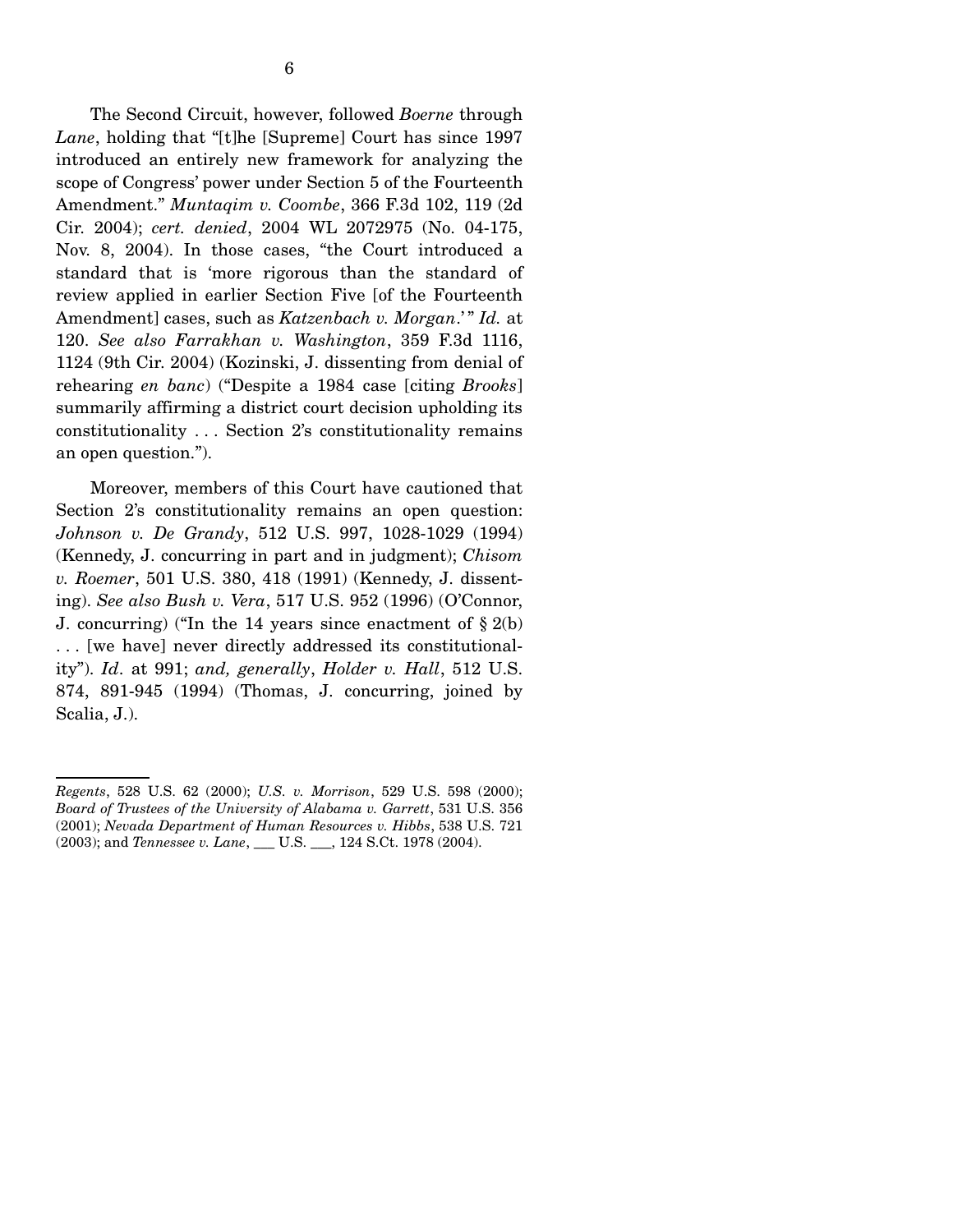### **B. Whether Congress exceeded its authority under the Enforcement Powers is a critical issue implicating the foundation of Federalism set out in the U.S. Constitution.**

 The federal government is a "government of enumerated powers." *City of Boerne v. Flores*, 521 U.S. 507, 518 (1997). Thus, States retain sovereignty over matters not so delegated. This "residual state sovereignty [is] implicit . . . in the Constitution's conferral upon Congress of not all governmental powers, but only discrete, enumerated ones, Art. I, § 8, which implication was rendered express by the Tenth Amendment's assertion that '[t]he powers not delegated to the United States by the Constitution, nor prohibited by it to the States, are reserved to the States respectively, or to the people.'" *Printz v. U.S.*, 521 U.S. 898, 919 (1997). "[P]rinciples of federalism that might otherwise be an obstacle to congressional authority are . . . overridden by the power to enforce the Civil War Amendments by 'appropriate legislation.'" *City of Rome v. U.S.*, 446 U.S. 156, 179 (1980). But "[l]egislation which alters the meaning [of those Amendments] cannot be said to be enforcing [those] Clause[s]." *Boerne*, 521 U.S. at 519. "[T]he Framers of the Constitution intended the States to keep for themselves . . . the power to regulate elections." *Oregon v. Mitchell*, 400 U.S. 112, 124-125 (1970) (Black, J., announcing the judgment of the Court). Thus, when Congress does not "enforce" those Amendments, but rather defines them, it impinges on powers reserved to the States, violating the Constitution and principles of federalism incorporated therein.

 This Court should grant this Petition to answer this "open question" and to decide whether Congress has impinged on the sovereignty of the States by exceeding the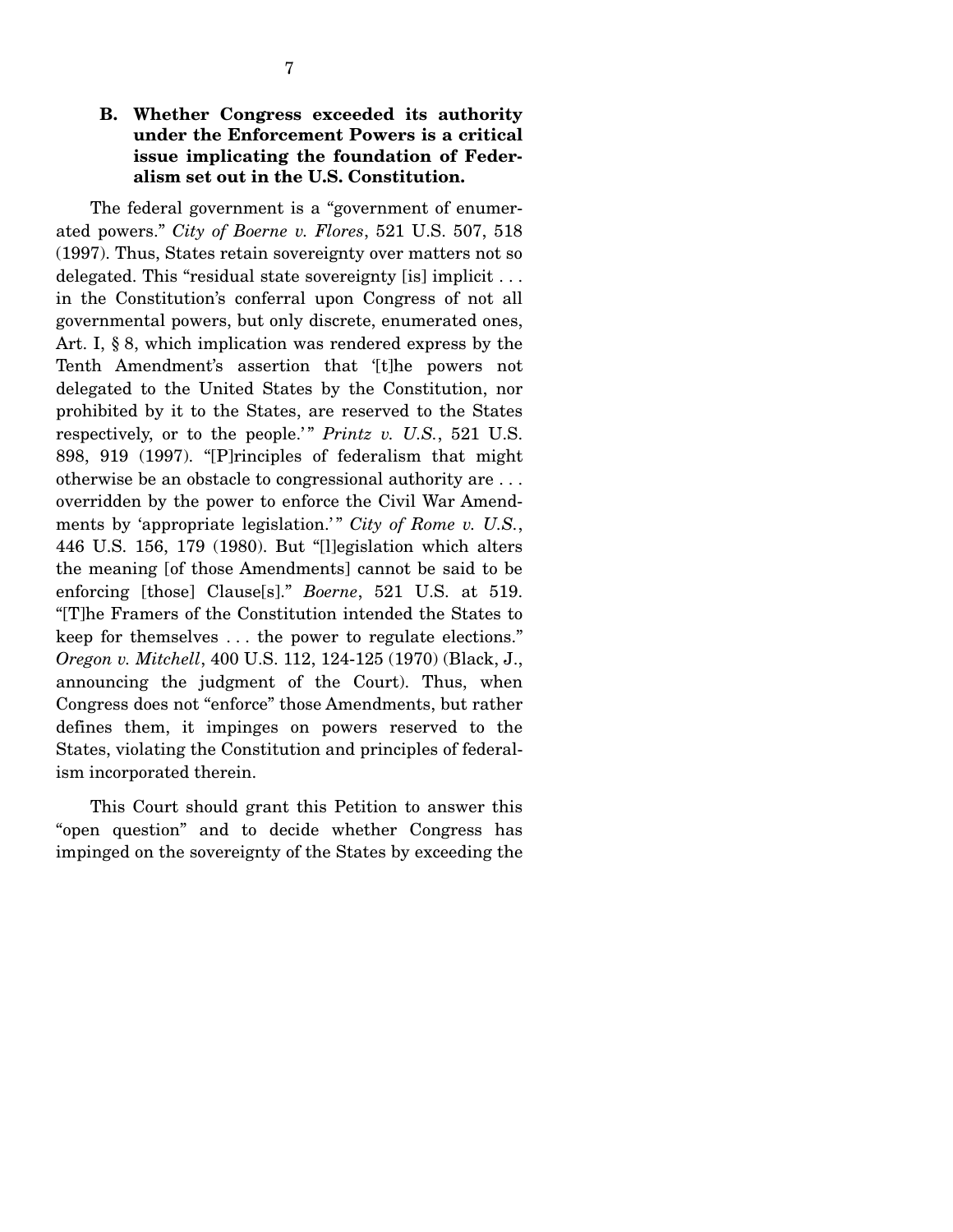powers conferred by the Fourteenth and Fifteenth Amendments in amending Section 2 of the VRA.

- **II. THE NINTH CIRCUIT'S ANALYSIS OF CON-GRESSIONAL POWER UNDER THE EN-FORCEMENT CLAUSES OF THE FOUR TEENTH AND FIFTEENTH AMENDMENTS CONFLICTS WITH DECISIONS OF THIS COURT AND OTHER CIRCUITS.** 
	- **A. Section 2 of the VRA is "prophylactic legislation" because it proscribes facially neutral conduct.**

 The Fourteenth and Fifteenth Amendments prevent only purposeful, invidious discrimination by state actors. *City of Mobile Alabama v. Bolden*, 446 U.S. 55, 65 (1980). "Congress' power under § 5 . . . extends only to 'enforcing' the provisions of the Fourteenth Amendment," a power that is solely "remedial." *Boerne*, 421 U.S. at 519. "Congress' § 5 authority is appropriately exercised only in response to state transgressions" of the Constitution. *Garrett*, 531 U.S. at 368. Hence, facially neutral at-large elections violate the Fourteenth and Fifteenth Amendments only if adopted or maintained for the invidious purpose of diluting the voting strength of minority voters. *Bolden*, 446 U.S. at 66.

 In 1982, in direct response to *Bolden*, Congress amended Section 2 and prohibited at-large elections that purportedly dilute the voting strength of minority groups, thereby proscribing facially neutral conduct. *Boerne* through *Lane* set forth the tests applied by this Court to determine whether such a prophylactic enactment is "appropriate legislation" as that term is used in the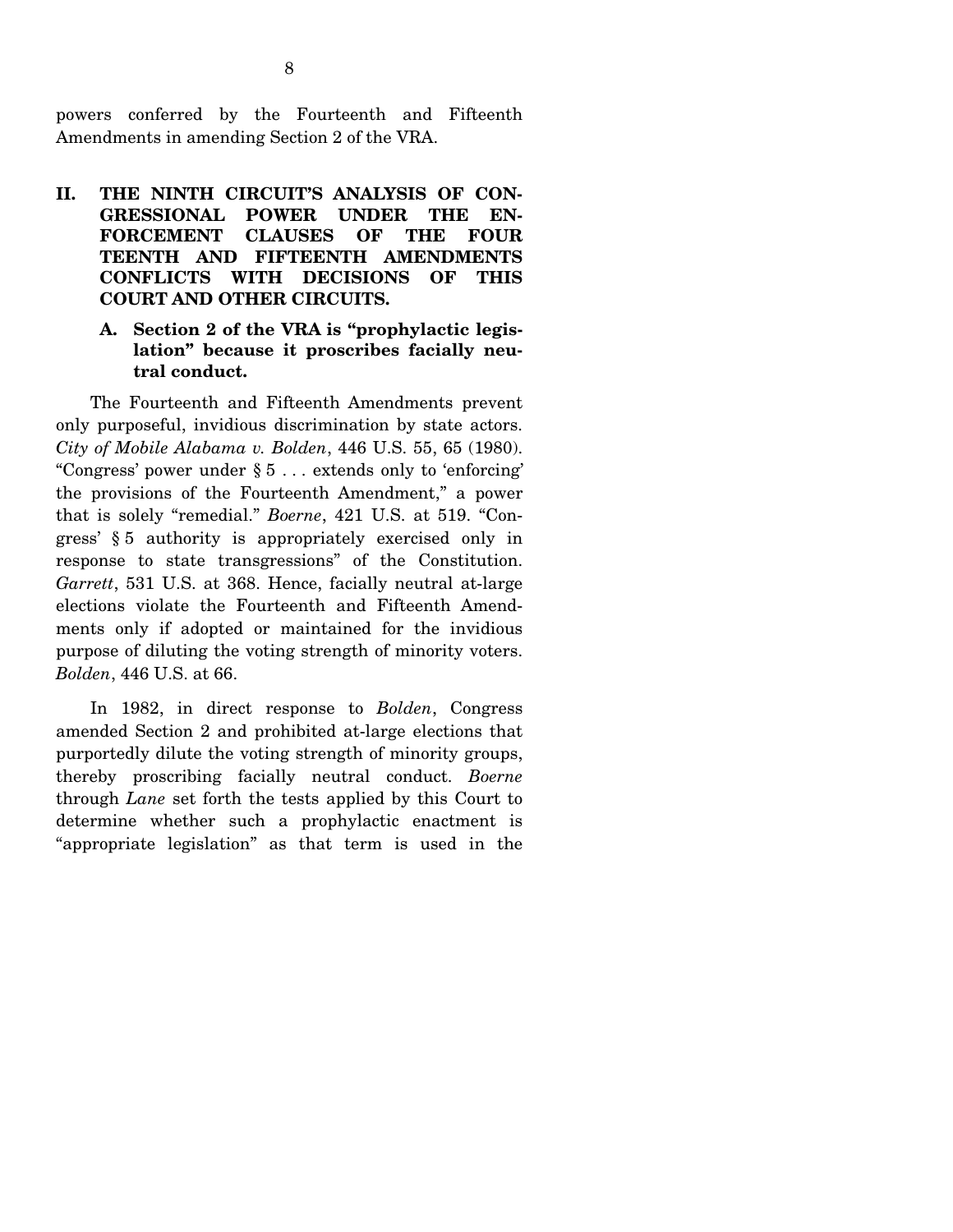Enforcement Clauses of the Fourteenth and Fifteenth Amendments.

### **B. Prophylactic legislation must be a congruent and proportionate response to an identified history of a widespread pattern of purposeful discrimination.**

 For prophylactic legislation to be "appropriate legislation" to enforce the Fourteenth and Fifteenth Amendments, "there must be congruence and proportionality between the means used and the needs to be achieved." *Boerne*, 521 U.S. at 530. The "appropriateness of remedial measures must be considered in light of the evil presented." *Id.* "[T]he constitutional propriety of [such legislation] must be judged with reference to the historical experience it reflects." *Id.* at 525.

 Thus, prophylactic legislation is "appropriate when there is reason to believe that the laws affected by the congressional enactment have a significant likelihood of being unconstitutional" given the "historical experience" of past unconstitutional discrimination that it "reflects." *Id.* at 532. Thus, where " 'jurisdictions with a demonstrable history of intentional racial discrimination create the risk of purposeful discrimination,' Congress could 'prohibit changes that have a discriminatory impact' in those jurisdictions." *Id. Accord Florida Prepaid*, 527 U.S. at 647.

 Therefore, Congress cannot enact "appropriate" Section 5 legislation unless it has "identified a history and pattern of unconstitutional State transgressions." *Garrett*, 531 U.S. at 368. When dealing with a nationwide prophylactic remedy, Congress must identify a history of "widespread and persisting deprivation of constitutional rights" that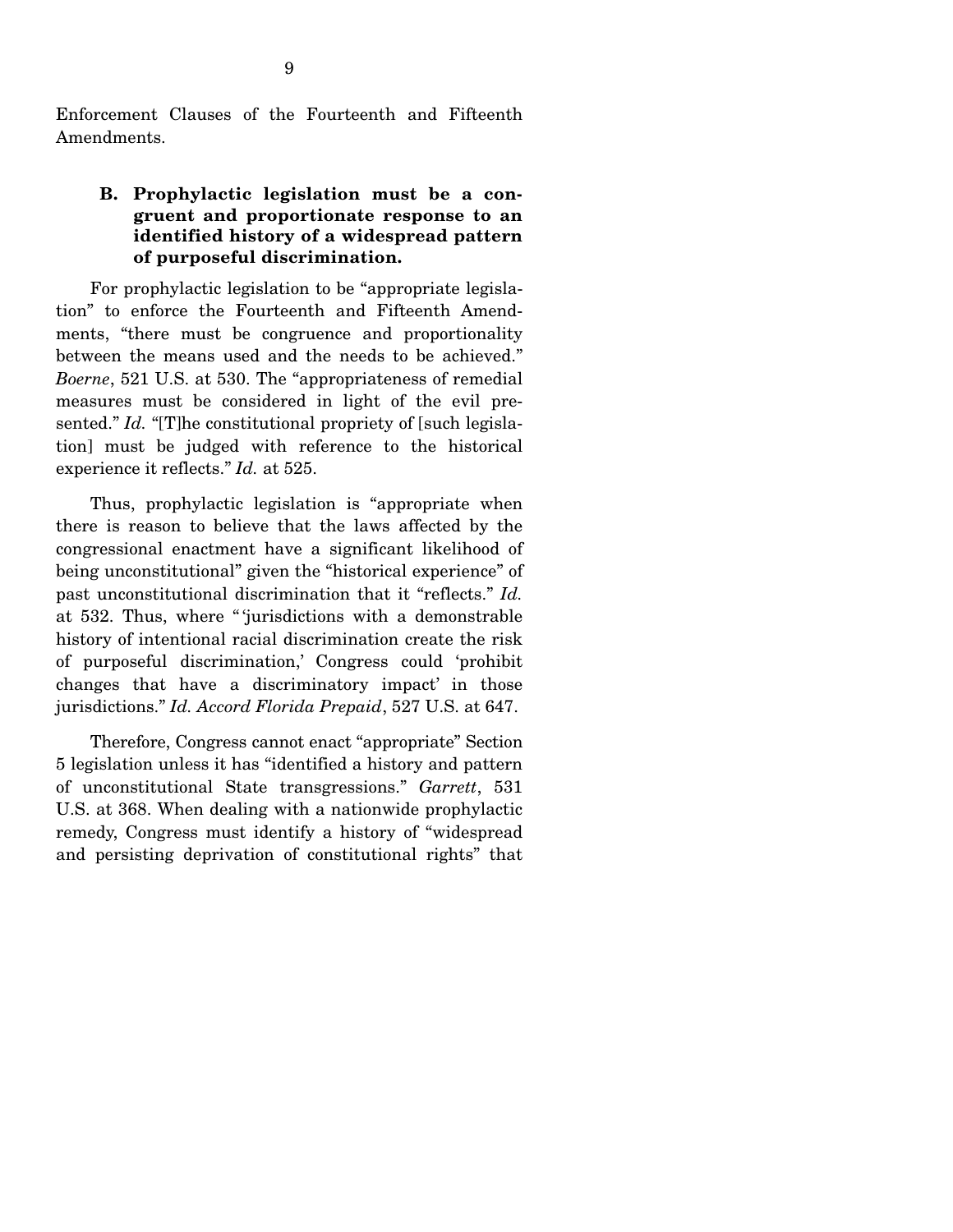the legislation is aimed at preventing. *Florida Prepaid*, 527 U.S. at 64 (citing *Boerne*, 521 U.S. at 526); *accord Morrison*, 529 U.S. at 626-627; *Garrett*, 531 U.S. at 368).

 For example, *Morrison* held that the Violence Against Women Act was "different from the previously upheld remedies in that it applies uniformly throughout the Nation," 529 U.S. at 626, instead of being "directed only to the State where the evil found by Congress existed" or "directed only to the States in which Congress found that there had been [unconstitutional] discrimination." *Id.* 627. *Morrison* found that the conduct complained of "does not exist in all the states, or even most states." *Id.*<sup>2</sup> *Accord Hibbs,* which found that Congress had identified a widespread pattern of unconstitutional gender stereotyping among "the States," *Hibbs*, 538 U.S. at 730, which is a "nationwide problem" that "Congress had already tried unsuccessfully to address," which was "difficult and intractable" and regarding which "previous legislative attempts had failed." *Id.* at 737.<sup>3</sup>

 Properly summarized, the "three-part 'congruence and proportionality' test[,] established in *Boerne* [through *Lane*]," requires that a reviewing court:

(1) identify "with some precision the scope of the constitutional right at issue," *Garrett*, 531

<sup>&</sup>lt;sup>2</sup> Evidence regarding 21 States was not sufficient for nationwide application. *Id.* at 665-666 (Breyer, J. dissenting).

<sup>&</sup>lt;sup>3</sup> Likewise, *Lane* held that "Congress learned that many individuals in many States across the country, were being excluded from courthouses . . . by reason of their disabilities," *Lane*, 124 S.Ct. at 1990, revealing "pervasive unequal treatment in the administration of state services and programs, including systematic deprivations of fundamental rights." *Id.* at 1988-89.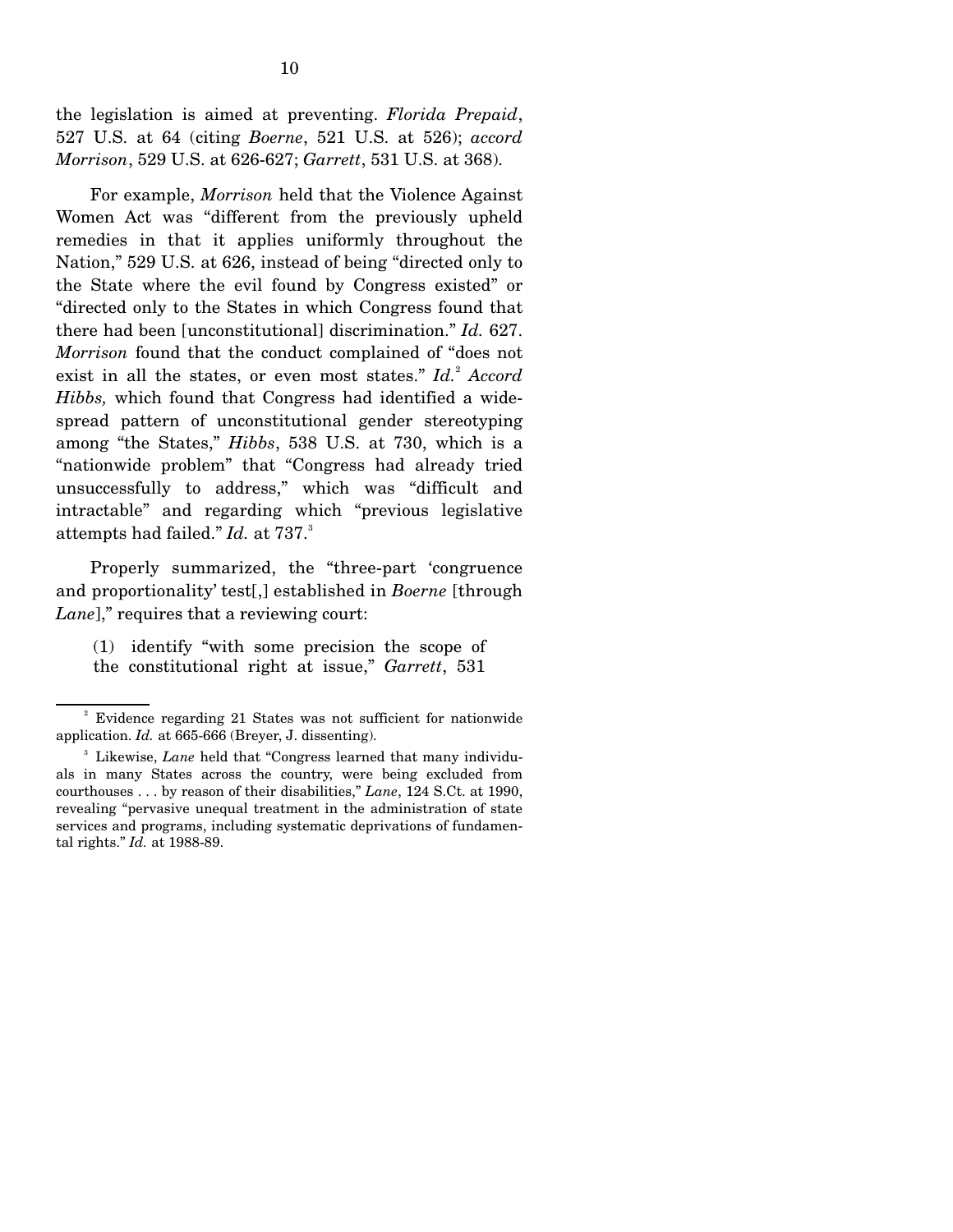U.S. at 365; (2) determine whether Congress identified a history and pattern of unconstitutional conduct by the States; and (3) if so, analyze whether the statute is an appropriate, congruent and proportional response to that history and pattern of unconstitutional treatment. *Garrett*, 531 U.S. at 374; *see Boerne*, 521 U.S. at 520.

*Miller v. King*, 384 F.3d 1248*,* 1269 (11th Cir. 2004).

#### **C. The Ninth Circuit ignored** *Boerne* **through**  *Lane* **and created its own tests.**

 Even though it held that it was bound by *Brooks,* the Ninth Circuit considered the constitutionality of Section 2 and found it facially constitutional. *Blaine County*, 363 F.3d at 905-909; App.  $13-22$ .<sup>4</sup> In doing so, however, the Ninth Circuit did not employ the analysis required by *Boerne* through *Lane*, but instead placed primary reliance on *City of Rome v. United States*, *supra* (upholding Section 5's results test for retrogressive voting changes in jurisdictions subject to Section 5); *Oregon v. Mitchell*, *supra* (upholding a nationwide ban on literacy tests); *U.S. v. Marengo County Commission*, 731 F.2d 1546 (11th Cir. 1984); *Jones v. City of Lubbock*, 727 F.2d 364 (5th Cir. 1984); and *Major v. Treen*, 574 F.Supp. 325 (E.D. La. 1983). *Blaine County*, 363 F.3d at 908-909; App. 19-22. All were decided prior to *Boerne*. As a result the Ninth Circuit

 $\sim$   $\frac{4}{3}$  The Ninth Circuit mischaracterized Blaine County's argument. Blaine County did not contend that Section 2 is facially unconstitutional because it is overinclusive, but rather that Section 2 is unconstitutional as applied to at-large voting in political subdivisions not covered by Section 5.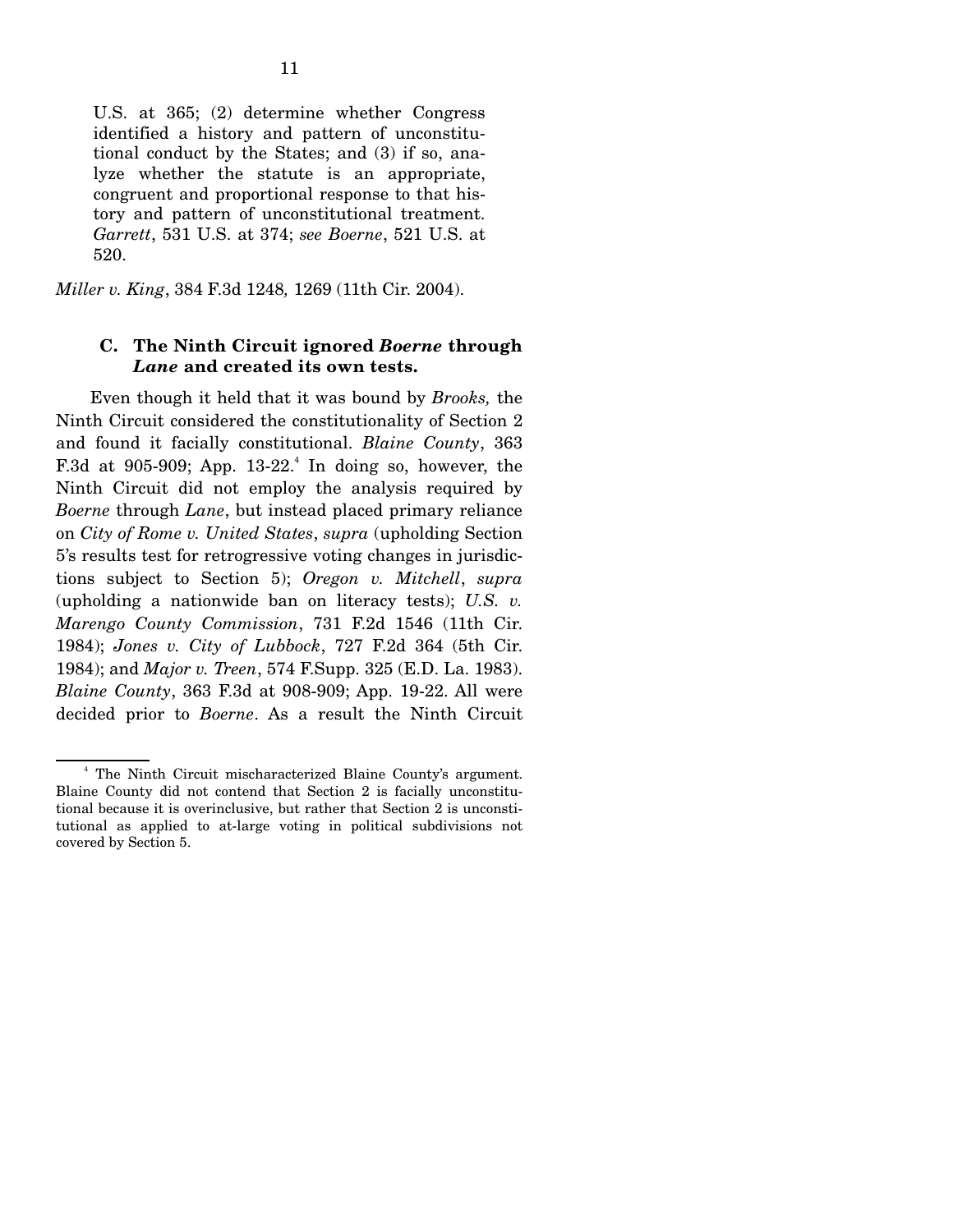created its own tests that conflict with this Court's decisions in *Boerne* through *Lane* and the Eleventh Circuit's decision in *Miller v. King, supra*.

### **1. The Ninth Circuit failed to identify the scope of the constitutional right at issue.**

 The Ninth Circuit refused to identify the scope of the constitutional right targeted by Section 2.

### **2. The Ninth Circuit held that a history of unconstitutional conduct by the States is irrelevant.**

 The Ninth Circuit held that no examination of the history before Congress of alleged unconstitutional conduct by the States was necessary because "section 2 'avoids the problem . . . entirely by its own self-limitation' [rendering] nationwide application of this provision [ ] undoubtedly constitutional. Sen. Rep. No. 97-417 at 43 (1982)."5 *Blaine County*, 363 F.3d at 906; App. 16. Essentially, the Ninth Circuit held that, by the application of the totality of circumstances test, Section 2 prohibits only atlarge election systems that violate the Fourteenth or Fifteenth Amendments. Thus, the Ninth Circuit conflicts with *Bolden*, which held that the application of those factors does not establish the intent required for a finding

<sup>&</sup>lt;sup>5</sup> Sen. Rep. No. 97-417, 97th Congr., 2d Sess. 1982, reprinted in 1982 U.S.C.C.A.N. 177.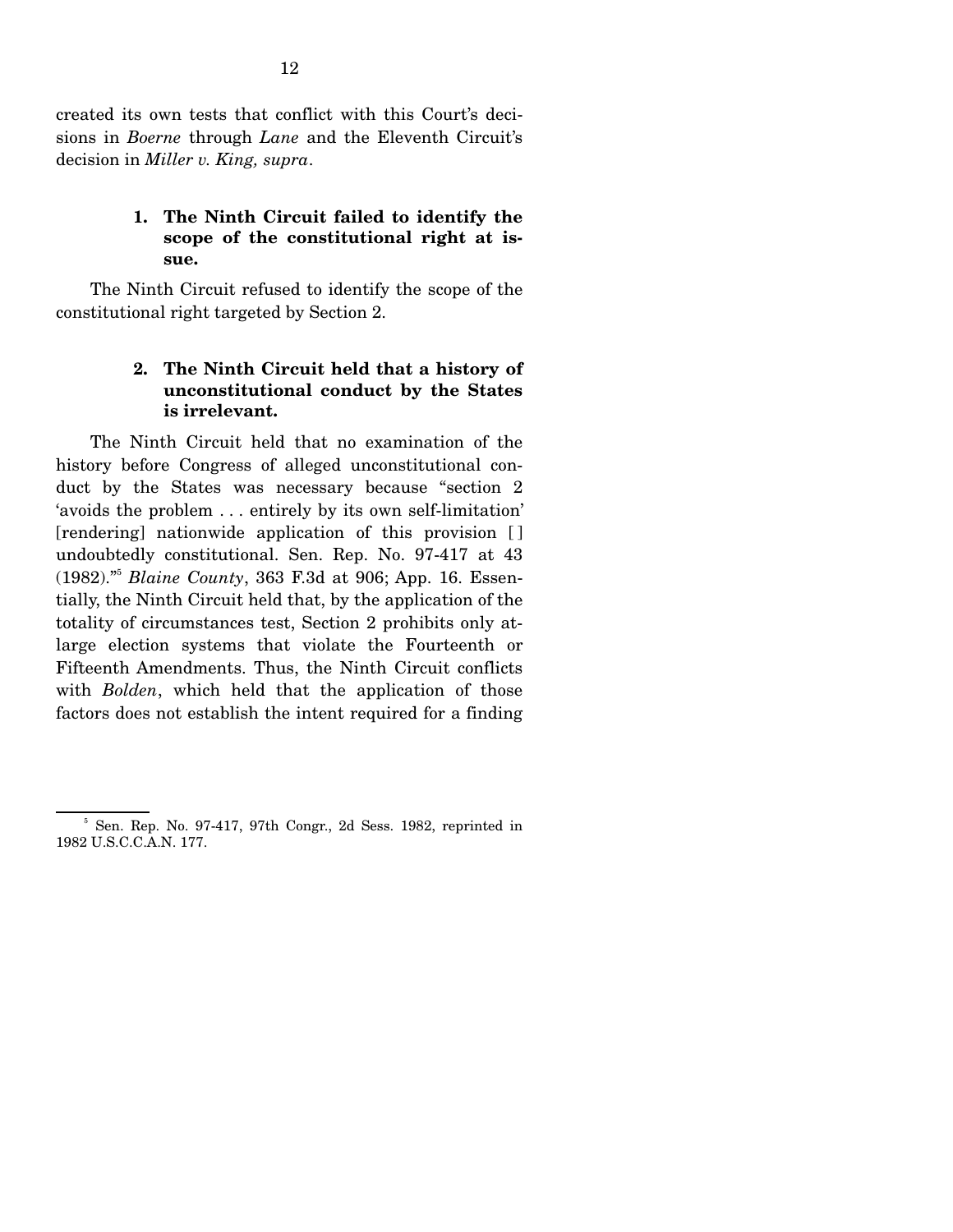of unconstitutionality. *Bolden*, 446 U.S. at 71-72.<sup>6</sup> Moreover, the Ninth Circuit's ruling conflicts with *Boerne* through *Lane.*

### **3. The Ninth Circuit held that upholding a nationwide ban on literacy tests** *a fortiori* **renders Section 2 constitutional.**

 The Ninth Circuit held that, because Section 2's totality of the circumstances test renders Section 2 "more limited than the nationwide literacy test ban upheld in *Mitchell*," *Mitchell* is dispositive of Section 2's constitutionality. *Blaine County*, 363 F.3d at 906; App. 16. This analysis ignores the requirements of *Boerne* through *Lane* that a court must analyze the nature and extent of the history of unconstitutional conduct identified by Congress, not simply analogize to a purportedly similar remedy that was upheld.

 Moreover, in upholding the ban on literacy tests, this Court searched for and found the type of evidence the Ninth Circuit refused to seek out here. Specifically, this Court found that Congress had determined that "the inevitable effect of [literacy tests is to] den[y] the vote to members of racial minorities whose inability to pass such tests is the direct consequence of previous governmental discrimination in education." *Mitchell*, 400 U.S. at 235 (Brennan concurring). Congress found that literacy tests "are vague, arbitrary, hypertechnical or unnecessarily difficult, and have little, (if any), bearing upon the capacity

<sup>&</sup>lt;sup>6</sup> The Ninth Circuit's holding is even more problematic in light of its holding that only two of the nine tests in the totality of the circumstances test need be proved. See discussion Section III.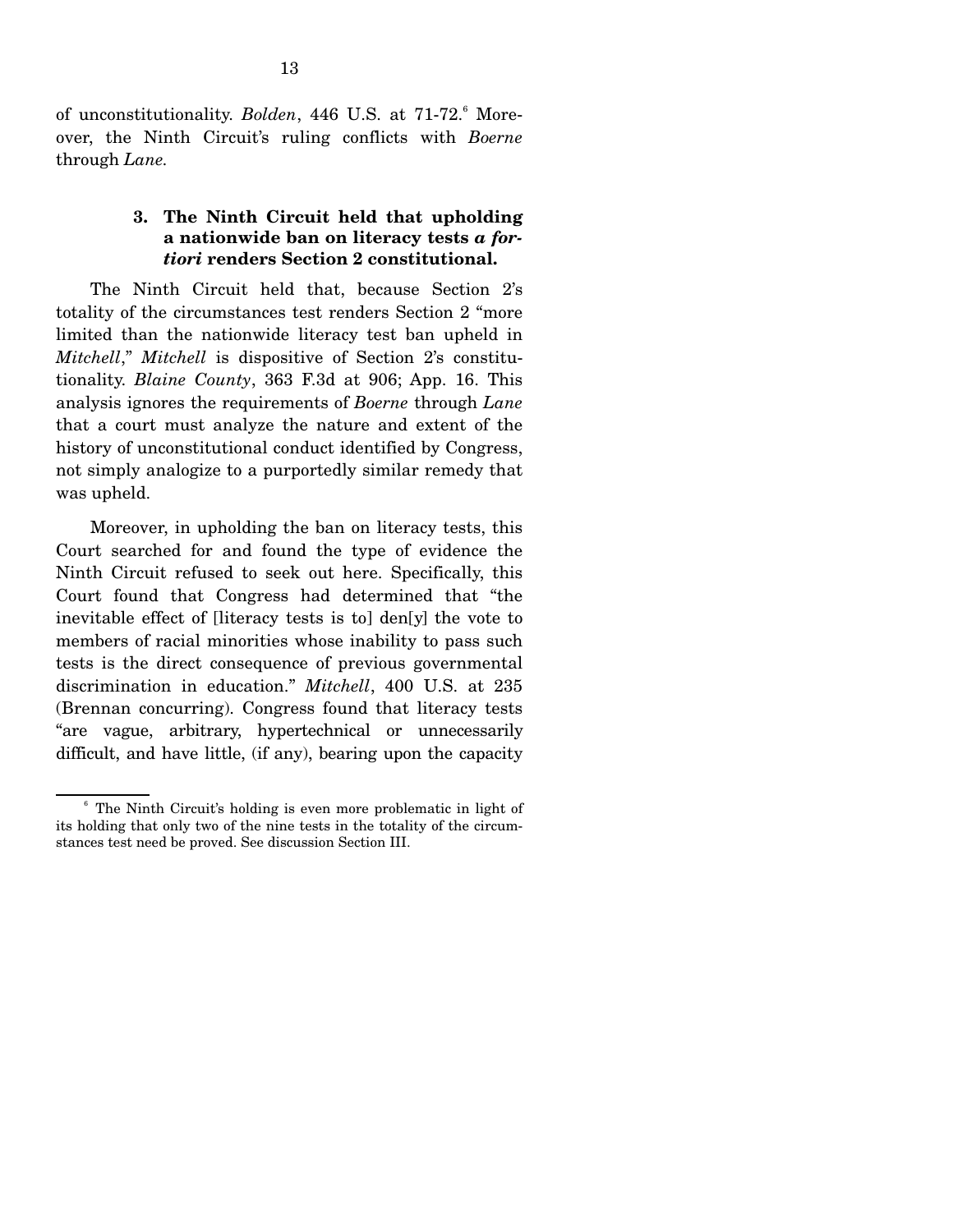to cast an intelligent ballot," leading Congress to determine that "[t]he inescapable conclusion is that these tests were not conceived as and are not designed to be bona fide qualifications in any sense but are intended to deprive Negroes of the right to register to vote." H.R. No. 89-439, 89th Cong., 1st Sess. 1965, reprinted in 1965 U.S.C.CA.N. 2437 at 2444. Furthermore, there is "a fundamental distinction between State action that inhibits an individual's right to vote and State action that affects the political strength of various groups that compete for leadership in a democratically governed community." *Bolden*, 466 U.S. at 83 (Stevens, J. concurring).<sup>7</sup>

 The Ninth Circuit's analysis also conflicts with that of the Second Circuit in *Muntaqim*, 366 F.3d at 124-125, which applied the proper analysis. There, the Court held that "by banning *all* [race] neutral devices that 'interact with social and historical conditions to cause inequality," Congress, by enacting Section 2, "chose a blunt tool to address the problem it identified," which was the "use of various dilution schemes by certain states to avoid the strictures of the VRA." *Id.* at 124-125 (emphasis in original) *Muntaqim* held that, as applied to felony disenfranchisement laws, Section 2 is constitutionally "too attenuated" because of its "prohibition of *any* felony disenfranchisement law enacted at *any* time in *any* state that 'results' in

<sup>&</sup>lt;sup>7</sup> "That distinction divides ... into two different categories 'governed by entirely different constitutional considerations.'" *Id.* at 83. "In the first category are poll taxes and literacy tests that deny individuals access to the ballot." *Id.* In the other category is Section 2, which "draws into question a political structure that treats all individuals as equals but adversely affects the political strength of a racially identifiable group." *Id.* at 84.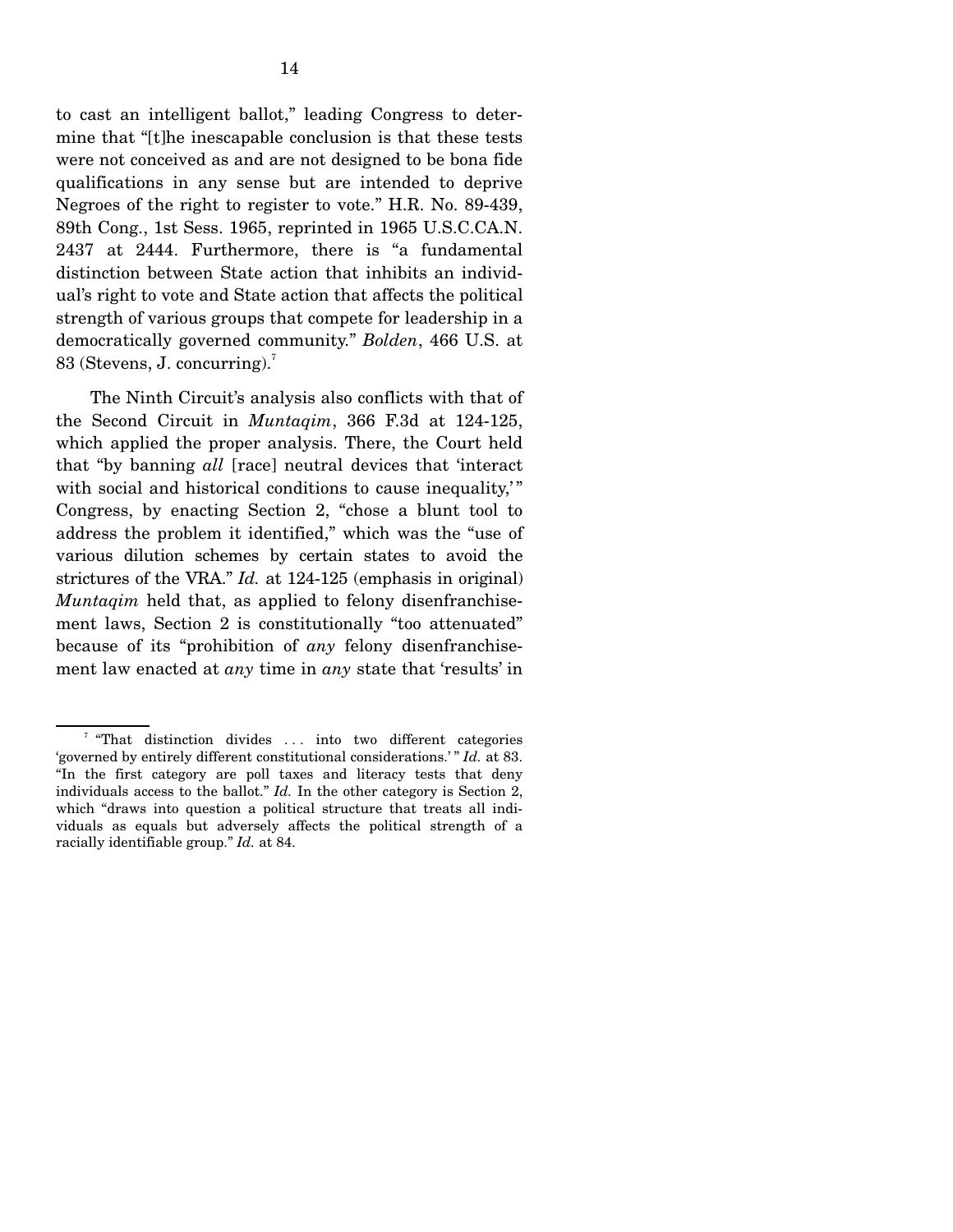the abridgement of the right to vote on account of race." *Id.* at 125 (emphasis in original)

 The Ninth Circuit's ruling conflicts with this Court's rulings in *Boerne* through *Lane* and the Second Circuit's ruling in *Muntaqim*.

### **4. The Ninth Circuit, while purporting to do so, did not analyze any history of nationwide voting discrimination.**

 The Ninth Circuit held that even if it were required to inquire into legislative history, "Congress had sufficient evidence of discrimination in jurisdictions not covered by Section 5 to warrant a nationwide application" of Section 2. *Blaine County*, 363 F.3d at 907; App. 17. The Ninth Circuit relied on a single statement from the 1982 Senate Report and the Eleventh Circuit's pre-*Boerne Marengo County* decision. First, the Ninth Circuit quoted from Sen. Rep. 97-41 at 42, n. 16:

The hearing record before this committee and the House committee includes testimony as to the existence of discriminatory practices outside the covered jurisdictions, including cases already adjudicated against various non-covered jurisdictions.

*Blaine County*, 363 F.3d at 907; App. 17. Thus, the Ninth Circuit relied "entirely [on] [an] isolated sentence[ ] clipped from ... [a] legislative report []," a practice soundly condemned by this Court in *Kimel*, 528 U.S. at 89.

 In *Marengo County*, the Eleventh Circuit held that "Congress did find evidence of substantial discrimination outside [covered] jurisdictions," relying on the same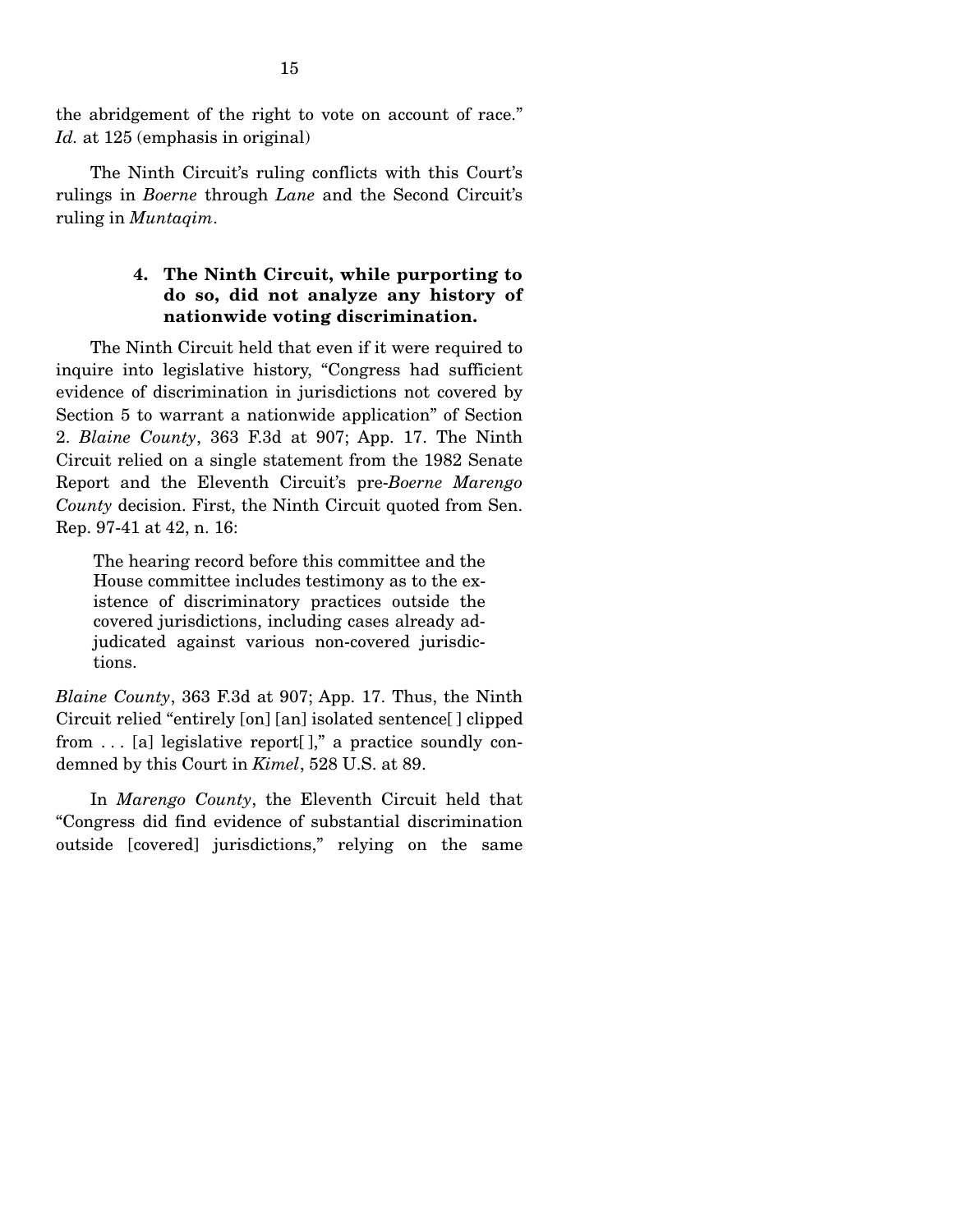solitary legislative statement as the Ninth Circuit did here. *Marengo County*, 731 F.2d at 1559. Based on this faulty foundation, the Ninth Circuit concluded:

In sum, "Congress [had] explored with great care the problem of racial discrimination in voting," *Garrett*, 431 U.S. at 373, and established an "undisputed record of racial discrimination." *Fla. Prepaid*, 527 U.S. at 640. . . . Thus, we conclude that Congress did not exceed its Fourteenth and Fifteenth Amendment enforcement powers by applying section 2 nationwide.

#### *Blaine County*, 363 F.3d at 907; App. 17-18.

 Had the Ninth Circuit, in accordance with *Boerne* through *Lane*, properly examined the history on which Congress relied, it would have found that there was no evidence of a widespread pattern of purposeful voting discrimination outside jurisdictions subject to Section 5 of the VRA. In fact, voting discrimination outside jurisdictions subject to Section 5 was virtually ignored:

Because Section 2 applies in scope to the entire Nation, there is the necessity of demonstrating that the "exceptional" circumstances found in *Katzenbach* to exist in the covered jurisdictions in fact permeated the entire Nation. . . . There has been *no such evidence offered during either the House or Senate Hearing*. Indeed, the subject of *voting discrimination outside the covered jurisdictions has been virtually ignored* during the hearings in each chamber. . . . In the *total absence of such evidence*, it is impossible for Congress to seriously contend that the permanent, nationwide change proposed in the standard for identifying civil rights violations is a "remedial" effort.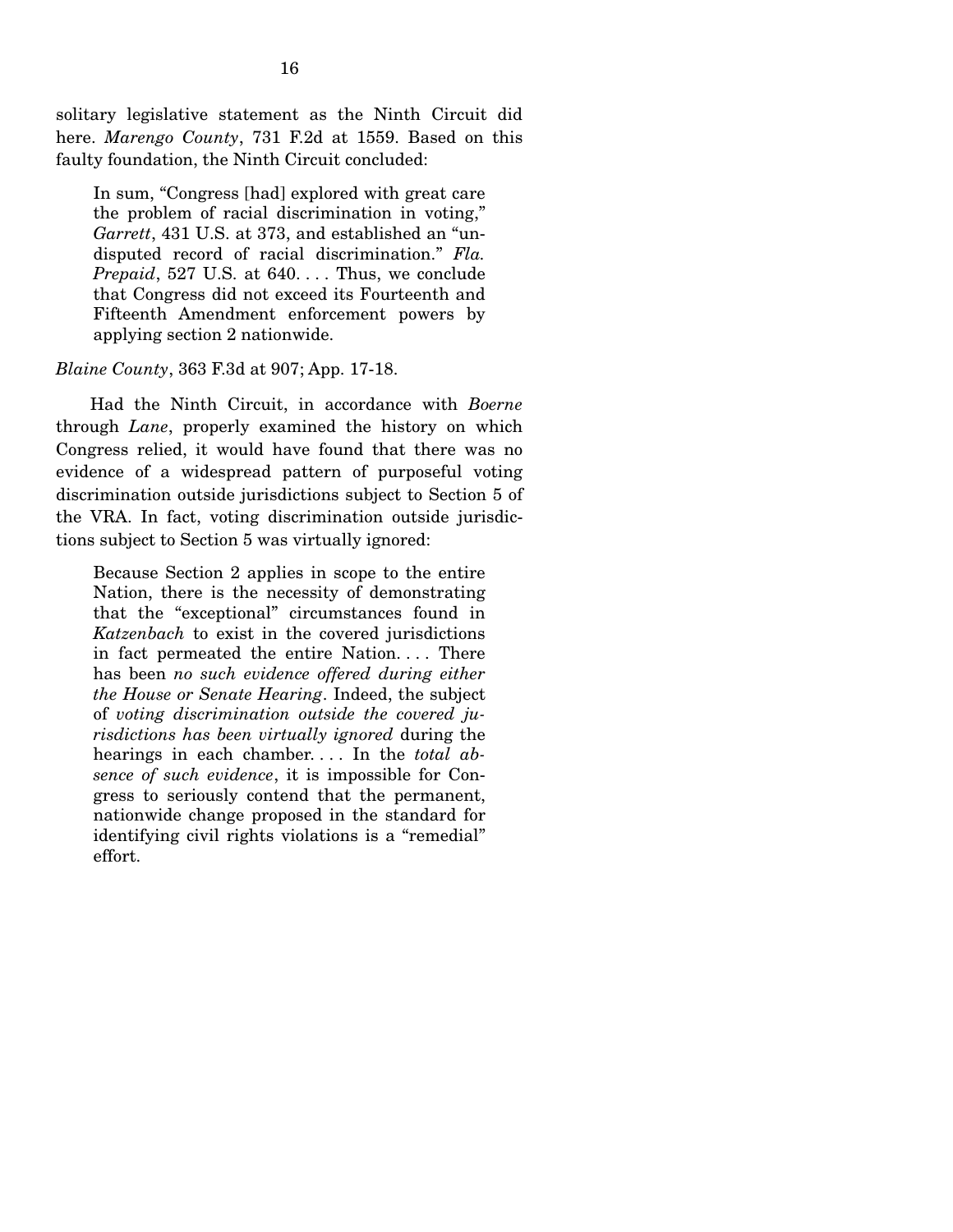Sen. Rep. No. 97-417 at 171 (Report of Subcommittee on the Constitution) (emphasis supplied).

 Moreover, assuming *arguendo* that a widespread pattern of purposeful discrimination in voting had been identified in Section 5 covered jurisdictions, the extremely limited number of such jurisdictions fails to demonstrate a similar pattern in non-covered jurisdictions. There are only nine covered States: Alaska, Arizona, Texas, Louisiana, Mississippi, Alabama, Georgia, South Carolina and Virginia.<sup>8</sup> These are confined to one region of the country, the Deep South, except Arizona and Alaska, which were covered in 1975. *Id.*<sup>9</sup> While "confine[ment] to those regions of the country where voting discrimination had been most flagrant" is not necessarily essential in all cases, such "limitations . . . tend to ensure Congress' means are proportionate to ends legitimate . . . ." *Boerne*, 521 U.S. at 532-533. Lack of such confinement or other narrow tailoring "is particularly incongruous" when there is, as here, "scant support for the predicate unconstitutional conduct that Congress intended to remedy." *Florida Prepaid*, 527 U.S. at 646.

 With such scant support here for application beyond a few southern States, it "simply cannot be said that many of the acts of infringement affected by the congressional enactment [in jurisdictions not subject to Section 5] have a significant likelihood of being unconstitutional." *Id. Accord Farrakhan*, 359 F.3d at 1123 (Kozinski, J. dissenting) ("Enforcement legislation should be geographically

<sup>8</sup> App. 96-102 (http://www.usdoj.gov/crt/voting/sec\_5/covered.htm). Three counties in Virginia have "bailed out." *Id.*

<sup>&</sup>lt;sup>9</sup> A few covered counties exist in seven additional States. *Id.*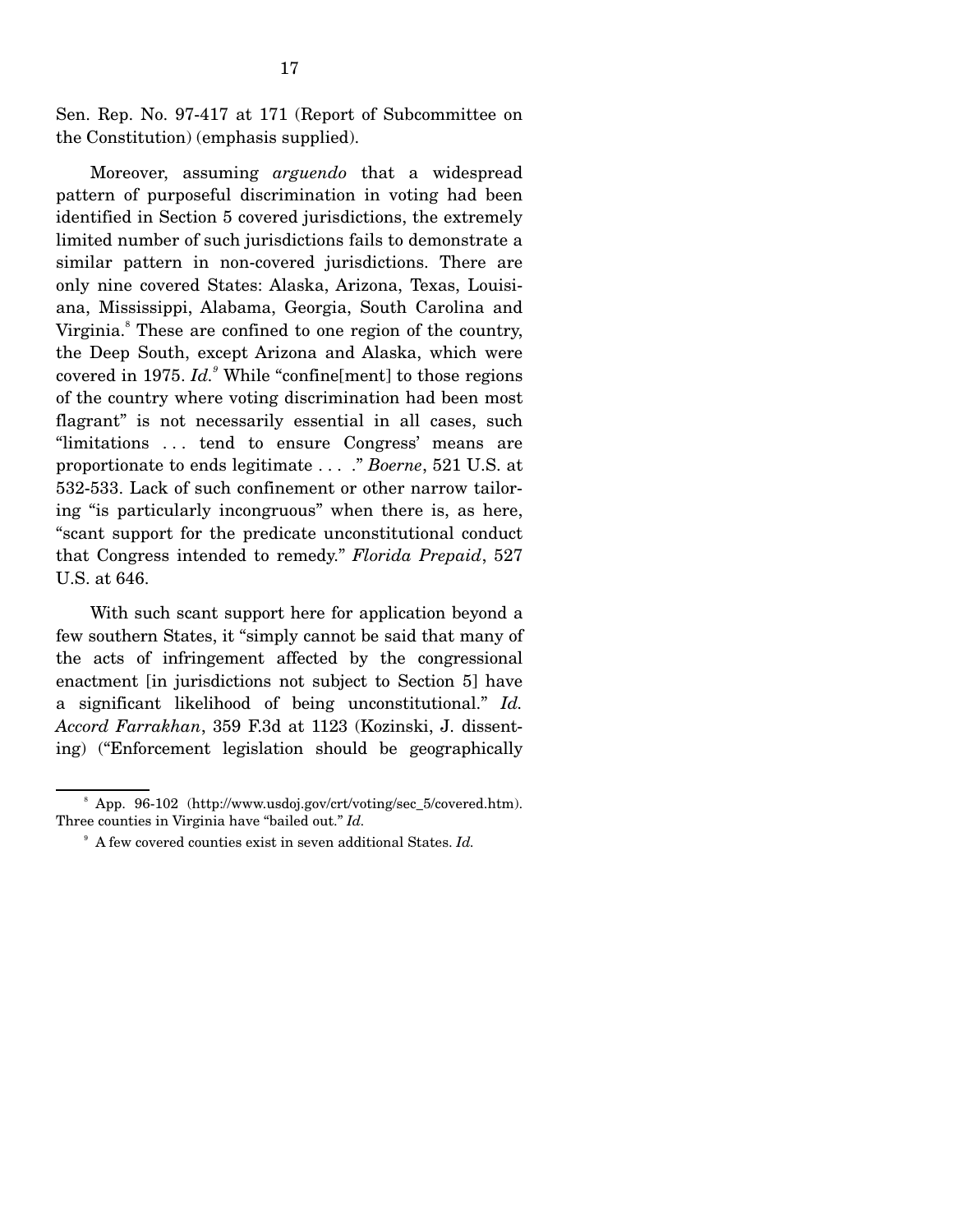targeted when the threat of violation varies from place to place.") (citing *Morrison*).

 Thus, there is simply no historical support for the proposition that at-large voting in jurisdictions not subject to Section 5 is substantially likely to have been adopted or maintained to discriminate against racial minority groups. The Ninth Circuit's failure to so rule, given the nonexistent historical record, places it in conflict with this Court's rulings in *Boerne* through *Lane*.

## **D. The Ninth Circuit ruled that** *City of Rome*  **is dispositive of the constitutionality of Section 2.**

 The Ninth Circuit, relying on *City of Rome* held that "Section 5 of the VRA could constitutionally be applied to electoral procedures that only had discriminatory results and were not motivated by discriminatory intent" because "requiring proof of intent would cause 'the perpetuation of earlier, purposeful racial discrimination regardless of whether the practices they prohibited were discriminatory only in effect.'" *Blaine County*, 363 F.3d at 907-908; App. 18-19. Therefore, the Ninth Circuit concluded that "[i]f section 5's results test is constitutional, the same must be true of section 2's results test." *Id.* at 908; App. 19.

 This holding places the Ninth Circuit in conflict with *Boerne* through *Lane*. This Court has distinguished *City of Rome* by explaining that *City of Rome* held only that "since 'jurisdictions with a demonstrable history of intentional racial discrimination . . . create the risk of purposeful discrimination,' Congress could [constitutionally] 'prohibit [voting] changes that have a discriminatory impact' in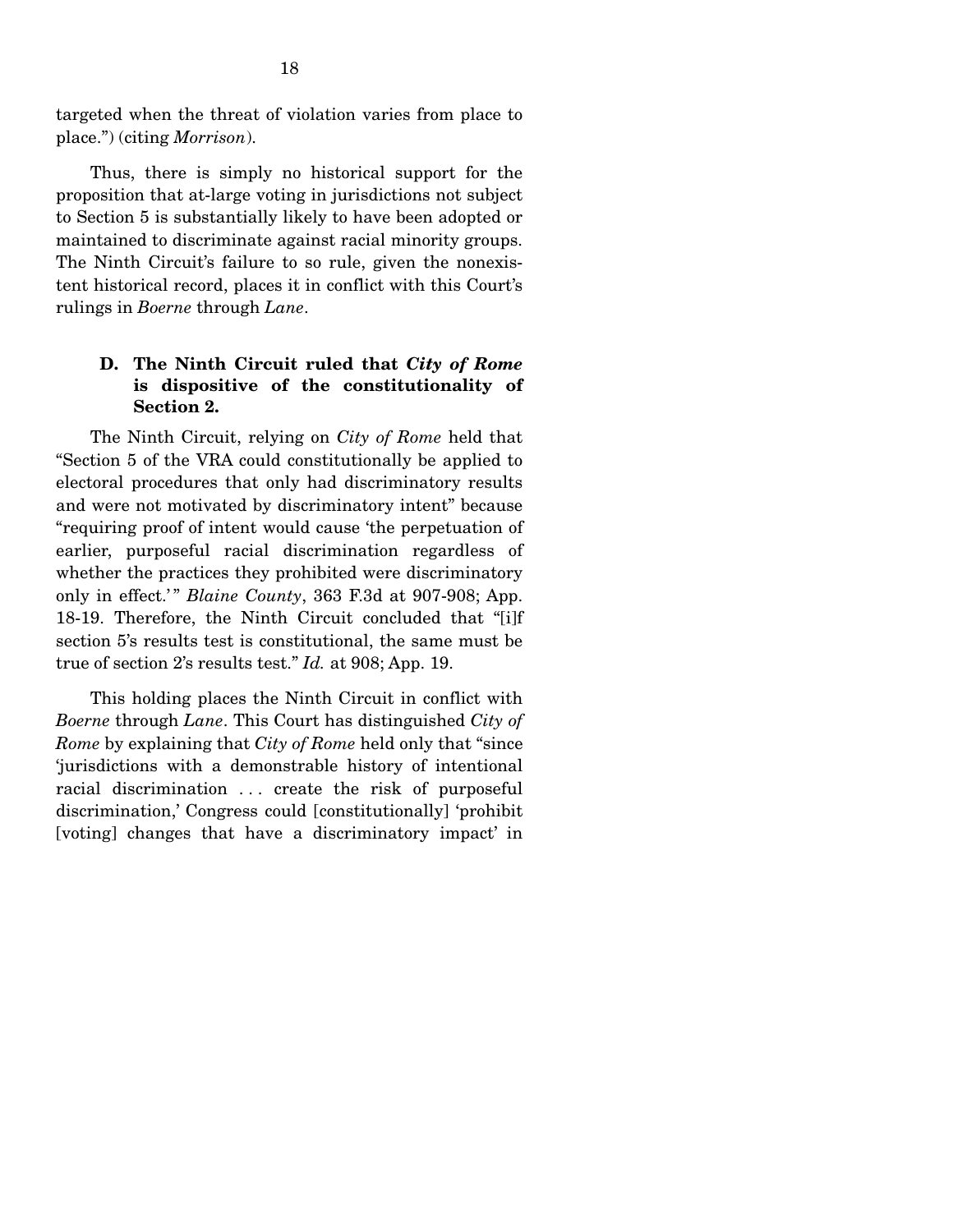those jurisdictions." *Boerne,* 521 U.S*.* at 532. However, because Section 2 applies nationwide to the adoption or maintenance of voting devices that have a discriminatory impact on account of race or color, irrespective of the history of the unconstitutional voting conduct of any particular jurisdiction, *City of Rome* has no application to Section 2. Section 2 must be upheld, if possible, not by application of *City of Rome*, but by application of *Boerne* through *Lane.*

### **E. The Ninth Circuit held that Congress' desire to avoid the difficulty and divisiveness of constitutional proof was sufficient justification for Section 2's enactment.**

 The Ninth Circuit held that Congress' motivation in adopting Section 2 was a sufficient basis for upholding the constitutionality of Section 2. *Blaine County*, 363 F.3d at 907-908; App. 17-18.

 Congress had enacted Section 2 originally to mirror the Fifteenth Amendment and believed that Section 2, like the Fifteenth Amendment, did not require proof of purposeful discrimination, which Congress believed was difficult and divisive. Sen. Rep. 97-417 at 36-37. *Bolden*, which Congress believed had been decided wrongly, required such proof. *Bolden*, 446 U.S. at 66. Therefore, Congress sought to return the constitutional analysis to what it believed had been in effect before *Bolden*:

This amendment is designed to . . . *restore*[ ] the legal standards, based on the *controlling Supreme Court precedents* . . . *prior to* the litigation involved in *Mobile v. Bolden*.

Sen. Rep. 97-419 at 2. (emphasis supplied).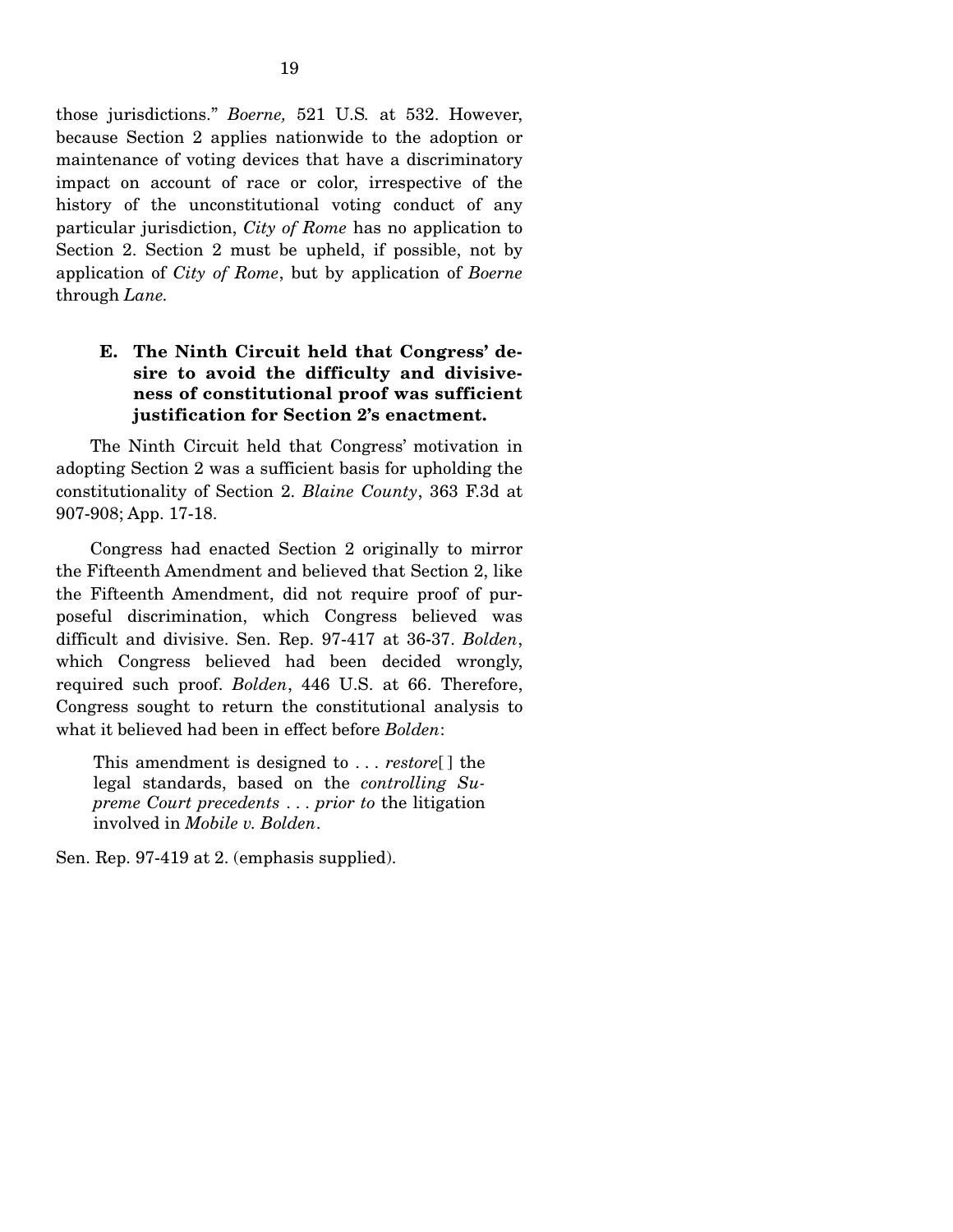Sen. Rep. 97-417 at 36-37, on which the Ninth Circuit relied, establishes that Congress amended Section 2 because it believed that proving that at-large voting was adopted or maintained to dilute minority voting strength was difficult and divisive, not because it possessed a history demonstrating that at-large voting was substantially likely to be unconstitutional:

The main reason [for enacting the 1982 amendment] is that . . . the *[constitutional] test asks the wrong question* . . . [I]f an electoral system operates today to exclude blacks or Hispanics from a *fair chance* to participate, then the matter of what motives were in an official's mind . . . is of the most limited relevance*.*

\* \* \*

Second, the Committee has heard persuasive testimony that the intent test is *unnecessarily divisive* because it involves charges of racism on the part of the individual officials or entire communities.

\* \* \*

[3] Third, the intent test will be an *inordinately difficult burden* for plaintiffs in most cases. (emphasis supplied)

 *Boerne* through *Lane* does not recognize difficulty, divisiveness, or subjective fairness of constitutional proof as a proper foundation for congressional enactment of prophylactic legislation. Congress may not prohibit facially neutral conduct simply because it believes that proving such conduct unconstitutional is difficult or divisive. Nowhere in the legislative history is there any discussion of evidence of purposeful discrimination in voting that even approaches that which was before Congress in 1965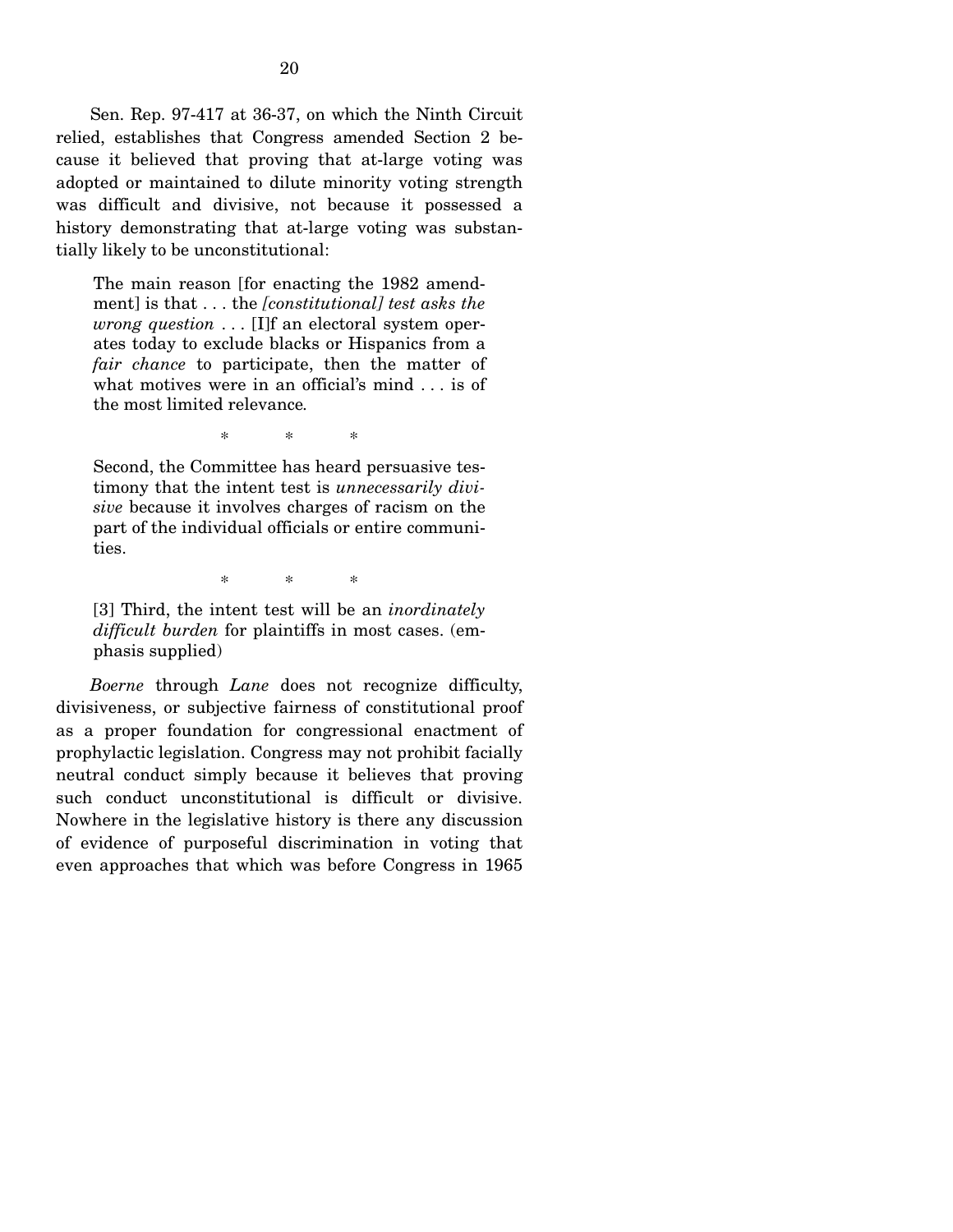or even in 1975. In amending Section 2, Congress interpreted the Fourteenth and Fifteenth Amendments as it thought *Bolden* should have. Under *Boerne* through *Lane*, Congress has no such power. Thus, the Ninth Circuit's holding to the contrary conflicts with *Boerne* through *Lane*.

 This Court should grant this Petition to resolve this conflict.

### **III. THE NINTH CIRCUIT HELD THAT SECTION 2 DOES NOT REQUIRE PROOF OF A MINOR-ITY GROUP'S UNEQUAL OPPORTUNITY TO PARTICIPATE IN THE POLITICAL PROCESS.**

 In enacting the 1982 amendment to Section 2, Congress intended to "codify" the "results test" applied in *Whitcomb v. Chavis*, 403 U.S. 124 (1971), and *White v. Regester*, 412 U.S. 755 (1973). Sen. Rep. 97-417 at 2, 20-21, 28, 32-33 (1982).10 Congress also sought to codify *Zimmer v. McKeithen*, 485 F.2d 1297 (5th Cir. 1973) (*en banc*), which applied *Whitcomb* and *White*. *Id.* 23, 28, n.113. Thus, any Section 2 ruling must apply these cases. The Ninth Circuit did not. Instead, relying on a footnote in *Thornburg v. Gingles*, 478 U.S. 39, 47-48, fn. 15 (1986), the Ninth Circuit held:

As *Gingles* explained, "the most important Senate Report factors bearing on § 2 challenges . . . are the 'extent to which minority group members

<sup>&</sup>lt;sup>10</sup> "Congress ... revised Section 2 to ... establish as the relevant legal standard the 'results test' applied by this Court in *White v. Regester* . . . and by other federal courts before *Bolden*." *Thornburg v. Gingles*, 478 U.S. 30, 35 (1986).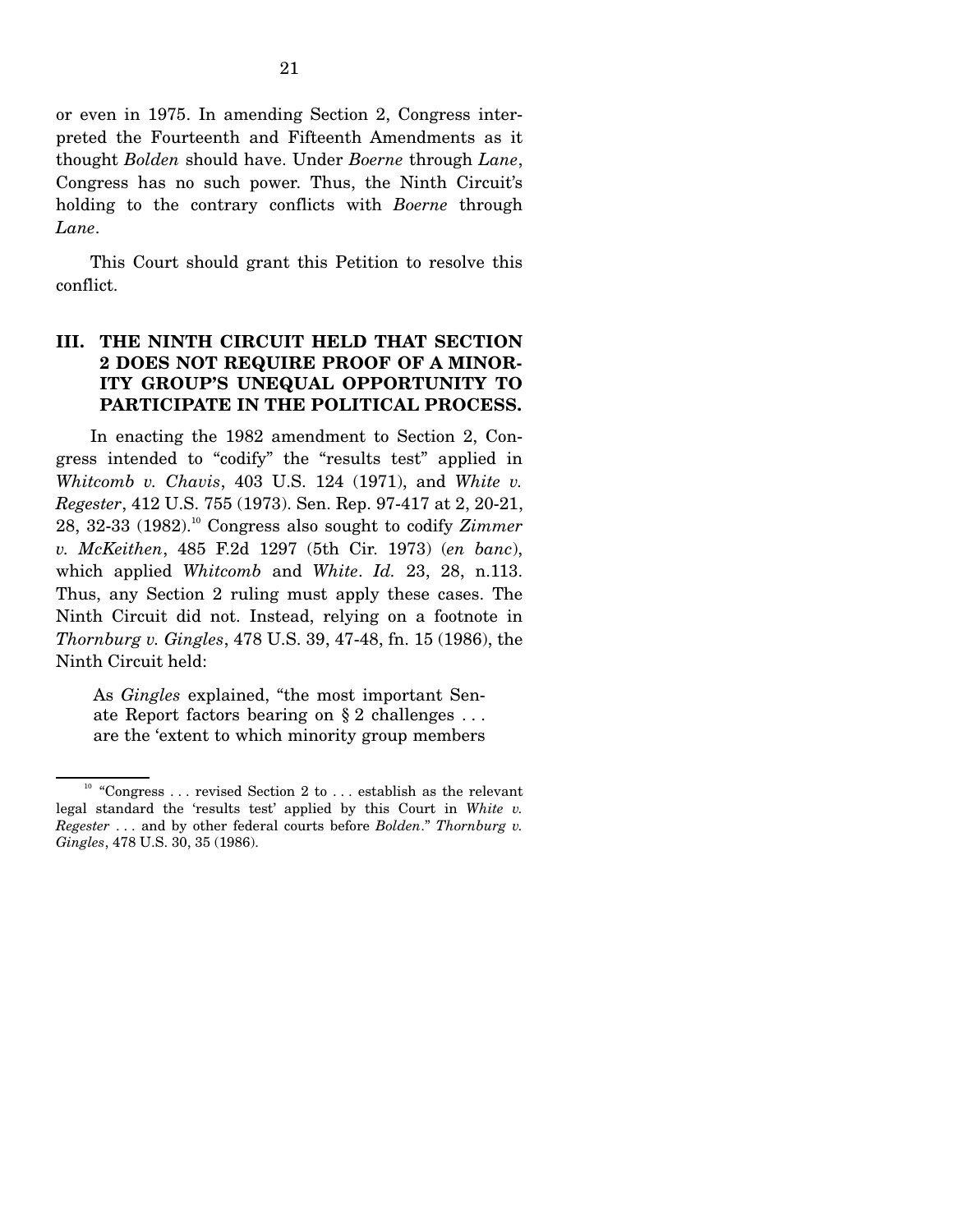*Blaine County*, 363 F.3d at 915; App. 35. *See also Id.* at 903; App. 10. There are nine Senate Factors.<sup>11</sup> By holding that Senate Factors 2 and 7 alone, irrespective of the other factors, constitute proof of a Section 2 violation, the Ninth Circuit's ruling conflicts with *Whitcomb, White*, and *Zimmer*, and *Johnson v. De Grandy*, 512 U.S. 997 (1994) and *Georgia v. Ashcroft*, 539 U.S. 461 (2003), discussed below.12 Specifically, the Ninth Circuit held that an unequal opportunity to elect a minority candidate, caused by racially polarized voting, was dispositive of a Section 2 violation. *Blaine County*, 363 F.3d at 915-916, *relying on Gingles*, 478 U.S. at 47-48.

 *Whitcomb*, *White*, and *Zimmer* all incorporated by Congress into Section 2, held that, not only must white bloc voting "cancel out" a cohesive minority group's votes, but there must exist lack of equal opportunity to participate in the political process.13 *Whitcomb* held that actionable vote

<sup>&</sup>lt;sup>11</sup> The so-called "Senate Factors" represent no more than an attempt by Congress to list some of the factors that it understood had been required by the Courts in *Whitcomb*, *White*, and *Zimmer*. Sen. Rep. 97-417 at 28-29. These factors are reproduced in App. 103-104.

 $12$  Factor 2 is racially polarized voting, whereas 7 is the extent of election of minority candidates.

<sup>&</sup>lt;sup>13</sup> Relying on *Whitcomb*, Section 2 likewise requires proof that minority groups "have less opportunity than other members of the electorate to *participate in the political process and to elect* representatives of their choice." 42 U.S.C. § 1973(b). (emphasis supplied).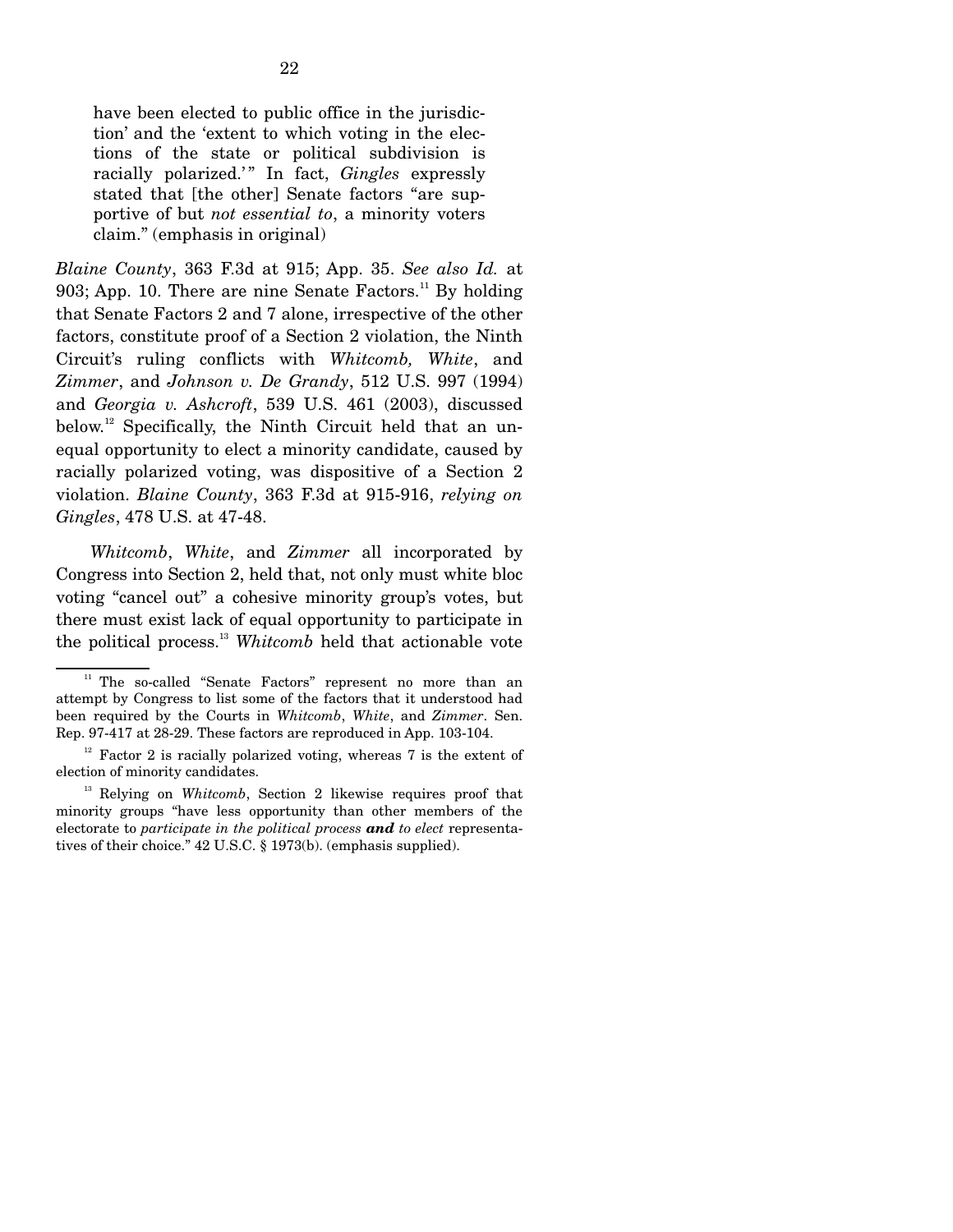dilution was present in an at-large voting system only where there existed "evidence and findings" that minority voters "had less opportunity . . . than other [voters] to [both] *participate* in the political process *and elect* legislators of their choice:"

The mere fact that one interest group or another . . . has found itself outvoted and without legislative seats of its own provides no basis for invoking constitutional remedies, where, as here, there is no indication that this segment of the population is being denied *access* to the political system.

403 U.S. at 149, 154-155. (emphasis supplied) *White* and *Zimmer* required proof of both elements. 412 U.S. at 765, and 485 F.2d at 1306. Moreover, under Section 2, racially polarized voting and lack of minority candidate success, both relating to opportunity to elect, are only two of the nine factors identified by Congress. App. 103-104. The remaining seven factors, which must be examined pursuant to *Whitcomb*, *White*, and *Zimmer*, relate to opportunity to participate in the political process.

 Furthermore, *Gingles*, upon which the Ninth Circuit relied, has been distinguished or overruled for its overemphasis on factors 2 and 7. Justice O'Connor sharply criticized the *Gingles* plurality for its narrow focus on the opportunity to elect, asserting that the "results test reflected in *Whitcomb* and *White* requires an inquiry into the extent of the minority group's opportunities to participate in the political processes." 478 U.S. at 98 (O'Connor, J. concurring in judgment). The Court must instead "adhere to the approach outlined in *Whitcomb* and *White* and followed with some elaboration in *Zimmer* and other cases in the Courts of Appeals prior to *Bolden*," *Id*. at 99, which requires "consider[ation of] all relevant factors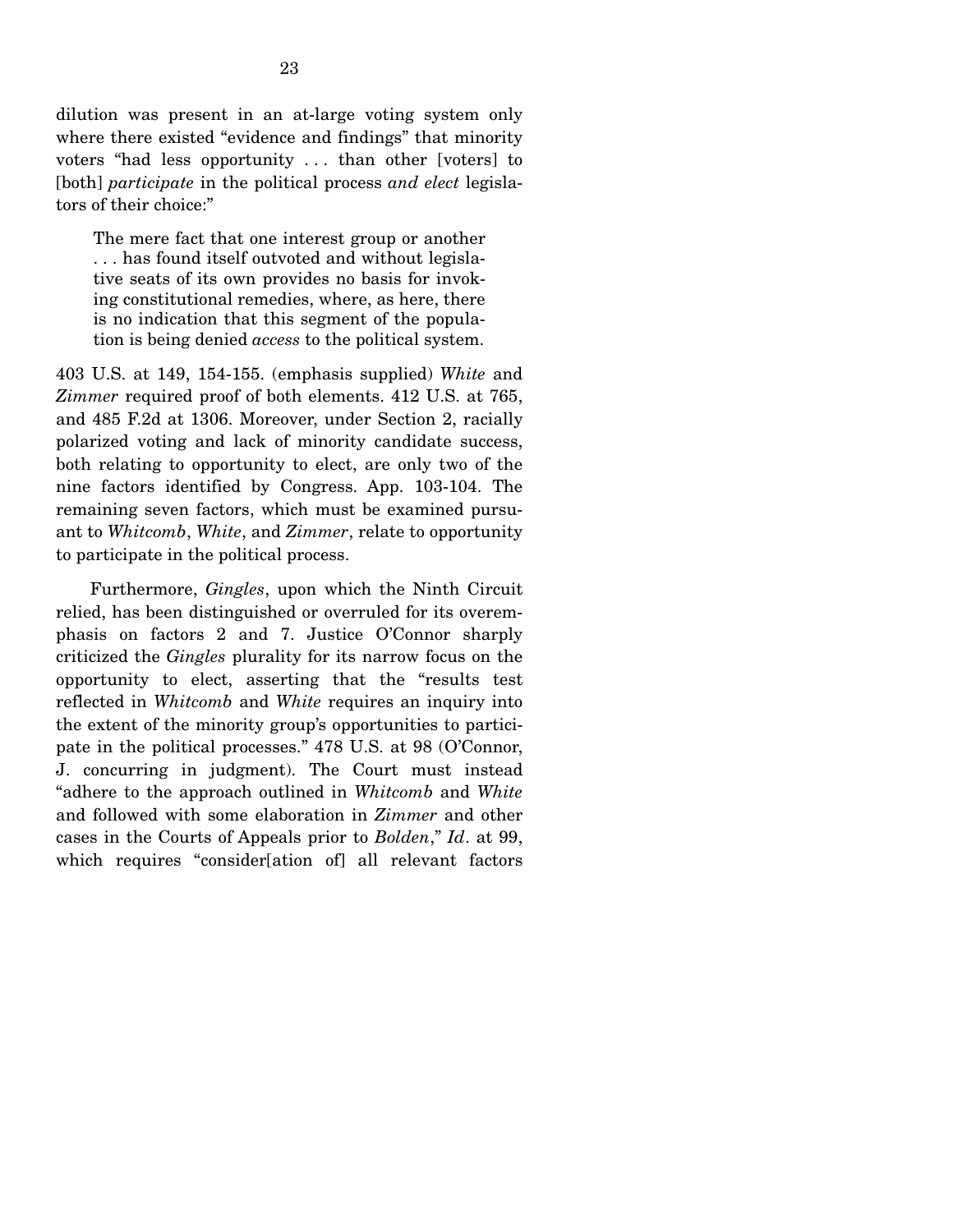bearing on whether the minority group has 'less opportunity . . . to participate in the political process *and* to elect representative of their choice.'" *Id.* (emphasis in original).

 *Johnson v. De Grandy*, *supra*, reaffirmed *Whitcomb*  and *White* and adopted Justice O'Connor's concurrence in *Gingles*. *De Grandy* held that "lack of electoral success is [only] evidence of vote dilution[;] courts *must* examine other evidence in the totality of circumstances, including the extent of the opportunities minority voters enjoy to participate in the political processes." *Id.* 1011-1012 (citing Justice O'Connor in *Gingles*).

 Finally, Justice O'Connor, writing for the majority in *Georgia v. Ashcroft*, *supra*, held that, in addition to "the ability of a minority group to elect a candidate," the "other highly relevant factor . . . is the extent to which a minority group's opportunity to participate in the political process" is impaired. *Id.* at 482 (citing O'Connor, J. in *Gingles* and *Whitcomb, White*, and *De Grandy*.).

 This Court should grant this Petition to resolve this conflict.

## **IV. THE NINTH CIRCUIT HELD THAT PROOF OF PURPOSEFUL DISCRIMINATION IS IRRELE-VANT.**

 The Ninth Circuit held that proof of purposeful discrimination "has no part in a vote dilution claim" because that "would be divisive[,] . . . would place an impossible burden on the Plaintiffs," and "is contrary to the plain language of section 2's results test." *Blaine County*, 363 F.3d at 912; App. 28. This holding conflicts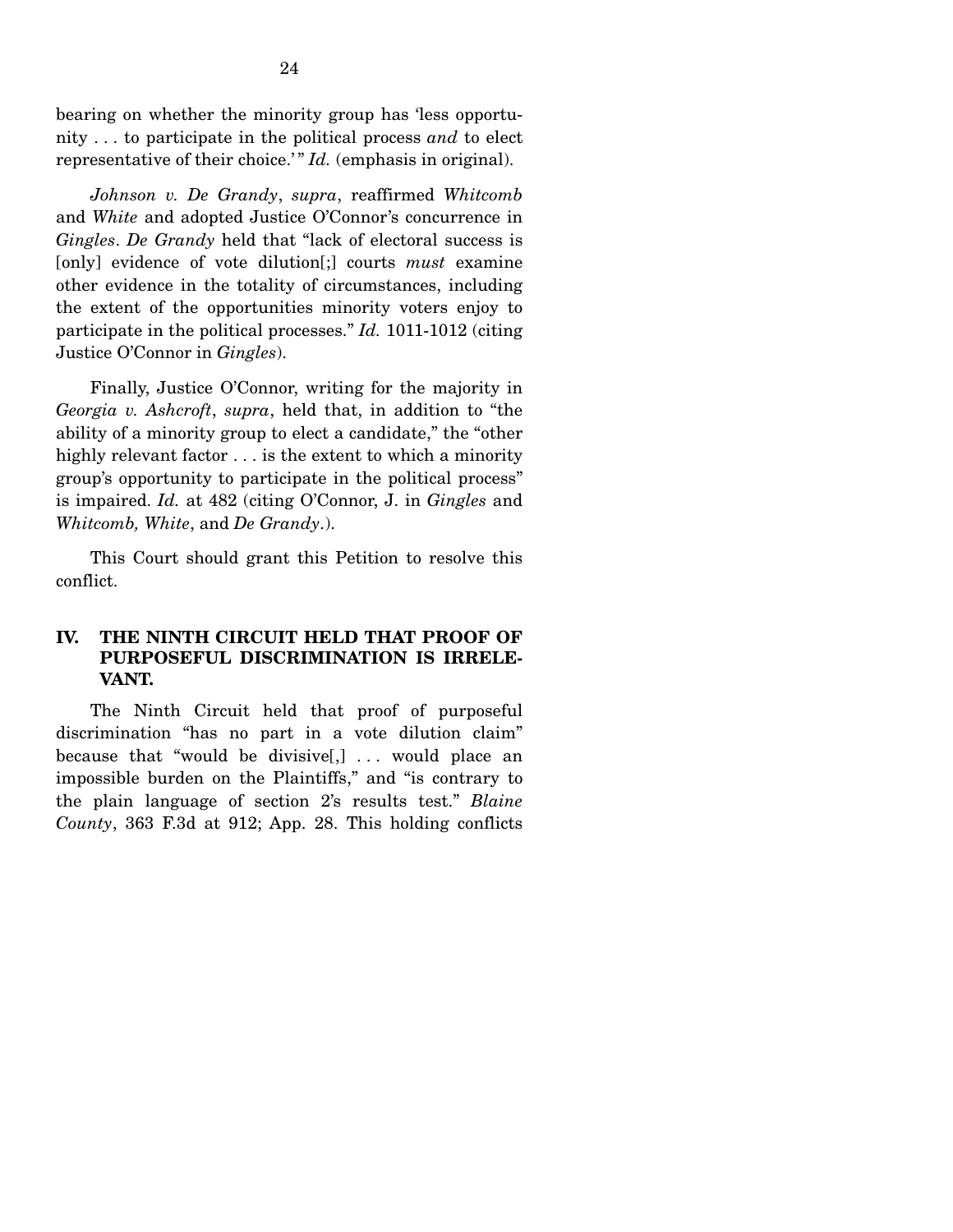with the decisions of this Court and most of the other circuit courts to address this issue.

 *Whitcomb, White*, and *Zimmer*, upon which Section 2 is premised, all required proof of invidious racial bias in the community, which bias interacts with at large voting to dilute the voting strength of a racial minority group. For example, *Whitcomb* required proof of "invidious discrimination ... [resulting in] less opportunity ... to participate in the political process. . . . " 403 U.S. at 149. *Accord White,* 412 U.S. at 768; *Zimmer*, 485 F.2d at 1306.

 Likewise, *Gingles* requires interaction of at-large voting with "past purposeful discrimination" resulting in vote dilution of a minority group. *See also De Grandy*, 512 U.S. at 1013 (Court must determine whether "a history of persistent discrimination" combined with "bloc-voting behavior portended any dilutive effect."); *Ashcroft*, 539 U.S. at 490 ("The purpose of the VRA is to prevent discrimination in the exercise of the electoral franchise.").

 The Second Circuit held that, although Section 2 does not require purposeful discrimination by a State actor in the adoption or maintenance of at-large voting, "it does not follow . . . that Congress . . . also eliminated *White's* requirement that a plaintiff prove that [at-large voting] interacts with racial discrimination in order to establish a [Section 2] claim." *Muntaqim*, 366 F.3d at 117. "In enacting [Section 2,] Congress' decision to retain the words 'on account of race or color' suggests 'a continuing concern for race-based motivation, at least within the electorate." *Id.* at 116. Thus, a violation of Section 2 "requires some demonstrable causal connections between [at-large voting] and purposeful racial discrimination," *Id.* at 118; that is, a "plaintiff must [prove] . . . that racial discrimination has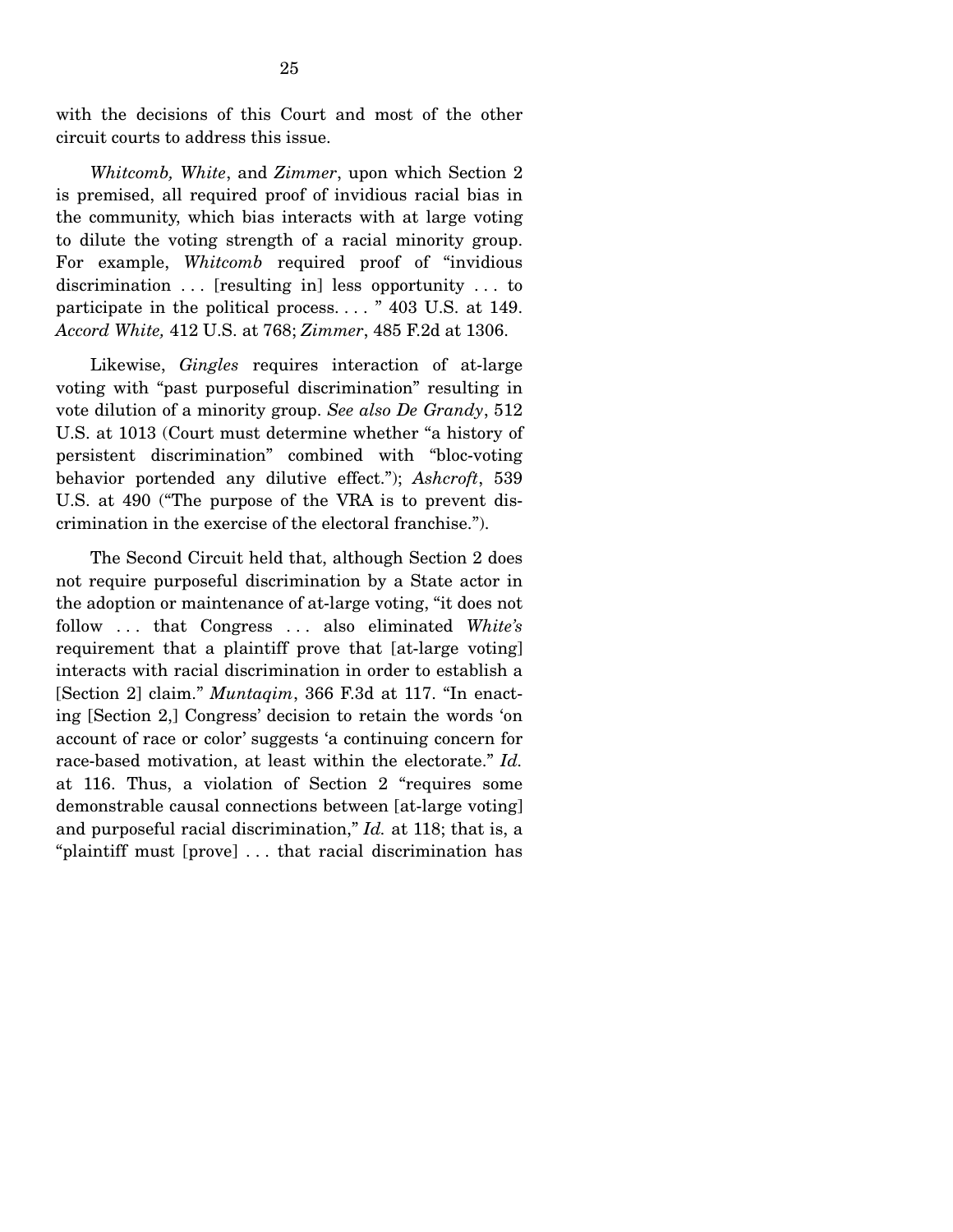caused either vote denial or vote dilution," even though the adoption or maintenance of at-large voting was itself not "motivated by racial bias." *Id.*

 The majority of the circuits that have considered this issue agree. A Section 2 violation requires evidence that "a combination of public activity and private discrimination have joined to make it virtually impossible for minorities to play a meaningful role in the electoral process." *League of United Latin American Citizens, Council No. 4434 v. Clements*, 999 F.2d 831, 850-851 (5th Cir. 1993) (*en banc*).<sup>14</sup> Without proof of "private discrimination," "claims of vote dilution [are no more than] 'a euphemism for political defeat at the polls.'" *Id.* at 851. Section 2 "prohibits those voting systems that have the effect of allowing a community motivated by racial bias to exclude a minority group from participation in the political process." *Nipper v. Smith*, 39 F.3d 1494, 1514 (11th Cir. 1994) (*en banc*). If "the evidence shows the community is not motivated by racial bias . . . then a case for vote dilution has not been made." *Id*. at 1515-1516. Section 2 "explicitly retains racial bias as the gravamen of a vote dilution claim." *Id.* "When racial antagonism is not the cause of an electoral defeat . . . the defeat does not prove a lack of electoral opportunity but a lack of whatever else it takes to be successful in politics." *Uno v. City of Holyoke*, 72 F.3d 973, 981 (1st Cir. 1995). "Forcing courts to turn a blind eye to other causes of

 $14$  The legislative history provides that Section 2 "confine[s] its application to actual racial discrimination," invalidating "only . . . those election laws where the court finds that discrimination has, in fact, been proved." Sen. Rep. No. 97-417 at 43.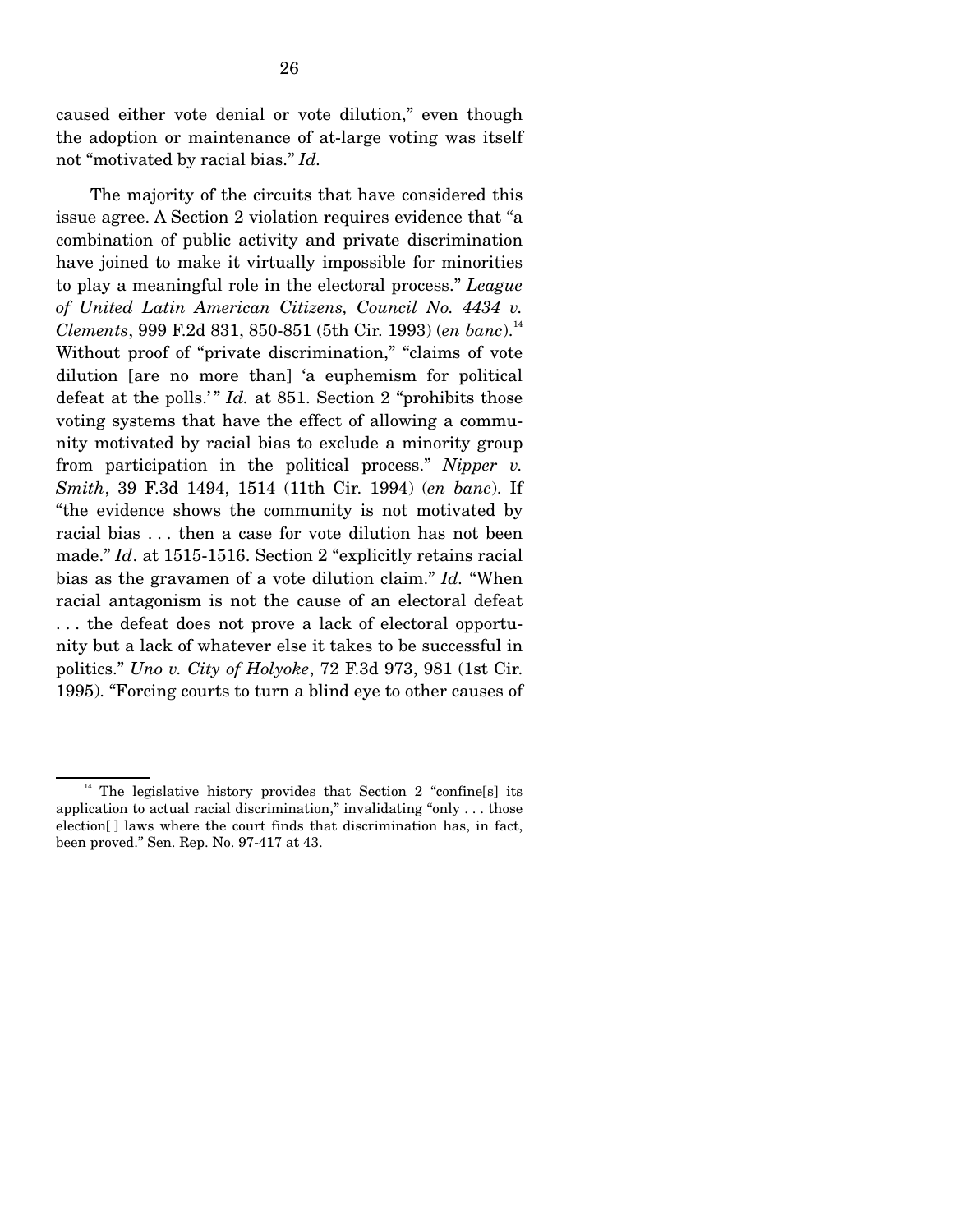majoritarian bloc voting . . . facilitates a back-door approach to proportional representation." *Id.*<sup>15</sup>

 This Court should grant this Petition to resolve this conflict.

# **V. THE NINTH CIRCUIT HELD THAT WHETHER MINORITY GROUPS POSSESS UNIQUE OR DISTINCTIVE POLITICAL INTERESTS IS IR-RELEVANT.**

 The Ninth Circuit held that "it is actual voting patterns, not subjective interpretations of a minority group's political interests, that informs the political cohesiveness analysis." *Blaine County*, 363 F.3d at 910; App. 24. Thus, the Ninth Circuit held that particularized or unique interests, addressable by the political body in question, are irrelevant to minority political cohesion, conflicting with this Court's decisions and those of other circuits.

 To be politically cohesive, minority group voters must possess "*distinctive* minority group interests" that the "selection of a[n] [at-large] electoral structure thwarts." *Gingles,* 478 U.S. at 51 (emphasis supplied). *Accord Whitcomb,* 403 U.S. at 135, fn. 12:

These [minority voters] [must] have *interests in those areas of substantive law* such as housing

<sup>15</sup> *Accord*, *Solomon v. Liberty County Commissioners*, 221 F.3d 1218, 1225 (11th Cir. 2000); *Goosby v. Town Board of Hemptstead, N.Y.*, 180 F.3d 476, 493 (2d Cir. 1999), *cert. denied*, 528 U.S. 1138 (2000); *Baird v. Consolidated City of Indianapolis*, 976 F.2d 357, 361 (7th Cir. 1992); *Milwaukee Branch of N.A.A.C.P. v. Thompson*, 116 F.3d 1194, 1199 (7th Cir. 1997); *Smith v. Salt River Project Agr. Imp. and Power District*, 109 F.3d 586, 595, 595, fn. 7 (9th Cir. 1997) (adopting *Nipper, supra.*).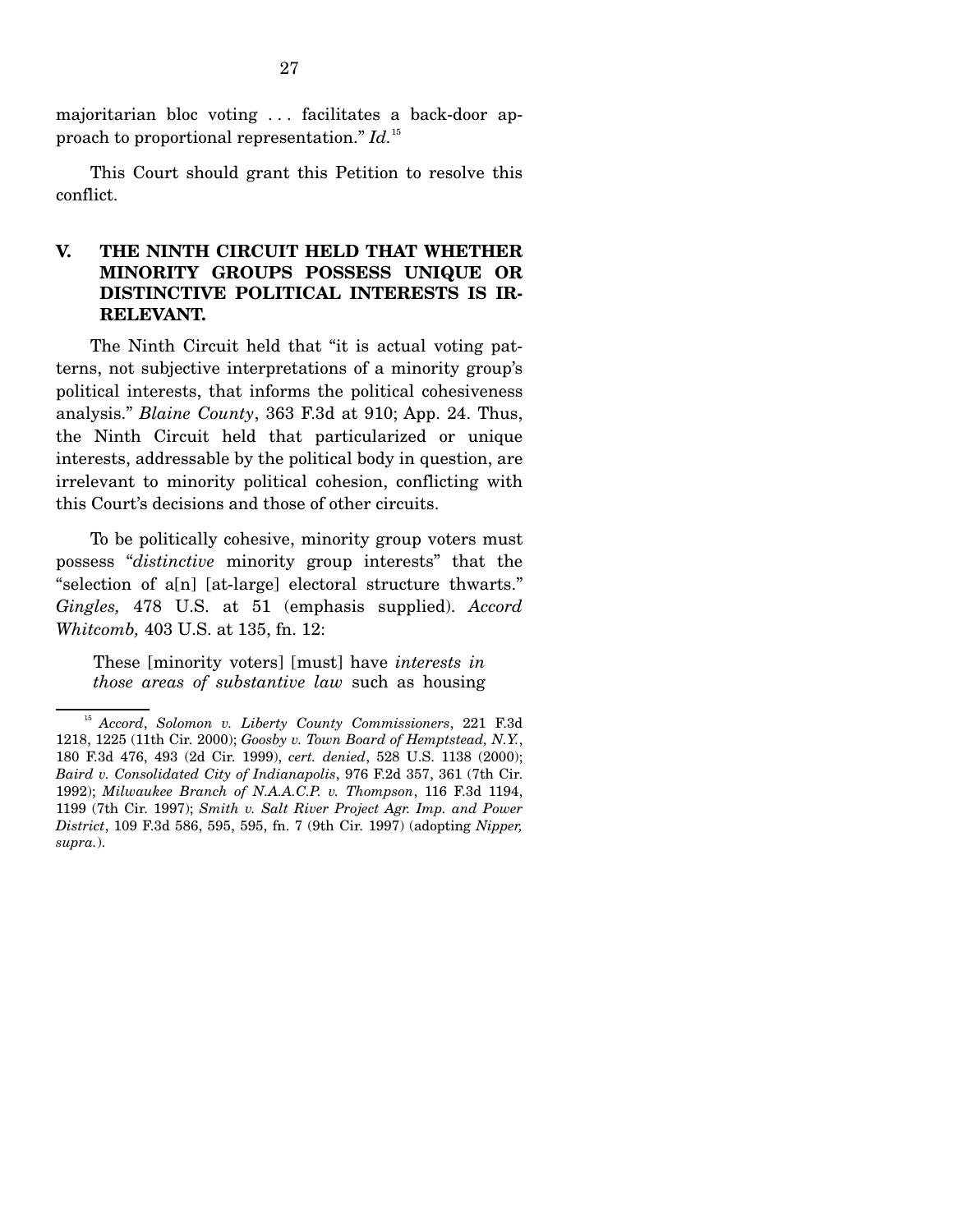regulations, sanitation, welfare programs . . . garnishment statutes, and unemployment compensation, among others, which *diverge significantly from* the interests of *nonresidents of the Ghetto*. (emphasis supplied)

 These political interests of minority voters must be "unique," that is, "interests not necessarily shared by other members of the community." *Id.* at 155. This Court "accepted the concept of particularized interests in *Whitcomb* and again in *White*, and in *Bolden*." Blacksher & Menefee, *From Reynolds v. Sims to City of Mobile v. Bolden: Have the White Suburbs Commandeered the Fifteenth Amendment*, 34 Hastings Law Journal 1, 59 (1982) (cited favorably by *Gingles*, 478 U.S. at 51).

 Thus, although "a statistical analysis of voting behavior is highly relevant to the issue of political cohesion, . . . experiences and observations of individuals involved in the political process" are not only "clearly relevant to the question of whether the group is politically cohesive," but such evidence is "required if the court is to identify the presence or absence of distinctive minority group interests." *Sanchez v. Bond*, 875 F.2d 1488, 1493-94 (10th Cir. 1989). *Accord N.A.A.C.P. v. City of Columbus, S.C.*, 850 F.Supp. 404, 418 (D. S.C. 1994), *aff 'd* with modifications not relevant here, 33 F.2d 52 (4th Cir. 1994) ("[T]here is nothing to be thwarted" without "distinctive political interests."). Indeed, even the Ninth Circuit earlier agreed with this proposition. *Old Person v. Cooney*, 230 F.3d 1113, 1126 (9th Cir. 2000) (no need to consider elections if there is "no evidence to suggest that  $\dots$  these contests  $\dots$ actually touched on issues of heightened concern to the [minority] community.").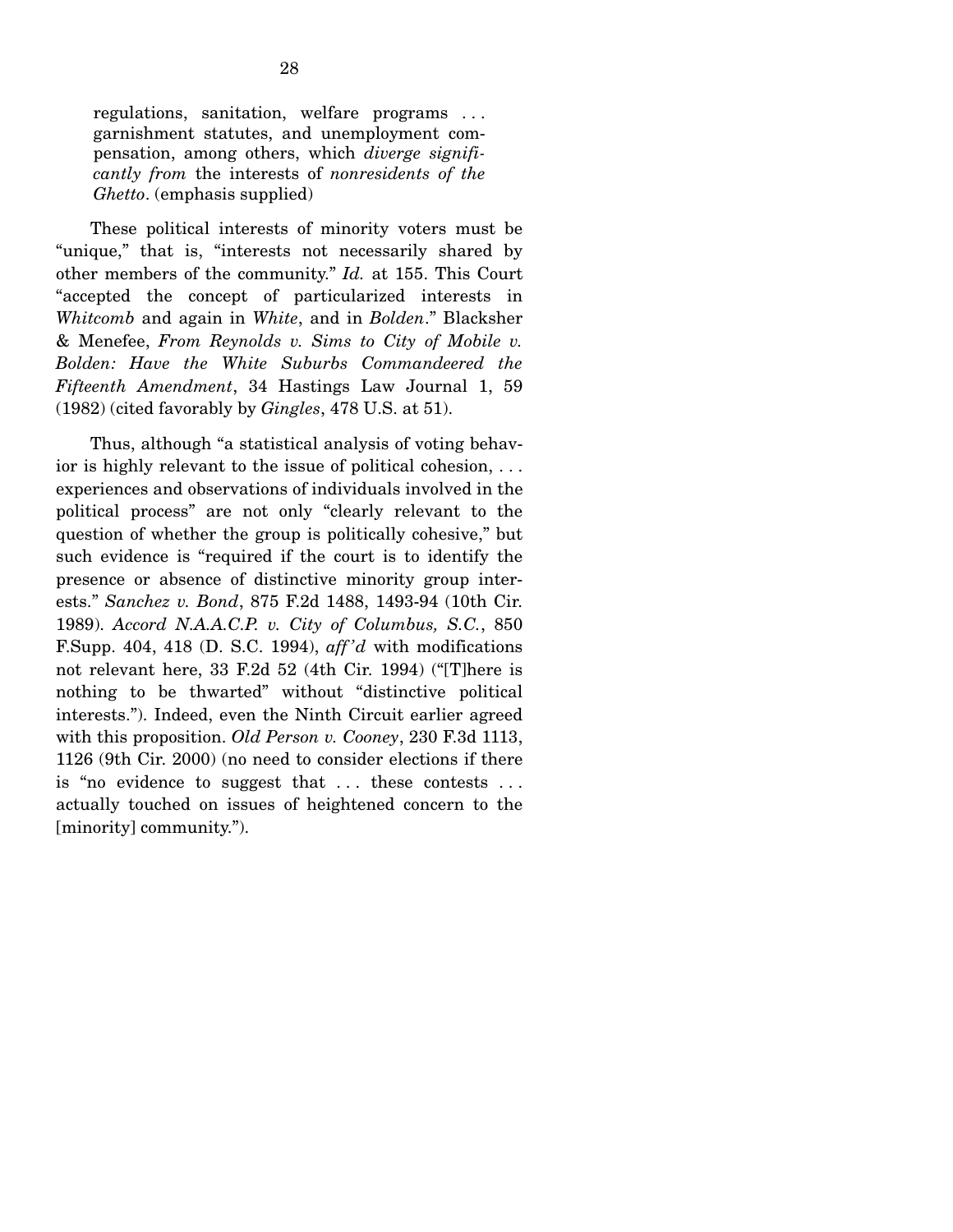Section 2 requires political cohesion, not racial cohesion. It does not require election of a minority candidate to a body that cannot advance a purportedly disenfranchised minority group's distinctive political interests. Such a requirement constitutes no more than proportional representation of minorities, a form of political apartheid.

 This Court should grant this Petition to resolve this conflict.

--------------------------------- ♦ ---------------------------------

# **CONCLUSION**

 For all the above reasons, this Court should grant this Petition.

Respectfully submitted,

J. SCOTT DETAMORE, ESQ. *Counsel of Record* WILLIAM PERRY PENDLEY, ESQ. MOUNTAIN STATES LEGAL FOUNDATION 2596 South Lewis Way Lakewood, Colorado 80227 (303) 292-2021

Dated December 6, 2004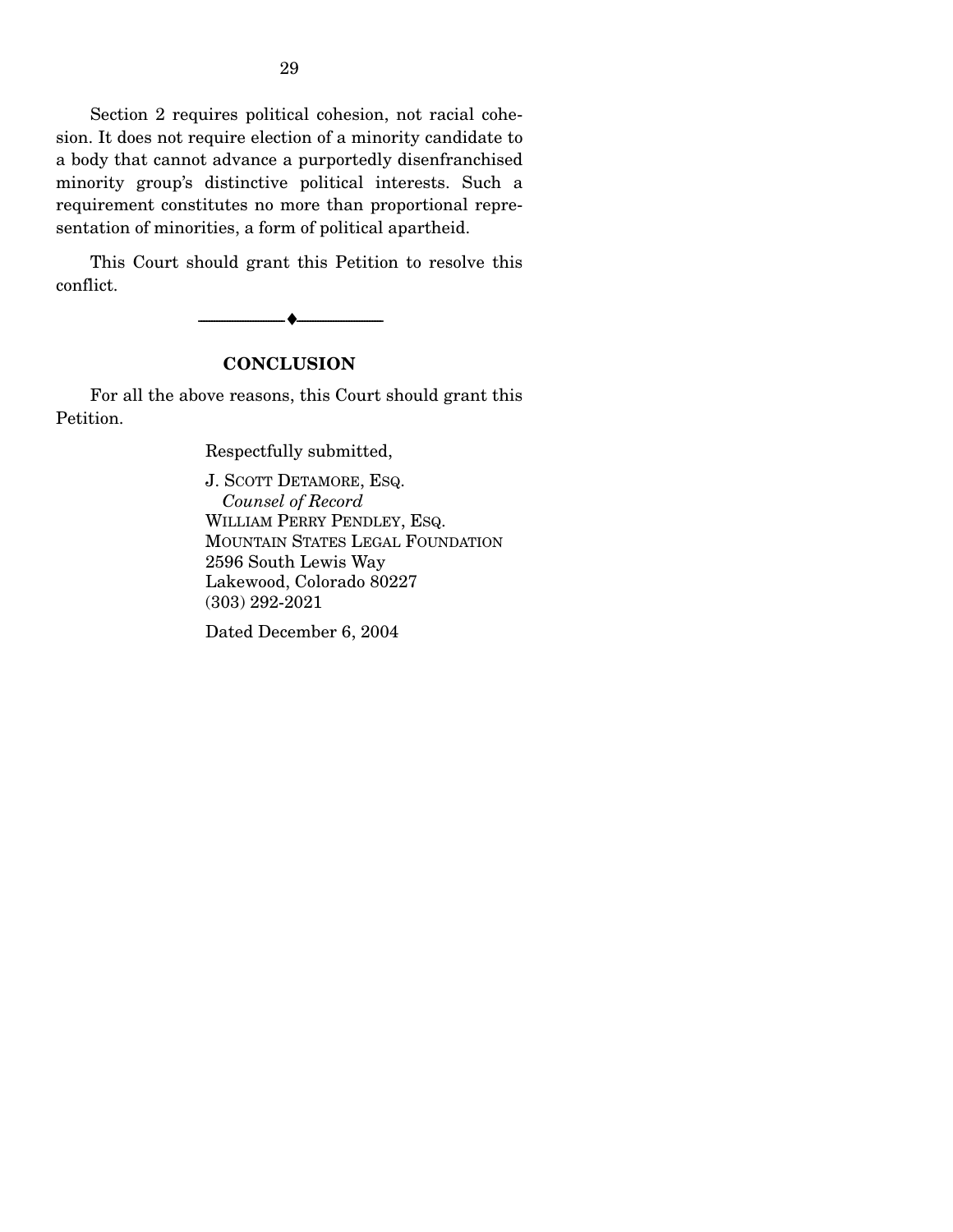# APPENDIX INDEX

| Ninth Circuit decision, filed April 7, 2004, 363 F.3d                                                |      |
|------------------------------------------------------------------------------------------------------|------|
| Findings of Fact and Conclusions of Law and Order,<br>Civil Action No. 99-cv-0122 (D.Mont. March 21, |      |
| Judgment Order [denying Blaine County's Motion for<br>Summary Judgment], filed July 23, 2001, 157    |      |
| Order denying Petition for Rehearing En Banc,                                                        |      |
|                                                                                                      | -80  |
|                                                                                                      | - 81 |
| Section 2, Voting Rights Act, 42 U.S.C. § 1973 App.                                                  | -82  |
| Section 4, Voting Rights Act, 42 U.S.C. § 1973b App.                                                 | 83   |
| Section 5, Voting Rights Act, 42 U.S.C. § 1973cApp.                                                  | 93   |
|                                                                                                      |      |
|                                                                                                      |      |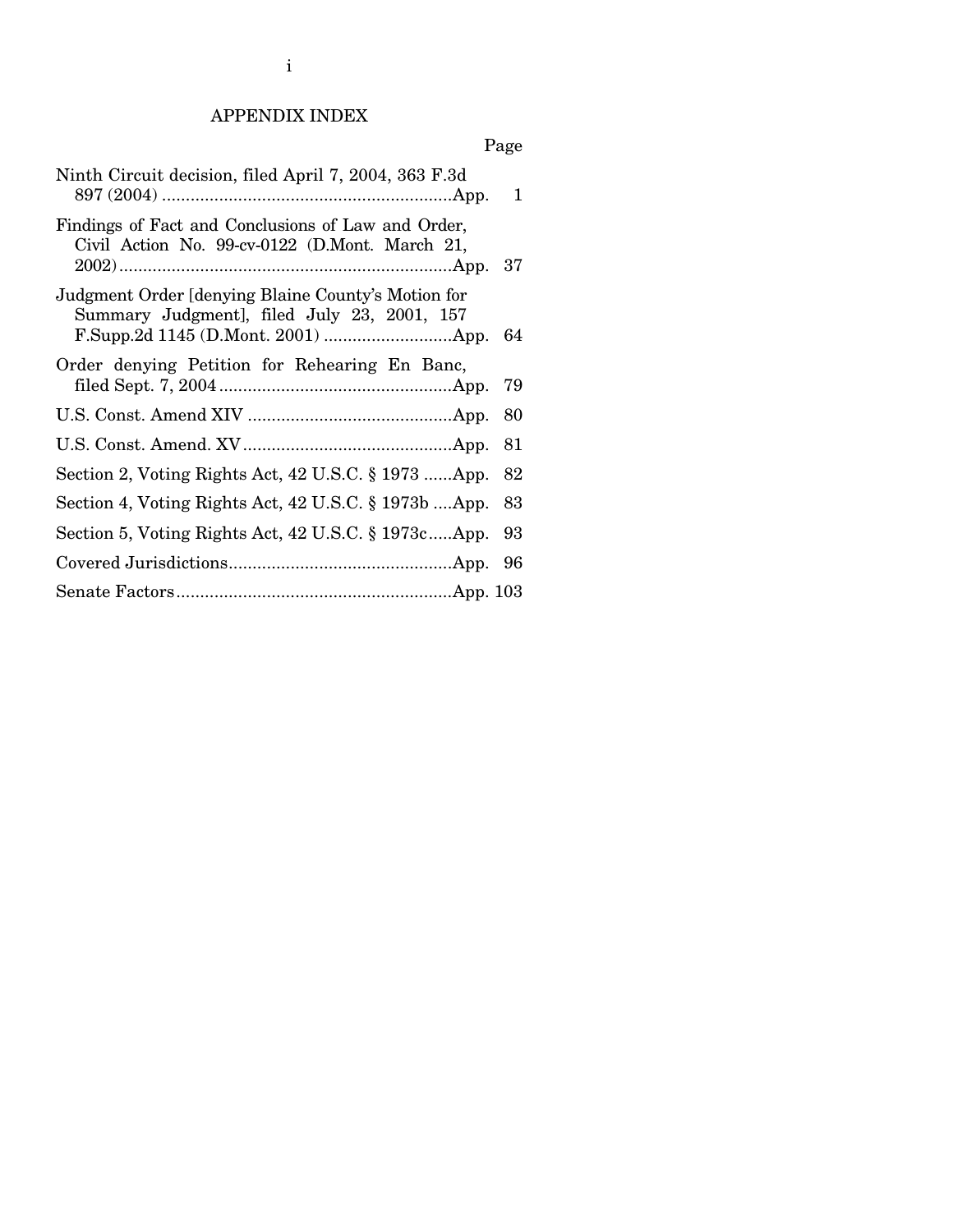# App. 1

363 F.3d 897

## United States Court of Appeals, Ninth Circuit.

# UNITED STATES of America, Plaintiff-Appellee,

v. BLAINE COUNTY, MONTANA; Don K. Swenson, in his official capacity as a member of the Blaine County Board of Commissioners; Arthur Kleinjan, in his official capacity as a member of the Blaine County Board of Commissioners; Victor J. Miller, in his official capacity as a member of the Blaine County Board of Commissioners; Sandra Boardman, in her official capacity as Clerk and Recorder and Superintendent of Elections for Blaine County, Montana, Defendants-Appellants,

v.

Joseph F. McConnell; Franklin R. Perez; Candace D. De Celles; Cheryl Sears; Wesley D. Cochran; Linda M. Buck; Donald L. Knife; Daniel Kinsey; Fort Belknap Community Council, Plaintiff-Intervenors-Appellees.

## **No. 02-35691.**

Argued and Submitted Nov. 4, 2003. Filed April 7, 2004.

 J. Scott Detamore, Lakewood, Colorado, for the appellants.

 Lisa Wilson Edwards, United States Department of Justice, Washington, D.C., for the appellee.

 Appeal from the United States District Court for the District of Montana; Philip M. Pro, District Judge, Presiding. D.C. No. CV-99-00122-PMP.

 Before: WARDLAW, GOULD, and PAEZ, Circuit Judges.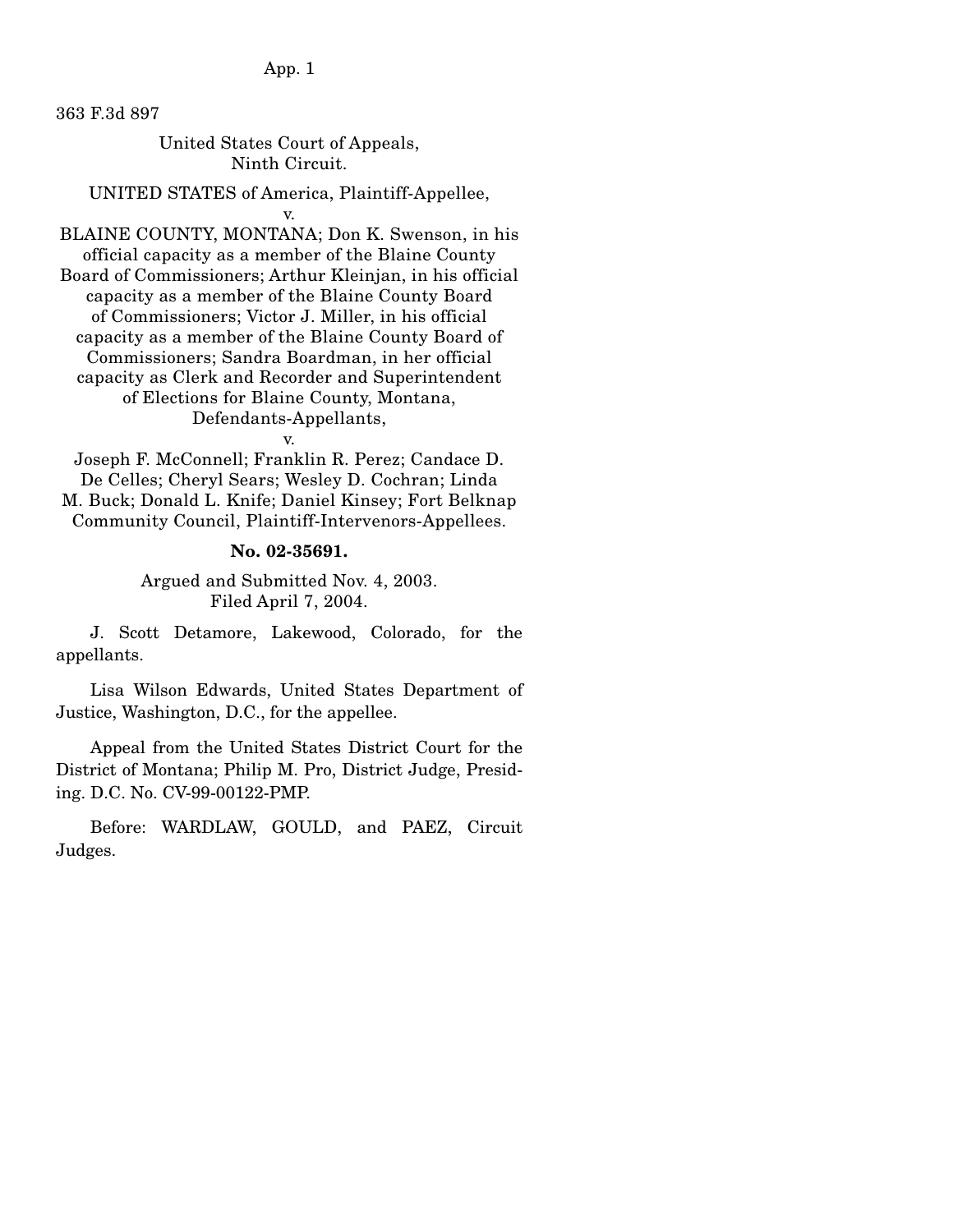#### PAEZ, Circuit Judge:

 Section 2 of the Voting Rights Act prohibits any voting procedure that results in a denial of the right to vote. 42 U.S.C. § 1973. The United States brought this section 2 action against Blaine County alleging that the County's atlarge voting system for electing members to the County Commission prevents American Indians from participating equally in the County's political process. The district court determined that section 2 was a constitutional exercise of Congress's powers under the Fourteenth and Fifteenth Amendments, and that Blaine County's at-large voting system violated section 2. In this appeal, Blaine County challenges both of those rulings.<sup>1</sup> We have jurisdiction under 28 U.S.C. § 1291, and we affirm.

## **I.**

 Blaine County, located in north central Montana, is vast and sparsely populated. Its 7,009 residents are spread out over 4,638 square miles, which places the County in the top 5 percent of counties nationwide in terms of size. American Indians constitute 45.2 percent of the population and 38.8 percent of the voting age population, while whites make up 52.6 percent of the population and 59.4 percent of the voting age population. The American Indian population is geographically concentrated with 80 percent of the County's American Indians residing on the Fort Belknap Reservation. Despite their geographic concentration, no

 $\frac{1}{2}$  Blaine County also argues that the district court improperly admitted the testimony of the United States's expert witnesses. Although we agree that the district court's evidentiary rulings were erroneous in one limited respect, we ultimately conclude that this error was harmless.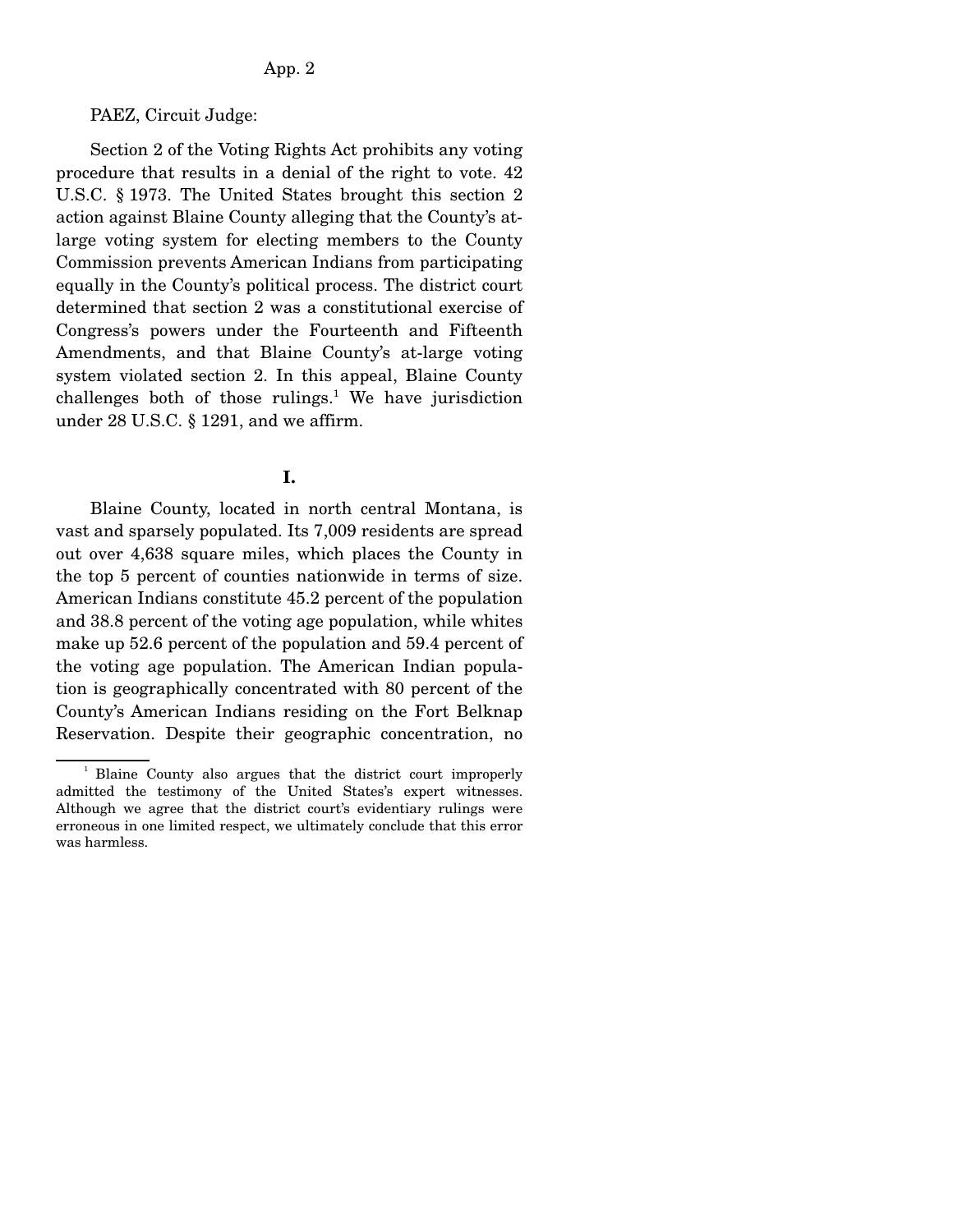American Indian was ever elected to the Blaine County Commission under the at-large voting system.

 That system worked as follows. The Blaine County Commission consists of three commissioners, each of whom must reside in one of three different residential districts. Each commissioner is elected by a majority vote of the entire county, not just by voters in the commissioner's residential district. The commissioners serve sixyear staggered terms, such that each even-numbered year one commissioner stands for election.

 The United States brought this action under section 2 and section 12(d) of the Voting Rights Act of 1965 challenging the County's at-large voting system. The United States sought a declaration that the existing at-large voting system violates section 2. The United States also sought an injunction to prevent the County from using at-large voting in future elections and to require the County to submit a new districting plan for the district court's approval.

 The County moved for summary judgment on the ground that section 2 was unconstitutional because it exceeded the scope of Congress's powers to enforce the Fourteenth and Fifteenth Amendments. The district court ruled that section 2 did not exceed Congress's power and denied the motion. *See United States v. Blaine County,* 157 F.Supp.2d 1145 (D.Mont.2001).

 The case then proceeded to a court trial. In its posttrial Findings of Fact and Conclusions of Law and Order, the district court determined that Blaine County's system of staggered at-large elections for County Commissioner violated section 2. The court found that American Indian voters were sufficiently geographically compact and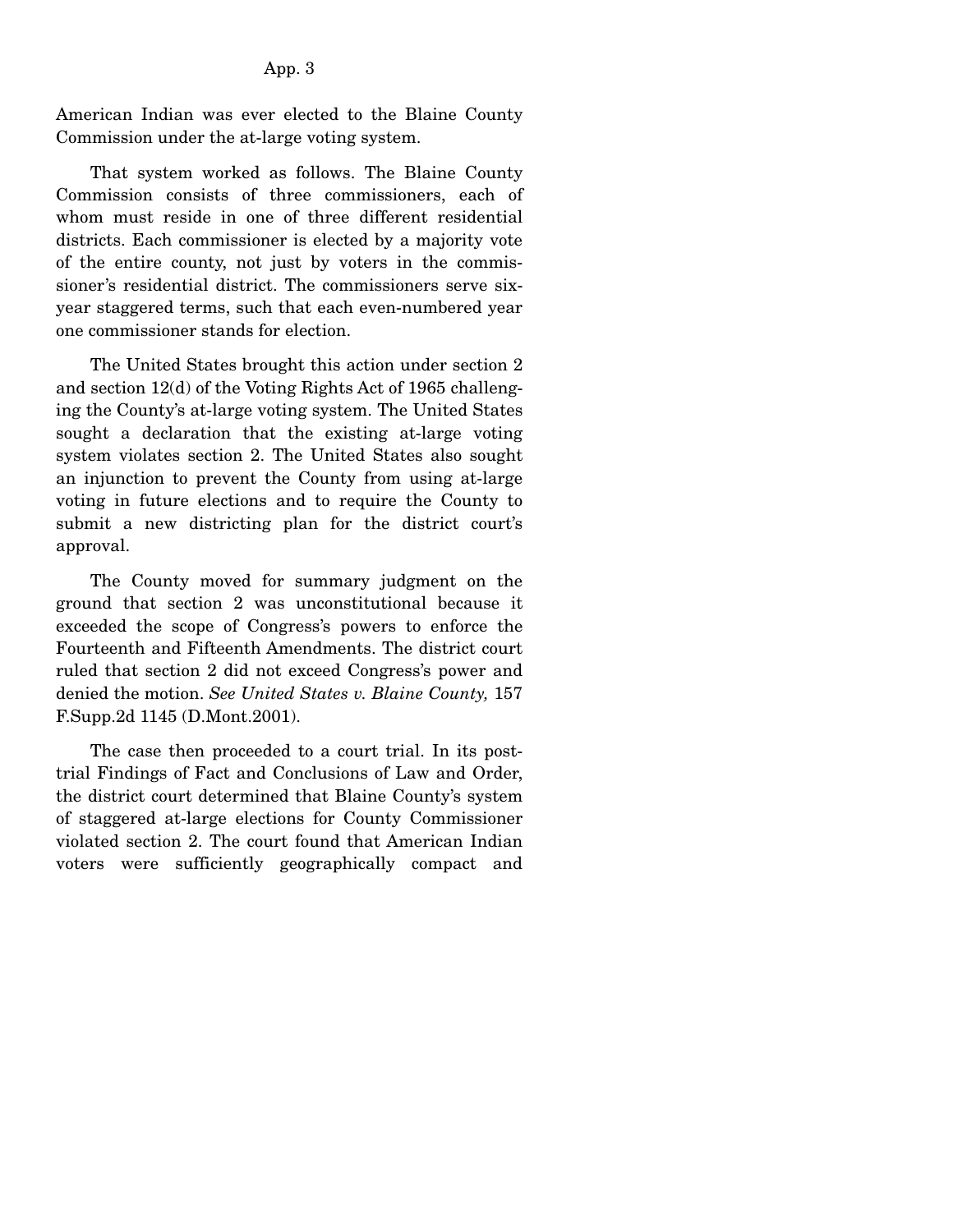politically cohesive to elect a County Commissioner of their choice, but that Blaine County's white residents voted as a bloc to prevent American Indians from electing their preferred candidates. It then analyzed the totality of the local circumstances, and held that there was (1) a history of official discrimination against American Indians, (2) racially polarized voting, (3) voting procedures that enhanced the opportunities for discrimination against American Indians, (4) depressed socio-economic conditions for American Indians, and (5) a tenuous justification for the at-large voting system. Accordingly, the district court held that the totality of the circumstances weighed in favor of a section 2 violation.

 The district court declared that the at-large voting system in Blaine County violated section 2, and enjoined the use of such an election system in the future. It also ordered the County to file an election plan that would remedy the section 2 violation. The district court subsequently adopted the County's proposed remedial plan, which provides for three single-member districts.<sup>2</sup> Blaine County does not appeal the remedy adopted by the district court. However, the County does appeal the district court's ruling that section 2 is constitutional and declaration that Blaine County's at-large voting scheme violated section 2.

#### **II.**

 As originally enacted in the Voting Rights Act of 1965 ("VRA"), section 2 merely restated the prohibition contained

<sup>&</sup>lt;sup>2</sup> Voters in District 1, which has a majority American Indian voting age population (just over 87 percent), recently elected Blaine County's first American Indian County Commissioner.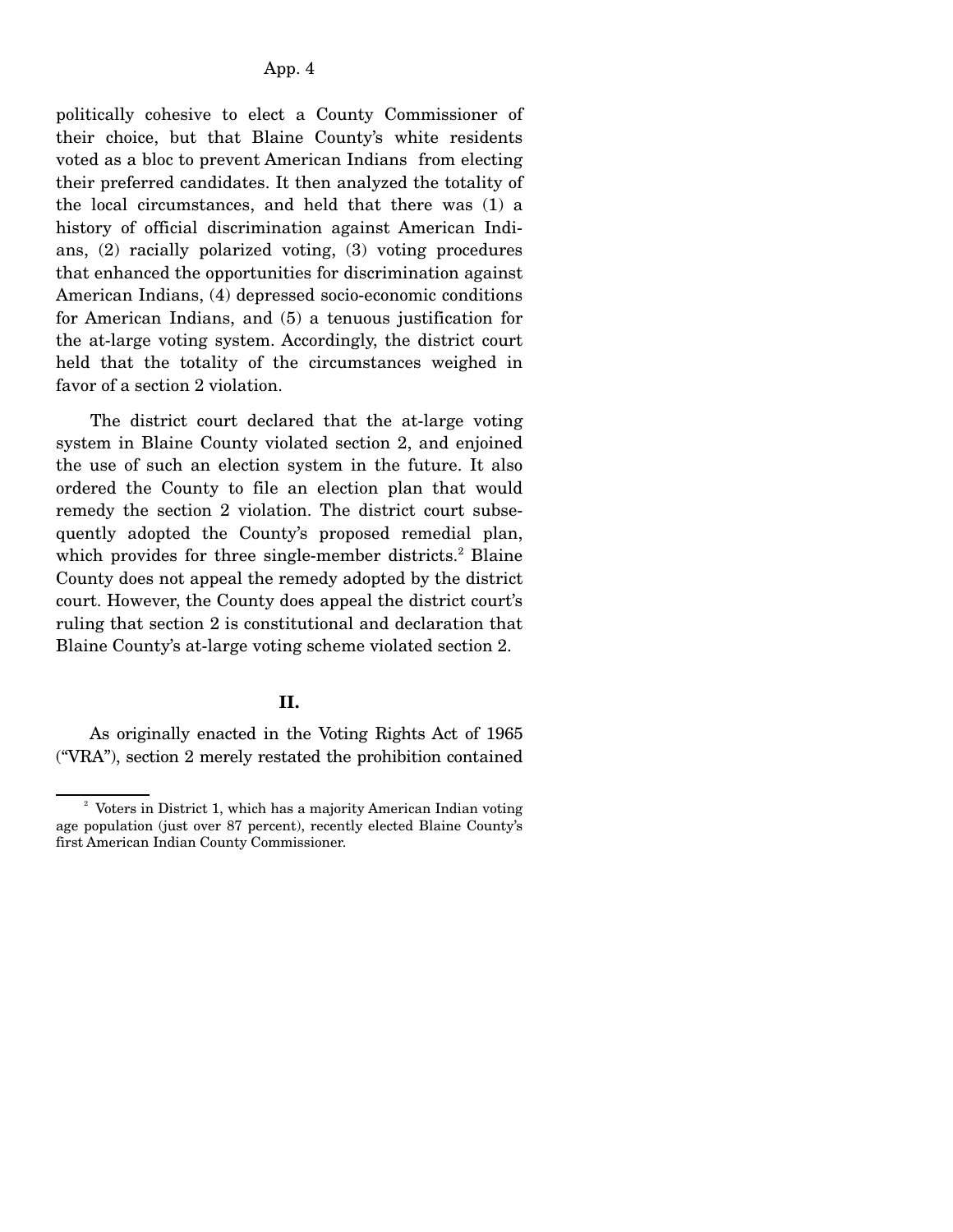in the Fifteenth Amendment.3 The VRA's most sweeping provision was section 5, which required "covered" jurisdictions with a history of voting discrimination<sup>4</sup> to preclear any change in voting practices or procedures with the United States Department of Justice. 42 U.S.C. § 1973c (1965). The 1965 Act also banned literacy tests in covered jurisdictions, and permitted the federal government to appoint federal registrars and election observers. Shortly after the VRA's enactment, the Supreme Court held in *South Carolina v. Katzenbach* that Congress constitutionally enacted section 5, the limited ban on literacy tests, and the appointment of federal monitors pursuant to its power under the Fifteenth Amendment. 383 U.S. 301, 86 S.Ct. 803, 15 L.Ed.2d 769 (1966).

 The VRA was first amended in 1970 when Congress made the ban on literacy tests nationwide for a five-year period. Although the Supreme Court had held in *Lassiter v. Northampton County Board of Elections,* 360 U.S. 45, 79 S.Ct. 985, 3 L.Ed.2d 1072 (1959), that literacy tests were not unconstitutional *per se,* it upheld Congress's power to

<sup>&</sup>lt;sup>3</sup> Section 2 originally provided:

No voting qualification or prerequisite to voting, or standard, practice, or procedure shall be imposed or applied by any State or political subdivision to deny or abridge the right of any citizen of the United States to vote on account of race or color.

Pub.L. No. 89-110, tit. I, § 2, 79 Stat. 437 (1965).

<sup>&</sup>lt;sup>4</sup> A jurisdiction was "covered" for purposes of section 5 if it used a literacy or other test for registering or voting and if less than half of its voting age population voted in the 1964 presidential election. The original covered jurisdictions were Alabama, Georgia, Louisiana, Mississippi, South Carolina, Virginia, and large parts of North Carolina. Daniel Hays Lowenstein and Richard L. Hasen, *Election Law: Cases and Materials* 35 (2d ed.2001).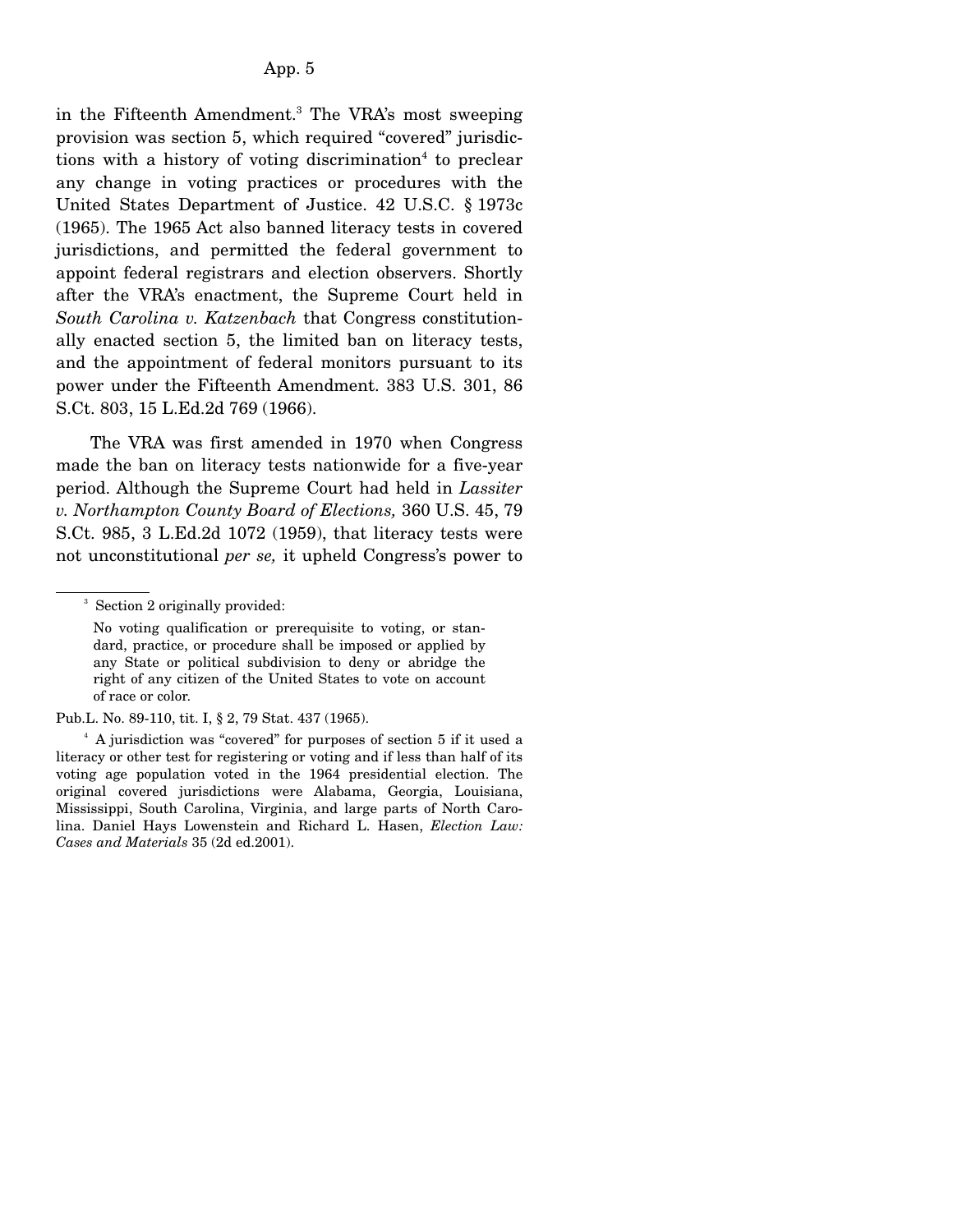enact the five-year nationwide ban on literacy tests. *Oregon v. Mitchell,* 400 U.S. 112, 91 S.Ct. 260, 27 L.Ed.2d 272 (1970). Congress again amended the VRA in 1975, making the nationwide literacy test ban permanent and extending the VRA's protections to language minorities.

 During the 1970s, voting rights lawsuits increasingly relied on section 2 to remedy voting discrimination. In a series of cases, the Supreme Court and lower courts interpreted section 2 to require plaintiffs to show under the totality of the circumstances that the challenged system operated "to cancel out or minimize the voting strength of racial groups." *White v. Regester,* 412 U.S. 755, 765, 93 S.Ct. 2332, 37 L.Ed.2d 314 (1973); *see also Whitcomb v. Chavis,* 403 U.S. 124, 91 S.Ct. 1858, 29 L.Ed.2d 363 (1971); *Zimmer v. McKeithen,* 485 F.2d 1297 (5th Cir.1973).

 However, in 1980, the Court held in *City of Mobile v. Bolden* that Congress intended section 2 to regulate only conduct prohibited by the Fifteenth Amendment. 446 U.S. 55, 60-61, 100 S.Ct. 1490, 64 L.Ed.2d 47 (1980). Because the Fifteenth Amendment only prohibited intentional discrimination, a violation of section 2 required a showing that the challenged procedure was adopted with the intent to discriminate. *Id.* at 62, 100 S.Ct. 1490. That same day, however, the Supreme Court held in *City of Rome v. United States* that section 5's "ban on electoral changes that are discriminatory in effect is an appropriate method of promoting the purposes of the Fifteenth Amendment, even if it is assumed that § 1 of the Amendment prohibits only intentional discrimination in voting." 446 U.S. 156, 177, 100 S.Ct. 1548, 64 L.Ed.2d 119 (1980). Thus, although the Court interpreted section 2 of the VRA to prohibit only purposeful discrimination, the Court recognized Congress's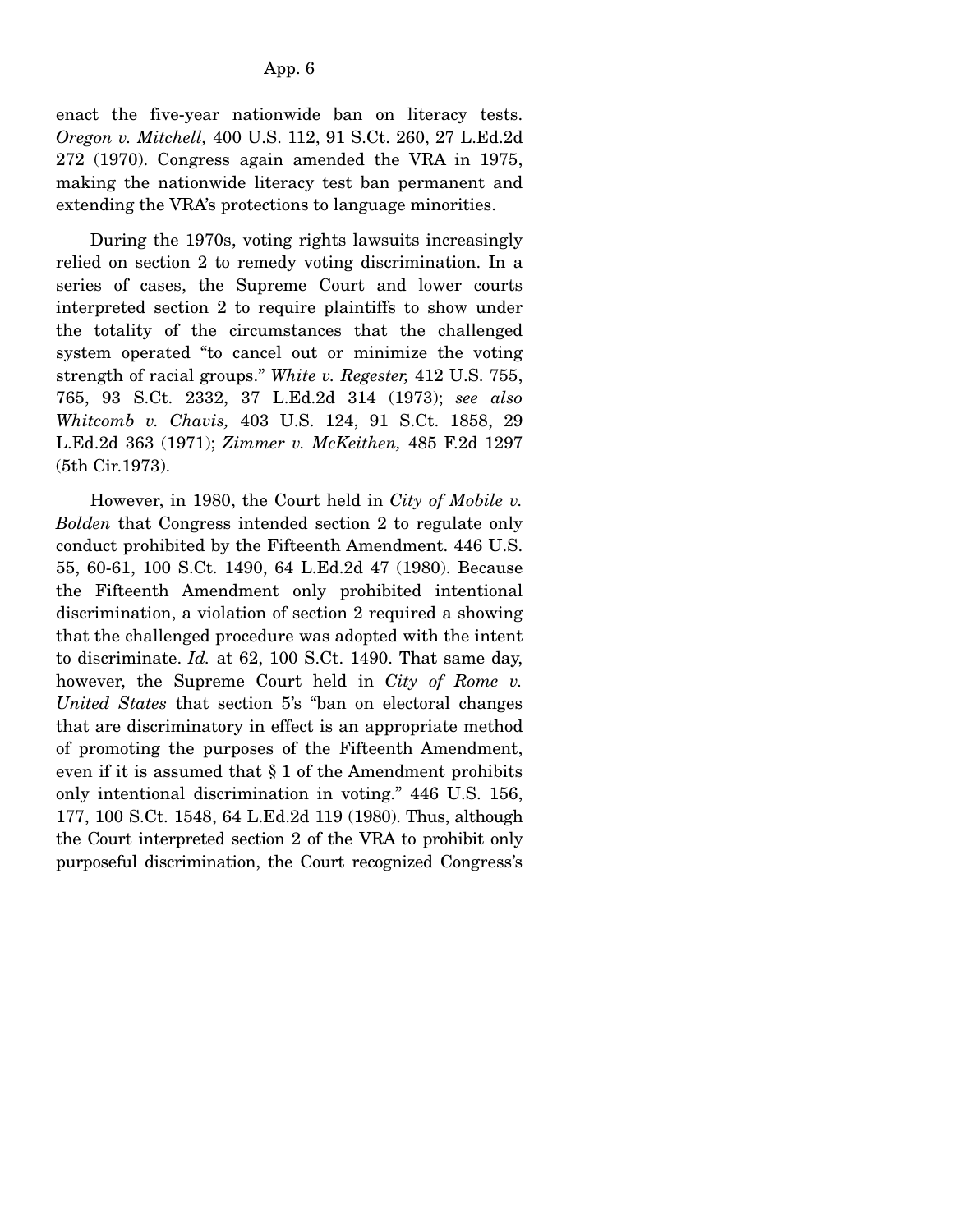power to enact legislation that prevented voting procedures that had discriminatory results.

 In response to *Bolden* and pursuant to its Fourteenth and Fifteenth Amendment enforcement powers, Congress amended section 2 to clarify that it was a results test. S.Rep. No. 97-417, at 15-16, 39 (1982), U.S.Code Cong. & Admin.News at 177, 192-93. Section 2, as amended by the 1982 Voting Rights Act, provides:

(a) No voting qualification or prerequisite to voting or standard, practice, or procedure shall be imposed or applied by any State or political subdivision in a manner which results in a denial or abridgement of the right of any citizen of the United States to vote on account of race or color, or in contravention of the guarantees set forth in section 1973(b), as provided in subsection (b) of this section.

(b) A violation of subsection (a) of this section is established if, based on the totality of circumstances, it is shown that the political processes leading to nomination or election in the State or political subdivision are not equally open to participation by members of a class of citizens protected by subsection (a) of this section in that its members have less opportunity than other members of the electorate to participate in the political process and to elect representatives of their choice. The extent to which members of a protected class have been elected to office in the State or political subdivision is one circumstance which may be considered: *Provided,* That nothing in this section establishes a right to have members of a protected class elected in numbers equal to their proportion in the population.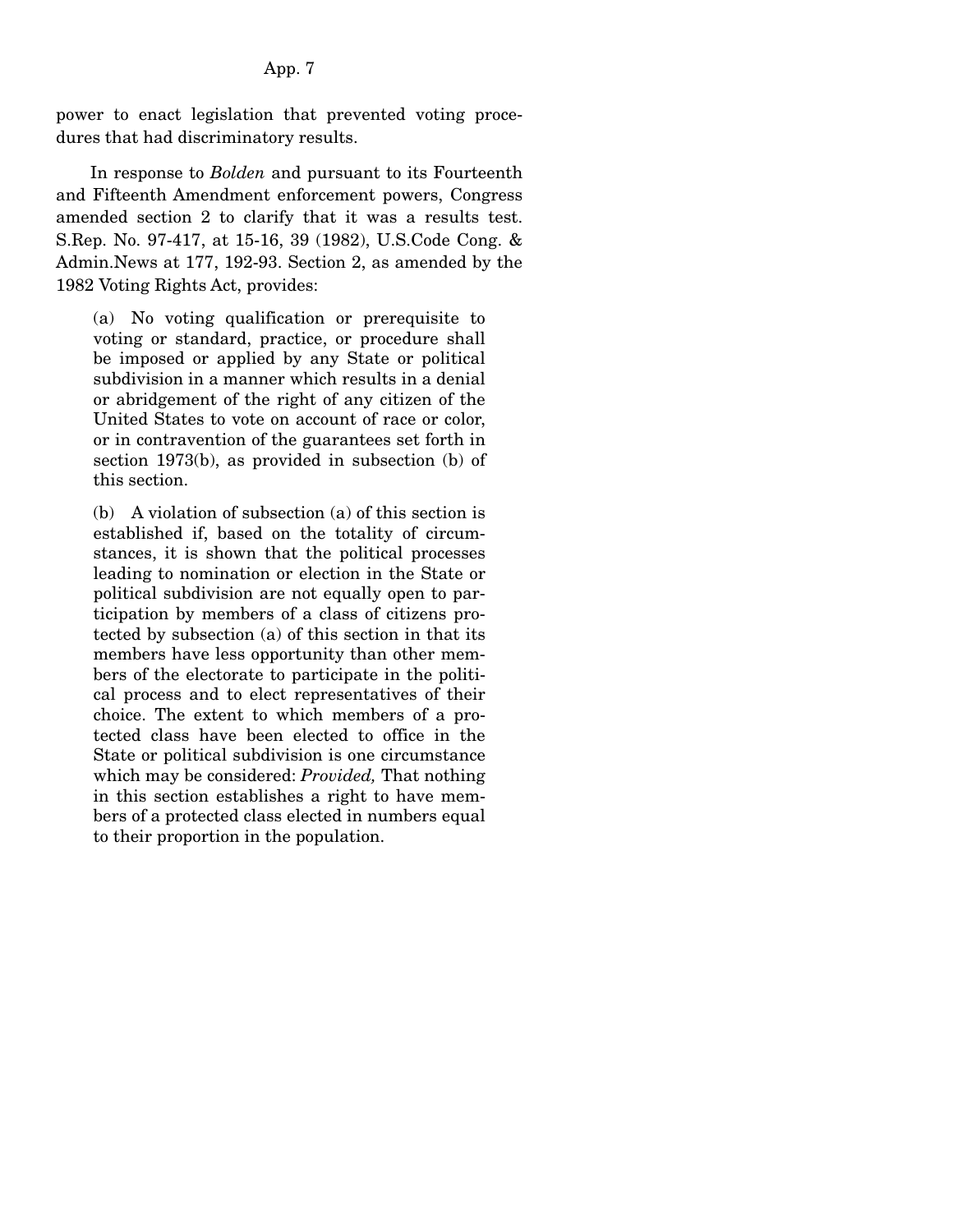#### 42 U.S.C. § 1973.

 The Supreme Court applied section 2 to multimember districts in *Thornburg v. Gingles,* 478 U.S. 30, 106 S.Ct. 2752, 92 L.Ed.2d 25 (1986). In that case, the Court held that when plaintiffs challenge at-large voting schemes under section 2, they must prove at a minimum that "a bloc voting majority must *usually* be able to defeat candidates supported by a politically cohesive, geographically insular minority group." *Id.* at 49, 106 S.Ct. 2752. Broken down, this test has three requirements, known as the "*Gingles* factors": (1) compactness; (2) cohesive minority voting; and (3) a bloc voting majority that can usually defeat the minority-preferred candidate. *Id.* at 50-51, 106 S.Ct. 2752.

 If the plaintiff establishes these three factors, the court then must consider whether under the totality of circumstances the at-large voting system operates to prevent the minority group from participating equally in the political process and electing representatives of its choice. *Id.* at 44-46, 106 S.Ct. 2752. *Gingles* cited a nonexhaustive list of factors discussed in the Senate Report on the 1982 Amendments that courts should consider in assessing the totality of the circumstances:

1. the extent of any history of official discrimination in the state or political subdivision that touched the right of the members of the minority group to register, to vote, or otherwise to participate in the democratic process;

2. the extent to which voting in the elections of the state or political subdivision is racially polarized;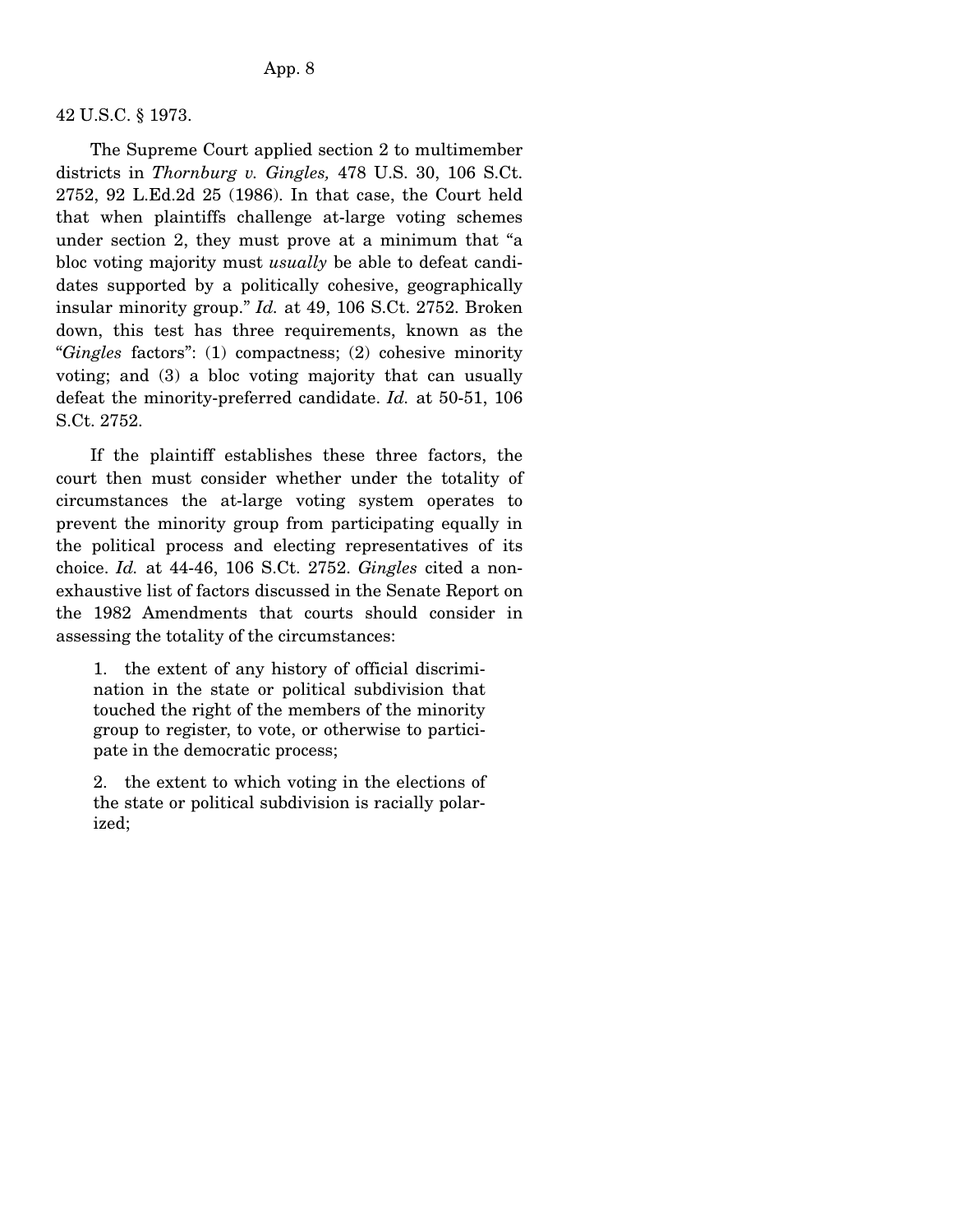3. the extent to which the state or political subdivision has used unusually large election districts, majority vote requirements, anti-single shot provisions, or other voting practices or procedures that may enhance the opportunity for discrimination against the minority group;

4. if there is a candidate slating process, whether the members of the minority group have been denied access to that process;

5. the extent to which members of the minority group in the state or political subdivision bear the effects of discrimination in such areas as education, employment and health, which hinder their ability to participate effectively in the political process;

6. whether political campaigns have been characterized by overt or subtle racial appeals;

7. the extent to which members of the minority group have been elected to public office in the jurisdiction.

Additional factors that in some cases have had probative value as part of plaintiffs' evidence to establish a violation are:

whether there is a significant lack of responsiveness on the part of elected officials to the particularized needs of the members of the minority group.

whether the policy underlying the state or political subdivision's use of such voting qualification, prerequisite to voting, or standard, practice or procedure is tenuous.

*Id.* at 36-37, 106 S.Ct. 2752 (quoting S.Rep. No. 97-417 at 28-29, U.S.Code Cong. & Admin.News at 205-07).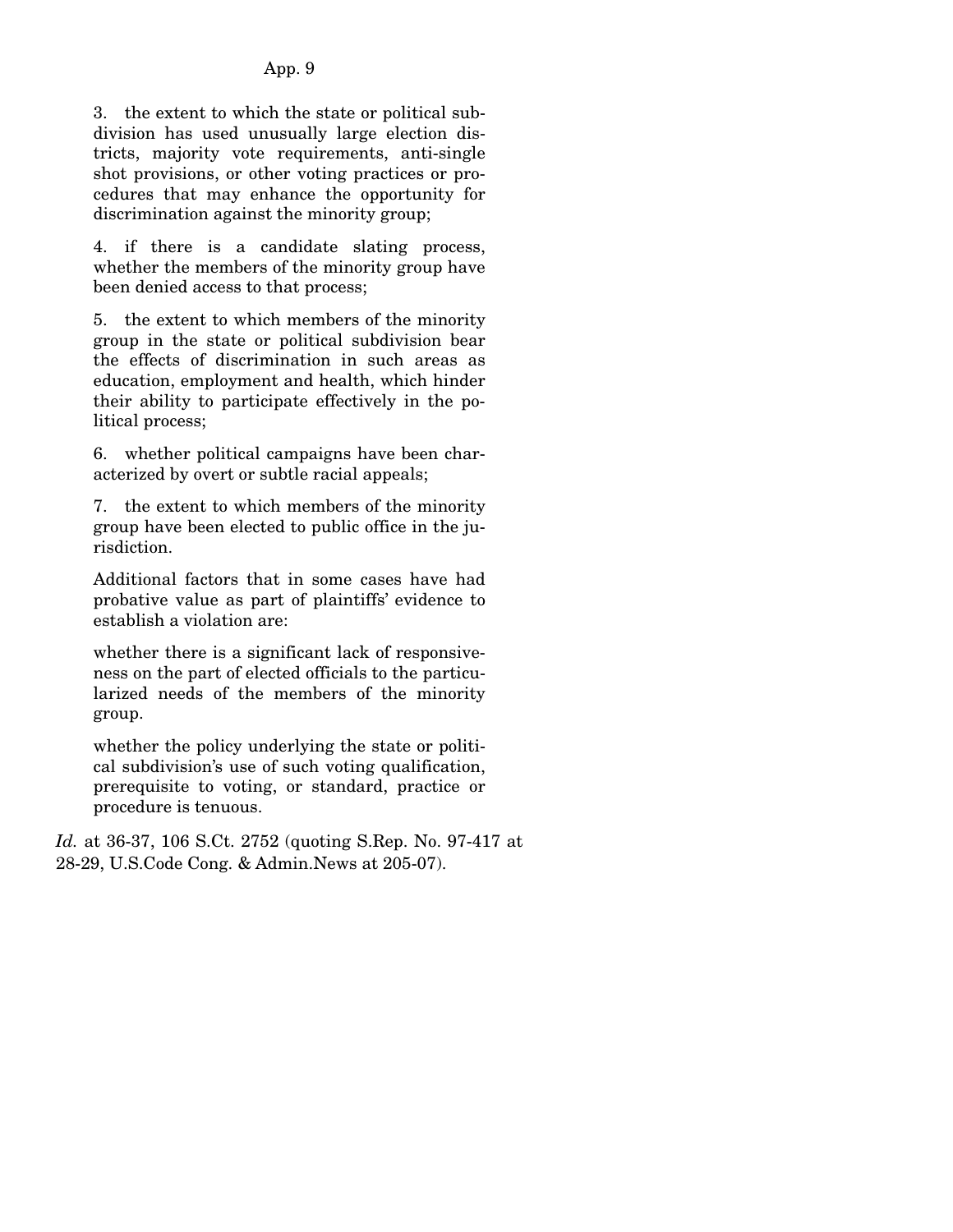#### App. 10

 The most important Senate factors in a section 2 challenge to multimember districts are factors 2 (the extent to which elections are racially polarized) and 7 (the extent to which minorities have been elected). *Id.* at 51 n. 15, 106 S.Ct. 2752. The Senate Report's "list of typical factors is neither comprehensive nor exclusive" and "there is no requirement that a particular number of factors be proved, or that a majority of them point one way or the other." *Id.* at 45, 106 S.Ct. 2752. Rather, the ultimate "question whether the political processes are equally open depends upon a searching practical evaluation of the past and present reality, and on a functional view of the political process." *Id.* (internal citations omitted). With this history in mind, we turn to the constitutionality of section 2.

#### **III.**

 The County contends that Congress exceeded its enforcement powers under the Fourteenth and Fifteenth Amendments when it enacted the 1982 amendments to the VRA. We disagree.

#### **A.**

 To begin with, Blaine County does not dispute that the Supreme Court summarily affirmed section 2's constitutionality in *Mississippi Republican Executive Committee v. Brooks,* 469 U.S. 1002, 105 S.Ct. 416, 83 L.Ed.2d 343 (1984), affirming *Jordan v. Winter,* 604 F.Supp. 807, 811 (N.D.Miss.1984) (3-judge district court). Although the County concedes that the Supreme Court summarily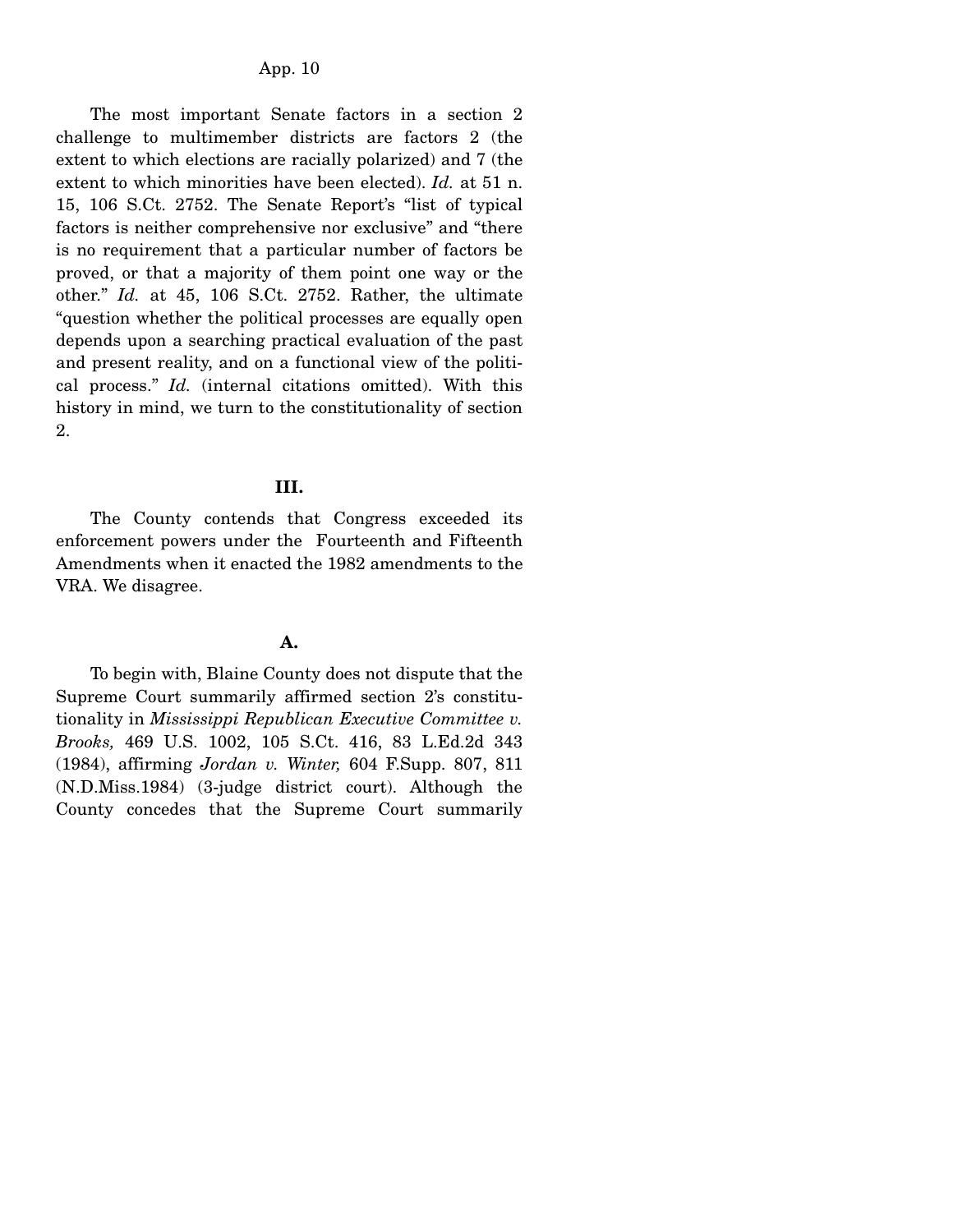disposed of the same constitutional challenge that the County raises here, $5$  it argues that this summary affirmance is not binding precedent for a federal appellate court.

 This contention ignores the well-established rule that the Supreme Court's summary affirmances bind lower courts, unless subsequent developments suggest otherwise. *Hicks v. Miranda,* 422 U.S. 332, 344-45, 95 S.Ct. 2281, 45 L.Ed.2d 223 (1975). The County suggests that summary dispositions have less precedential value than opinions. Although this is true in the sense that the Supreme Court is more willing to reconsider its own summary dispositions than it is to revisit its prior opinions, this principle does not release the lower courts from the binding effect of summary affirmances.<sup>6</sup> As the Court

<sup>5</sup> The jurisdictional statement in *Mississippi Republican Executive Committee* specifically asked "[w]hether Section 2, if construed to prohibit anything other than intentional discrimination on the basis of race in registration and voting, exceeds the power vested in Congress by the Fifteenth Amendment." 469 U.S. at 1003, 105 S.Ct. 416 (Stevens, J., concurring).

<sup>&</sup>lt;sup>6</sup> The Supreme Court opinion cited by the County for this proposition actually said:

Although we have noted that our summary dismissals are to be taken as rulings on the merits in the sense that they rejected the specific challenges presented and left undisturbed the judgment appealed from, we have also explained that they do not have the same precedential value as does an opinion of this Court after briefing and oral argument on the merits. It is not at all unusual for the Court to find it appropriate to give full consideration to a question that has been the subject of previous summary action. . . .

*Lunding v. N.Y. Tax Appeals Tribunal,* 522 U.S. 287, 307, 118 S.Ct. 766, 139 L.Ed.2d 717 (1998). Thus, the Supreme Court was referring to the precedential value it accords its own summary dispositions, not denying the binding effect of summary dispositions on the lower courts.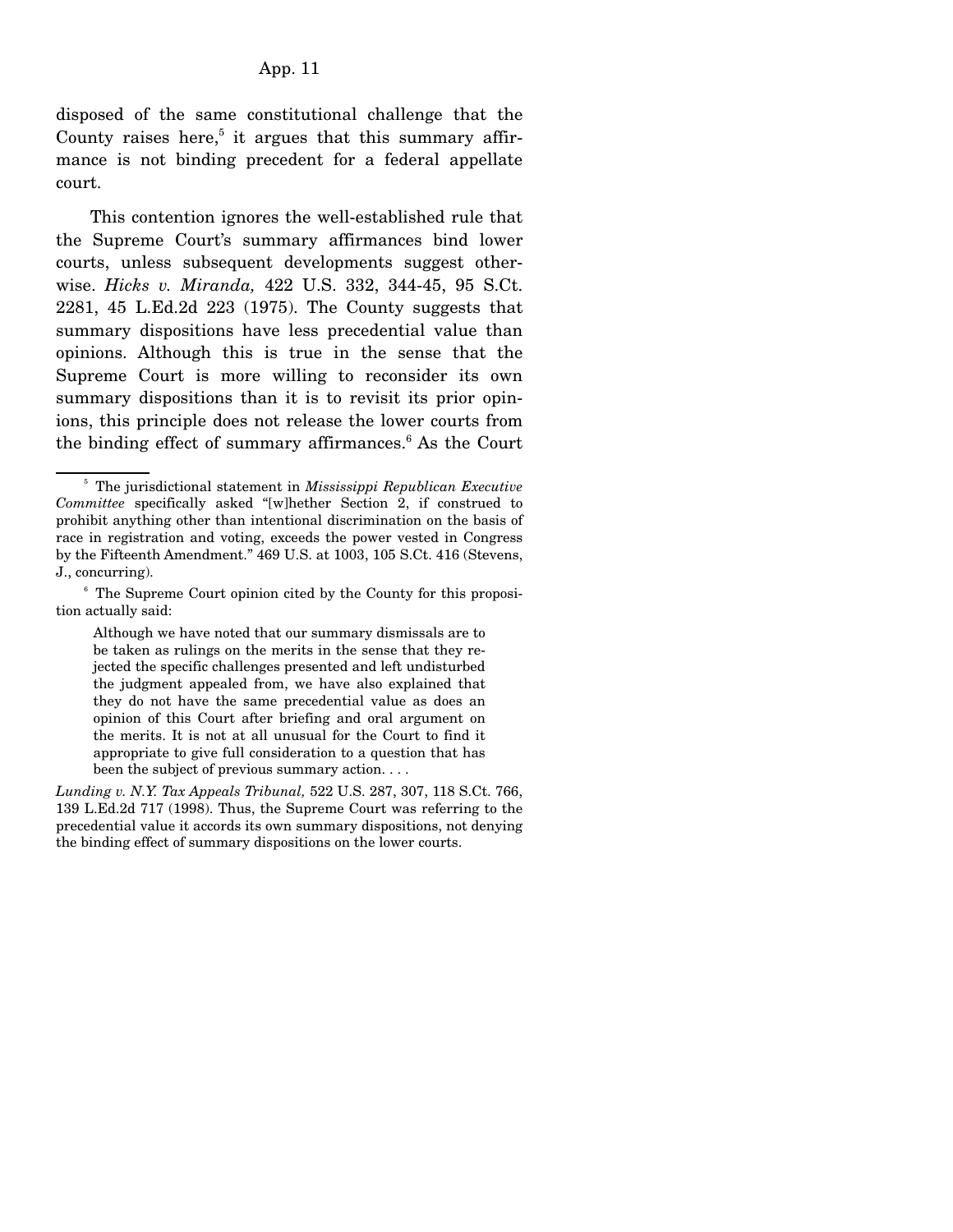itself has instructed, "inferior federal courts had best adhere to the view that if the Court has branded a question as unsubstantial, it remains so except when doctrinal developments indicate otherwise." *Miranda,* 422 U.S. at 344, 95 S.Ct. 2281.

 There have been no doctrinal developments that suggest we should ignore the Supreme Court's summary affirmance of section 2's constitutionality. While it is true that the Supreme Court has, in a series of recent cases, adopted a congruence-and-proportionality limitation on Congressional authority, this line of authority strengthens the case for section 2's constitutionality. Indeed, in the Supreme Court's congruence-and-proportionality opinions, the VRA stands out as the prime example of a congruent and proportionate response to well documented violations of the Fourteenth and Fifteenth Amendments. Most tellingly, when the Supreme Court first announced the congruence-and-proportionality doctrine in *City of Boerne v. Flores,* 521 U.S. 507, 117 S.Ct. 2157, 138 L.Ed.2d 624 (1997), it twice pointed to the VRA as the model for appropriate prophylactic legislation. *Id.* at 518, 525-26, 117 S.Ct. 2157. The Court's subsequent congruence-andproportionality cases have continued to rely on the Voting Rights Act as the baseline for congruent and proportionate legislation. *See Nevada v. Hibbs,* 538 U.S. 721, 123 S.Ct. 1972, 1982, 155 L.Ed.2d 953 (2003) (highlighting the pattern of state constitutional violations that supported Congress's enactment of the VRA); *Bd. of Trs. v. Garrett,* 531 U.S. 356, 373-74, 121 S.Ct. 955, 148 L.Ed.2d 866 (2001) (holding that "[t]he contrast . . . is stark" between the evidence supporting the VRA's enactment and the insufficient evidence of state discrimination against the disabled); *United States v. Morrison,* 529 U.S. 598, 626,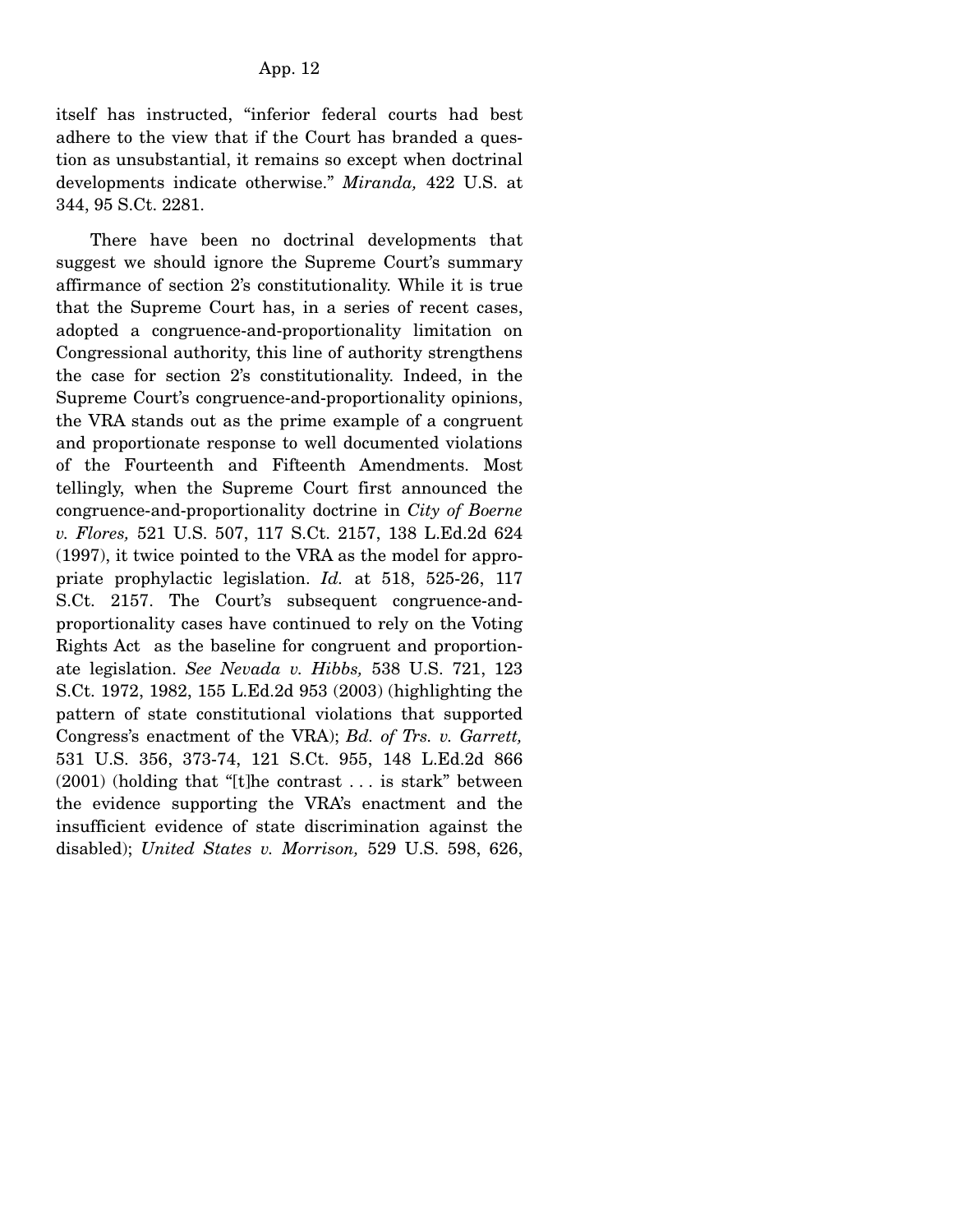120 S.Ct. 1740, 146 L.Ed.2d 658 (2000) (pointing to the VRA as legislation that appropriately targeted state constitutional violations, rather than discrimination by non-state actors); *Fla. Prepaid v. Coll. Sav. Bank,* 527 U.S. 627, 638, 119 S.Ct. 2199, 144 L.Ed.2d 575 (1999) (comparing the lack of evidence of state patent infringements with the "undisputed record of racial discrimination confronting Congress in the voting rights cases"). In sum, "the Court [has] continued to acknowledge the necessity of using strong remedial and preventive measures to respond to the widespread and persisting deprivation of constitutional rights resulting from this country's history of racial discrimination." *Boerne,* 521 U.S. at 526, 117 S.Ct. 2157. Thus, the congruence-and-proportionality cases support, not undermine, the Supreme Court's summary affirmance of section 2's constitutionality in *Mississippi Republican Executive Committee,* of which we remain bound.

#### **B.**

 Even if we were free to ignore the Supreme Court's summary affirmance, we would join all of the other "lower courts [that] have unanimously affirmed [section 2's] constitutionality." *Bush v. Vera,* 517 U.S. 952, 991, 116 S.Ct. 1941, 135 L.Ed.2d 248 (1996) (O'Connor, J., concurring).<sup>7</sup> Blaine County, however, offers two different reasons

<sup>&</sup>lt;sup>7</sup> Justice O'Connor cited the following cases that have upheld section 2's constitutionality: *United States v. Marengo County Comm'n,* 731 F.2d 1546, 1556-1563 (11th Cir.1984), *cert. denied* 469 U.S. 976, 105 S.Ct. 375, 83 L.Ed.2d 311; *Jones v. Lubbock,* 727 F.2d 364, 372-75 (5th Cir.1984); *Shaw v. Hunt,* 861 F.Supp. 408, 438 (E.D.N.C.1994) (3-judge district court), *aff 'd in part, rev'd in part,* 517 U.S. 899, 116 S.Ct. 1894, 135 L.Ed.2d 207 (1996); *Prosser v. Elections Bd.,* 793 F.Supp. 859, 869 (W.D.Wis.1992) (3-judge district court); *Wesley v. Collins,* 605 F.Supp. (Continued on following page)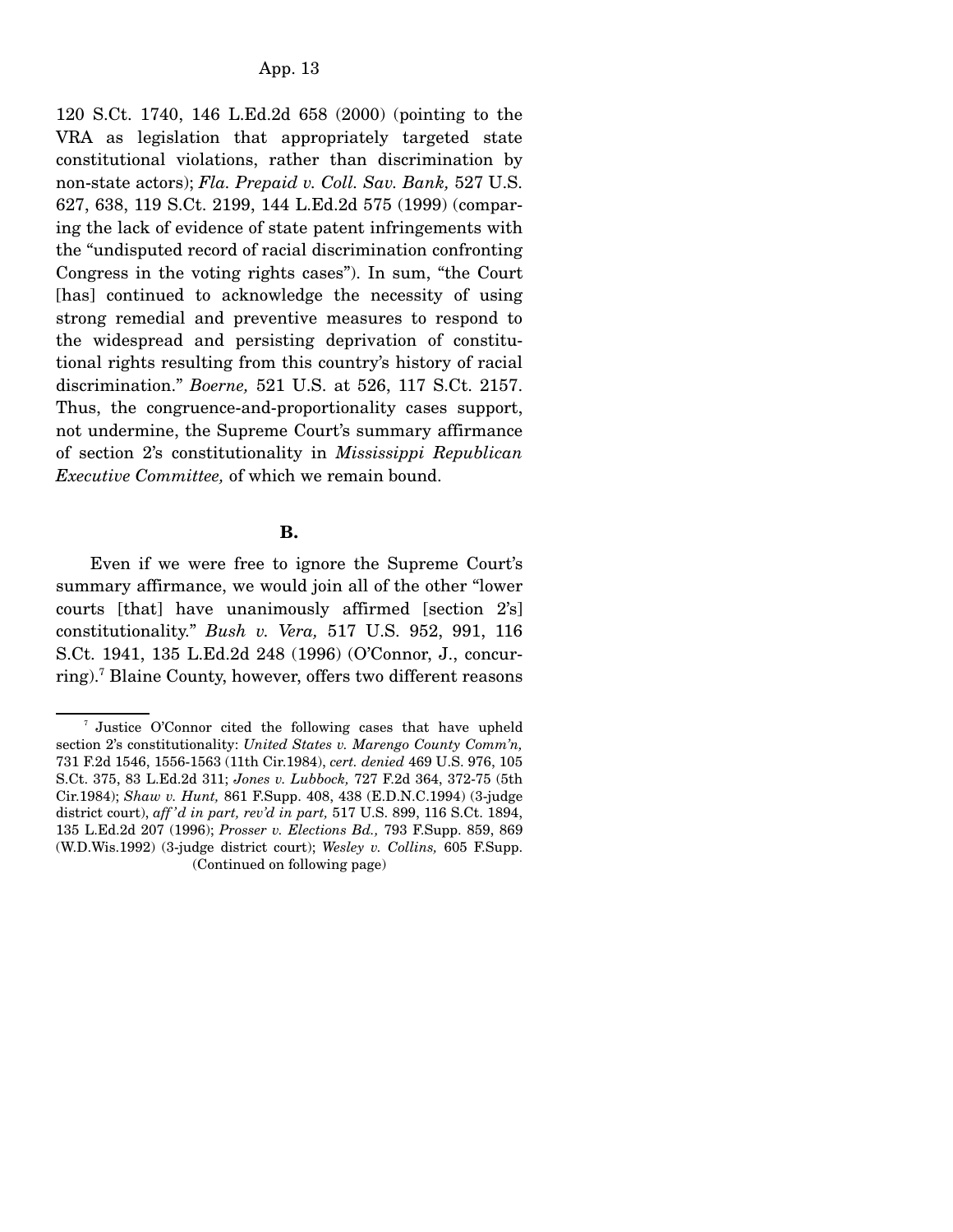for why section 2 lacks congruence and proportionality. It argues that there is no widespread evidence of purposeful voting discrimination that would justify nationwide application of section 2. It also contends that section 2's results test is impermissible because the Constitution only prohibits intentional discrimination. We consider each argument in turn.

# *1. Nationwide Application*

 The sweeping preclearance requirements of section 5 of the VRA only apply to jurisdictions with a recent history of using voting tests and devices to deny the right to vote. *See Katzenbach,* 383 U.S. at 328-331, 86 S.Ct. 803. The Supreme Court has looked favorably upon section 5's limited geographic scope in its congruence-andproportionality cases. *See City of Boerne,* 521 U.S. at 533, 117 S.Ct. 2157. In light of section 5's limited geographic scope, the County contends that Congress exceeded its constitutional power by not placing similar geographic limitations on section 2 of the VRA and by failing to document a nationwide pattern of purposeful voting discrimination that would justify nationwide application of section 2. We disagree for several reasons.

 First, legislation enacted under § 5 of the Fourteenth Amendment need not have geographic restrictions. *City of Boerne,* 521 U.S. at 533, 117 S.Ct. 2157 ("This is not to say, of course, that § 5 legislation requires termination dates, geographic restrictions or egregious predicates."). Such

<sup>802, 808 (</sup>M.D.Tenn.1985), *aff 'd* 791 F.2d 1255 (6th Cir.1986); *Sierra v. El Paso Indep. Sch. Dist.,* 591 F.Supp. 802, 806 (W.D.Tex.1984); *Major v. Treen,* 574 F.Supp. 325, 342-49 (E.D.La.1983) (3-judge district court).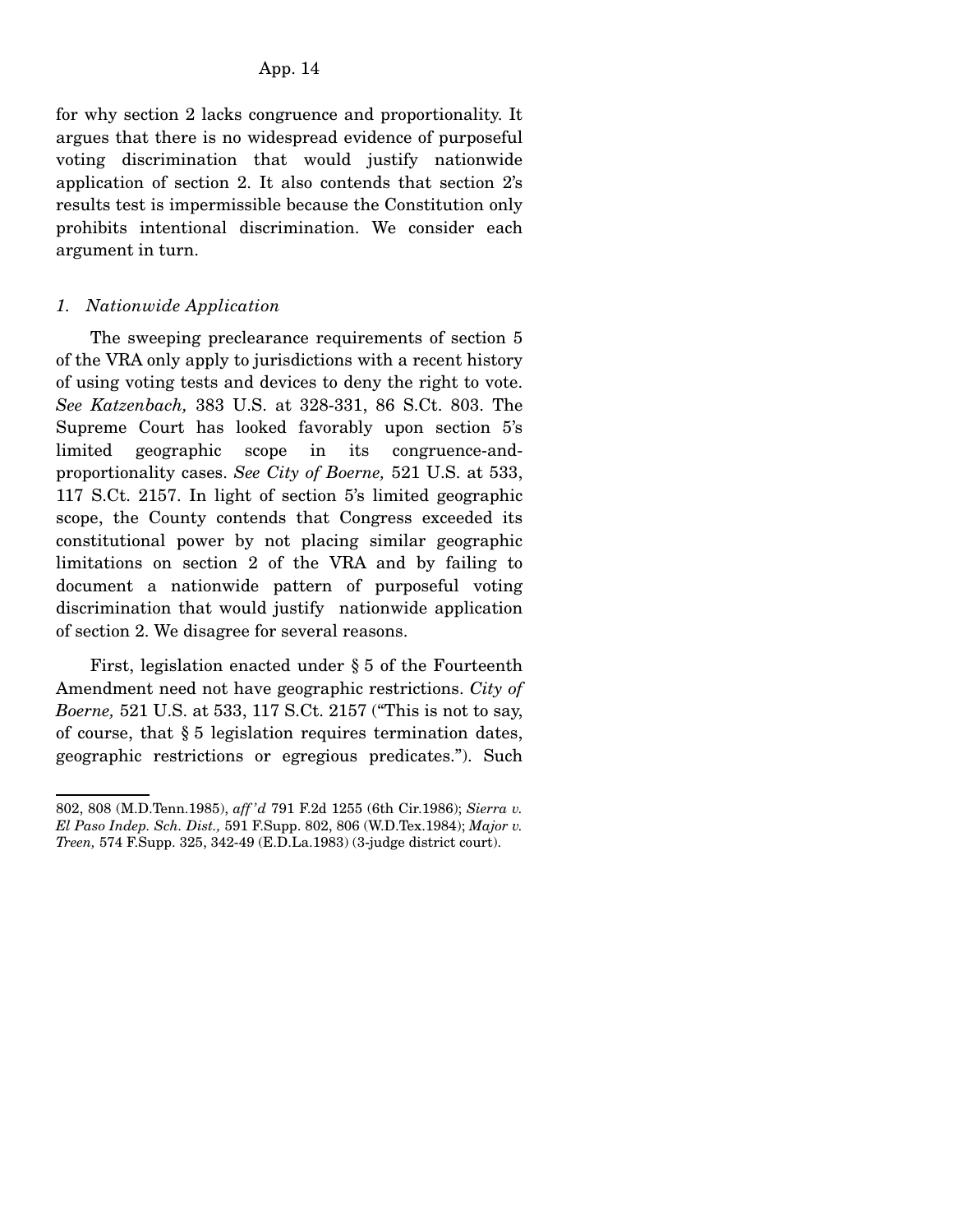limitations only "tend to ensure" proportionality when Congress "pervasively prohibits constitutional state action." *Id.*

 Unlike section 5 of the VRA, section 2 does not engage in such a pervasive prohibition of constitutional state conduct. The two sections of the VRA are dramatically different in scope. Section 5 is an extraordinary measure, which requires covered jurisdictions to submit every change in their voting procedures to the Department of Justice for preclearance. Section 5 thus places the burden of proof on the state or locality, not on the party challenging the voting procedure. *Katzenbach,* 383 U.S. at 328, 86 S.Ct. 803. Because section 5 imposes such a significant burden on state and local governments, Congress had reason to limit its application to jurisdictions with a recent history of pervasive voting discrimination.

 Section 2 is a far more modest remedy. The burden of proof is on the plaintiff, not the state or locality. This burden is significant; Congress heard testimony that section 2 cases are some of the most difficult to litigate because plaintiffs must usually present the testimony of a wide variety of witnesses – political scientists, historians, local politicians, lay witnesses – and sift through records going back more than a century.<sup>8</sup> In contrast to section  $5$ , section 2's results test makes no assumptions about a

<sup>8</sup> *Voting Rights Act: Hearings Before the Subcomm. on the Constitution of the Senate Comm. on the Judiciary,* 97th Cong. 368 (1982) [hereinafter "*VRA Hearings*"] (statement of Laughlin McDonald, Director, Southern Regional Office, American Civil Liberties Union Foundation) ("[W]e tried . . . virtually every kind of civil rights lawsuit there is . . . and there's no question that a vote dilution suit is the most difficult. . . . The optimum dilution suit, quite frankly, was nothing less than a presentation of the complete racial history of the jurisdiction.").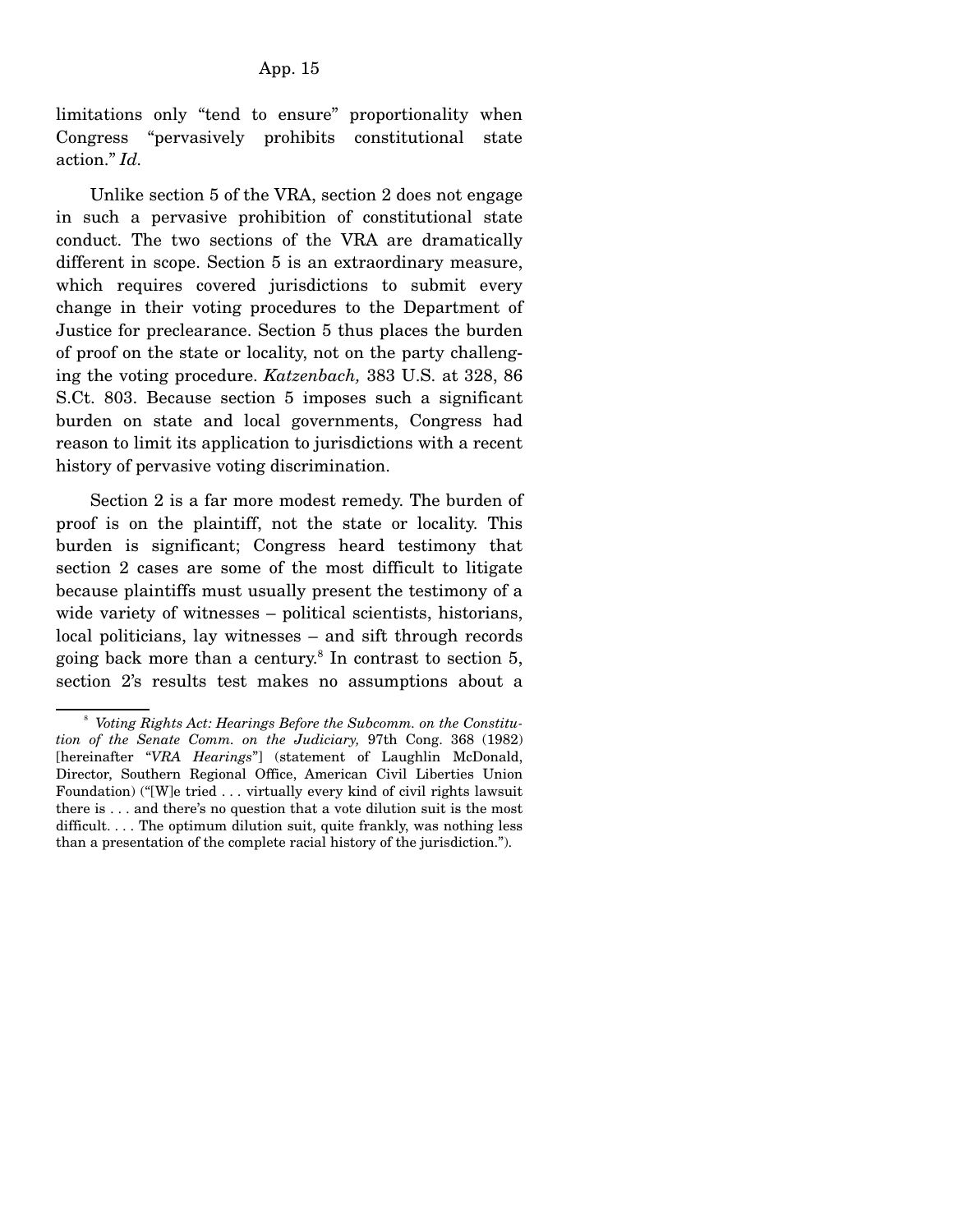history of discrimination. Plaintiffs must not only prove compactness, cohesion, and white bloc voting, but also satisfy the totality-of-the-circumstances test. *Gingles,* 478 U.S. 30, 48-50, 106 S.Ct. 2752, 92 L.Ed.2d 25. Because section 2 "avoids the problem of potential overinclusion entirely by its own self-limitation," nationwide application of this provision is undoubtedly constitutional. S.Rep. No. 97-417, at 43 (1982) [hereinafter "1982 Senate Report"].

 Second, the Supreme Court has upheld the VRA's nationwide ban on literacy tests, even though literacy tests are not *per se* unconstitutional. *Mitchell,* 400 U.S. at 112, 91 S.Ct. 260. Section 2 is more limited than the literacy test ban upheld in *Mitchell* because it does not label any procedure as impermissible *per se.* Rather, a procedure only fails section 2's test if, given the totality of the circumstances, it prevents minorities from participating effectively in the political process or electing candidates of their choice.

 Third, after the Supreme Court's recent decision in *Nevada v. Hibbs,* it is clear that Congress need not document evidence of constitutional violations in every state to adopt a statute that has nationwide applicability. 123 S.Ct. at 1980. In *Hibbs,* the Supreme Court recognized that the "important shortcomings of *some* state policies" provided sufficient evidence of constitutional violations by the states. *Id.* (emphasis added). As Justice Scalia's dissent so vigorously pointed out, however, Congress failed to document evidence of unconstitutional discrimination in *all* fifty states. *Id.* at 1985 (Scalia, J., dissenting). Thus, we decline to hold that Congress had to find evidence of unconstitutional voting discrimination by each of the fifty states in order to apply section 2 nationwide.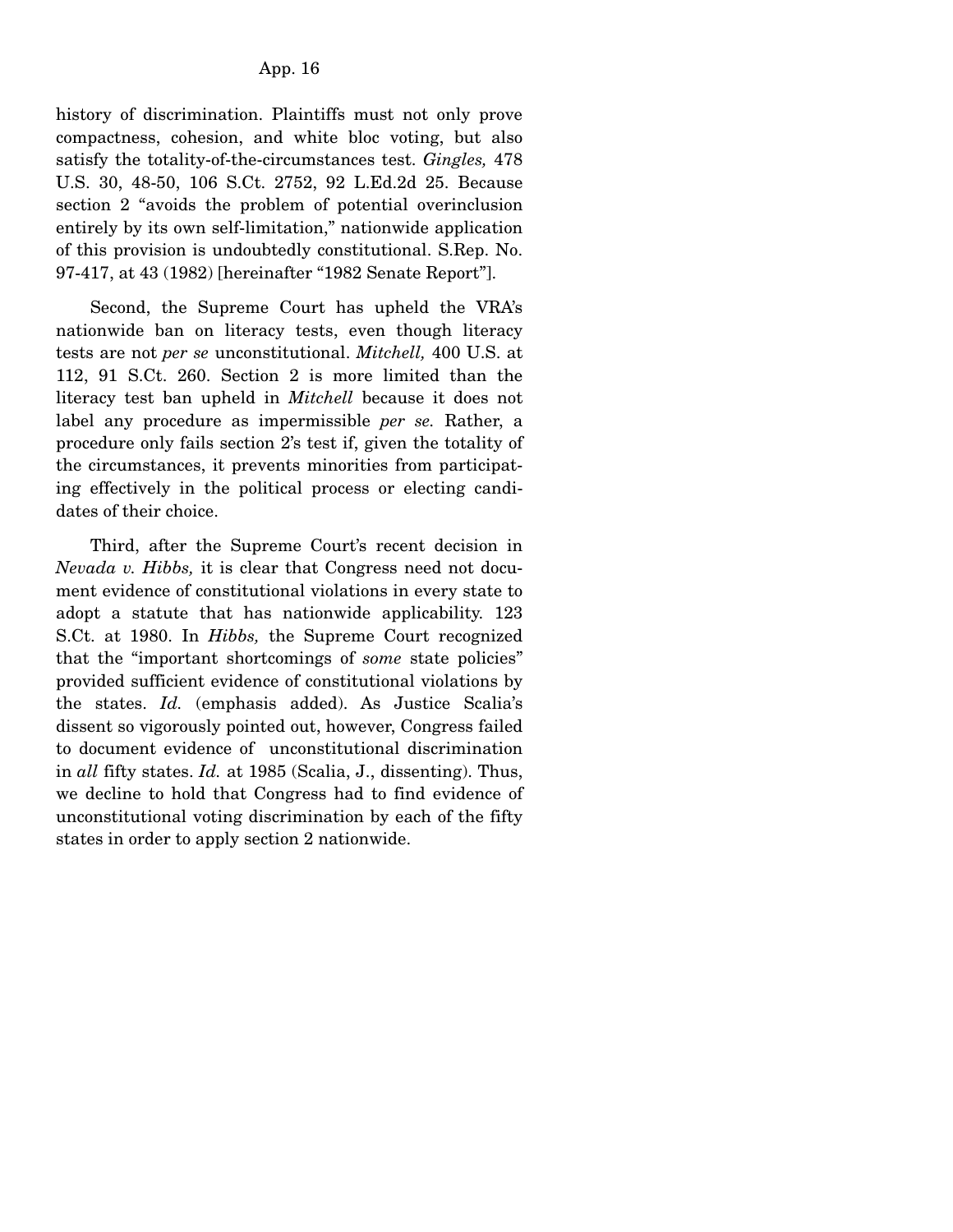Finally, even if nationwide evidence were a prerequisite to national utilization of section 2, Congress had before it sufficient evidence of discrimination in jurisdictions not covered by section 5 to warrant nationwide application. As the Senate Report noted, "[t]he hearing record before this committee and the House committee includes testimony as to the existence of discriminatory practices outside of the covered jurisdictions, including cases already adjudicated against various non-covered jurisdictions." 1982 Senate Report at 42 n. 161, U.S.Code Cong. & Admin.News at 220 n. 161. Indeed, the Eleventh Circuit concluded that "Congress did find evidence of substantial discrimination outside [covered] jurisdictions." *Marengo County Comm'n,* 731 F.2d at 1559.9

 In sum, after "Congress [had] explored with great care the problem of racial discrimination in voting," *Garrett,* 531 U.S. at 373, 121 S.Ct. 955, and established an "undisputed record of racial discrimination," *Fla. Prepaid,* 527 U.S. at 640, 119 S.Ct. 2199, it was justified in applying section 2 nationwide. As Justice O'Connor has said, Congress amended section 2 in 1982 to address the "sad reality that there still are some communities in our Nation where racial politics do dominate the electoral process." *Vera,* 517 U.S. at 992, 116 S.Ct. 1941 (O'Connor, J., concurring).

<sup>9</sup> Blaine County quibbles about the sufficiency of the evidence in the congressional record supporting discrimination in non-covered jurisdictions. It argues, for example, that most of the reported cases cited by the United States ended in consent decrees, and that such settlements are not a reliable indicator of purposeful voting discrimination because of the financial incentives to settle. Although we cannot ascertain the motives of jurisdictions that settled these voting rights cases, a consent decree requires court approval, making it unlikely that spurious claims of purposeful voting discrimination would be settled through an enforceable consent decree.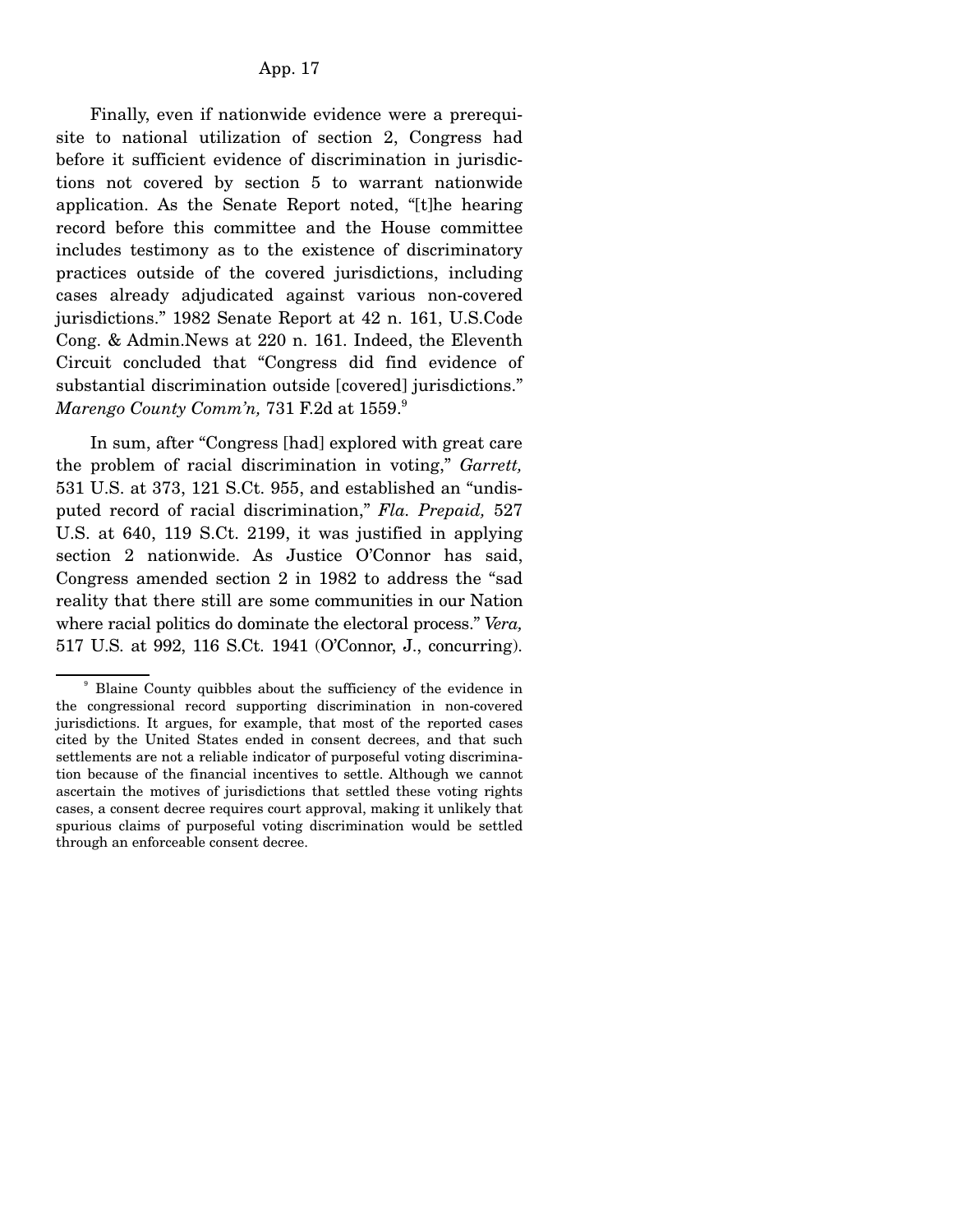Thus, we conclude that Congress did not exceed its Fourteenth and Fifteenth Amendment enforcement powers by applying section 2 nationwide.

## *2. The Results Test*

 Next we consider whether Congress exceeded its authority when it adopted section 2's results test, thereby repudiating any intent requirement. In *Mobile v. Bolden,* 446 U.S. 55, 100 S.Ct. 1490, 64 L.Ed.2d 47 (1980), the Supreme Court held that the Fourteenth and Fifteenth Amendments only prohibit purposeful discrimination. Therefore, the County argues, section 2's results test lacks congruence and proportionality because it does not require intentional discrimination and thereby prohibits electoral procedures that are constitutional under *Bolden.*

 The most obvious problem with the County's argument is that on the exact same day that the Court issued its opinion in *Bolden,* the Court also held in *City of Rome v. United States* that section 5 of the VRA could constitutionally be applied to electoral procedures that only had discriminatory results and were not motivated by discriminatory intent. 446 U.S. 156, 173-178, 100 S.Ct. 1548, 64 L.Ed.2d 119 (1980) ("We hold that, even if § 1 of the Amendment prohibits only purposeful discrimination, the prior decisions of this Court foreclose any argument that Congress may not, pursuant to  $\S 2$  [of the Fifteenth Amendment], outlaw voting practices that are discriminatory in effect."). As the Court explained, Congress justifiably adopted an effects test because requiring proof of intent would cause "the perpetuation of earlier, purposeful racial discrimination, regardless of whether the practices they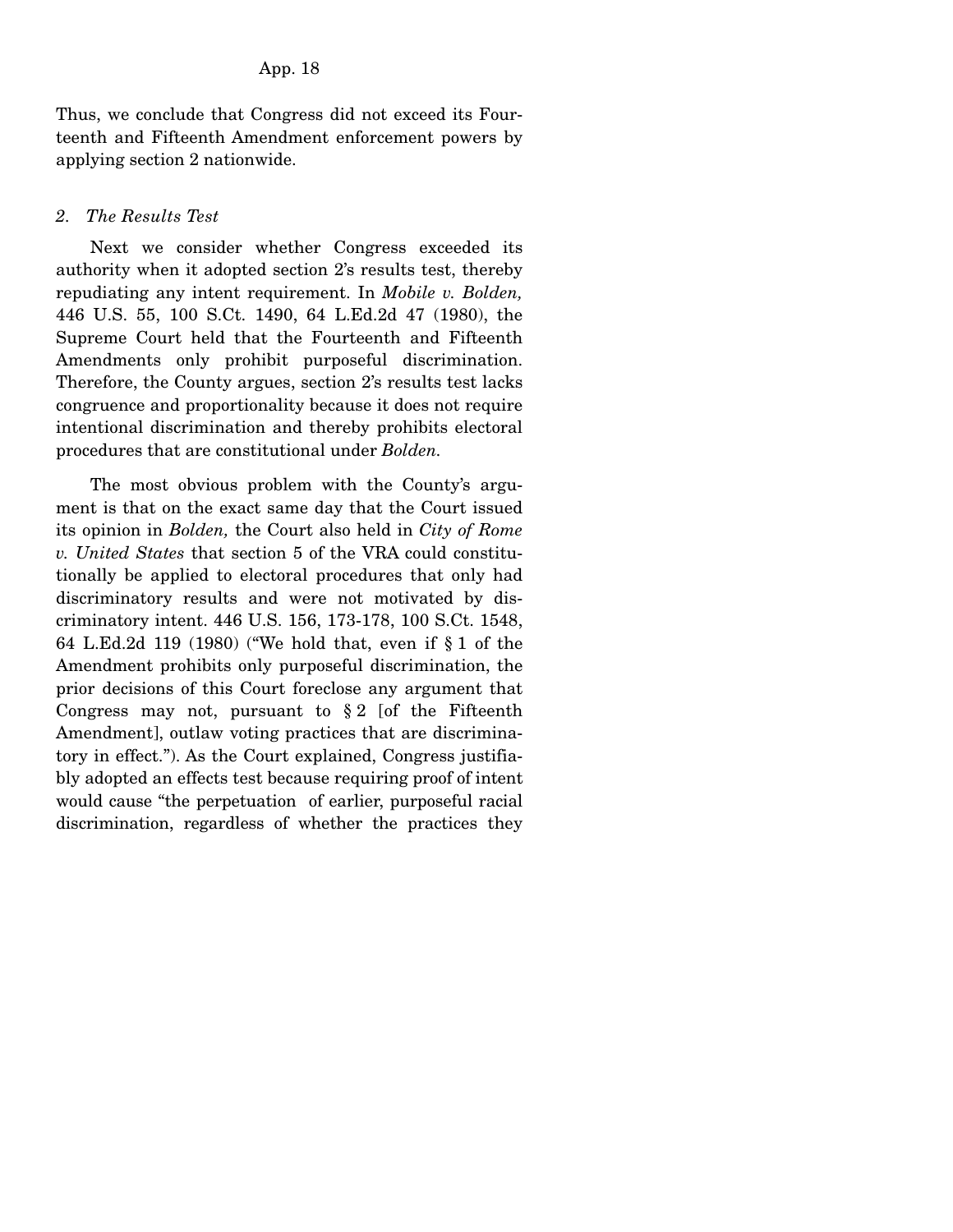prohibited were discriminatory only in effect." *Id.* at 177, 100 S.Ct. 1548.

 Thus, under *City of Rome,* Congress can prohibit voting requirements that have discriminatory results. If section 5's results test is constitutional, the same must be true of section 2's results test. In fact, the constitutionality of section 2's results test is more certain because section 2 is far narrower than section 5's preclearance requirements.

 Additionally, Congress thoroughly considered the practical and constitutional implications of the results test, and reasonably concluded that an intent test would not effectively prevent purposeful voting discrimination. As the Fifth Circuit viewed the congressional evidence, "[e]mpirical findings by Congress of persistent abuses of the electoral process, and the apparent failure of the intent test to rectify those abuses, were meticulously documented and borne out by ample testimony." *Jones v. City of Lubbock,* 727 F.2d 364, 375 (5th Cir.1984) (quoting *Major v. Treen,* 574 F.Supp. 325, 342-49 (E.D.La.1983) (3 judge district court)). After listening to over 100 witnesses and at least 27 days of testimony in the Senate alone, Congress concluded that an intent requirement would undermine efforts to eliminate invidious discrimination. Even when courts applied a results test prior to *Bolden,* section 2 litigation was extremely difficult, $10$  and very few cases were pursued each year. *Bolden,* however, "brought efforts to overcome discriminatory barriers to minority

<sup>&</sup>lt;sup>10</sup> VRA Hearings, supra note 8, at 796-97 (statement of Armand Derfner, The Joint Center for Political Studies).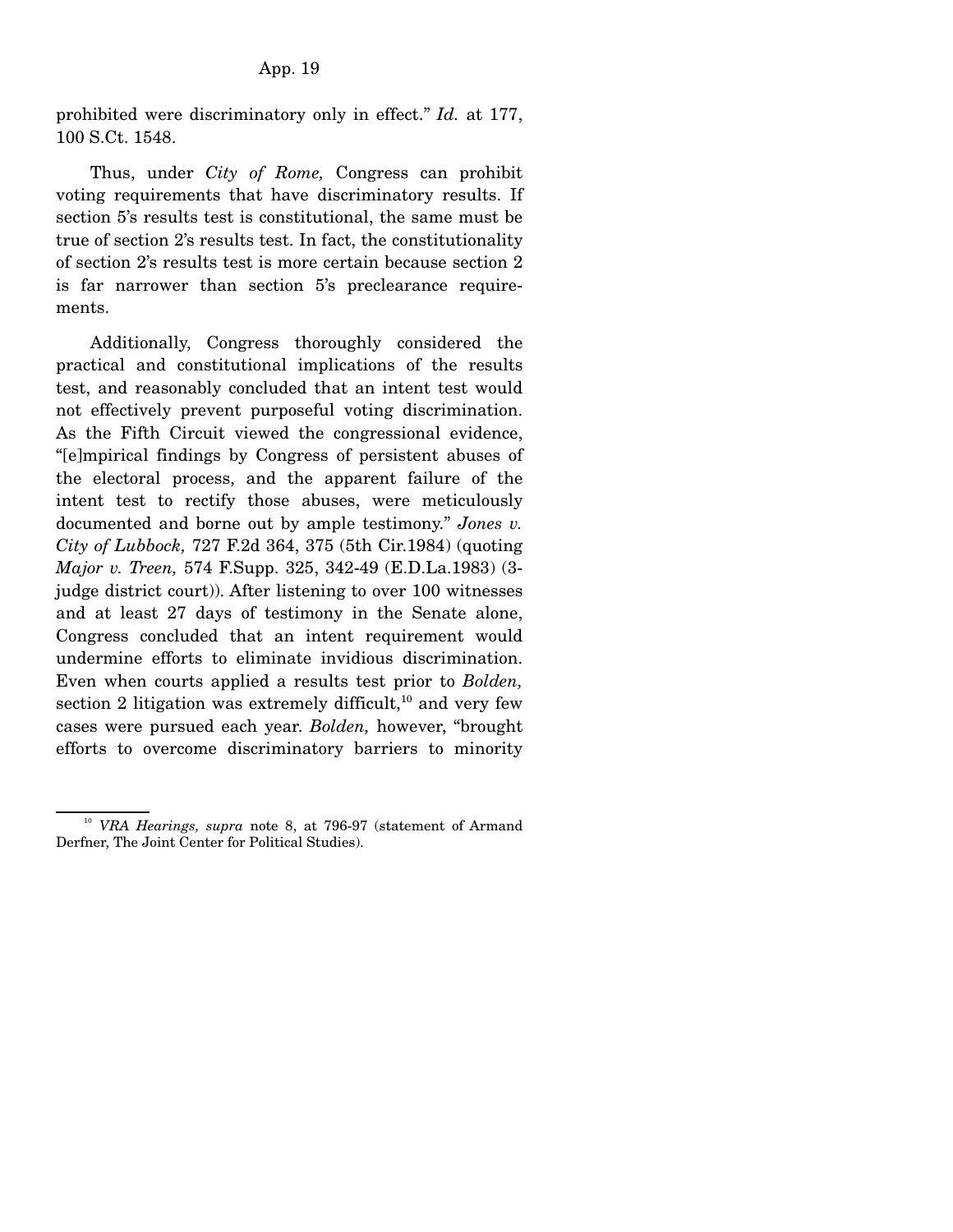political participation almost to a complete halt." 11 Of the three voting rights lawyers that testified before Congress, not one had filed a voting rights lawsuit since the Court had issued its decision in *Bolden*. 12 The record before the Senate reflected that, after *Bolden,* district courts had vacated judgments of vote dilution and, on retrial under the intent test, discriminatory voting mechanisms withstood judicial scrutiny.<sup>13</sup> The intent test was hopelessly ineffective because those who enacted ancient voting requirements could not be subpoenaed from their graves, and present-day legislators were protected from testifying about their motives by legislative immunity.<sup>14</sup> Moreover, cities and counties did not maintain legislative histories, especially from fifty or a hundred years ago.<sup>15</sup> There was also testimony that the intent test was ineffective because purposeful discrimination could be hidden underneath false trails planted in the legislative record.<sup>16</sup> The intent test had the added burden of placing local judges in the difficult position of labeling their fellow public servants "racists." And the intent test's divisiveness threatened to

<sup>15</sup> *VRA Hearings, supra* note 8, at 709 (Letter from the Lawyers' Committee for Civil Rights Under Law re: Questions and Answers on the Section 2 "Results" Standard of S.1992).

<sup>&</sup>lt;sup>11</sup> *VRA Hearings, supra* note 8, at 462 (prepared statement of Hon. Henry L. March, Mayor of the City of Richmond, Va.); *see also id.* at 640 (statement of David Walbert, Former Law Professor, Emory University) ("I have not filed a dilution case since *Mobile*.").

<sup>12</sup> *VRA Hearings, supra* note 8, at 813 (prepared statement of Armand Derfner).

13 1982 Senate Report, *supra,* at 37-39.

14 1982 Senate Report, *supra,* at 36-37.

16 1982 Senate Report, *supra,* at 37.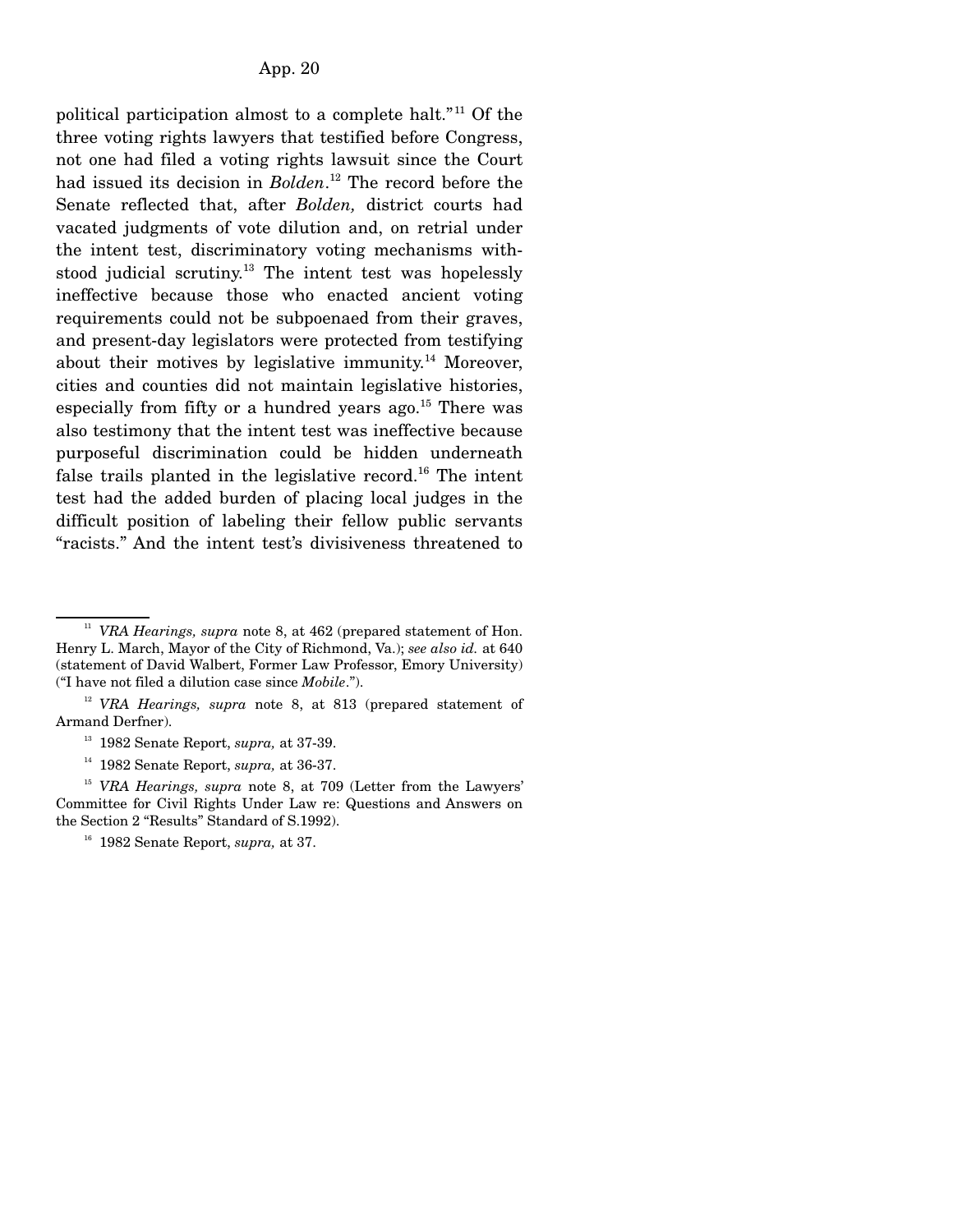App. 21

undermine racial progress, thereby worsening purposeful discrimination.<sup>17</sup>

 But these difficulties were not the principal justification for rejecting the intent test. As the Senate Report explained:

The main reason is that, simply put, the test asks the wrong question. In the *Bolden* case on remand, the district court after a tremendous expenditure of resources by the parties and the court, concluded that officials had acted more than 100 years ago for discriminatory motives. However, if an electoral system operates today to exclude blacks or Hispanics from a fair chance to participate, then the matter of what motives were in an official's mind 100 years ago is of the most limited relevance.

1982 Senate Report, *supra,* at 43, U.S.Code Cong. & Admin.News at 221.

 After careful consideration, Congress found that the results test would be a carefully crafted measure to remedy purposeful discrimination. Congress examined twentythree reported cases in which the results test was applied. It found that the test did not prohibit any particular voting procedure *per se,* that it did not assume racial bloc voting, that it was not aimed at achieving proportional representation, that a limited number of cases were filed, and that plaintiffs did not always win. Congress also determined that section 2 is "self-limiting" because of the

17 Pamela S. Karlan, *Two Section Twos and Two Section Fives: Voting Rights and Remedies After* Flores, 39 Wm. & Mary L.Rev. 725, 735 (1998).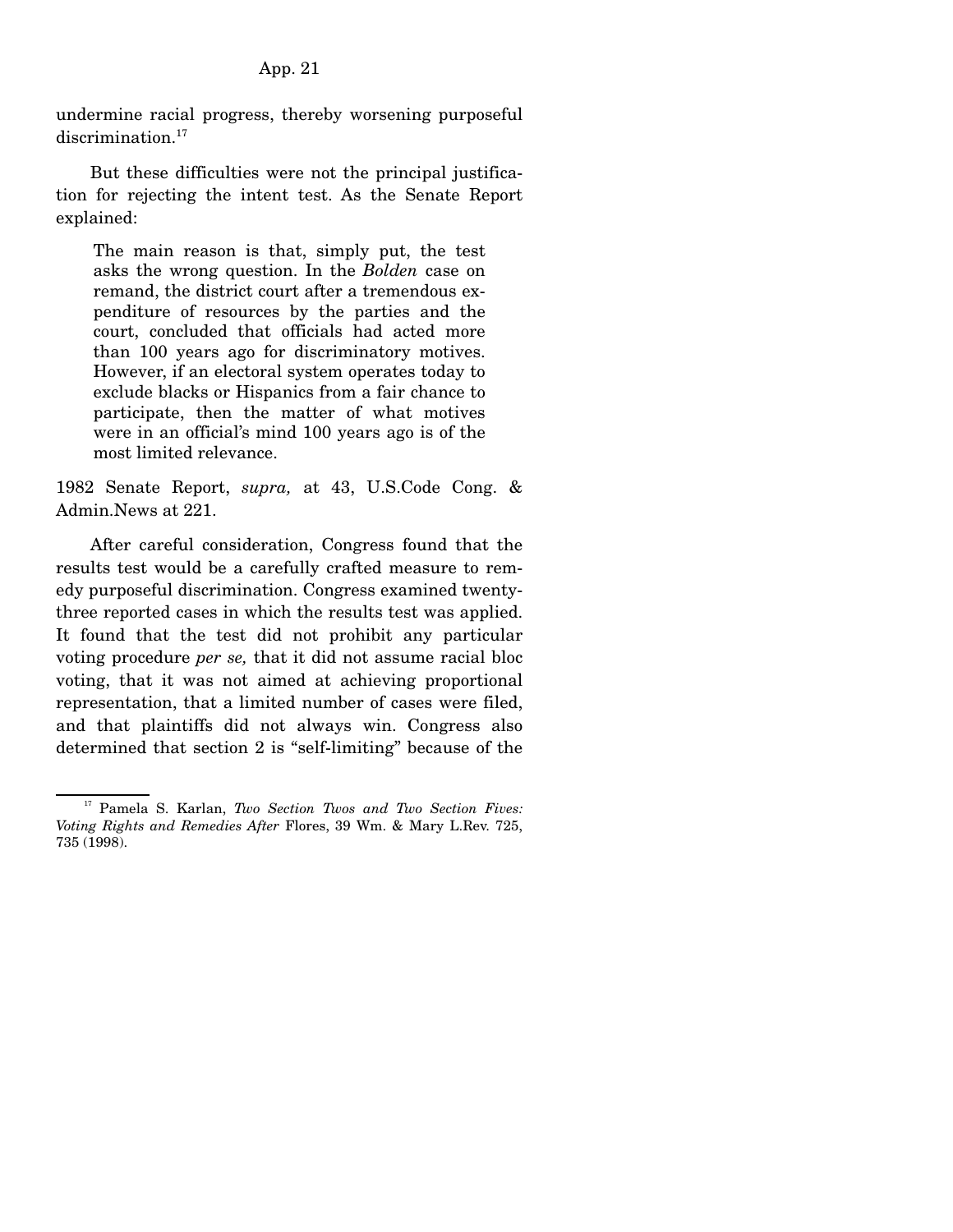numerous hurdles that plaintiffs must cross to establish a vote dilution claim.18 In fact, calling section 2's test a "results test" is somewhat of a misnomer because the test does not look for mere disproportionality in electoral results. Rather, plaintiffs must establish that under the totality of the circumstances, the challenged procedure prevents minorities from effectively participating in the political process. In sum, we agree with the Eleventh Circuit's view that "Congress conducted extensive hearings and debate on all facets of the Voting Rights Act and concluded that the 'results' test was necessary to secure the right to vote and to eliminate the effects of past purposeful discrimination." *Marengo County Comm'n,* 731 F.2d at 1557. Thus, we hold that the results test is a constitutional exercise of Congress' Fourteenth and Fifteenth Amendment enforcement powers.19

## **IV.**

 Next, Blaine County challenges the district court's conclusion that its at-large voting system violated section

18 1982 Senate Report, *supra,* at 32-33.

 $19$  The County argues that section 2 requires proportional representation, apparently ignoring the statute's plain language: "[N]othing in this section establishes a right to have members of a protected class elected in numbers equal to their proportion in the population." 42 U.S.C. 1973(b). The County also contends that section 2 must contain a sunset provision and an opt-out provision like section 5 of the VRA. Although the Supreme Court has viewed such provisions favorably because of section 5's extraordinary remedy, it has expressly rejected the notion that the Fourteenth Amendment "requires termination dates, geographic restrictions, or egregious predicates." *City of Boerne,* 521 U.S. at 533, 117 S.Ct. 2157. Section 2 therefore need not contain such limitations because it is a narrower provision than section 5 of the VRA.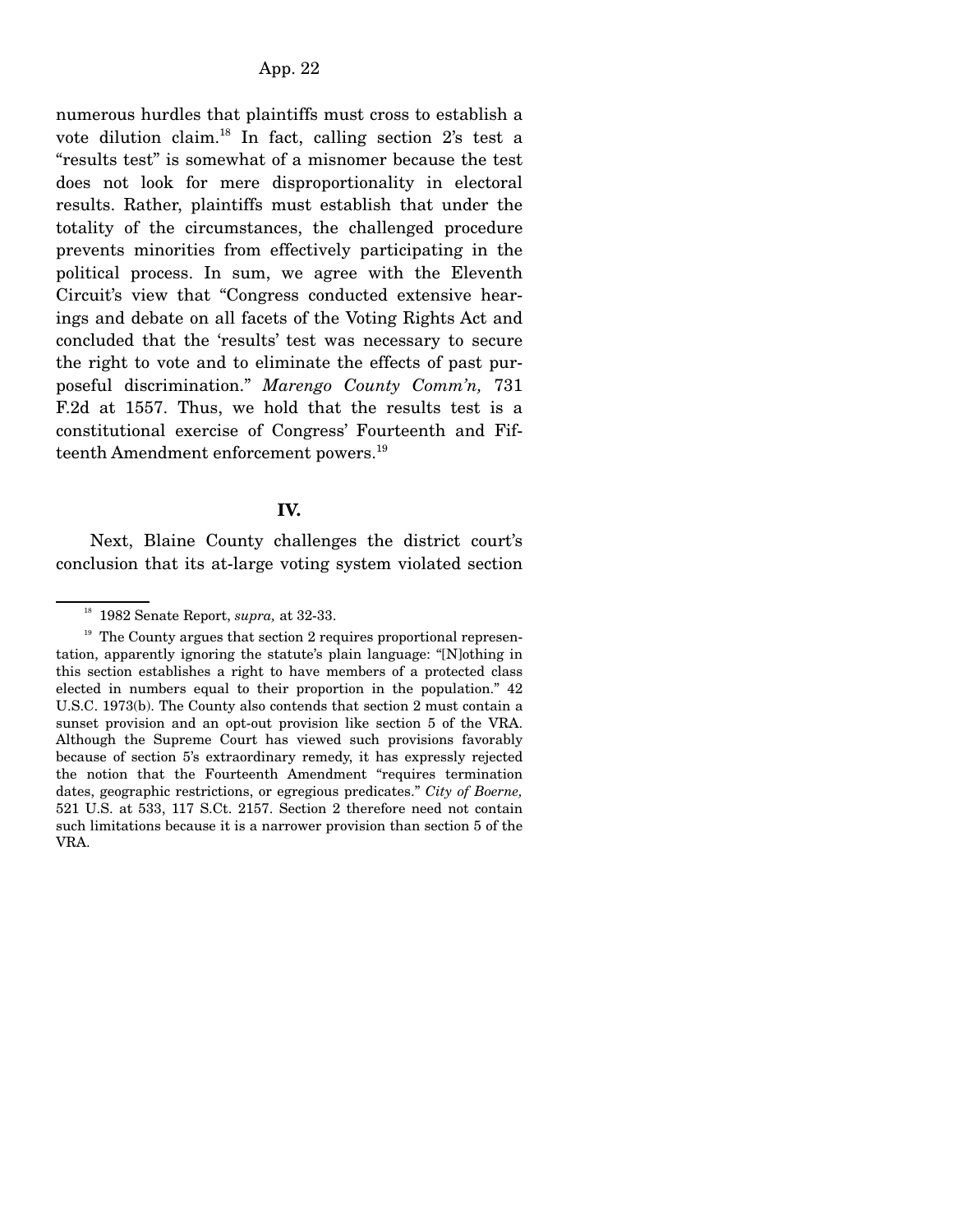2. We review for clear error the district court's factual findings related to the vote dilution claim, as well as its ultimate determination that vote dilution exists. *Old Person v. Cooney,* 230 F.3d 1113, 1119 (9th Cir.2000). However, questions of law and mixed questions of law and fact are subject to *de novo* review. *Smith v. Salt River Project,* 109 F.3d 586 (9th Cir.1997). Because the district court did not commit legal error, and its factual findings and ultimate conclusion that vote dilution exists are not clearly erroneous, we affirm.

## **A.**

 The County disputes the district court's finding that American Indians were politically cohesive. To be clear, the County does not challenge the district court's finding that American Indians vote cohesively. Indeed, the evidence indisputably shows that American Indians consistently bloc vote. Dr. Theodore Arrington, the United States's expert witness, testified that in all fourteen county-wide elections he examined, American Indian voters exceeded 67 percent cohesion – his threshold for cohesive minority voting. He also found American Indian voter cohesion in 100 percent of 19 elections for the Board of Harlem School District, an area of high American Indian concentration within Blaine County. Even the County's expert witness conceded that American Indians voted cohesively in 100 percent of County Commissioner elections and 95 percent of exogenous elections for county, state, and national offices.<sup>20</sup>

<sup>&</sup>lt;sup>20</sup> The County's expert witness assumed a racial group was cohesive if its members voted at 60 percent cohesion.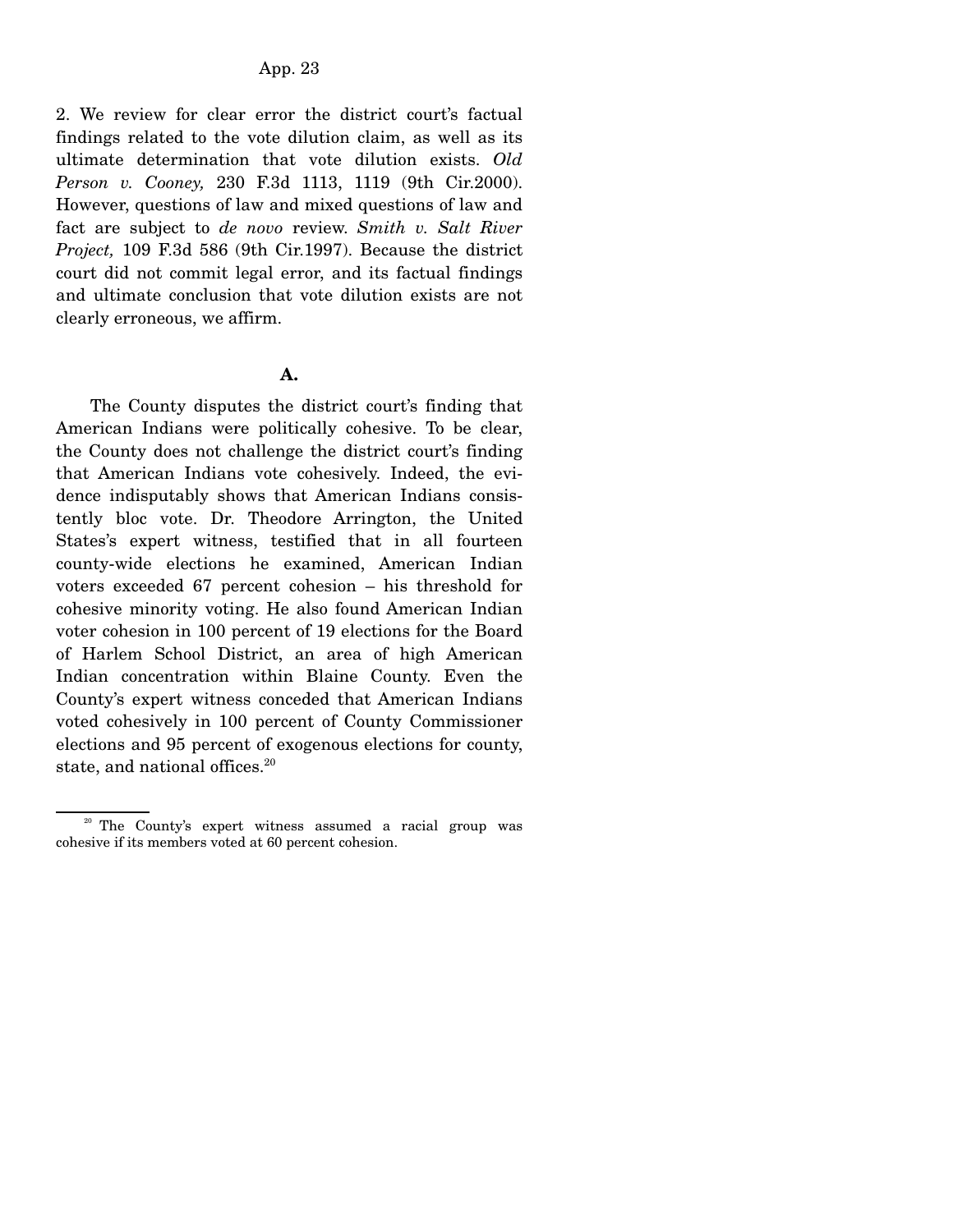The County argues that the district court nonetheless erred because there was no evidence that American Indian voters have distinct political concerns. The County, however, misconstrues the inquiry for racial bloc voting. As the Supreme Court explained in *Gingles,* "a showing that a significant number of minority group members usually vote for the same candidates is one way of proving the political cohesiveness necessary to a vote dilution claim." 478 U.S. at 31, 106 S.Ct. 2752. Indeed, we have recognized that "proof that the minority has consistently voted differently helps one to ascertain whether the minority group members constitute a politically cohesive unit." *Gomez v. City of Watsonville,* 863 F.2d 1407, 1415 (9th Cir.1988). Thus, the Supreme Court and this court both have held that it is actual voting patterns, not subjective interpretations of a minority group's political interests, that informs the political cohesiveness analysis.

 Even if this were a matter of first impression, we would reject Blaine County's proposed standard because it would force courts to second guess voters' understanding of their own best interests. Indeed, the County's argument is not simply that American Indians lack shared interests, but that their shared interests are unfounded. The County, therefore, essentially asks us to deny the validity of American Indian voters' self-professed interests. Were we to do so, we would be answering what is inherently a political question, best left to the voters and their elected representatives. Thus, the district court applied the appropriate legal test for determining whether the American Indian population is politically cohesive, and its findings were well-supported by the record.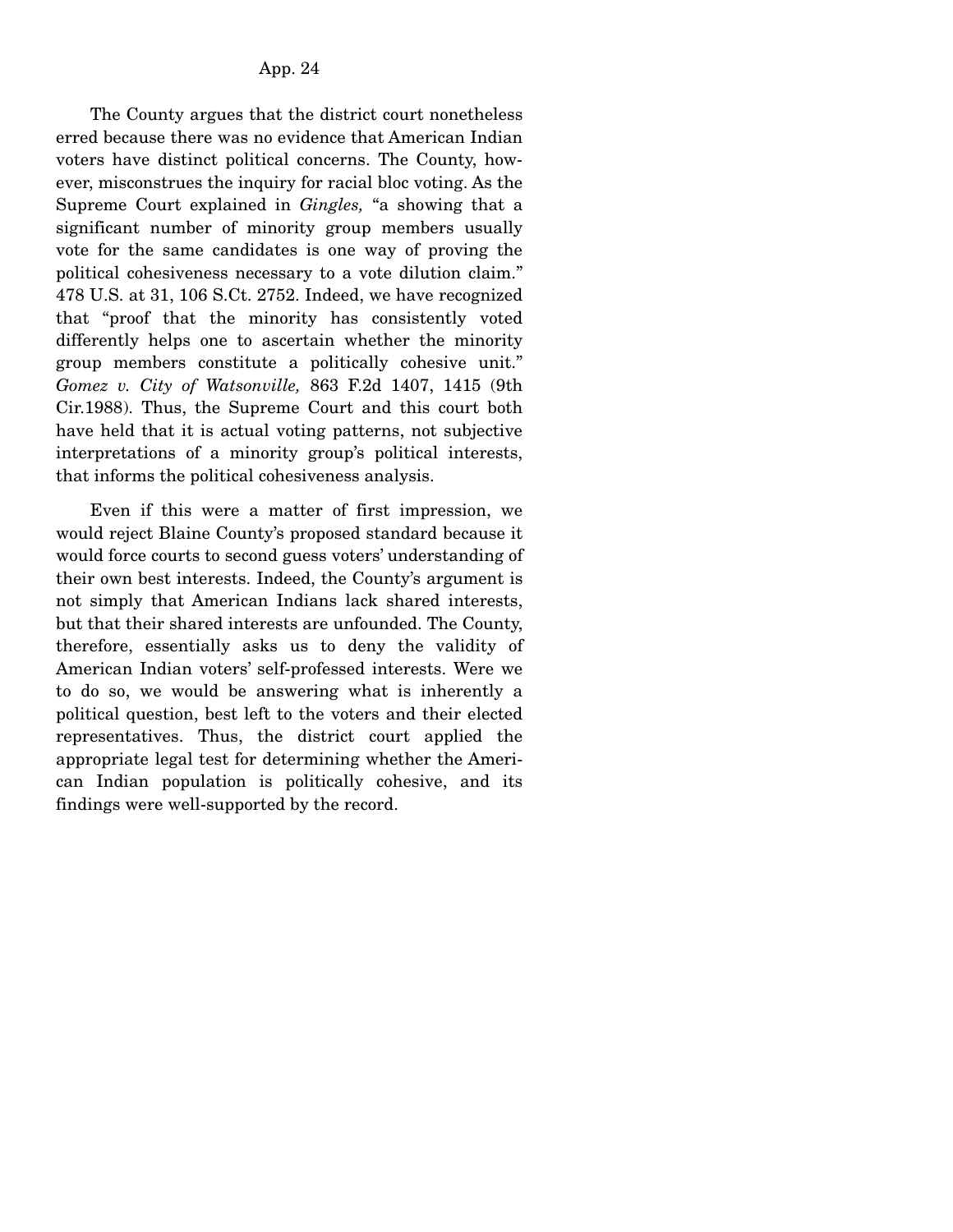Blaine County also challenges the district court's refusal to consider low turnout among American Indian voters as evidence of a lack of political cohesion. We essentially rejected this argument in *Gomez v. City of Watsonville,* 863 F.2d 1407 (9th Cir.1988), holding that "[t]he district court erred by focusing on low minority voter registration and turnout as evidence that the minority community was not politically cohesive." *Id.* at 1416. Despite this unequivocal language, Blaine County suggests *Gomez* left open the possibility that low turnout could prove a lack of cohesiveness if there was evidence to support such a conclusion. At the very least, this is a strained reading of *Gomez* that simply cannot be squared with the plain language of our decision: "The court should have looked only to *actual voting patterns* rather than speculating as to the reasons why many Hispanics were apathetic." *Id.*

 Apart from our precedent, Blaine County's suggested approach would undermine section 2's effectiveness. After all, "[l]ow voter registration and turnout have often been considered evidence of minority voters' lack of ability to participate effectively in the political process." *Id.* at 1416 n. 4. Thus, if low voter turnout could defeat a section 2 claim, excluded minority voters would find themselves in a vicious cycle: their exclusion from the political process would increase apathy, which in turn would undermine their ability to bring a legal challenge to the discriminatory practices, which would perpetuate low voter turnout, and so on. Thus, the district court did not err by rejecting low voter turnout as evidence of a lack of political cohesion.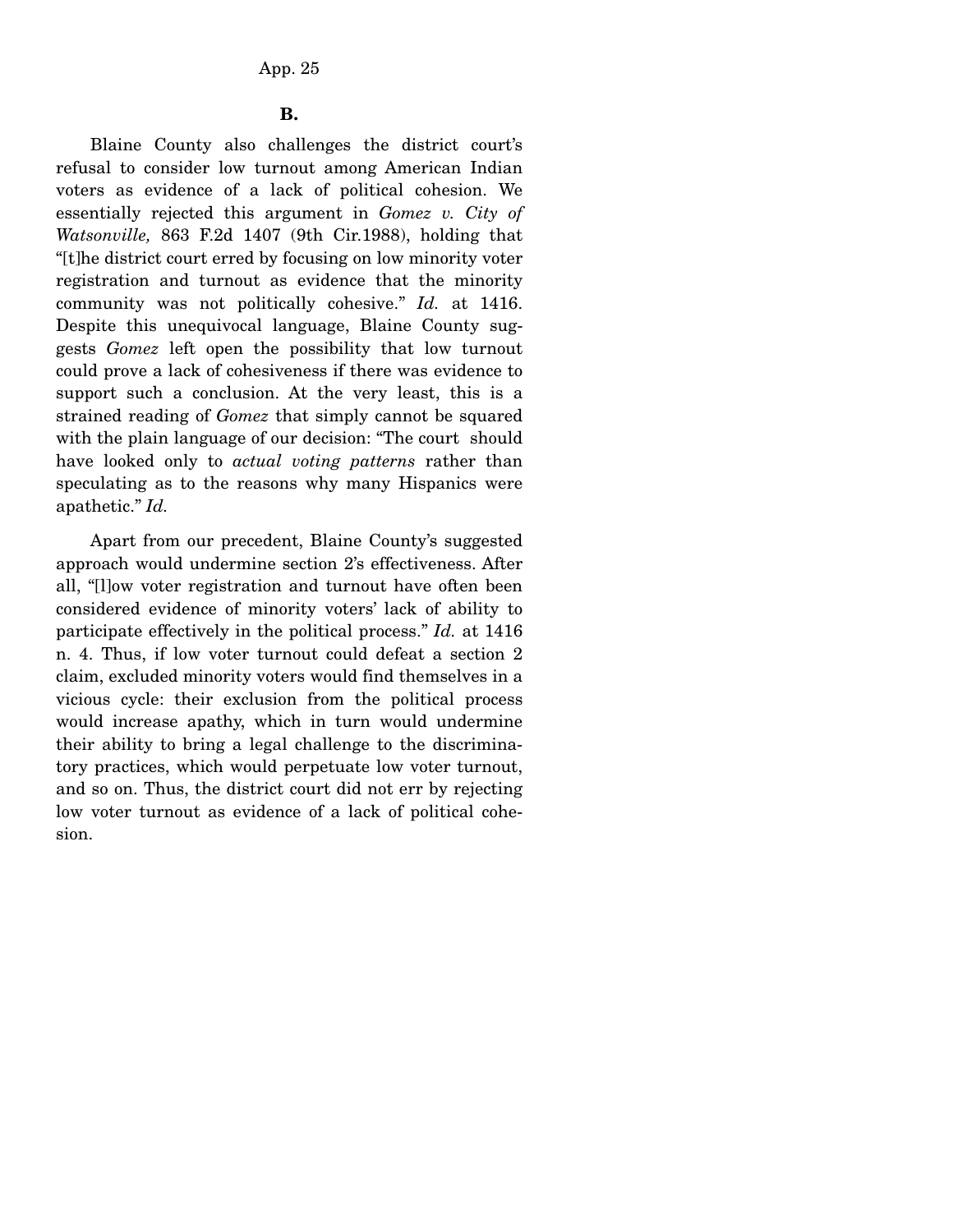**C.** 

 Blaine County also contends that the district court erred in its analysis of white bloc voting because the court did not require white voter cohesion levels to surpass 60 percent. This contention flatly ignores the test laid out in *Gingles* for white bloc voting – "the minority must be able to demonstrate that the white majority votes sufficiently as a bloc to enable it . . . to defeat the minority's preferred candidate." 478 U.S. at 49, 106 S.Ct. 2752. Indeed, *Gingles* rejected a blanket numerical threshold for white bloc voting because:

The amount of white bloc voting that can generally minimize or cancel black voters' ability to elect representatives of their choice . . . will vary from district to district according to a number of factors, including the nature of the allegedly dilutive electoral mechanism; the presence or absence of other potentially dilutive electoral devices . . . ; the percentage of registered voters in the district who are members of the minority group; the size of the district; and, in multimember districts, the number of seats open and the number of candidates in the field.

*Id.* at 56, 106 S.Ct. 2752 (citations omitted).

 Applying the appropriate standard, the district court's factual findings were not clearly erroneous. Dr. Arrington specifically studied whether white voters were usually able to defeat the American Indian-preferred candidate. In five out of seven county-wide elections between an American Indian candidate and white candidate, the American Indian candidate lost despite receiving strong American Indian support. In four out of five contested Democratic primaries for the County Commission, white voters were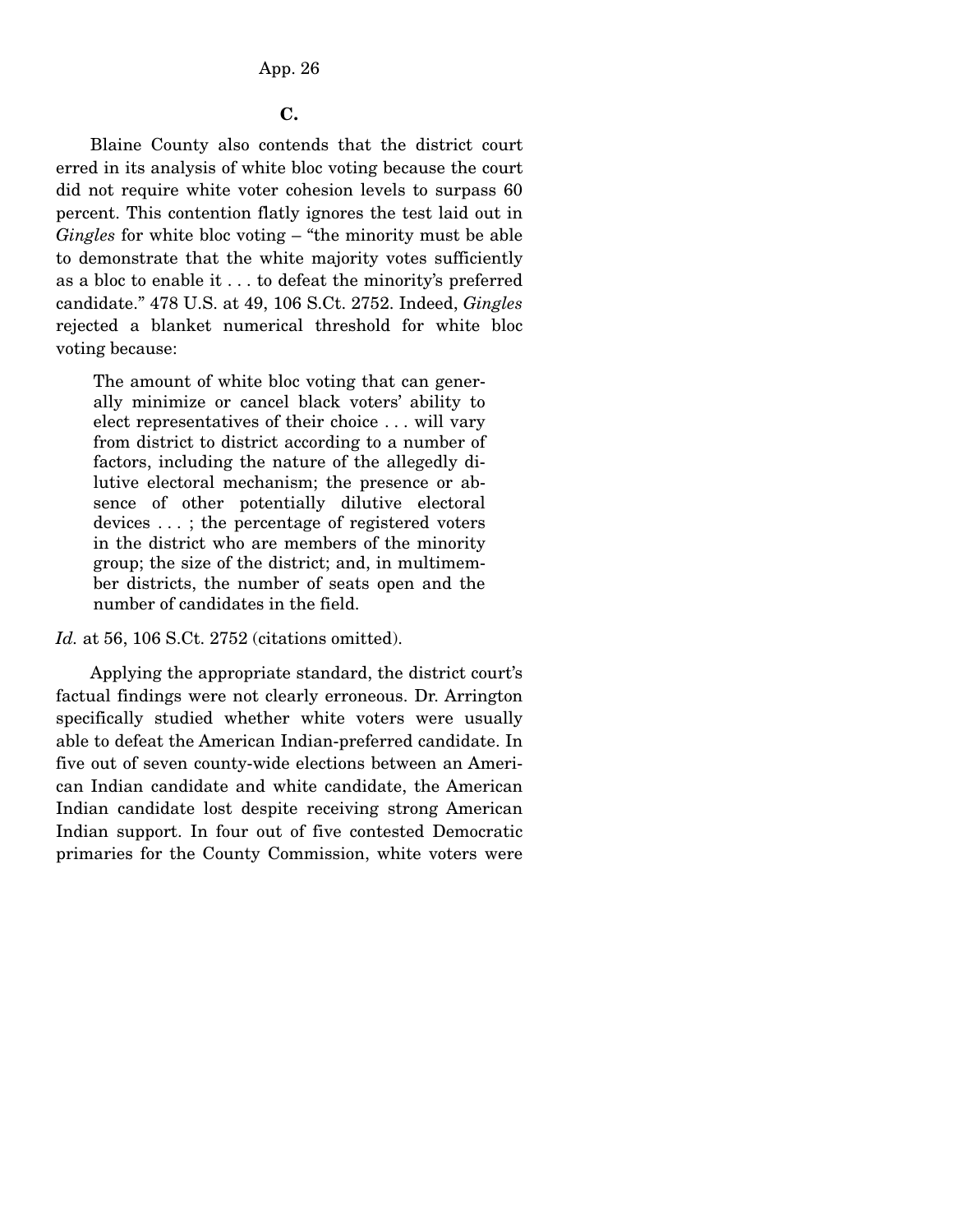able to defeat the American-Indian-preferred candidate. Similar bloc voting patterns were observed in Harlem School Board elections. Accordingly, the district court did not err in finding white bloc voting.

## **D.**

 The County also argues that the district court committed legal error by placing greater weight on elections which involved American Indian candidates. In *Old Person,* however, we held that "contests between white and Indian candidates . . . are most probative of white bloc voting." 230 F.3d at 1127; *see also Ruiz,* 160 F.3d at 553 ("*minority v. non minority election* is more probative of racially polarized voting than a *non-minority v. nonminority election*"). Accordingly, we reject the County's argument because it is contrary to our settled precedent.

## **E.**

 Next, Blaine County argues that the district court inappropriately relied on Harlem School Board elections to find cohesive voting patterns. But the district court did not rely exclusively, or even mostly, on the Harlem School Board elections. Rather, these elections provided additional evidence of American Indian voter cohesion and white bloc voting. As Dr. Arrington testified, the Harlem School Board elections provide useful evidence of cohesive voting patterns because American Indians make up a substantial percentage of the population of the school district and American Indians have frequently run for positions on the board. The district court did not commit legal error by examining exogenous elections to supplement its analysis of racially cohesive voting patterns in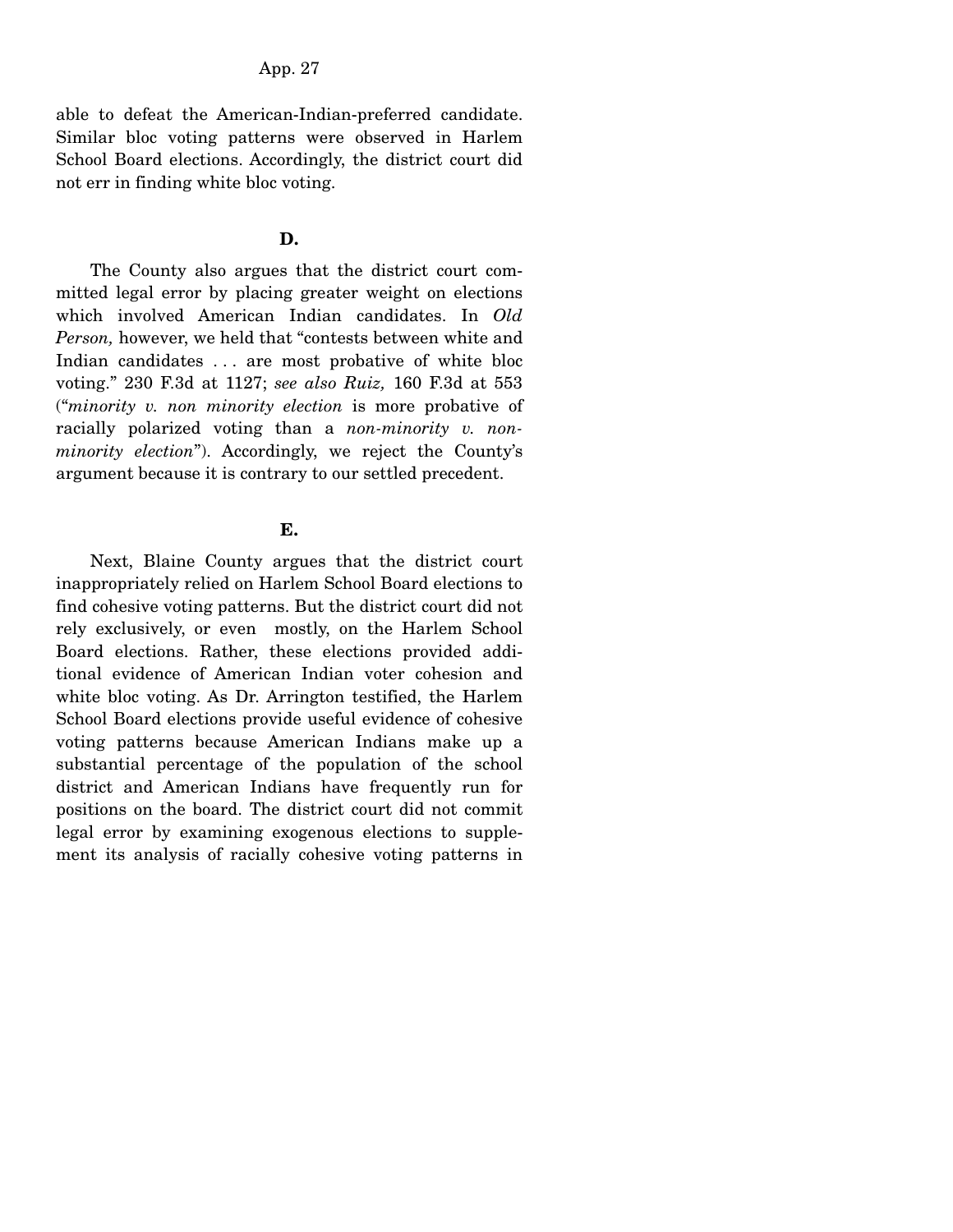the at-large county commission elections. *See Citizens for a Better Gretna v. City of Gretna,* 834 F.2d 496, 502 (5th Cir.1987) ("Although exogenous elections alone could not prove racially polarized voting in Gretna aldermanic elections, the district court properly considered them as additional evidence of bloc voting – particularly in light of the sparsity of available data.").

#### **F.**

 The County also contends that the district court erred by failing to require proof that white bloc voting was the result of racial bias in the electorate. But as we have explained, "proof of groupwide or individual discriminatory motives has no part in a vote dilution claim." *Ruiz,* 160 F.3d at 557. Requiring proof of discriminatory motives among white voters in Blaine County would be divisive and would place an impossible burden on the plaintiffs. *Id.* at 558. Most important, the County's assumption that intentional discrimination among white voters must be shown is contrary to the plain language of section 2's results test. *See Gingles,* 478 U.S. at 43-44, 106 S.Ct. 2752 (holding that section 2 "repudiated" the intent test). Thus, we reject the notion that the district court was required to unearth evidence of discrimination in the white electorate to find a section 2 violation.<sup>21</sup>

21 We reject the County's contention that *Smith v. Salt River,* 109 F.3d 586 (1997), compels a contrary conclusion. Although *Salt River* did hold that "a bare statistical showing of disproportionate *impact* on a racial minority does not satisfy the § 2 'results' inquiry," we never suggested that discrimination in the electorate must be proven. *Id.* at 595. *Salt River* simply held that there must be a causal connection between a voting requirement and a discriminatory result. *Id.* There is (Continued on following page)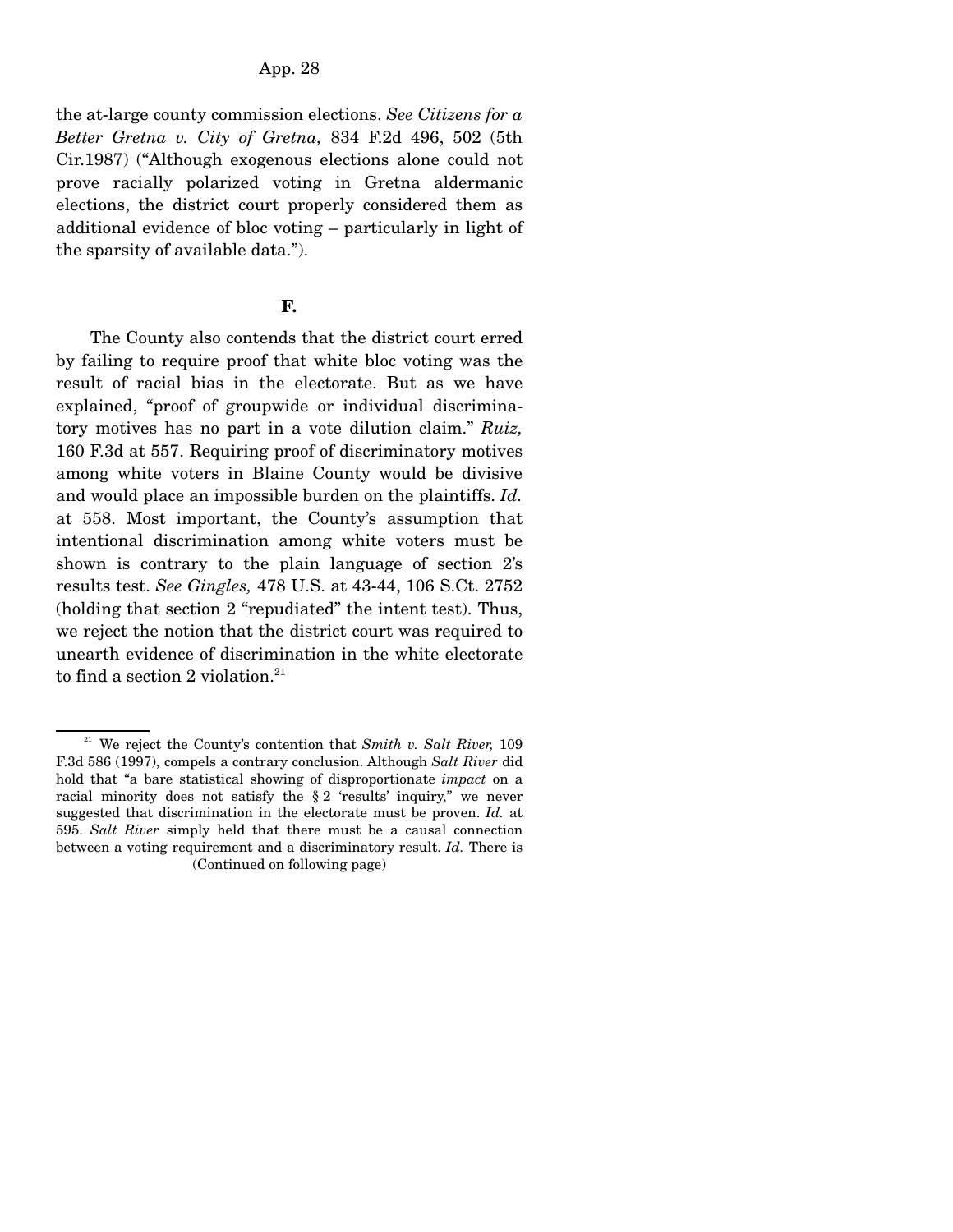# **G.**

 The County next makes a series of challenges to the district court's determination that there was a history of official discrimination against American Indians. First, it claims the district court here improperly relied on another district court's Findings of Facts and Conclusions of Law in *Old Person v. Cooney,* 230 F.3d at 1129. We disagree. Although the district court pointed to the factual findings in *Old Person* for a detailed description of the history of racial discrimination against American Indians in Montana, it relied on the "extensive testimony" presented here by the United States.

 In light of the breadth of this testimony, the district court's factual findings on this issue did not constitute clear error. As the United States's expert witness testified, Montana laws repeatedly discriminated against American Indians' exercise of the franchise. $22$  In 1897, for example, the Montana legislature passed a law prohibiting American Indians from voting unless they were government

such a connection here: Blaine County's at-large voting system enhances the possibility that a bloc of white voters will prevent American Indians from electing candidates of their choice. In challenges to multimember districts, evidence of racial bloc voting provides the requisite causal link between the voting procedure and the discriminatory result. Once such a connection is shown, nothing in *Salt River* suggests that plaintiffs have the additional burden of proving that white bloc voting is due to discriminatory motives. Accordingly, the district court did not err by declining to inquire into the divisive and irrelevant issue of whether white voters in Blaine County are motivated by discriminatory motives.

 $22$  Because these discriminatory laws were enacted by the Montana legislature, we find no merit in the County's assertion that the district court improperly relied on evidence of official discrimination by the federal government.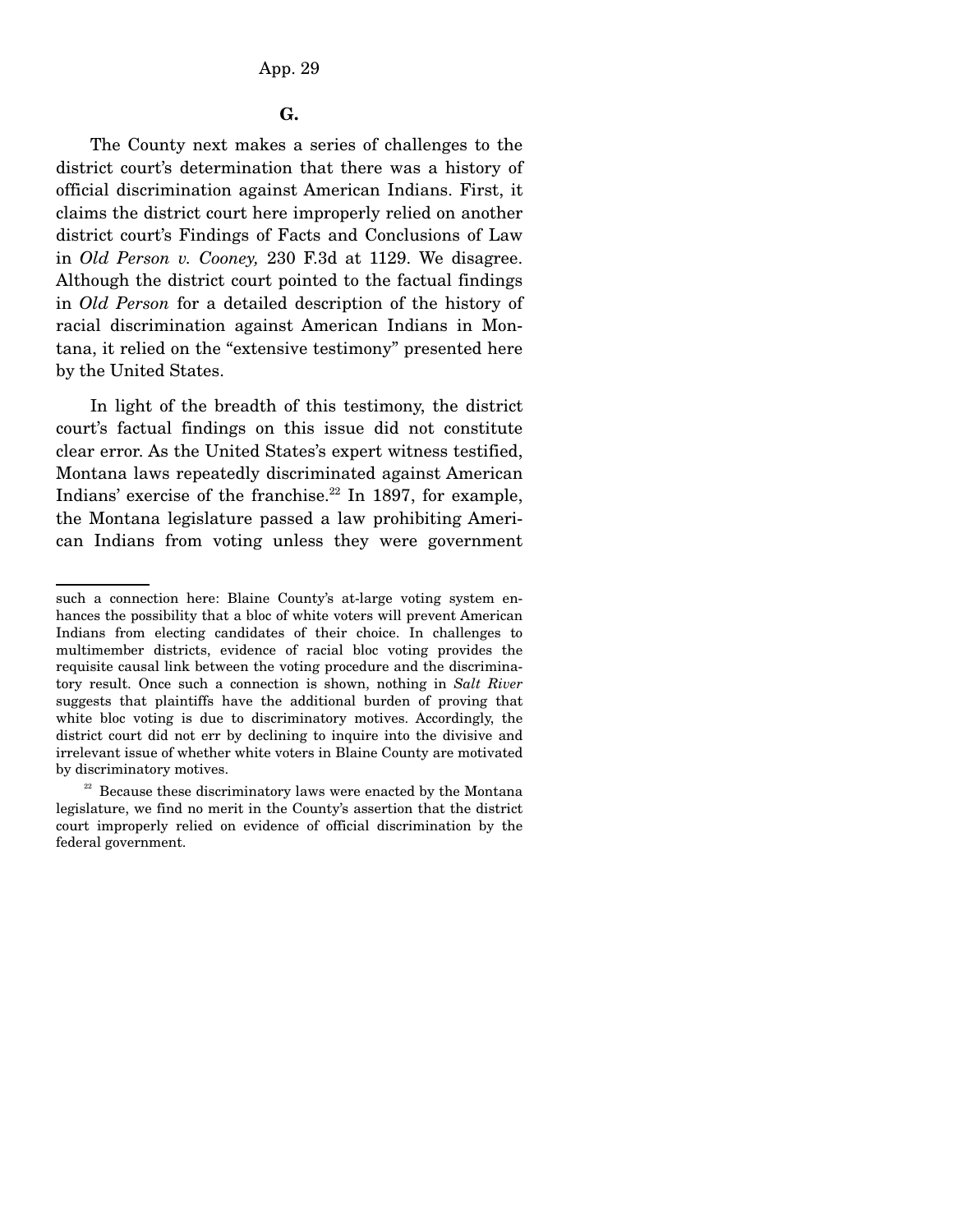employees or owned a home outside of a reservation.<sup>23</sup> Two years later, the Montana legislature requested that the federal government prohibit American Indians from leaving their reservations.<sup>24</sup> In 1912, the State Attorney General declared that any American Indian who participated in tribal affairs could not participate in general or school board elections. The Montana legislature also passed legislation in 1919 prohibiting the creation of an electoral district within the boundaries of a reservation. Finally, beginning in 1932 and continuing through 1963, the Montana legislature enacted various laws limiting voting to taxpayers, which served to disenfranchise many reservation residents who were exempt from property taxes. In short, we find that the district court's conclusion that there was a history of official discrimination against American Indians in Montana was not clearly erroneous.

# **H.**

 Blaine County also challenges the district court's totality-of-the-circumstances analysis on several fronts. First, the County argues that the district court could only look at official discrimination by Blaine County, not the state or federal government. We rejected this exact argument

<sup>&</sup>lt;sup>23</sup> The fact that these laws targeted American Indians undermines the County's contention that the statutes considered by the district court were irrelevant because they were not aimed at American Indian voters.

 $24$  The County argues that segregation within its borders is merely the result of benign federal policies and choices by American Indians. The Montana legislature's support for a federal law prohibiting American Indians from traveling outside of reservations, as documented in the record, amply supports the district court's contrary conclusion.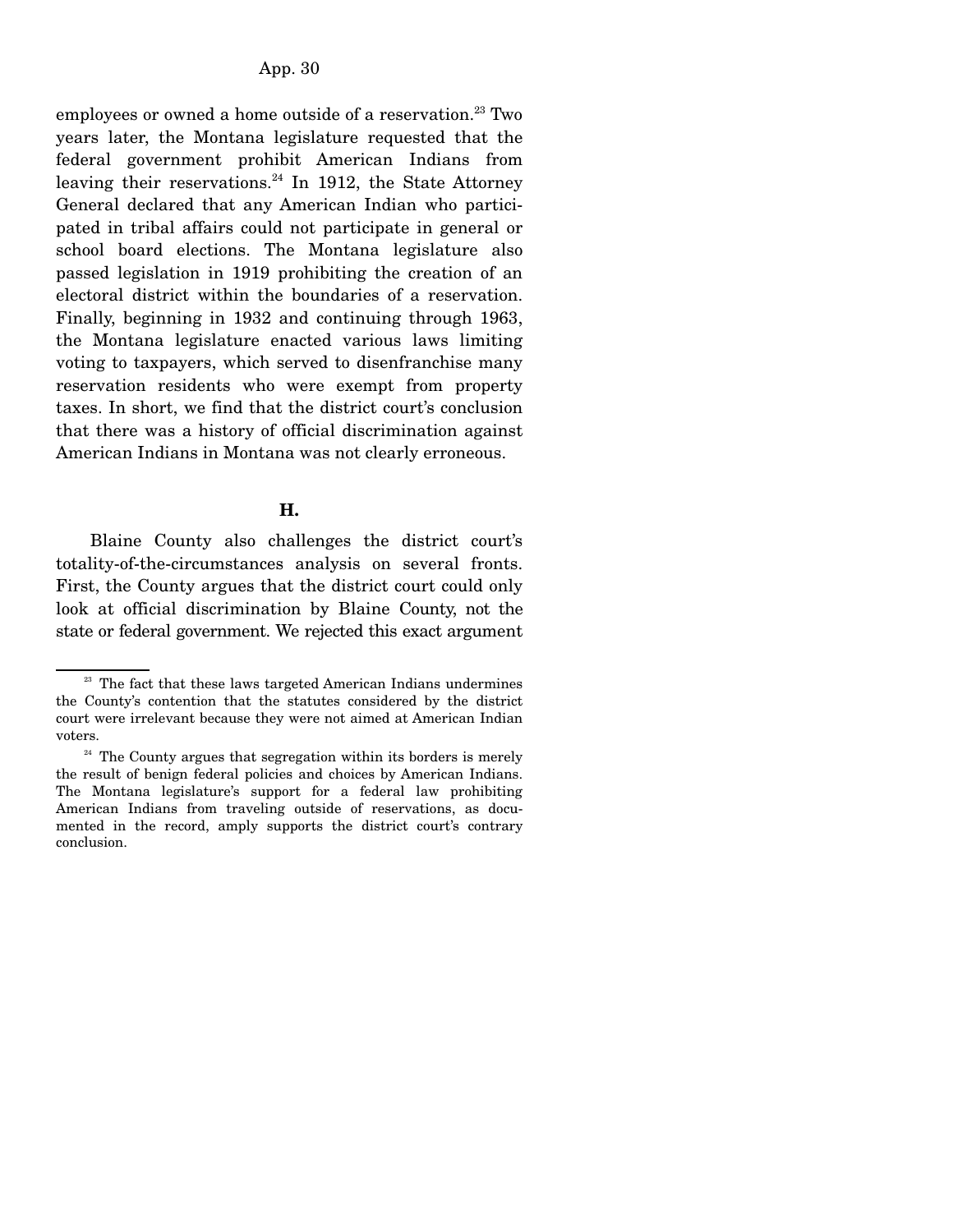in *Gomez,* 863 F.2d at 1418, because this overly narrow interpretation of the first Senate factor "would result in precisely the sort of mechanistic application of the Senate factors that the Senate report emphatically rejects." *Id.*

 Next, the County argues in a single sentence that there is no evidence of racially polarized voting. Both sides' experts agreed that American Indians almost always vote cohesively, and Dr. Arrington, the government's expert, testified that white voters frequently vote as a bloc, which precludes American Indians from electing candidates of their choice. Even if reasonable minds could disagree, the County does not explain why the district court's finding was clearly erroneous.

 The County contends that there is no evidence that it uses other procedures to discriminate against minority voters. However, the evidence showed that staggered terms prevent American Indians from bullet voting,<sup>25</sup> and

<sup>&</sup>lt;sup>25</sup> When all candidates for a legislative body are elected at-large at the same time, a minority group still has the opportunity to elect a minority-preferred candidate through bullet voting, also known as oneshot voting. Minority voters can concentrate their vote on electing one minority-preferred candidate, while the majority vote will be split among the majority candidates. As the U.S. Commission on Civil Rights explained:

Consider [a] town of 600 whites and 400 blacks with an atlarge election to choose four council members. Each voter is able to cast four votes. Suppose there are eight white candidates, with the votes of the whites split among them approximately equally, and one black candidate, with all the blacks voting for him and no one else. The result is that each white candidate receives about 300 votes and the black candidate receives 400 votes. The black has probably won a seat. This technique is called single-shot voting. Single-shot voting enables a minority group to win some at-large seats if it concentrates its vote behind a limited number of candidates (Continued on following page)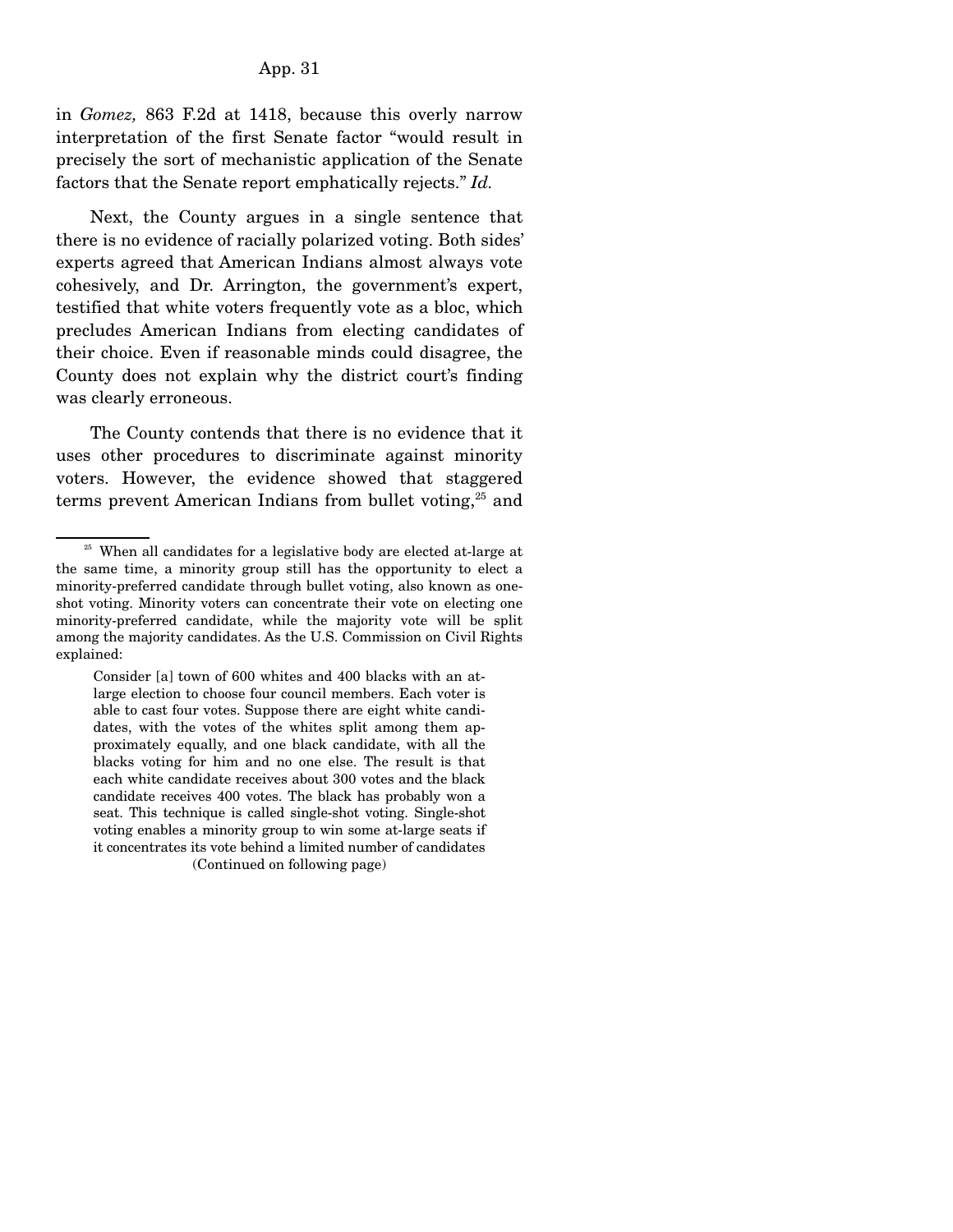the County's enormous size makes it extremely difficult for American Indian candidates to campaign county-wide in at-large elections. Thus, the district court did not commit clear error in finding that Blaine County's electoral procedures enhanced the opportunity for discrimination against American Indians.

 The County also argues that there are no socioeconomic differences between American Indians and whites in Blaine County. However, the government's evidence showed that Blaine County's American Indian families are three times more likely than its white families to live below the poverty line. Similar disparities were found in graduation, unemployment, and vehicle-ownership rates. Along the same lines, the County contends that there is no causal link between discrimination and whatever socioeconomic disparities might exist. There was, however, extensive evidence of official discrimination by federal, state, and local governments against Montana's American Indian population.

 The County next contends that American Indians are unwilling to run for office. The district court found, however, that American Indians frequently run for the Harlem School Board, which demonstrates that there is a pool of qualified American Indian candidates. American Indians also testified that they were currently unwilling to run for County Commissioner because white bloc voting made it

and if the vote of the majority is divided among a number of candidates.

U.S. Commission on Civil Rights, *The Voting Rights Act: Ten Years After* 206-207 (1975). Because Blaine County's at-large elections are staggered, American Indians are prevented from utilizing bullet voting to elect a candidate of their choice to the Blaine County Commission.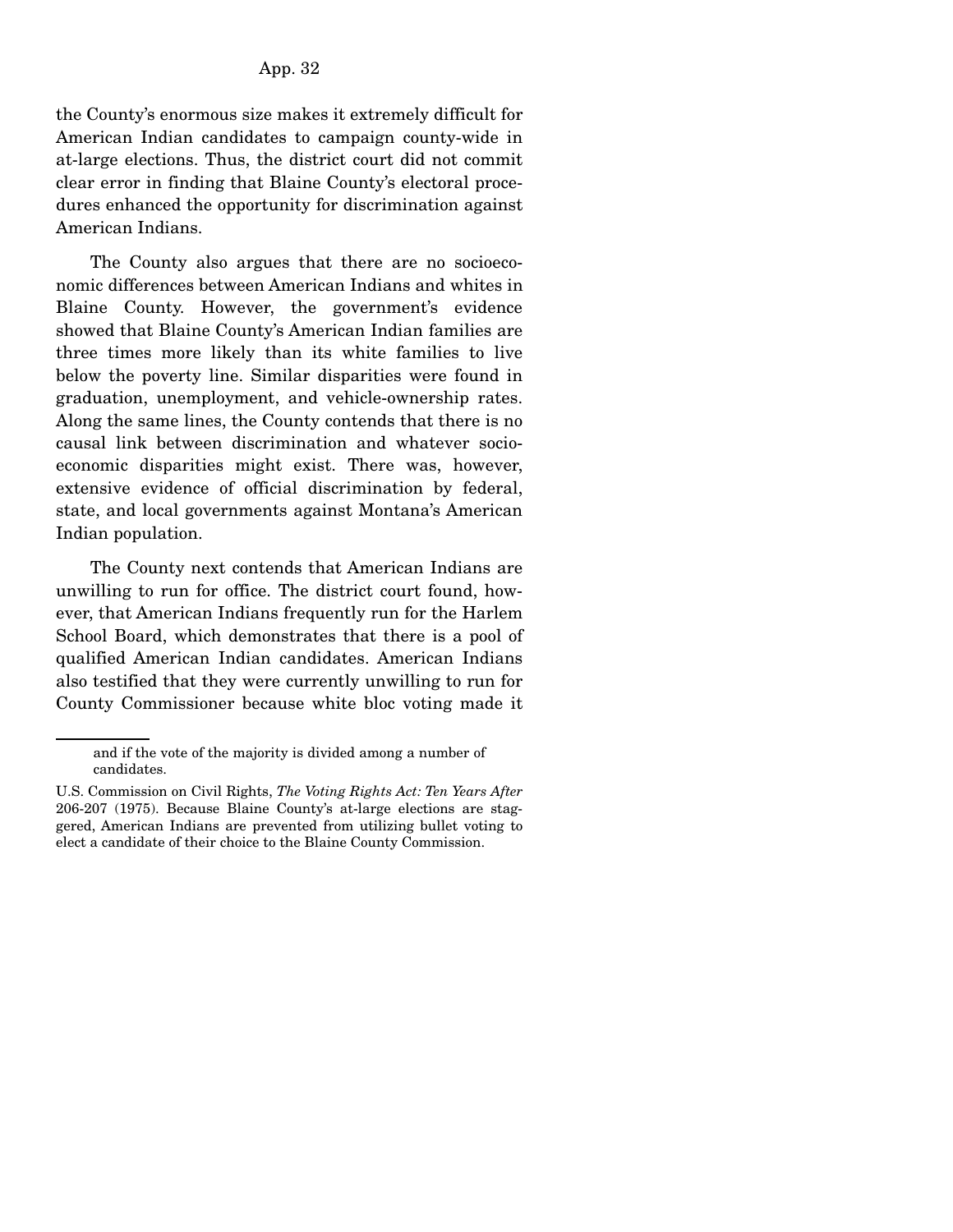impossible for an American Indian to succeed in an atlarge election. The County again fails to explain how the district court's finding on this point was clearly erroneous.

 The County contends that at-large elections make the county commissioners responsive to voters throughout Blaine County. However, the district court found that Montana does not require at-large elections and that the county government depends largely on residency districts for purposes of road maintenance and appointments to County Boards, Authorities and Commissions. The County does not dispute these findings, and therefore we conclude that the district court did not clearly err in determining that the asserted justifications for having at-large elections were tenuous.

 Finally, the County argues that there are no structural barriers that prevent American Indians from voting. Although voter registration barriers would certainly provide evidence that minority voters were prevented from participating in the political process, the absence of such barriers hardly proves that the County's at-large voting system is permissible under section 2.

 In short, the district court did not err in its totality of the circumstances analysis.<sup>26</sup>

<sup>&</sup>lt;sup>26</sup> Even if the County persuaded us that the district court had erred with respect to one factor, *Gingles* makes clear that not every Senate factor, or even a majority of Senate factors, must weigh in favor of a vote dilution finding. 478 U.S. at 45, 106 S.Ct. 2752. The County has not convincingly argued that the district court erred in its analysis of a single factor, much less that such an error undermined the district court's ultimate finding of vote dilution to such an extent that the overall vote dilution determination was clearly erroneous. *See id.* at 79, 106 S.Ct. 2752.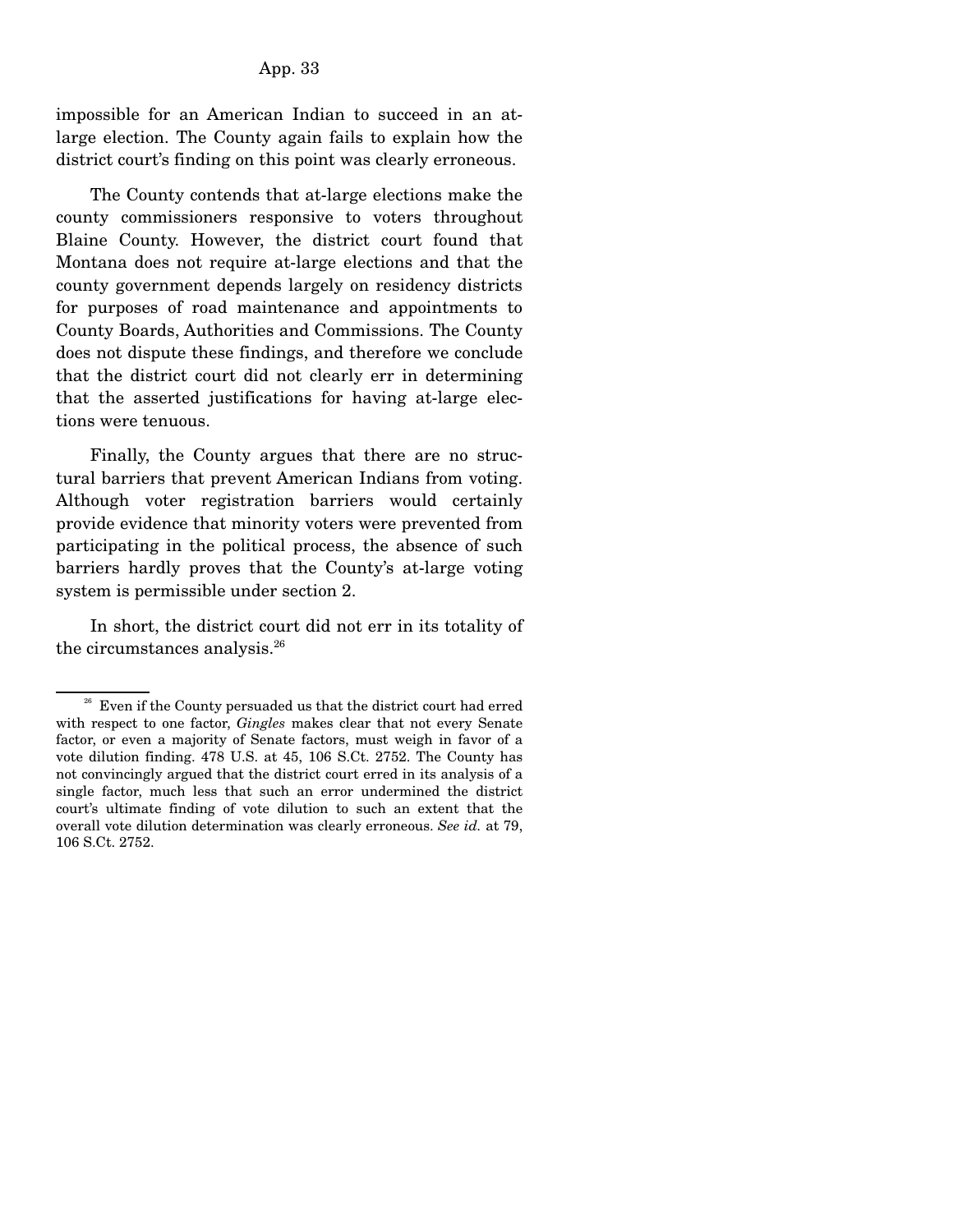The County argues that the district court failed to rule on its objections to the expert testimony of Drs. Arrington, Hoxie, and McCool. Our decision in *Mukhtar v. Cal. State Univ., Hayward,* 299 F.3d 1053 (9th Cir.2002), "require[s] a district court to make *some* kind of reliability determination to fulfill its gatekeeping function" under Federal Rules of Evidence 702. *Id.* at 1066 (emphasis in original). Here, the district court made the necessary reliability determination with respect to Dr. Arrington's testimony and report. After all, the district court explicitly found that race-identified registration lists, utilized by Dr. Arrington, "are consistently accepted methods of data collection for  $\S 2$  voting rights cases."<sup>27</sup>

 We agree that the district court failed to determine the reliability of portions of Dr. Hoxie's testimony and the entirety of Dr. McCool's expert testimony, despite objections

<sup>&</sup>lt;sup>27</sup> We also hold that the district court's decision to admit Dr. Arrington's testimony did not constitute an abuse of discretion. *See Kumho Tire Co. v. Carmichael,* 526 U.S. 137, 152, 119 S.Ct. 1167, 143 L.Ed.2d 238 (1999). The County challenges Dr. Arrington's use of raceidentified registration lists. However, both Dr. Arrington and Dr. Weber, the County's expert, testified that race-identified registration lists are commonly used and acceptable tools for examining racial voting patterns. Indeed, race-identified registration lists are arguably superior to the alternatives, such as the use of census data, because they make no assumptions about registration rates in particular communities. Moreover, the notion that Dr. Arrington's analysis was methodologically flawed is belied by the fact that Dr. Arrington's and Dr. Weber's bivariate ecological regression analysis and homogenous precinct analysis yielded similar results. Finally, Dr. Arrington actually went beyond procedures used in previous section 2 cases and divided his coders into separate groups. Thus, there was no abuse of discretion in admitting Dr. Arrington's testimony and exhibits.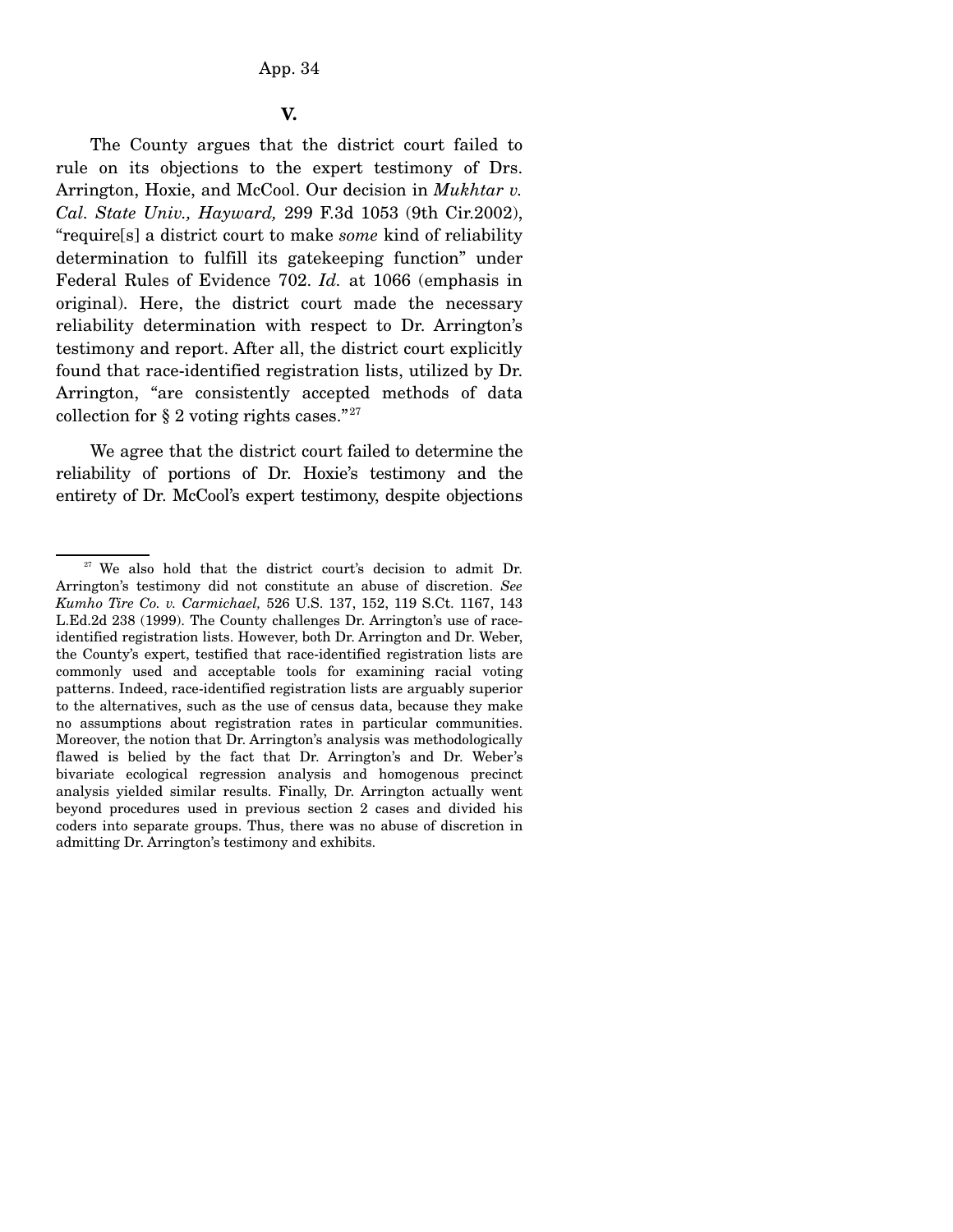by Blaine County.28 The district court's decision is not reversible, however, if its failure to make the required reliability determination was harmless. *Mukhtar,* 299 F.3d at 1065.

 We conclude that the district court's error was harmless because the tainted testimony was not essential to the district court's ultimate finding of vote dilution. The district court's memorandum decision never specifically cites the testimony of Dr. Hoxie or Dr. McCool. At most, the district court relied on this testimony to find a history of official discrimination, the first Senate factor. But Dr. Hoxie's testimony regarding events between 1844 and 1959, which the County does not challenge, provides independent evidence of official discrimination by the State of Montana.

 In any event, the first Senate factor is not critical. As *Gingles* explained, "the most important Senate Report factors bearing on § 2 challenges to multimember districts are the 'extent to which minority group members have been elected to public office in the jurisdiction' and the 'extent to which voting in the elections of the state or political subdivision is racially polarized.'" 478 U.S. at 51 n. 15, 106 S.Ct. 2752. In fact, *Gingles* expressly stated that other factors, such as the first Senate factor, "are supportive of, but *not essential to,* a minority voter's claim." *Id.* Therefore, even if we exclude the tainted testimony, and

<sup>&</sup>lt;sup>28</sup> Because we agree that the district court failed to expressly determine the reliability of Dr. Hoxie and Dr. McCool's testimony, we do not address the County's alternative argument that their testimony should not have been admitted because it was methodologically flawed. However, we note that the County does not challenge Dr. Hoxie's methodology with respect to his examination of the period 1844-1959.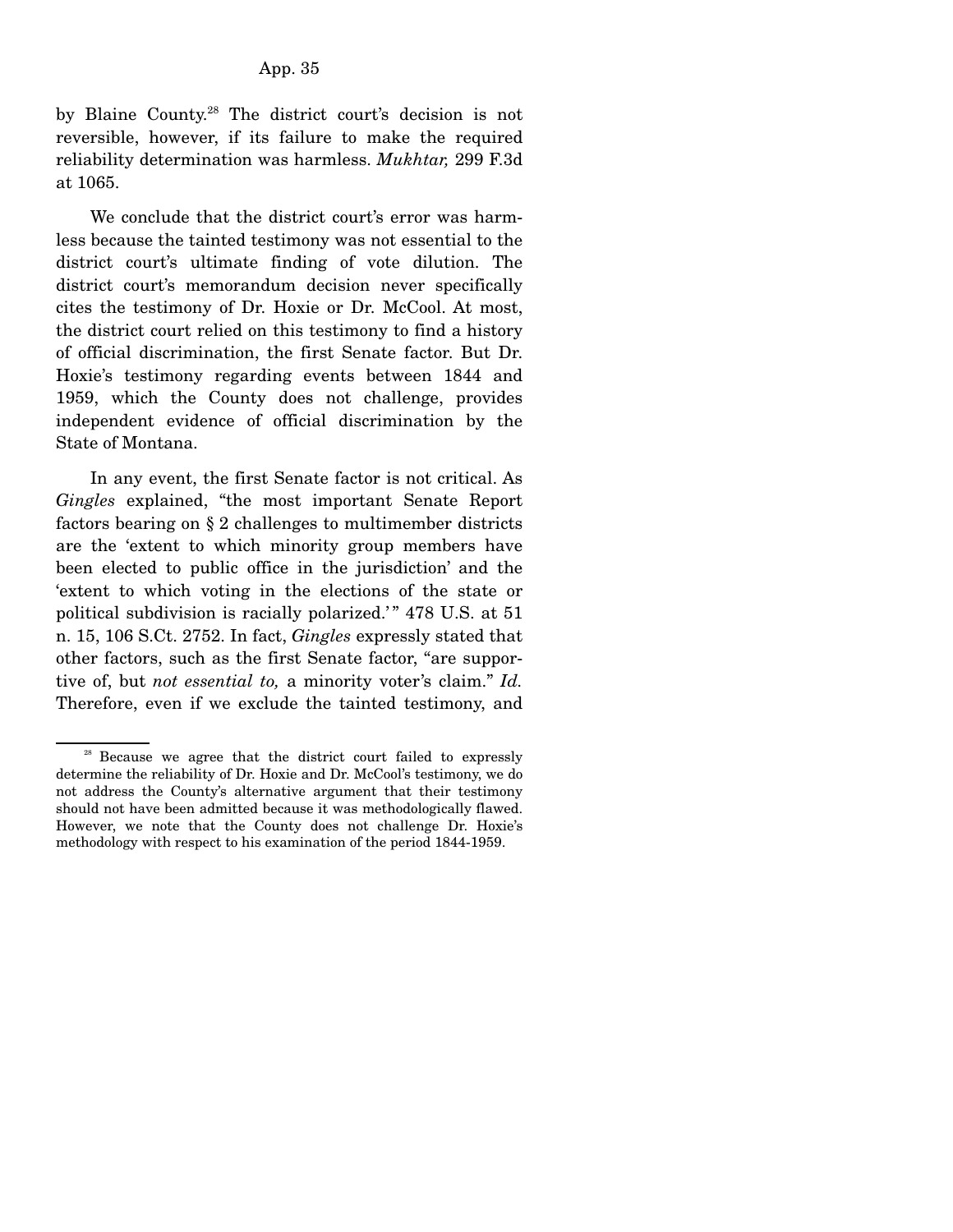even if we assume that testimony was critical to the district court's analysis of the first Senate factor, we would not disturb the district court's ultimate finding of vote dilution. Accordingly, any *Mukhtar* error here was harmless.

# **VI.**

 In sum, we affirm the district court's summary judgment upholding section 2's constitutionality and its declaration that Blaine County's at-large voting system violated section 2.

AFFIRMED.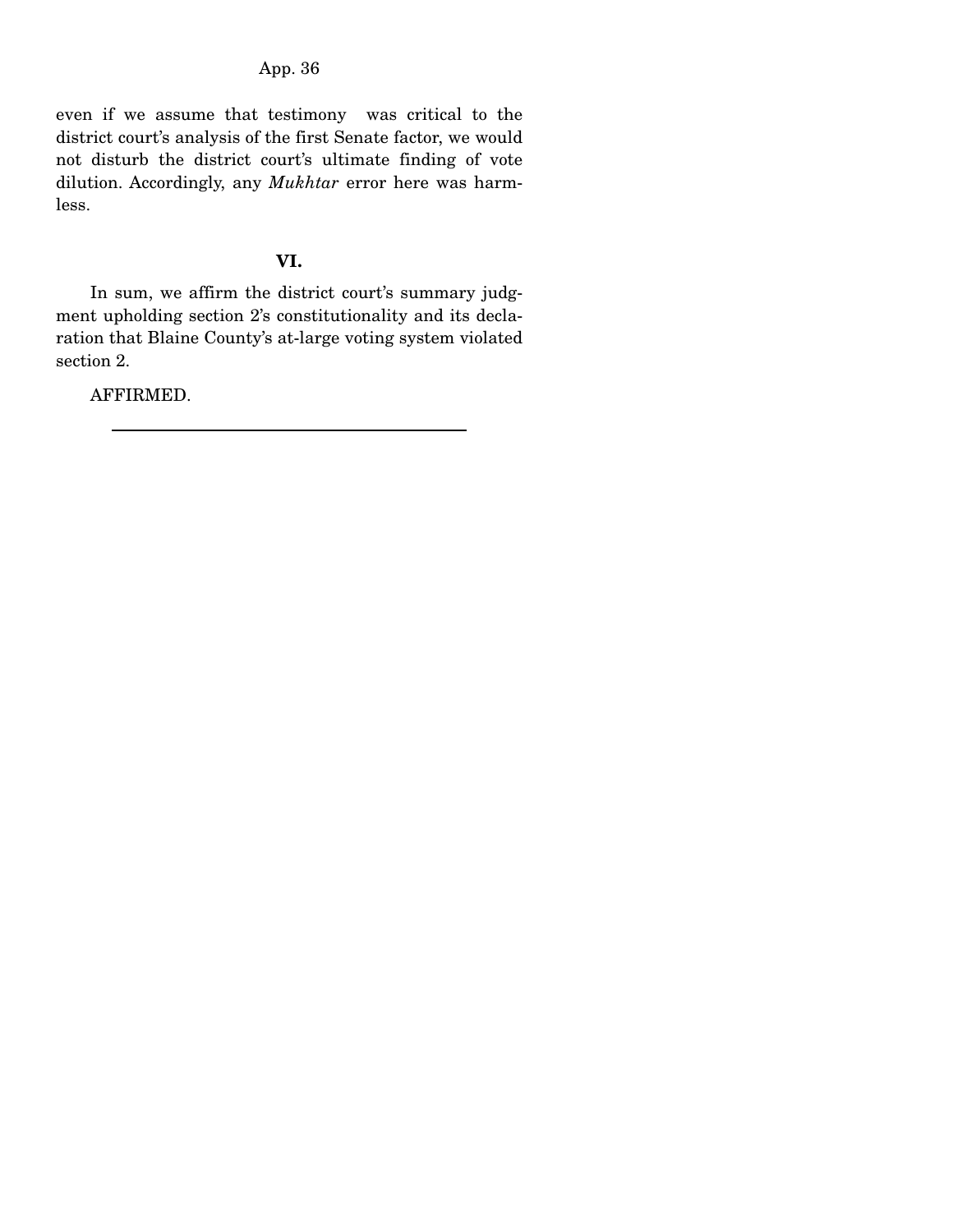# App. 37

# UNITED STATES DISTRICT COURT DISTRICT OF MONTANA

# GREAT FALLS DIVISION

\* \* \*

#### THE UNITED STATES OF AMERICA, Plaintiff, v. BLAINE COUNTY, MONTANA; DON K. SWENSON, ARTHUR KLEINJAN and VICTOR J. MILLER, in their official capacities as members of the Blaine County Board of Commissioners; and SANDRA BOARDMAN, in her official capacity as Clerk and Recorder and Superintendent of Elections for Blaine County, Montana, Defendants.  $\lambda$ ) ) ) ) ) ) ) ) ) ) ) ) ) ) ) ) ) ) ) CV-S-99-122-GF-PMP FINDINGS OF FACT AND CONCLUSIONS OF LAW and ORDER (Filed Mar. 21, 2002)

 Plaintiff United States of America commenced this action on November 16, 1999, pursuant to Sections 2 and 12(d) of the Voting Rights Act of 1965, as amended, 42 U.S.C. §§ 1973 and 1973j(d), and 28 U.S.C. § 2201. This Court has jurisdiction pursuant to 42 U.S.C. § 1973j(f) and 28 U.S.C. § 1345.

 Defendant Blaine County, Montana, is a political and geographical subdivision of the State of Montana. Defendants Don K. Swenson, Arthur Kleinjan and Victor J.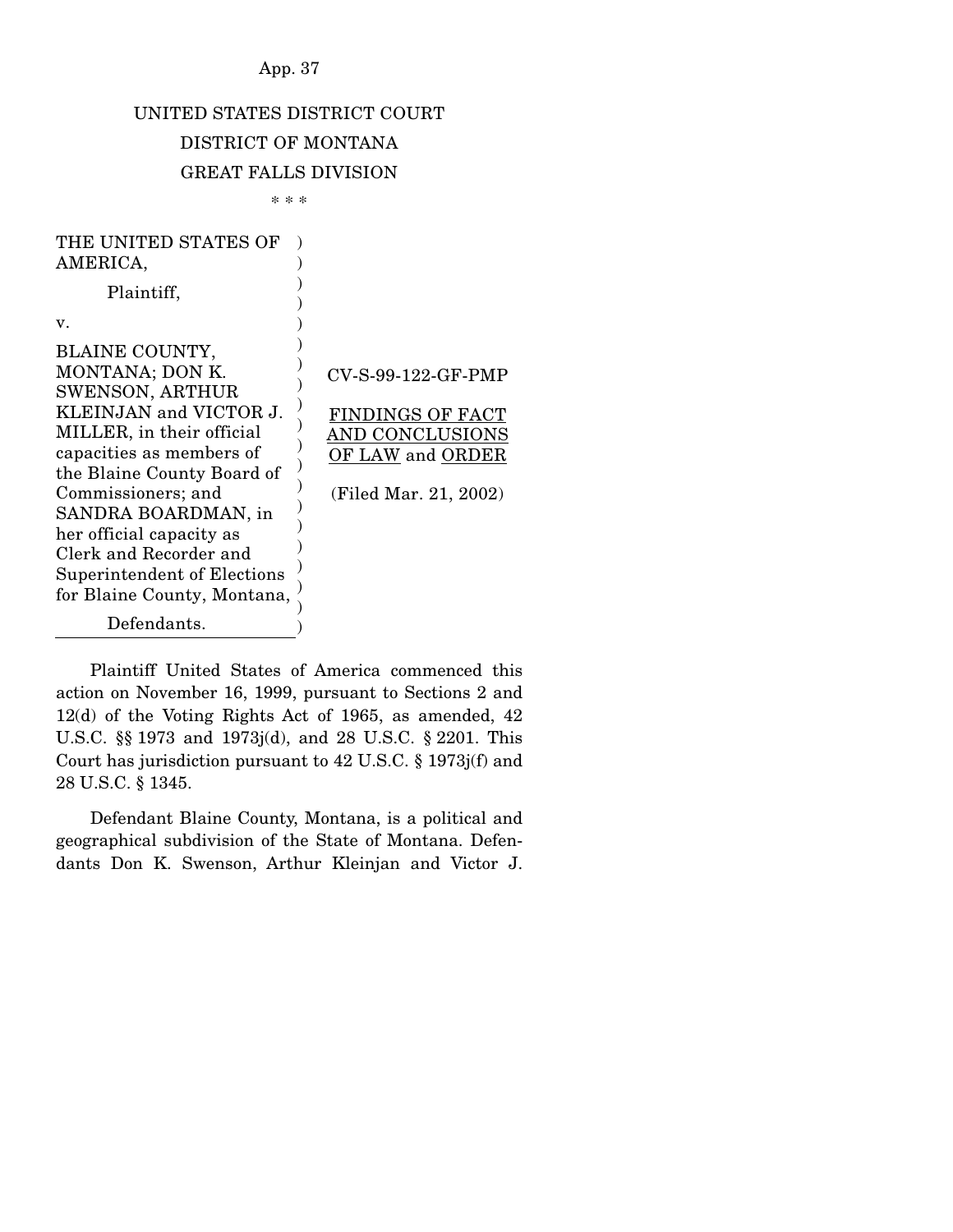Miller are elected members of the Blaine County Board of Commissioners and are sued in their official capacities in connection with their exercise of the legislative and executive powers of Blaine County. Defendant Sandra Boardman is the Clerk and Recorder of Blaine County and is sued in her official capacity as the Superintendent of Elections for Blaine County.

 On May 17, 2001, the undersigned was designated from the District of Nevada to perform the duties of the United States District Judge for the District of Montana for all proceedings including entry of Judgment in this specific case. A bench trial was conducted at Great Falls, Montana, between October 9-18, 2001, and post-trial briefing was completed on January 10, 2002. Based upon the evidence adduced at trial, the Court makes the following Findings of Fact and Conclusions of Law.

# FACTUAL BACKGROUND

 Blaine County is located in north central Montana. According to the 2000 decennial census, the total population of Blaine County is 7,009 consisting of 3,685 (52.6%) white people, and 3,167 (45.2%) American Indians and Alaskan natives.<sup>1</sup> The total voting age population ("VAP") of Blaine County is 4,722 of whom 2,805 (59.4%) are white and 1,834 (38.8%) are American Indians and Alaskan natives. Most of Blaine County's American Indian population is concentrated on the Fort Belknap Reservation, 80% of which is situated within Blaine County. The Fort

<sup>&</sup>lt;sup>1</sup> The population data for Indians living in Blaine County includes all persons who identified themselves as American Indians in the 2000 census, whether or not they are members of federally recognized tribes.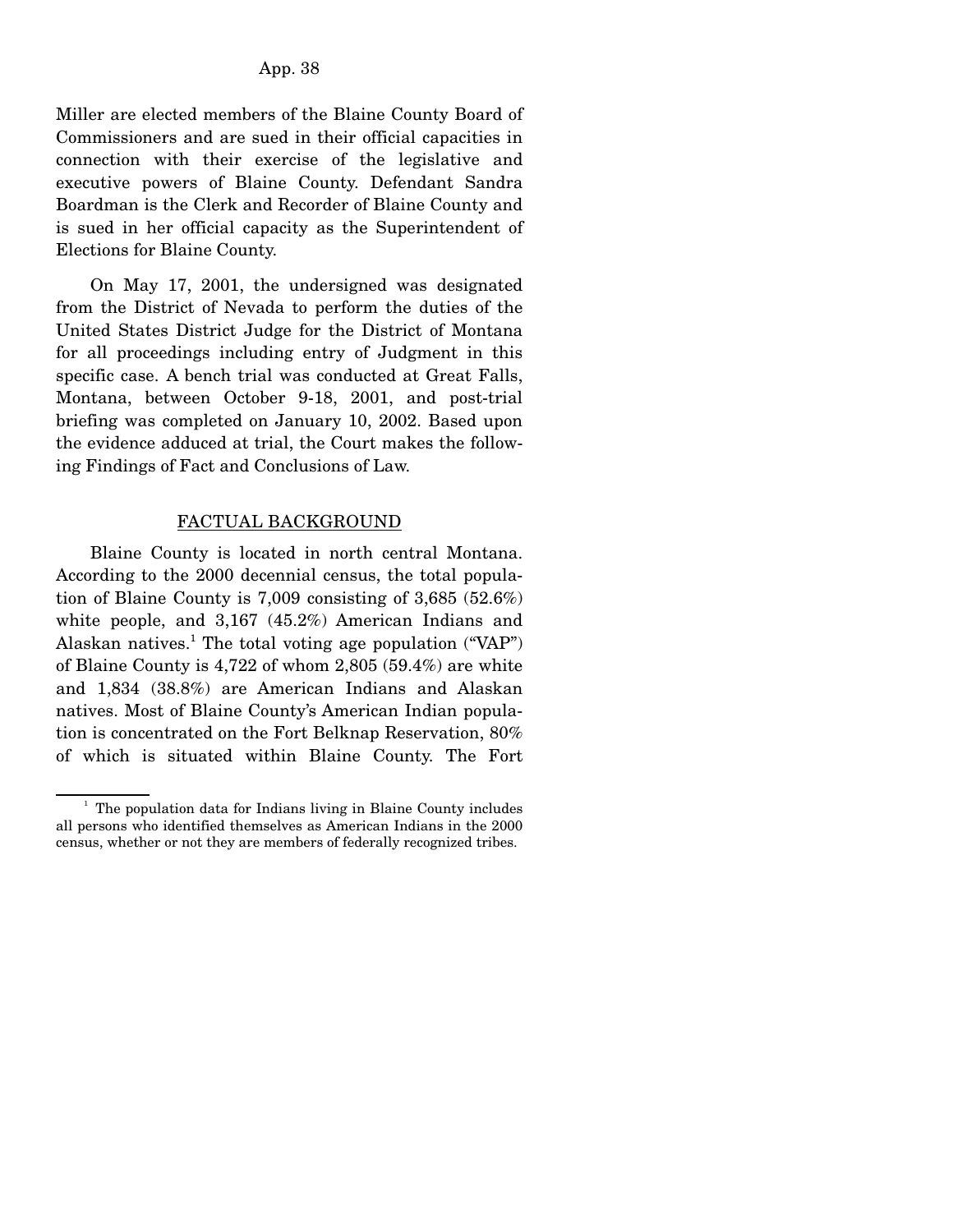Belknap Reservation was created in May 1888, as a permanent home for the Gros Ventre and Assiniboine Indian tribes. *Winters v. United States*, 207 U.S. 564, 565 (1908). Approximately 83% of the American Indians who live in Blaine County reside within the boundaries of the Fort Belknap Reservation.

 The Blaine County Board of Commissioners consist of three members, each of whom must reside in one of three different residential districts in the County. The Commissioners are elected at large by a majority vote of the entire County for six-year staggered terms, such that every evennumbered year in November, one of the three Commissioners must stand for election. At-large primary elections are conducted in June, with the plurality winner advancing to the November general election.

 In their Complaint, Plaintiff United States alleges that the at-large method of election for the members of the Blaine County Board of Commissioners violates the discriminatory result standard of Section 2 of the Voting Rights Act of 1965, 42 U.S.C. § 1973(a), as amended, (hereinafter "Act").<sup>2</sup> Specifically, Plaintiff United States asserts that the at-large method of election for members of the Blaine County Board of Commissioners results in American Indian citizens having less opportunity than white citizens to participate in the political process and to elect representatives of their choice in violation of Section 2 of the Act. Plaintiff seeks declaratory relief that would declare the existing at-large method of election of the

<sup>&</sup>lt;sup>2</sup> The Court previously rejected Defendants' challenge to the constitutionality of Section 2's discriminatory result standard and upheld the Act on its face and as applied to American Indians. *United States v. Blaine County*, *Montana*, 157 F.Supp.2d 1145 (D. Montana 2001).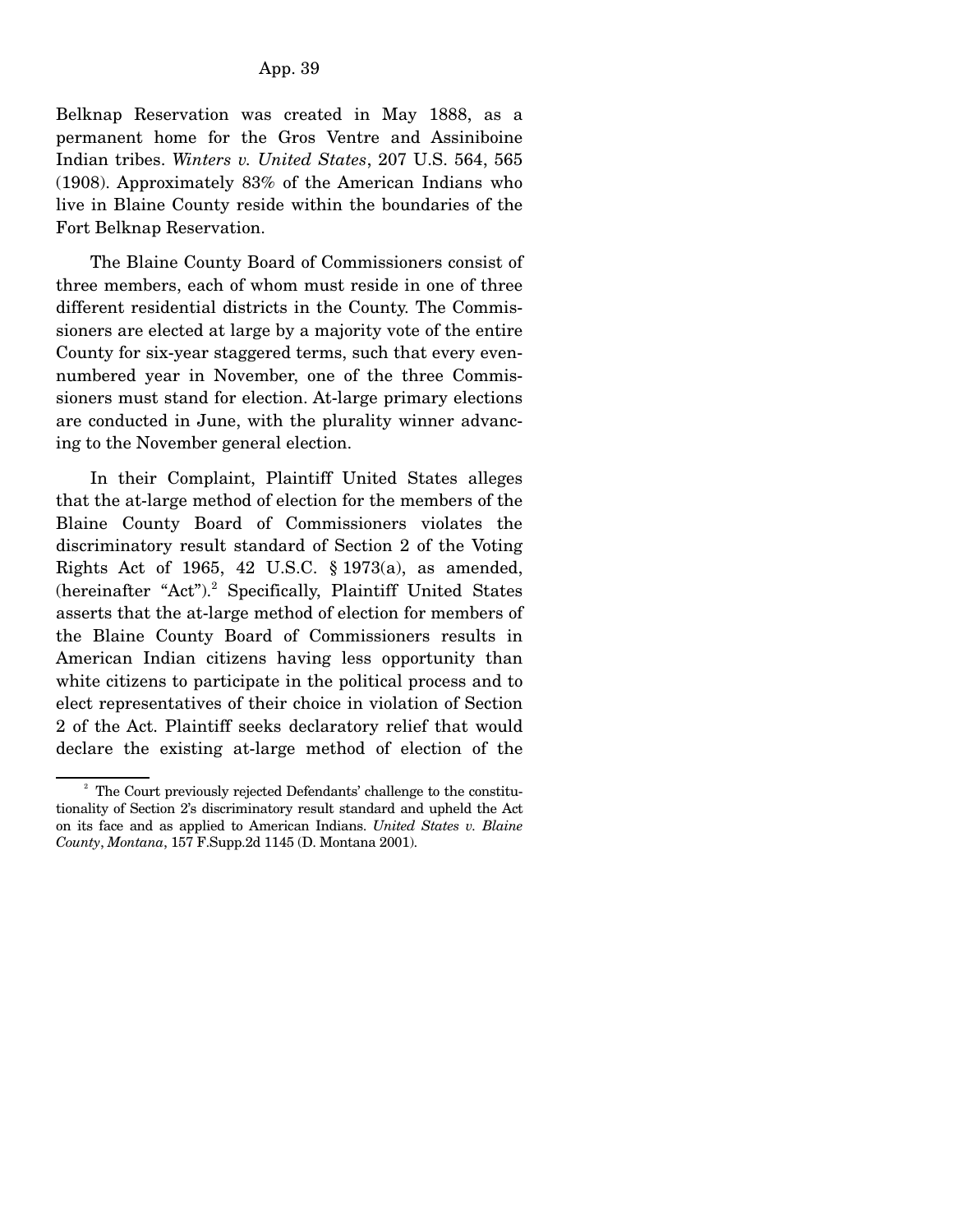Board of Commissioners violative of Section 2 of the Act. Plaintiff also seeks injunctive relief which would enjoin Defendants from continuing to use the at-large system in future elections, and would require Defendants to devise and present to the Court a district voting plan that remedies the Section 2 violation.

# DISCUSSION

 Section 2 of the Voting Rights Act of 1965, 42 U.S.C. § 1973, provides in pertinent part:

(a) No voting qualification or prerequisite to voting or standard, practice, or procedure shall be imposed or applied by any State or political subdivision in a manner which results in a denial or abridgement of the right of any citizen of the United States to vote on account of race or color . . .

(b) A violation of subsection (a) of this section is established if, based on the totality of circumstances, it is shown that the political processes leading to nomination or election in the State or political subdivision are not equally open to participation by members of a class of citizens protected by subsection (a) of this section in that its members have less opportunity than other members of the electorate to participate in the political process and to elect representatives of their choice. The extent to which members of a protected class have been elected to office in the State or political subdivision is one circumstance which may be considered: Provided, That nothing in this section establishes a right to have members of a protected class elected in numbers equal to their proportion in the population.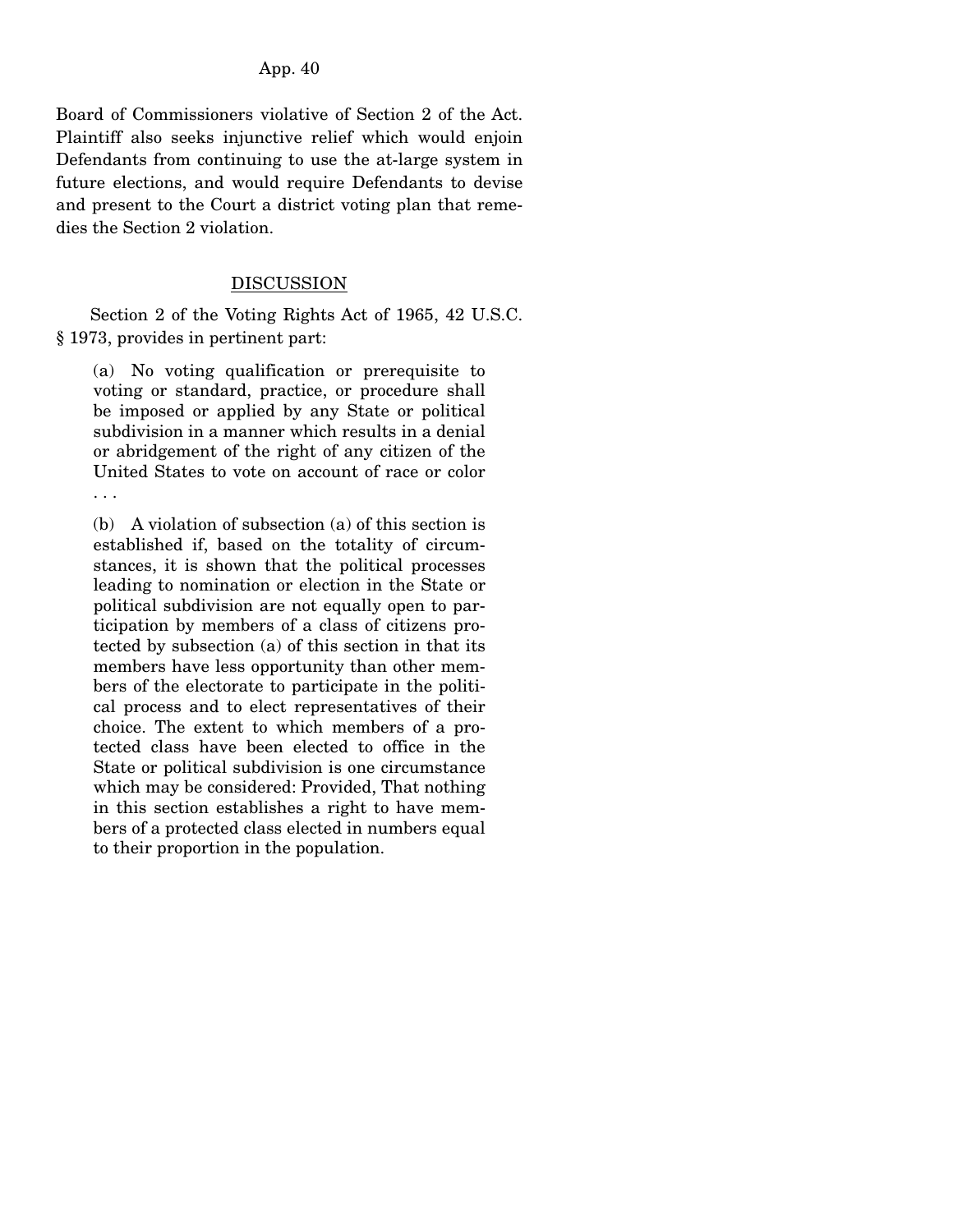Therefore, to prevail on the § 2 claim, Plaintiff must prove " 'that the political processes leading to nomination or election in the State or political subdivision are not equally open to participation by [American Indians, a "language minority group" protected by the Act under 42 U.S.C. § 1973aa-1a(e)] in that [their] members have less opportunity than other members of the electorate to participate in the political process and to elect representatives of their choice.'" *Old Person v. Cooney*, 230 F.3d 1113, 1120 (9th Cir. 2000) (quoting 42 U.S.C. § 1973(b)).

 The essence of a § 2 claim is that an "electoral law, practice, or structure interacts with social and historical conditions to cause an inequality in the opportunities enjoyed by [minority] and white voters to elect their preferred representatives." *Thornburg v. Gingles*, 478 U.S. 30, 47 (1986). While the results standard does not provide an assurance of success at the polls for minority preferred candidates, it does provide an assurance of a fair process. *Johnson v. De Grandy*, 512 U.S. 997, 1014 (1994).

 In *Gingles*, the Supreme Court set out the framework under which a §2 violation should be evaluated. First, the Court determined that §2 is violated when an election mechanism results in discrimination regardless of whether an intent to discriminate existed. The *Gingles* Court went on to state that the "right" question to consider for §2 violations was "whether 'as a result of the challenged practice or structure, plaintiffs do not have an equal opportunity to participate in the political process and to elect candidates of their choice.'" *Gingles*, 478 U.S. at 43-44 (quoting S. Rep. No. 97-417 at 28 (1982)).

 The Court specified three preliminary factors to be met in order to find a §2 violation: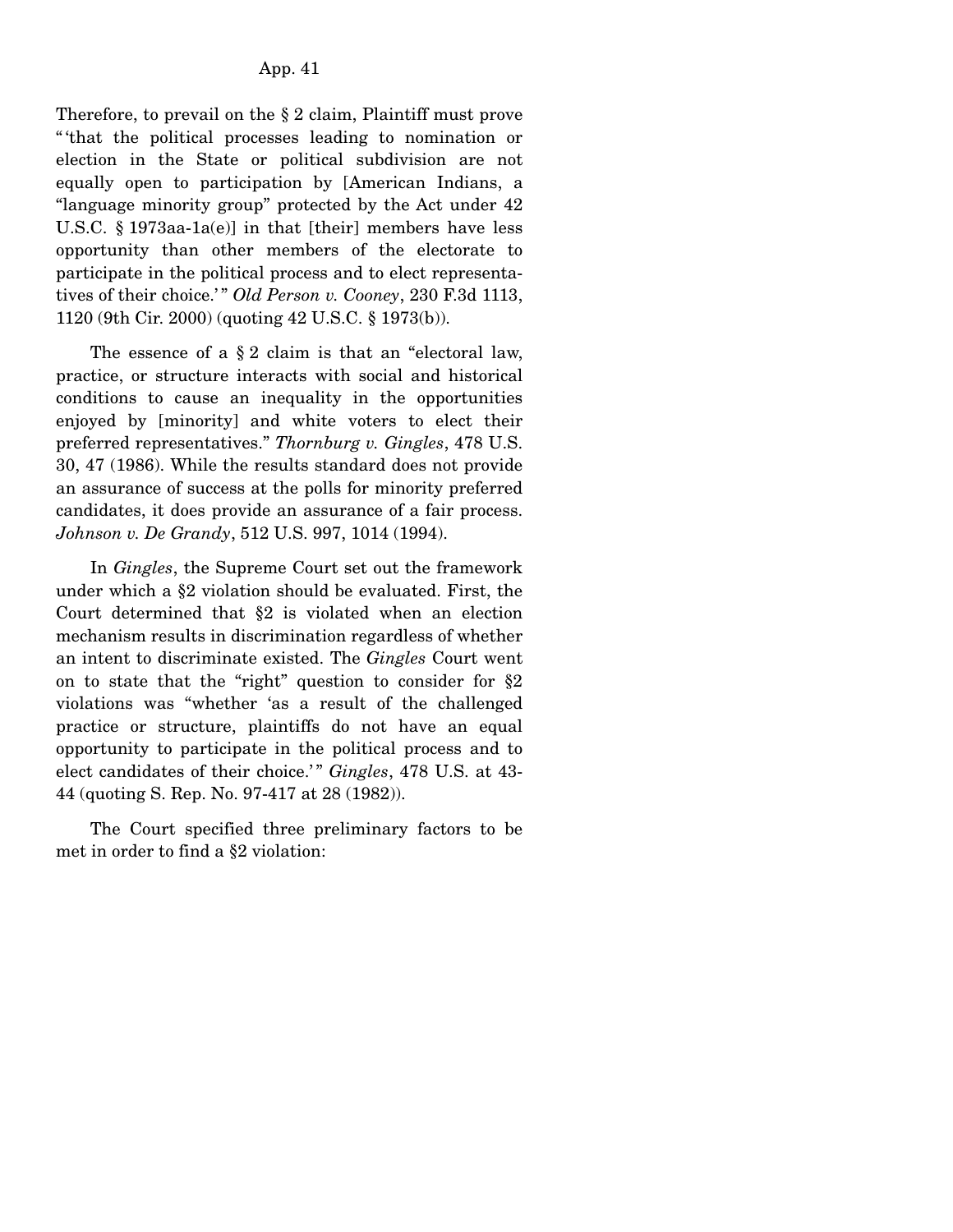App. 42

- (1) The minority group must be able to demonstrate that it is sufficiently large and geographically compact to constitute a majority in a single member district;
- (2) The minority group must be able to show that it is politically cohesive; and
- (3) The minority must be able to demonstrate that the white majority votes sufficiently as a bloc to enable it, in the absence of special circumstances, such as the minority candidate running unopposed, usually to defeat the minority's preferred candidate.

*Gingles* at 50-51 (internal citations omitted). It is only after all three *Gingles* factors are met that a "court must decide the ultimate question of vote dilution." *Old Person*, 230 F.3d at 1120 (citing 42 U.S.C. § 1973(b)). In making this determination, the Court must consider whether, under the totality of circumstances, American Indians have been denied an equal opportunity to participate in the political process and to elect representatives of their choice in Blaine County. *Id.*

 Drawing from the Senate Judiciary Committee Majority Report that accompanied the bill amending the Voting Rights Act in 1982, the *Gingles* Court cited a nonexhaustive list of factors that are important in any § 2 vote dilution inquiry:

"1. the extent of any history of official discrimination in the state or political subdivision that touched the right of the members of the minority group to register, to vote, or otherwise to participate in the democratic process;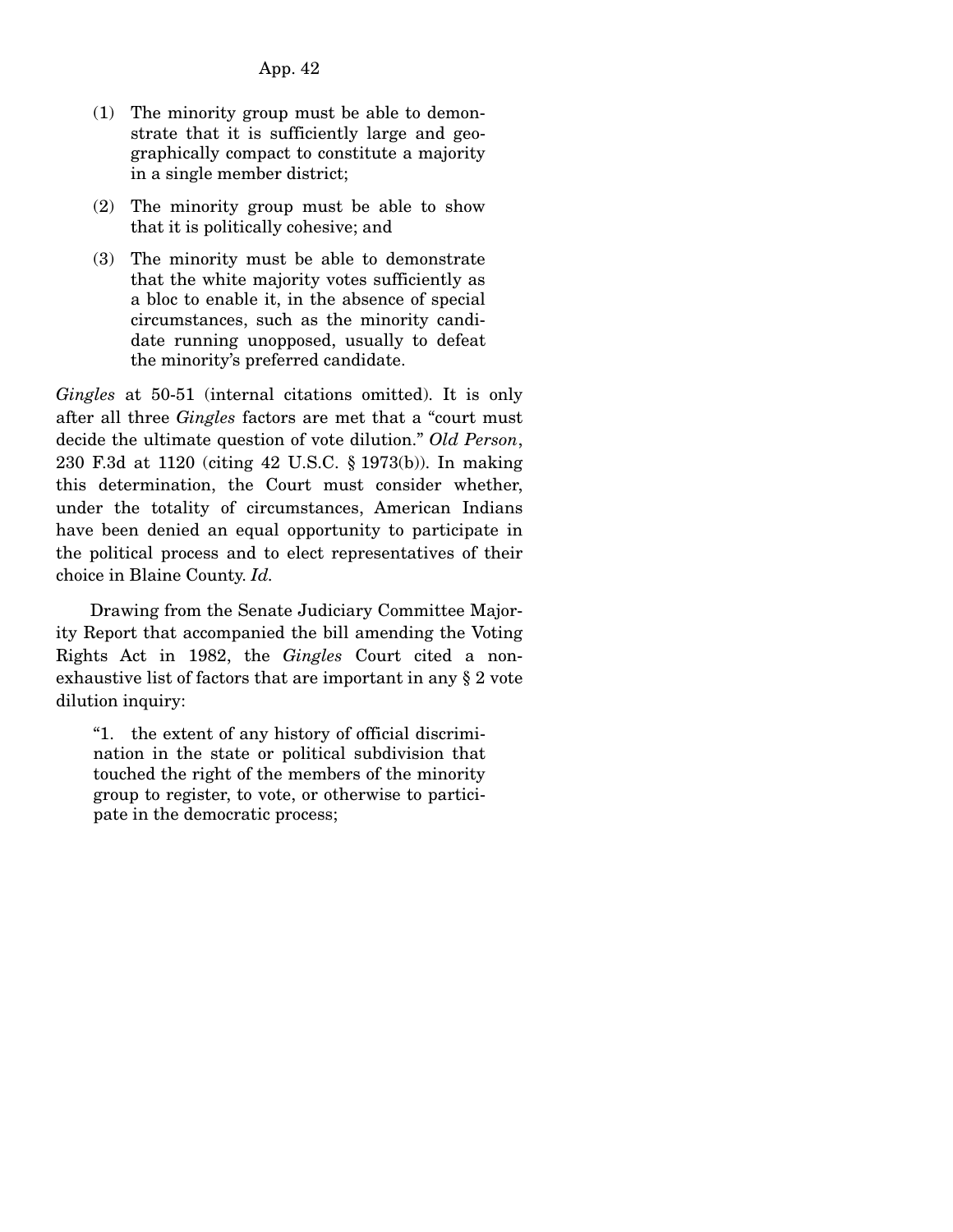"2. the extent to which voting in the elections of the state or political subdivision is racially polarized;

"3. the extent to which the state or political subdivision has used unusually large election districts, majority vote requirements, anti-single shot provisions, or other voting practices or procedures that may enhance the opportunity for discrimination against the minority group;

"4. if there is a candidate slating process, whether the members of the minority group have been denied access to that process;

"5. the extent to which members of the minority group in the state or political subdivision bear the effects of discrimination in such areas as education, employment and health, which hinder their ability to participate effectively in the political process;

"6. whether political campaigns have been characterized by overt or subtle racial appeals;

"7. the extent to which members of the minority group have been elected to public office in the jurisdiction.

"Additional factors that in some cases have had probative value as part of plaintiffs' evidence to establish a violation are:

"[8.] whether there is a significant lack of responsiveness on the part of elected officials to the particularized needs of the members of the minority group.

"[9.] whether the policy underlying the state or political subdivision's use of such voting qualification, prerequisite to voting, or standard, practice or procedure is tenuous."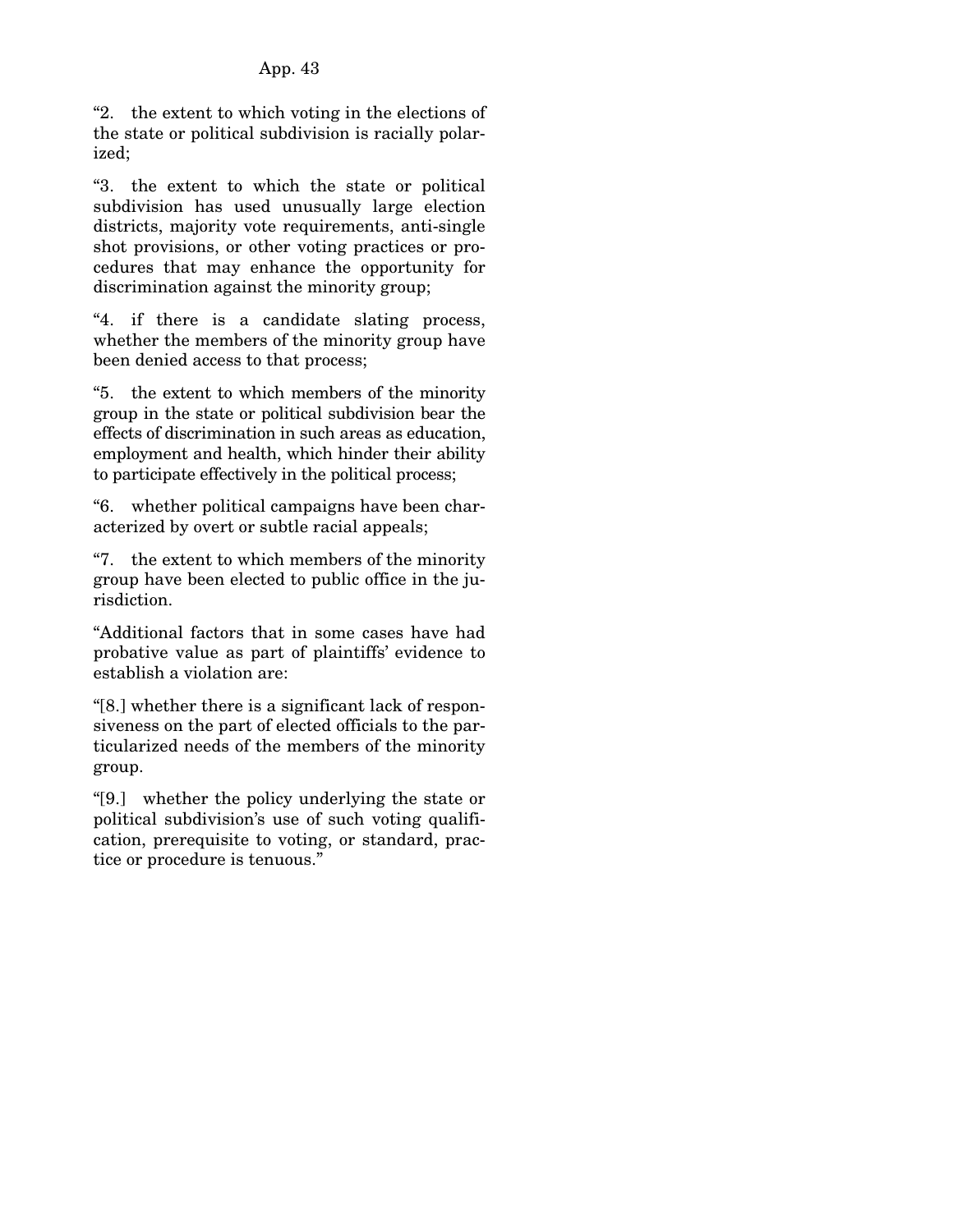App. 44

*Gingles*, 478 U.S. at 36-37 (quoting S. Rep. No. 97-417 at 28-29 (1982) *reprinted in* U.S.C.C.A.N. 177, 206-07).

In considering the "totality of the circumstances" factors, no requirement exists that " 'any particular number of facts be proved, or that a majority of them point one way or the other.'" *Gingles*, 478 U.S. at 45 (quoting S. Rep. at 29). Rather, § 2 "requires the court's overall judgment, based on the totality of the circumstances and guided by those relevant factors in the particular case, of whether the voting strength of minority voters is, in the language of *Fortson* and *Burns*, 'minimized or cancelled.' " S. Rep. at 29 n. 118 (referencing *Fortson v. Dorsey*, 379 U.S. 433, 439 (1965)); and *Burns v. Richardson*, 384 U.S. 73, 88 (1996).

# **A. THE** *GINGLES* **FACTORS**

#### **1.** *Gingles One:* **Compactness.**

 The first *Gingles* prong requires a showing that the number of American Indians in Blaine County "is sufficiently large and geographically compact to constitute a majority in a single-member district." *Gingles*, 478 U.S. at 50. The parties agree, and the evidentiary record demonstrates, that the American Indian VAP in Blaine County is of sufficient size and concentration to be a majority of the voters using traditional districting principals [sic] to draw at least one single-member district within Blaine County. Indeed, approximately 38.6% of Blaine County's voting age population is comprised of American Indians, most of whom reside on or near the Fort Belknap Reservation.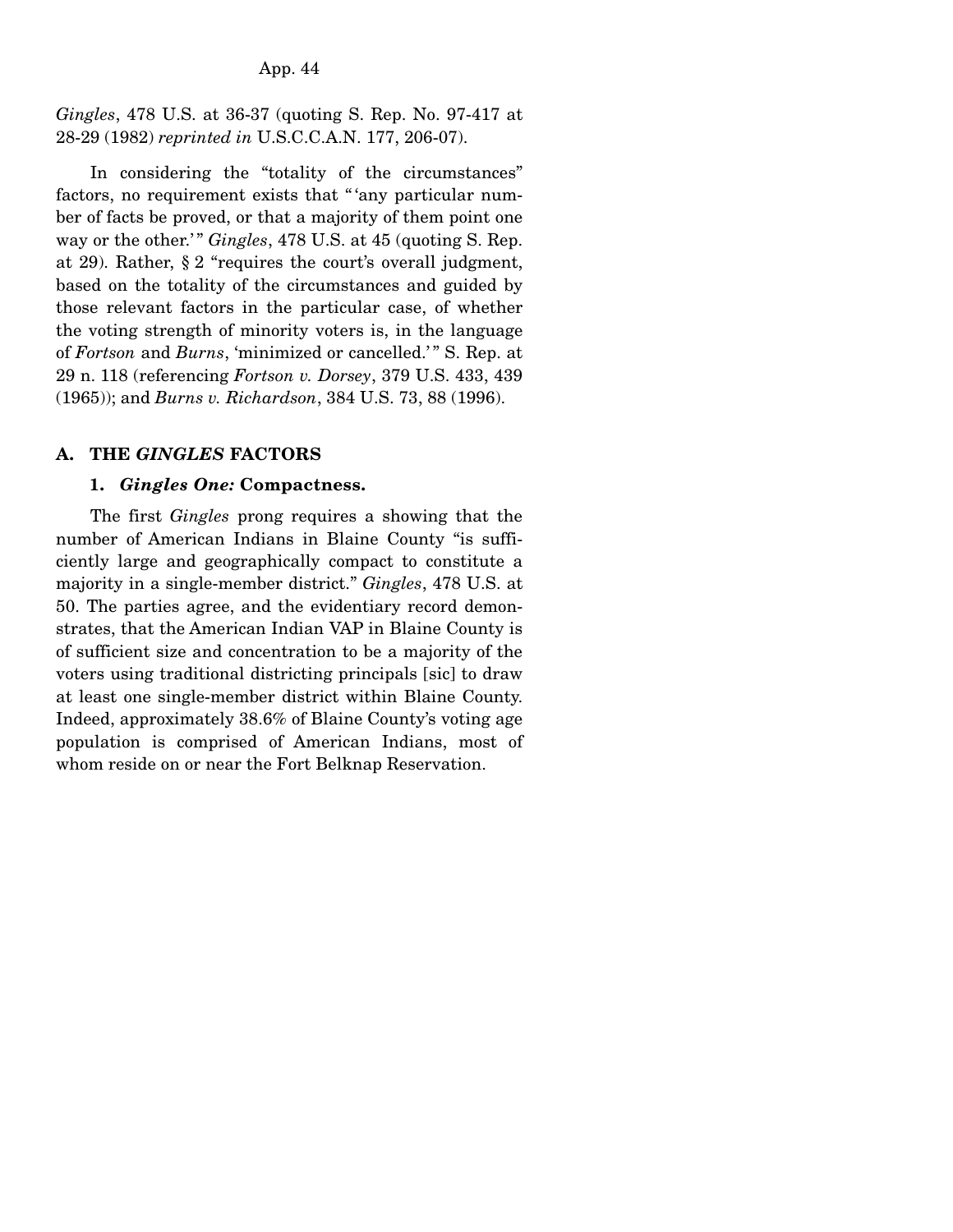#### **2.** *Gingles Two:* **Political Cohesiveness.**

 The second *Gingles* prong requires that Plaintiff prove that American Indians in Blaine County are politically cohesive. The third *Gingles* prong requires that Plaintiff prove that despite the political cohesion of American Indians in Blaine County, the white majority in Blaine County usually votes as a bloc "to defeat the minorities preferred candidate." *Gingles*, 478 U.S. at 50-51. Taken together, the second and third prongs measure the extent to which voting in Blaine County is racially polarized. No mathematical formula exists for determining the existence of polarized or bloc voting for purposes of § 2. Instead, the *Gingles* Court stated that legally significant racially polarization exists "where there is a consistent relationship between [the] race of the voter and the way in which the voter votes . . . or to put it differently, where [minority] voters and white voters vote differently." *Gingles*, 478 U.S. at 53 n.21 (internal citations omitted).

 Plaintiff 's expert, Dr. Theodore Arrington, defined politically cohesive voting as occurring when 67% or more of a minority group votes for the same candidate, or votes for candidates of their minority group over white candidates. Applying a two-third majority measure for political cohesion, Dr. Arrington's examination of five county commissioner primary elections, four general county commissioner elections, three elections for state representative, one congressional primary and one congressional general election, demonstrated that 67% of American Indians who voted, voted for the same candidate.<sup>3</sup> Indeed,

<sup>&</sup>lt;sup>3</sup> During trial, the Court reserved ruling as to the admissibility of Plaintiff's Exhibits 1-21. Defendants objected to the Exhibits on the grounds that Dr. Arrington's use of race-identified registration lists (Continued on following page)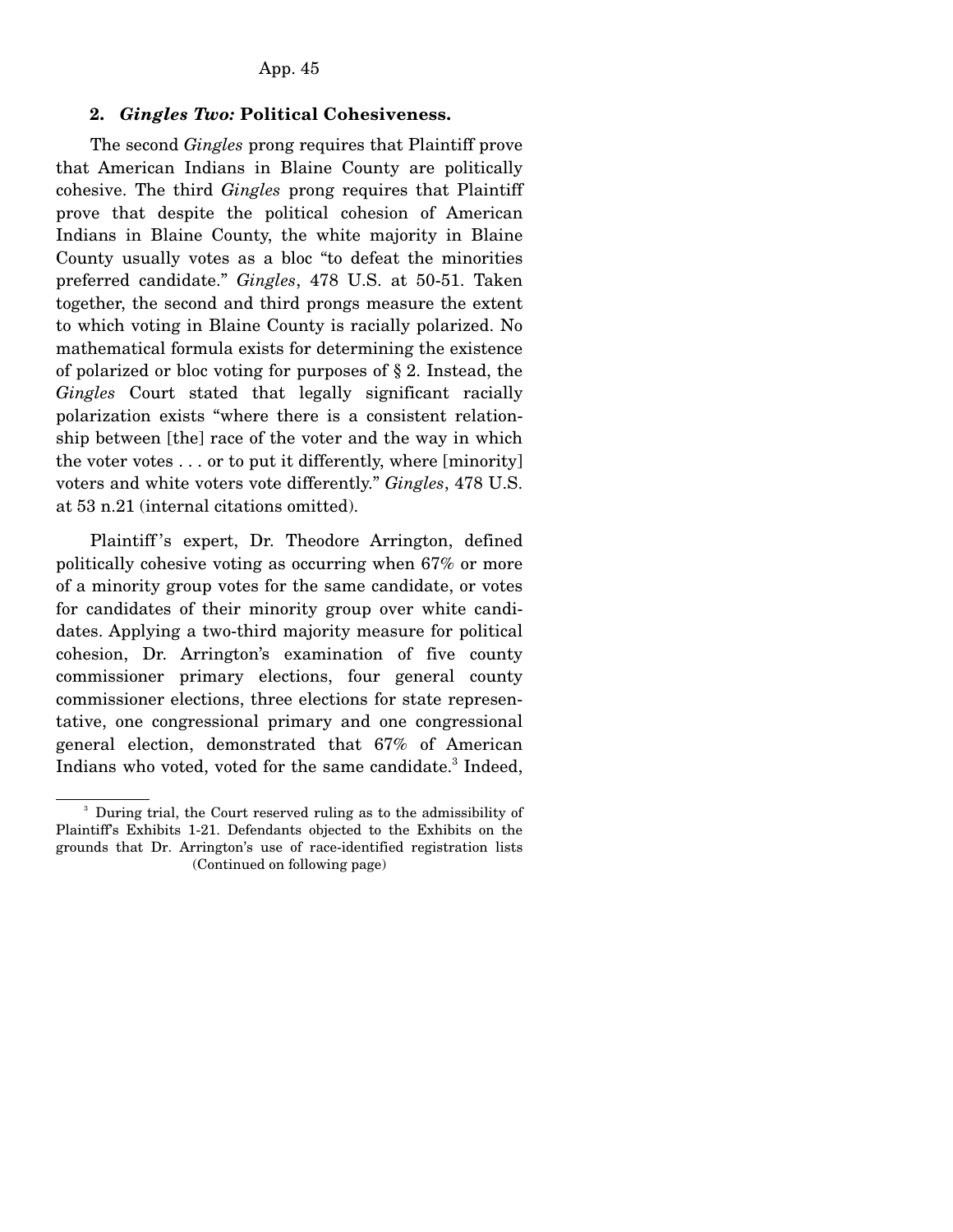### App. 46

for these fourteen elections, Dr. Arrington concluded that an average of 89% of American Indians voted for the same candidate. Dr. Arrington also found the same cohesive voting pattern for American Indians in his examination of nineteen Harlem School Board elections.

 The findings of Defendants' expert, Dr. Ronald Webber [sic], are not inconsistent with those of Dr. Arrington. Employing a 60% standard for measuring cohesion among American Indian voters, Dr. Webber [sic] found that American Indians voted cohesively in 100% of the county commissioner elections he examined, and in approximately 95% of the exogenous elections he examined.

 Plaintiff argues that *Old Person* requires a showing that American Indians were political [sic] cohesive in more than 70% of the examined elections in order to meet the second *Gingles* prong. However, Plaintiff's reliance on *Old Person* for this proposition is misplaced because the parties in *Old Person* stipulated to political cohesion at the time of trial. *Old Person*, 230 F.3d at 1121. Nevertheless, the percentages of cohesion evidenced through the testimony of Drs. Arrington and Webber [sic] , persuades this Court that a "significant number" of American Indian voters in

found through "coders" who determined the race of voters, was not a permissible methodology under Rule 702 of the Federal Rules of Evidence. The Court disagrees. Race-identified registration lists were used by experts in the same area in *Old Person v. Cooney*, 230 F.3d at 1121. Indeed, Dr. Arrington relied on the *Old Person* registration lists for his analysis of the 1990, 1992, 1994 and 1996 elections in Blaine County. Additionally, both Drs. Arrington and Weber testified that raceidentified registration lists are consistently accepted methods of data collection for § 2 voting rights cases. The Court, therefore, overrules Defendant's objection and admits Exhibits 1 through 21.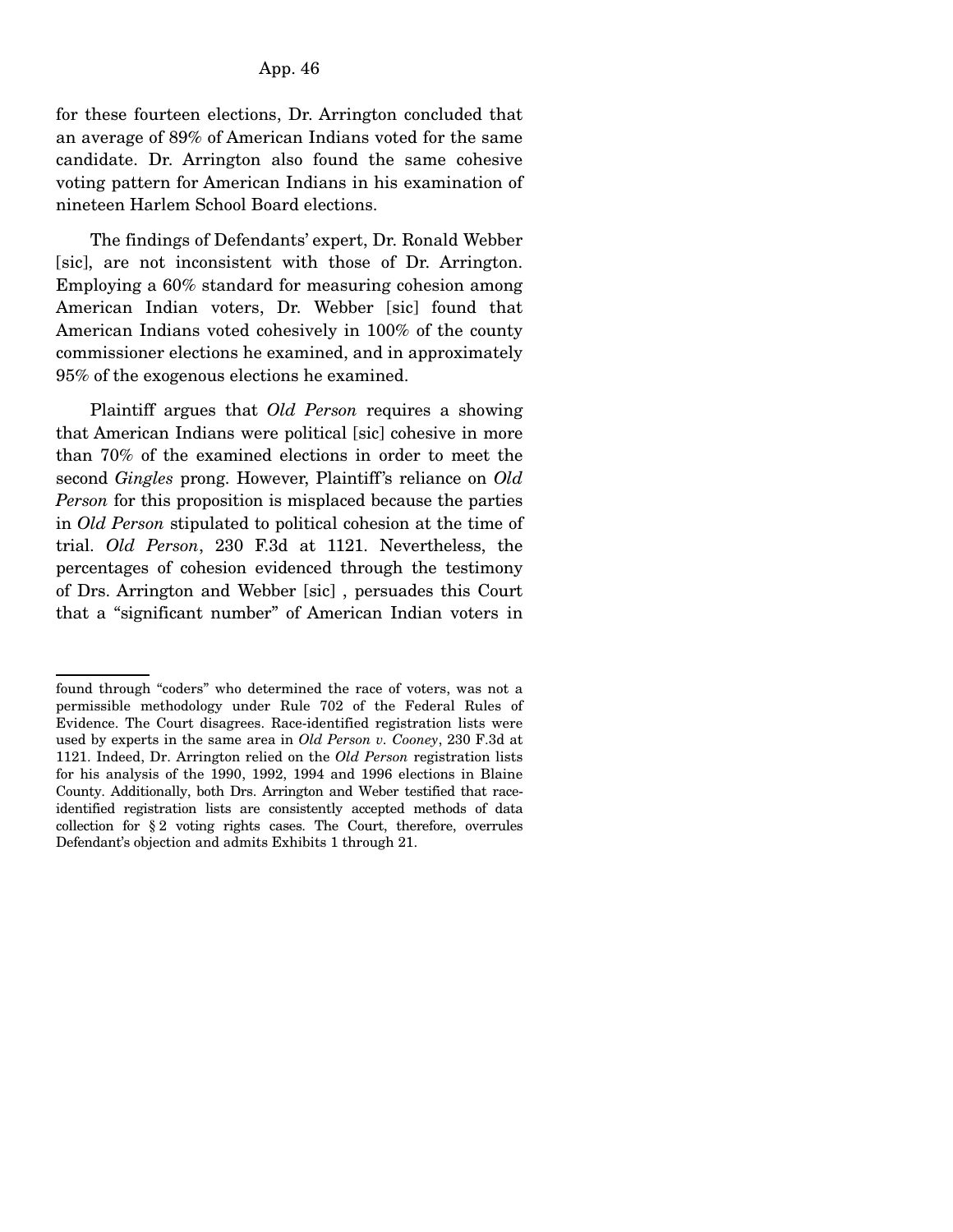Blaine County usually vote for the same *candidates. Gingles*, 478 U.S. at 56.

 Defendants' contention that low voter turnout by American Indians in Blaine County's primary elections defeats Plaintiff's claim that American Indians are politically cohesive is not persuasive. Indeed, an argument similar to that advanced by Defendants was rejected by the Ninth Circuit Court of Appeals in *Gomez v. City of Watsonville*, 863 F.2d 1407 (9th Cir. 1988) (en banc), *cert. denied*, 489 U.S. 1080 (1989). *Gomez* requires that this Court look to actual voting patterns rather than speculating as to why there is a low turnout of American Indian voters in Blaine County's primary elections. Moreover, the evidence adduced at trial is simply inadequate to enable this Court to make conclusive factual findings as to reasons for low voter turnout by American Indian citizens of Blaine County.

 The Court also rejects Defendants' argument that American Indians in Blaine County are not politically cohesive because they lack group interests that are distinct from the white citizens of Blaine County. The evidence presented at trial shows the contrary. Similarly, Defendants' argument that American Indians lack distinctive political interests because the Blaine County Commission plays only a limited role in their lives is not supported by the evidence adduced at trial. The evidentiary record demonstrates that some issues considered by the Blaine County Commission may have limited direct affect on the Fort Belknap Reservation and that certain distinctive political interests on the part of American Indians in Blaine County stem from socio-economic disparities and geographic and racial separation. However, it is not necessary for the Court to consider such factors where, as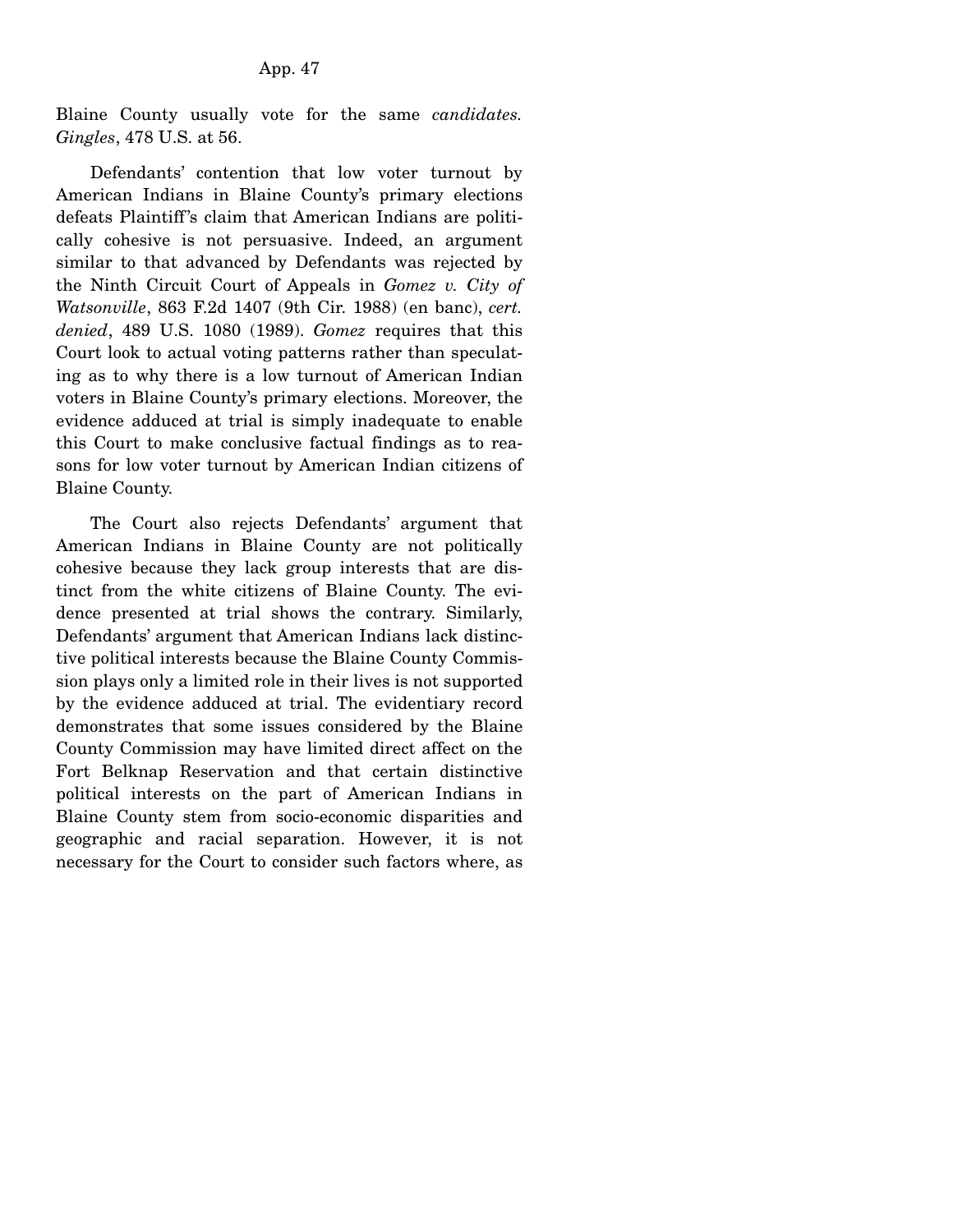here, compelling evidence regarding the voting behavior of the American Indian community in Blaine County so forcefully demonstrates political cohesion. *Gomez*, 863 F.2d at 1416.

# **3.** *Gingles Three:* **White Bloc Voting**

 Under the third *Gingles'* prong, "the court must determine whether the white majority votes sufficiently as a bloc to enable it – in the absence of special circumstances . . . usually to defeat the minority's preferred candidate" *Old Person*, 230 F.3d at 1121-22 *(quoting Gingles*, 478 U.S. at 51). The *Gingles* Court recognized the amount of white bloc voting which would cause the cancellation of the minority voter's ability to elect a candidate would vary depending upon the voting district at issue based on certain factors, including:

- the nature of the allegedly dilutive electoral mechanism;
- the presence or absence of other potentially dilutive electoral devices, such as majority vote requirements, designated posts, and prohibitions against bullet voting;
- the percentage of registered voters in the district who are members of the minority group;
- the size of the district;
- and, in multimember districts, the number of seats open and the number of candidates in the field.

*Gingles*, 478 U.S. at 56. Thus, the third prong "asks a predominately historical question – that is, whether the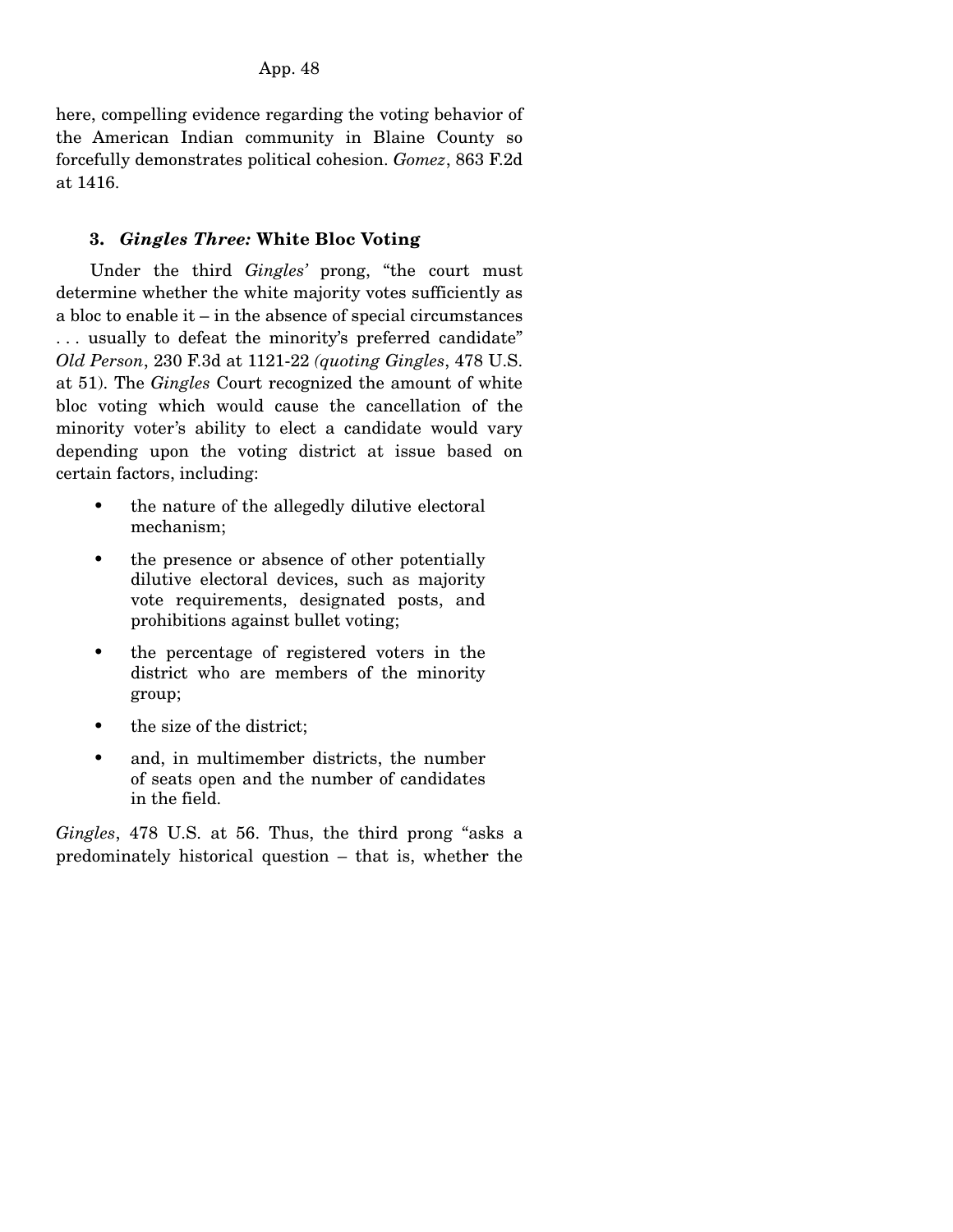Section 2 majority bloc usually defeats the minority's preferred candidate." *Ruiz v. City of Santa Maria*, 160 F.3d 543, 555 (9th Cir. 1998).

 The Ninth Circuit Court of Appeals has applied a twostep process for ascertaining white bloc voting. "The process requires the court (1) to determine the candidate preferred by Indian voters; and (2) to determine whether whites voted as a bloc to defeat the Indian-preferred candidate." *Old Person*, 230 F.3d at 1122. *See also Ruiz*, 160 F.3d at 550; and *Valladolid v. City of Nat. City*, 976 F.2d 1293, 1296-97 (9th Cir. 1992). To determine who is the minority-preferred candidate in a particular election, a court must ask "which candidate receives the most votes from minority voters." *Id.* at 552 (citing *Lewis v. Alamance County*, 99 F.3d 600, 614 (4th Cir. 1996); *NAACP v. City of Niagara Falls*, 65 F.3d 1002, 1018-19 (2d Cir. 1995); and *Clarke v. City of Cincinnati*, 40 F.3d 807, 810 n.1 (6th Cir. 1994)). However, a specific percentage is not required. *Ruiz*, 160 F.3d at 552 ("Therefore, we hold that a candidate who receives sufficient votes to be elected if the election were held only among the minority group in question qualifies as minority-preferred."). Additionally, a general election candidate does not need to be treated as the minority preferred candidate "when another candidate receiving greater support in the primary failed to reach the general election." *Id.* (quoting *Niagara Falls*, 65 F.3d at 1019). Finally, the minority preferred candidate may be a non-minority. *Ruiz*, 160 F.3d at 551.

 Defendants argue that bloc voting and cohesion are the same and thus, the same standard should apply for both. Defendants point to a *Gingles* Court statement that "a showing that a significant number of minority group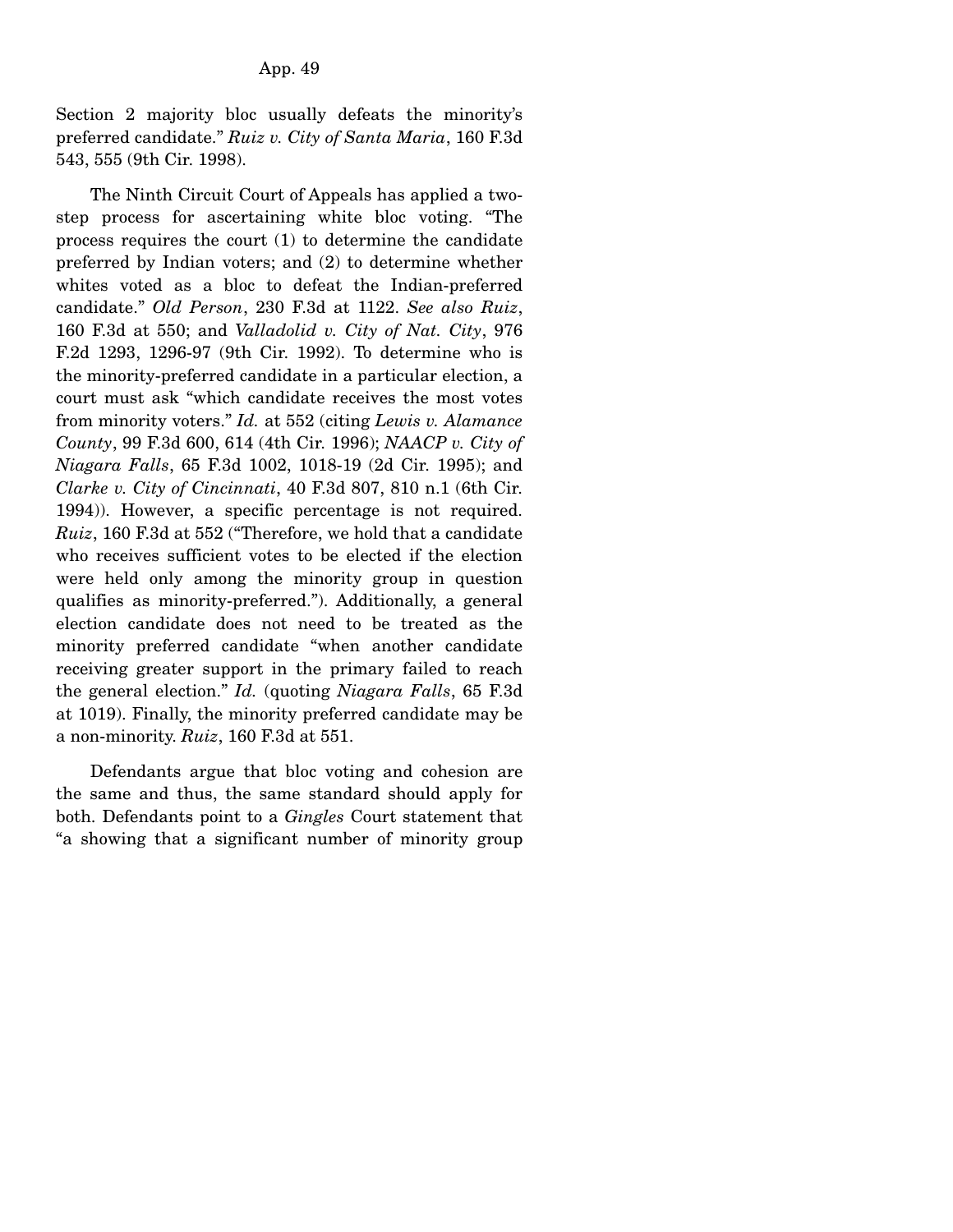members usually vote for the same candidate is one way of proving the *political cohesiveness* necessary to a vote dilution claim . . . and, consequently, establishes *minority bloc voting* within the context of § 2." *Gingles*, 478 U.S. at 52 n.18 (emphasis added). Further, Defendants cite to the *De Grandy* Court's use of cohesion and bloc voting interchangeably in a sentence. 512 U.S. at 1011 ("The [Gingles] Court thus summarized the three now-familiar *Gingles* factors (compactness/numerousness, *minority cohesion or bloc voting*, and *majority bloc voting***)** as 'necessary preconditions' . . . for establishing vote dilution.") (emphasis added). Finally, Defendants offer *Teague v. Attala County* where the Fifth Circuit used the two phrases interchangeably:

The existence of *racial bloc voting* pertains to a vote dilution claim in two ways. *Bloc voting by blacks* tends to prove that the black community is *politically cohesive.* In other words, it shows that blacks as a group tend to support the same candidate as they would elect if voting in a single member, black majority district. Naturally, however, *politically cohesive voting behavior*  will not elect the minority's candidate of choice if the *majority group* is similarly *politically cohesive. Bloc voting* by a *white majority* tends to prove that blacks will generally be unable to elect representatives of their choice.

92 F.3d 283, 287-88 (5th Cir. 1996) (emphasis added).

 However, regardless of how courts use the words interchangeably, the standards for *Gingles'* prongs two and three are distinctly different. Political cohesion can be demonstrated by "showing that a significant number of minority group members usually vote for the same candidates." *Gingles,* 478 U.S. at 56. White bloc voting on the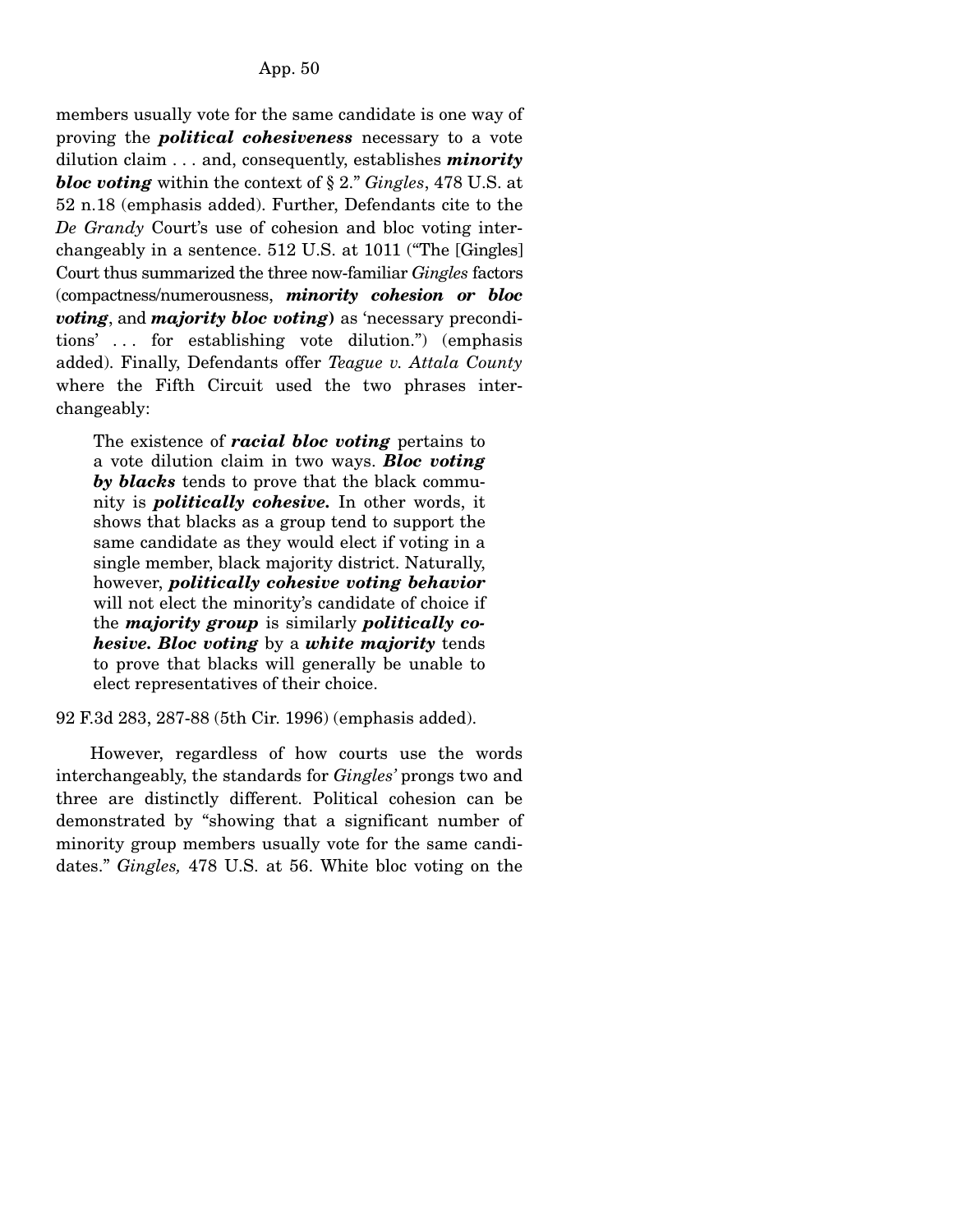other hand requires the majority to vote in such a way that the majority "normally will defeat the combined strength of minority support plus white 'crossover' votes rises to the level of legally significant white bloc voting." *Id.* These standards are distinct and are employed for separate determinations.

 In *Old Person,* the Ninth Circuit Court of Appeals held that "[e]lections between white and minority candidates are the most probative in determining the existence of legally significant white bloc voting." 230 F.3d at 1123-24; *see also Gingles,* 478 U.S. at 52, 61 n. 30, and 68. Moreover, "contests, occurring in the challenged districts and involving the same public offices subject to challenge, [are] more probative than election contests for other offices." *Old Person,* 230 F.3d at 1125. The trial record establishes a total of seven American Indian versus white elections were held in Blaine County, with American Indian voters voting cohesively for the Indian candidate. In five of the seven elections, the Indian candidate cohesively supported by American Indians in Blaine County was defeated by white bloc voting. The other two elections were congressional elections involving American Indian candidate Bill Yellowtail and in one of those, Yellowtail's margin of victory in Blaine County was 51% of the total votes casts after receiving support from 98% of the American Indian voters and 32% of white voters. The Court finds these seven elections represent strong evidence of legally significant polarized voting in Blaine County.

 Evidence adduced at trial also establishes that the democratic party dominates local politics in Blaine County. Since at least 1986, Blaine County has not elected a single Republican to the office of County Commissioner, County Assessor, County Clerk and Recorder, Sheriff, County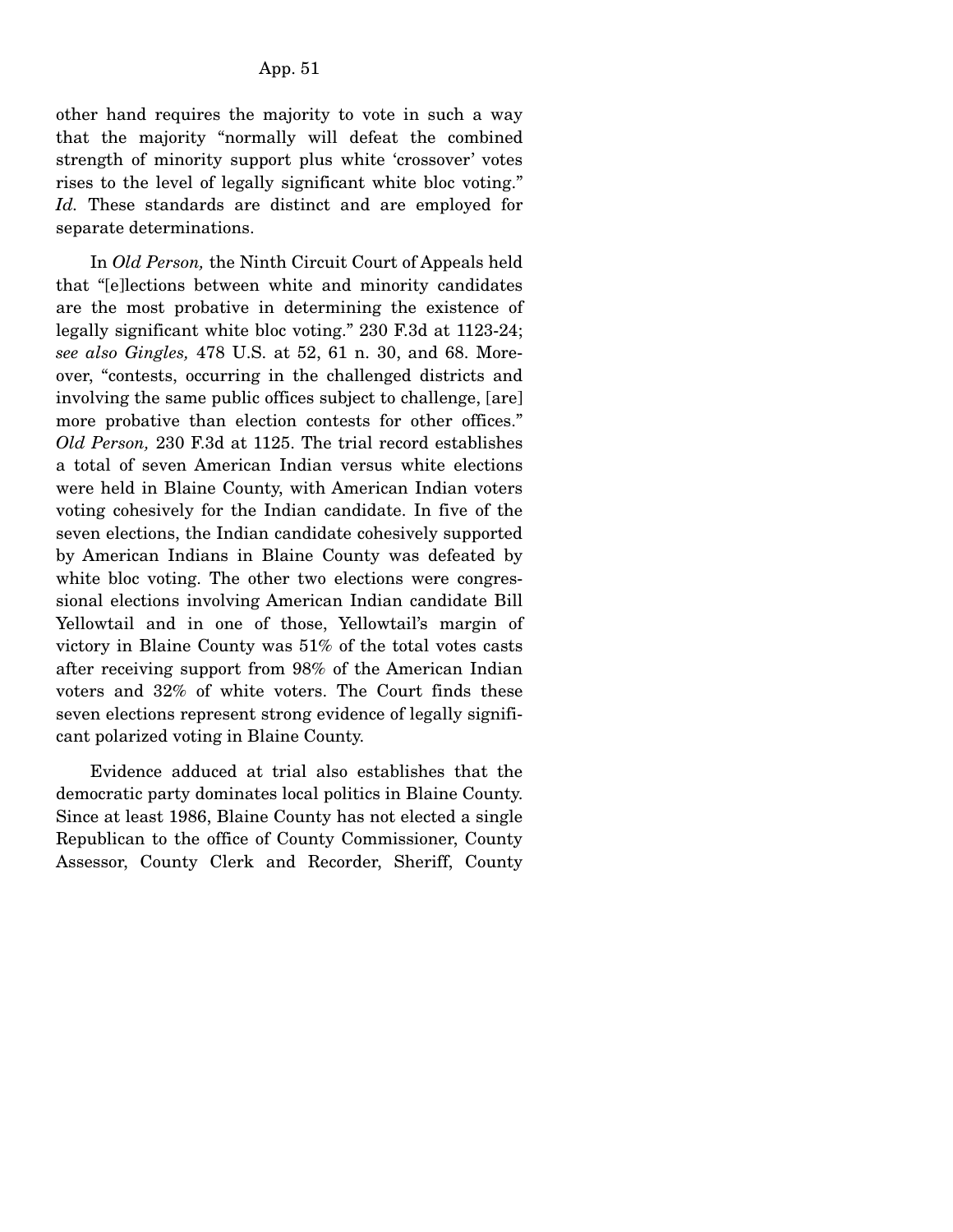Coroner, County Attorney, Justice of the Peace, Superintendent of Schools, State Senator or State Representative. This evidence supports Plaintiff 's argument that where a single political party dominates the political process, minority voters cannot have a meaningful opportunity "to participate in the political process and to elect representatives of their choice" unless they are able achieve electoral success within the primary process. *White v. Regester,* 412 U.S. 755, 767 (1973). Of the five contested democratic primary elections for County Commission conducted since 1980, American Indian voters cohesively supported a preferred candidate. In all but one of those primary elections, the preferred American Indian candidate lost because of white bloc voting. The Court finds these results compelling evidence of legally significant polarized voting.

 The only other elections in Blaine County where American Indian candidates have competed for non-Tribal offices are nineteen exogeneous elections for the Harlem School Board. These elections demonstrate overwhelmingly that American Indians cohesively supported Indian candidates over white candidates and that white voters preferred white candidates over Indian candidates, again supporting this Court's finding of political cohesion and white bloc voting.

 The analysis of American Indian and white voting behavior in Blaine County generated through bivariate ecological regression analysis and homogeneous precinct analysis offered by the parties is entirely sufficient to support the Court's conclusion regarding polarized voting. *Gingles,* 478 U.S. at 52-53, 61-62. There is, however, additional non-statistical evidence of racial polarization relevant to the second and third prongs of *Gingles* which warrants consideration.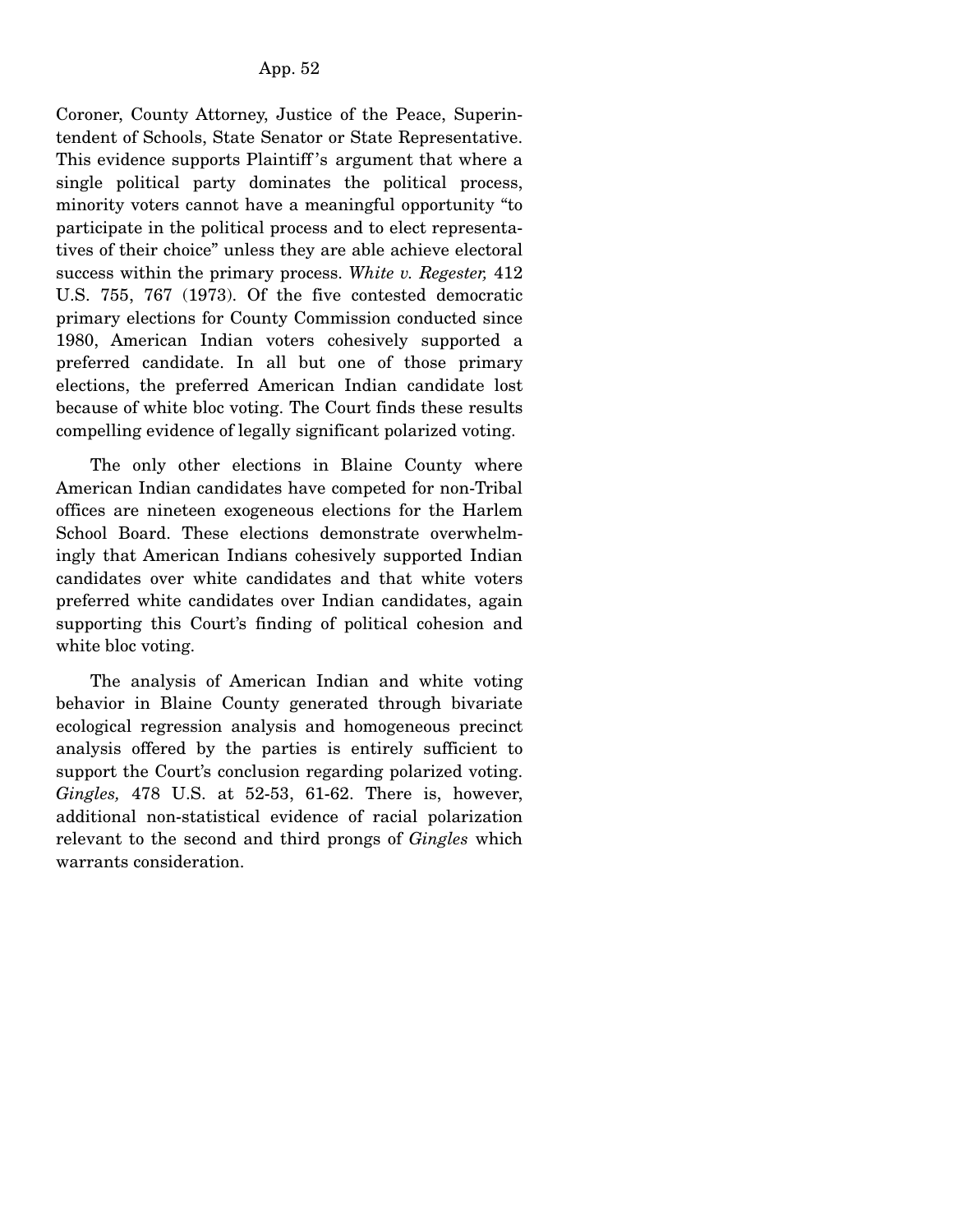The systematic failure of the Blaine County Commission to appoint American Indians to boards, authorities and commissions illustrates how racial separation makes it more difficult for Indian candidates to solicit white votes. Evidence in this regard shows that out of eighty-five appointments in 1997, ninety-four appointments in 1998, eighty-five appointments in 1999 and eighty-five appointments in 2000, only three Commission appointments to local boards, authorities and commissions were filled by American Indians. Additionally, many social, civic, political and religious organizations are separated along racial lines in Blaine County making it more difficult for American Indians to establish contacts with potential white voters. Housing patterns in Blaine County which are generally divided along racial lines with the majority of American Indians living on the Fort Belknap Reservation and the majority of white residents living elsewhere, contributes to this division. Finally, Plaintiff presented evidence that American Indian candidates typically receive an "icy" reception from white citizens in Blaine County when they attempt to campaign door-to-door thereby inhibiting American Indian participation in what Defendants characterize as an expected form of campaigning throughout Blaine County.

 On the basis of the foregoing, the Court concludes that Plaintiff has satisfied the three threshold *Gingles* factors by demonstrating that (1) the population of American Indians in Blaine County "is sufficiently large and geographically compact to constitute a majority in a singlemember district;" (2) American Indians in Blaine County are "politically cohesive;" and (3) the white majority in Blaine County "votes sufficiently as a bloc to enable it – in the absence of special circumstances . . . usually to defeat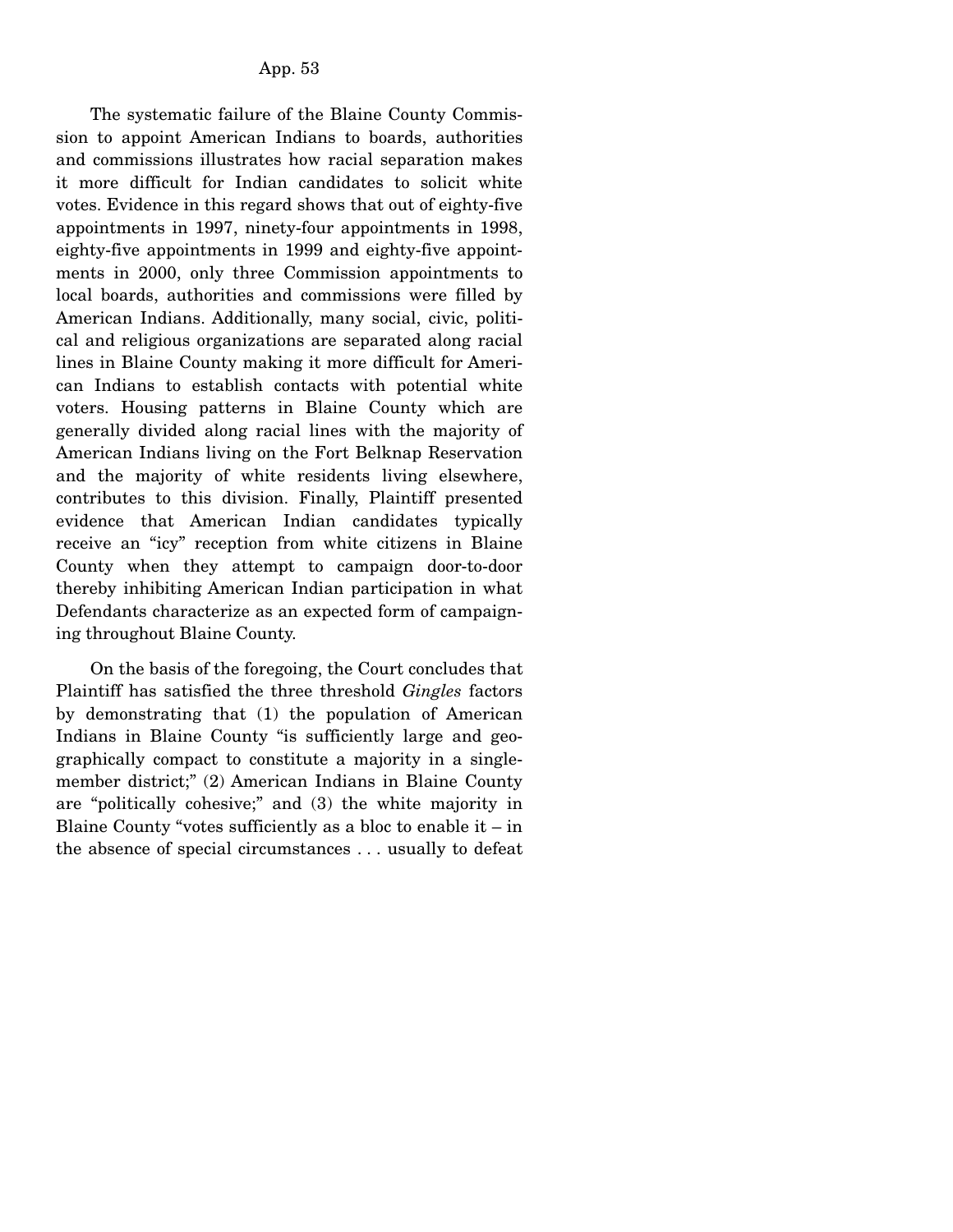the minority's preferred candidate." *Gingles,* 478 U.S. at 50-51.

# **B. TOTALITY OF THE CIRCUMSTANCES**

 Having determined that Plaintiff has satisfied the three *Gingles* factors, the Court must determine the ultimate question of vote dilution by assessing whether, under the totality of circumstances, American Indians have been denied an equal opportunity to participate in the political process and to elect representatives of their choice in Blaine County. *Old Person* 230 F.3d at 1120. In making this assessment, the Court begins by considering the pertinent Senate factors specified in *Gingles:*

These factors are not to be applied woodenly; as the Senate Judiciary Committee noted, and the Supreme Court has reiterated, " 'the question whether the political processes are equally open depends upon a searching practical evaluation of the past and present reality,' and on a 'functional' view of the political process." (citations omitted)

*Old Person,* 230 F.3d at 1129.

# **The Senate Factors**

 The first Senate factor calls upon the Court to consider the extent of any history of official discrimination in Montana, and more particularly in Blaine County, that touched the right of American Indians in Blaine County to register, to vote, or otherwise to participate in the democratic process. The history of discrimination against American Indians by the federal government and the State of Montana from the 1860's until as recently as 1971 was chronicled in detail in the Findings of Fact and Conclusions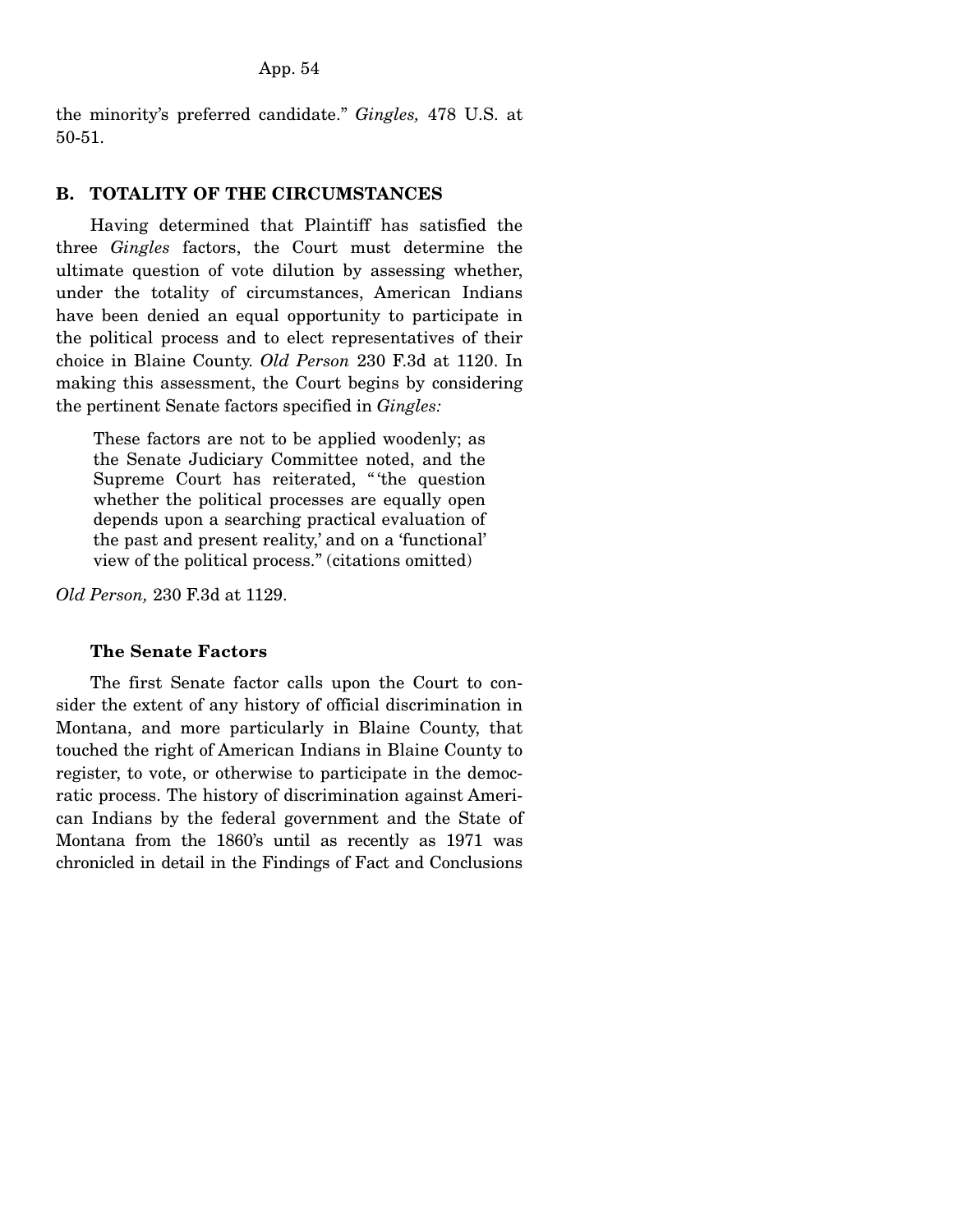of Law entered by the Honorable Paul G. Hatfield, United States District Judge, in *Old Person v. Cooney,* No. CV-96- 004-GF, entered October 27, 1998, and upheld by the United States Court of Appeals for the Ninth Circuit in *Old Person.* 230 F.3d at 1129. Additionally, Plaintiff presented extensive testimony at trial relating to the history of official discrimination against American Indians in the State of Montana and specifically in Blaine County. Notwithstanding recent progress in reducing discrimination against American Indians in the State of Montana and in Blaine County, this Senate factor focuses on a prior history of discrimination. The Court finds that Plaintiff has met its burden under the first Senate factor.

 The second Senate factor requires the Court to consider the extent to which elections in Blaine County are racially polarized. This Court has already made a finding that the evidence at trial demonstrates that despite political cohesion of American Indian voters in Blaine County, the white majority usually votes as a bloc to defeat the Indian-preferred candidate. The consistent relationship between the race of the voter in Blaine County and the way in which that voter votes, meets the racial polarization standard. *Gingles,* 478 U.S. at 53 n. 21. Therefore, the second Senate factor is met.

 The third Senate factor involves the extent to which Blaine County has used voting practices or procedures that may enhance discrimination against American Indians. The Court finds this factor is established by Plaintiff as a result of Blaine County's use of the at-large county commission voting system. The at-large system has consistently resulted in the inability of American Indians to elect candidates of their choice.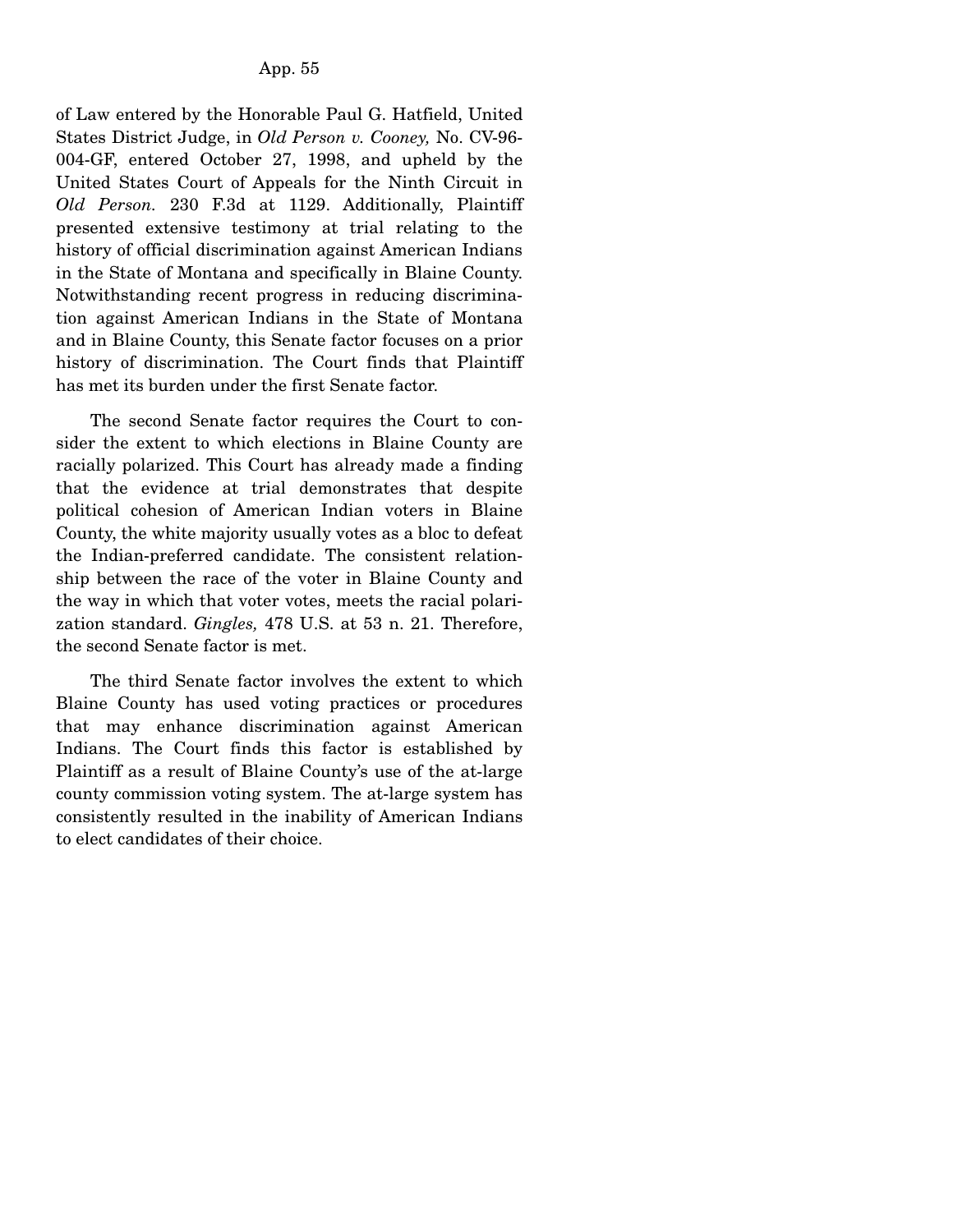The fourth Senate factor relating to whether American Indians have been denied access to a candidate slating process is not applicable in this case.

 The fifth Senate factor concerns the extent to which American Indians bear the effects of discrimination in areas which hinder their ability to participate effectively in the political process. In considering this issue, the Court must look beyond the bounds of Blaine County. *Gomez,* 863 F.2d at 1418 (stating that a court must look beyond the city, county or district where the election took place and instead look at the statewide effects of discrimination). The evidence at trial establishes that Blaine County is the poorest county in Montana. That unfortunate fact makes the fifth Senate factor more difficult to assess. The Court finds, however, that Plaintiff has demonstrated that past discrimination against American Indians in Montana and in Blaine County has resulted in depressed socio-economic conditions which have hindered the ability of American Indians in Montana to participate fully in the political process. *Old Person,* 230 F.3d at 1129.

 The sixth Senate factor looks to whether political campaigns in Blaine County have been characterized by overt or subtle racial appeals. Plaintiff introduced evidence of the removal of or damage to campaign signs erected on behalf of American Indian candidates in Blaine County. However, this evidence is not sufficient to demonstrate that political campaigns in Blaine County are characterized by overt or subtle racial appeals.

 The Supreme Court held the seventh Senate factor, the extent to which American Indians have been elected to public office in Blaine County, is a highly probative indication of impermissible vote dilution. *Gingles,* 478 U.S. at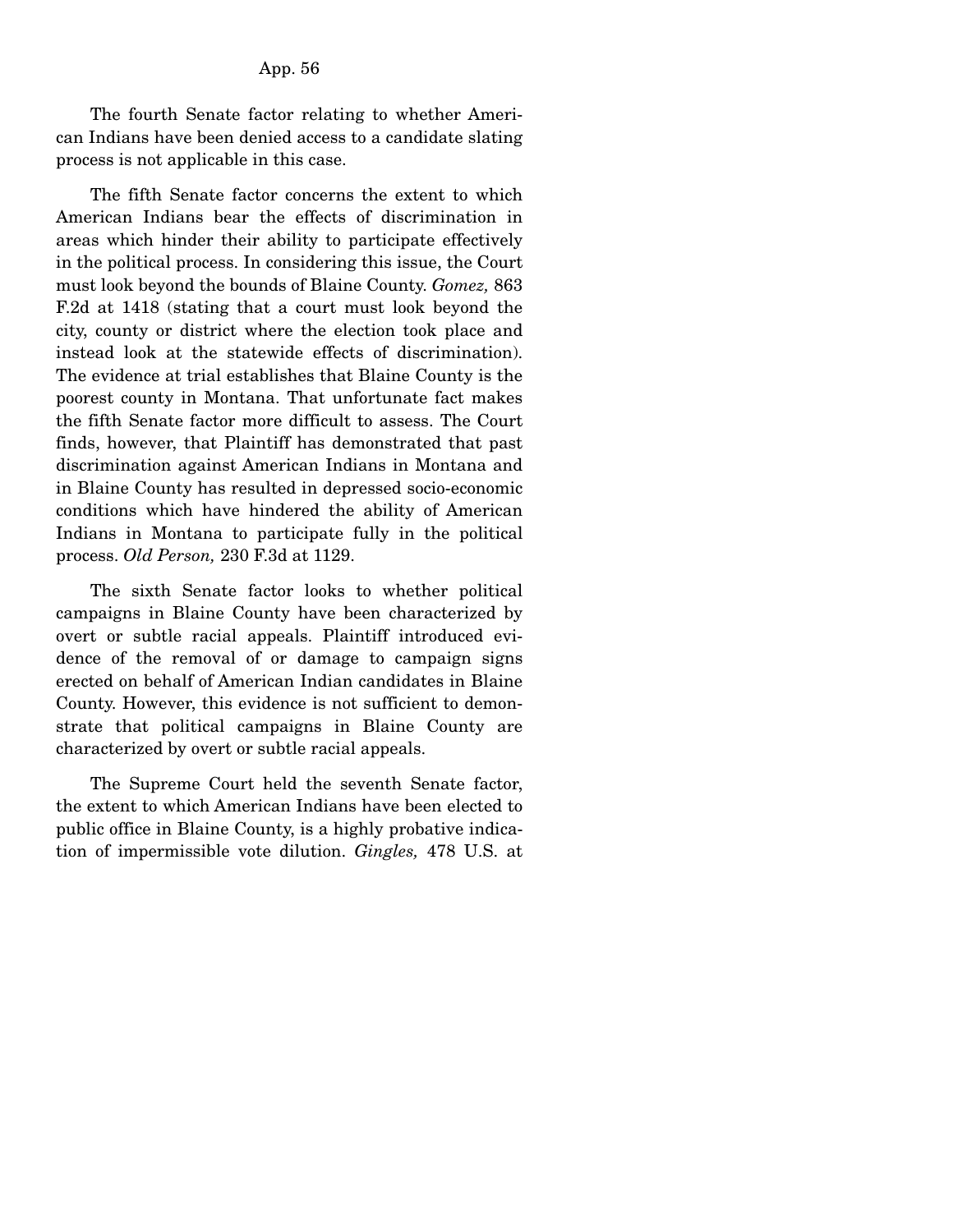48-49 n.15; *Old Person,* 230 F.3d at 1128. The evidence presented at trial is compelling that American Indian electoral failure in Blaine County is nearly total. Blaine County has a total of thirteen countywide offices which include three county commissioners, a county assessor, a county clerk and recorder, a county clerk of the district court, a county coroner, a county attorney, two justices of the peace, a county sheriff, a county superintendent of schools, and a county treasurer. The trial record shows that With the exception of the election of Charles Hay as Blaine County Sheriff, no American Indians has ever been elected or appointed to any of the 13 elective offices in Blaine County.4 The evidence at trial further establishes that several American Indians residing in Blaine County are qualified to serve on the Blaine County Commission. Nonetheless, only three candidates have run for the County Commission throughout its history, and none has done so in the past ten years. By comparison, electoral success of American Indians to the Harlem School Board has demonstrated that a pool of American Indian candidates exists and is willing to run for elective office where a fair chance of being elected exists.

 In evaluating the evidentiary record with respect to the foregoing Senate factors, the Ninth Circuit Court of Appeals determined that "[t]he most important of the Senate factors are racial polarization, 'the extent to which voting in the elections of the state or political subdivision is racially polarized,' and proportional representation, 'the

<sup>&</sup>lt;sup>4</sup> The evidence is inconclusive as to whether Sheriff Hay's Indian ancestry was known to the majority of voters of Blaine County, but the evidence also shows that his ancestry was not an issue at the time of his election.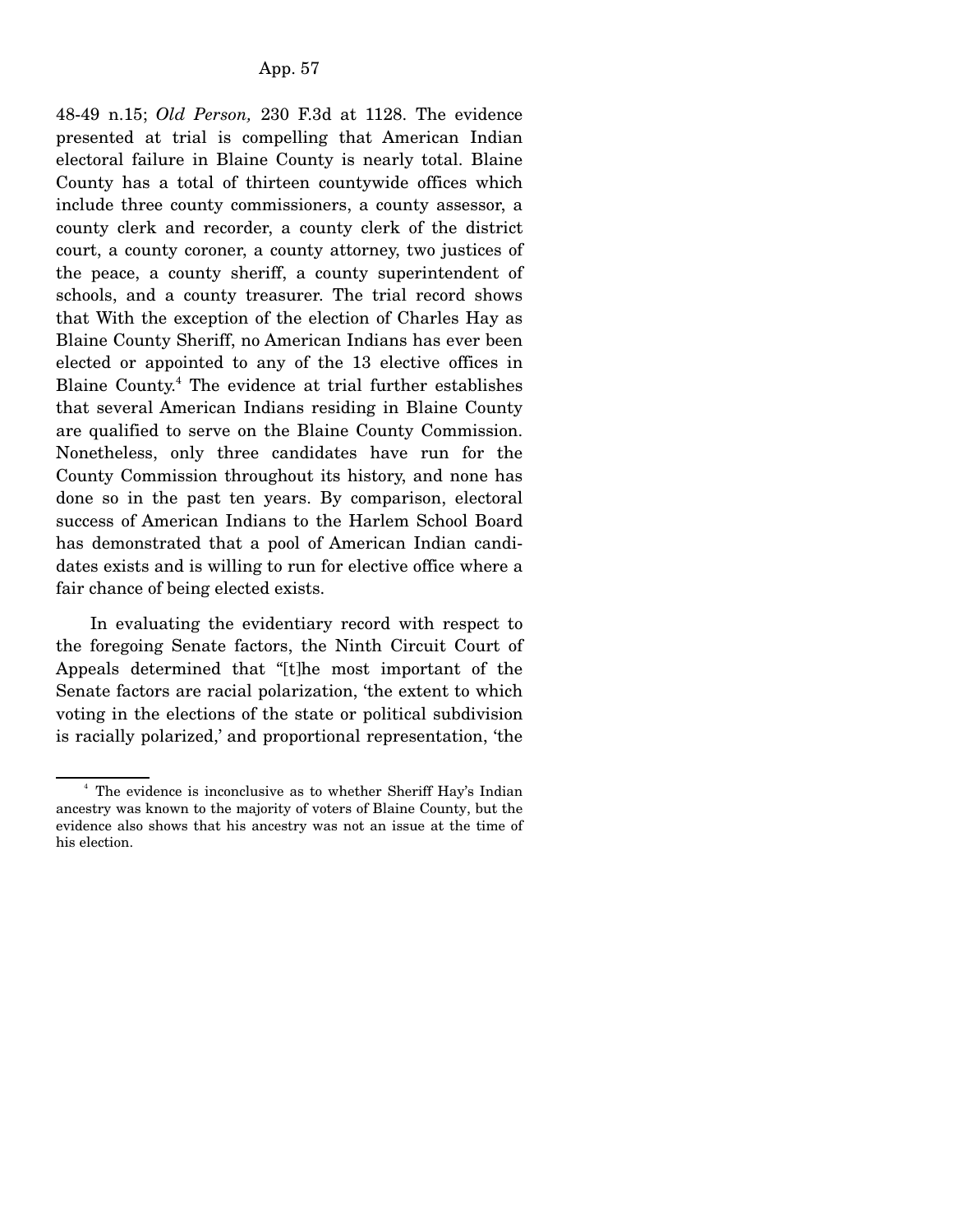extent to which [American Indians] have been elected to public office in the jurisdiction.' A third important factor is 'proportionality,' the relation of the number of majority-Indian voting districts to the American Indians' share of the relevant population." *Old Person,* 230 F.3d at 1128-29 (quoting *Gingles,* 478 U.S. at 48 n. 15 and citing *De Grandy,* 512 U.S. at 1014 n.11). Although the *Old Person* Court did not specify the origin of the proportionality requirement, the *De Grandy* Court cited § 1973(b) as the reason to include an analysis of proportionality in the totality of circumstances inquiry. *De Grandy,* 512 U.S. at 1000. Regardless of the origin of the standard, Plaintiff has shown significant polarized voting and a lack of proportional representation which strongly supports Plaintiff 's claim of vote dilution.

 Although the record at trial does not evidence a significant lack of responsiveness on the part of elected officials to the particularized needs of American Indian citizens of Blaine County, the Court finds that the policy underlying the County's use of the at-large election method for its County Commission is tenuous. In this regard, Defendants maintain that the at-large election method is warranted because it makes the Blaine County Commission responsible to the needs of the entire County. Nevertheless, Blaine County regards the residency conditions of each Commissioners as important. Appointments to County Board, Authorities and Commissions are made on the basis of the existing residency districts. Finally, each Commissioner is responsible for the maintenance of County roads within their respective residency districts. Blaine County Commissioner Don Swenson explained at trial that the purpose of the residency districts is to provide representation to the different interests and to the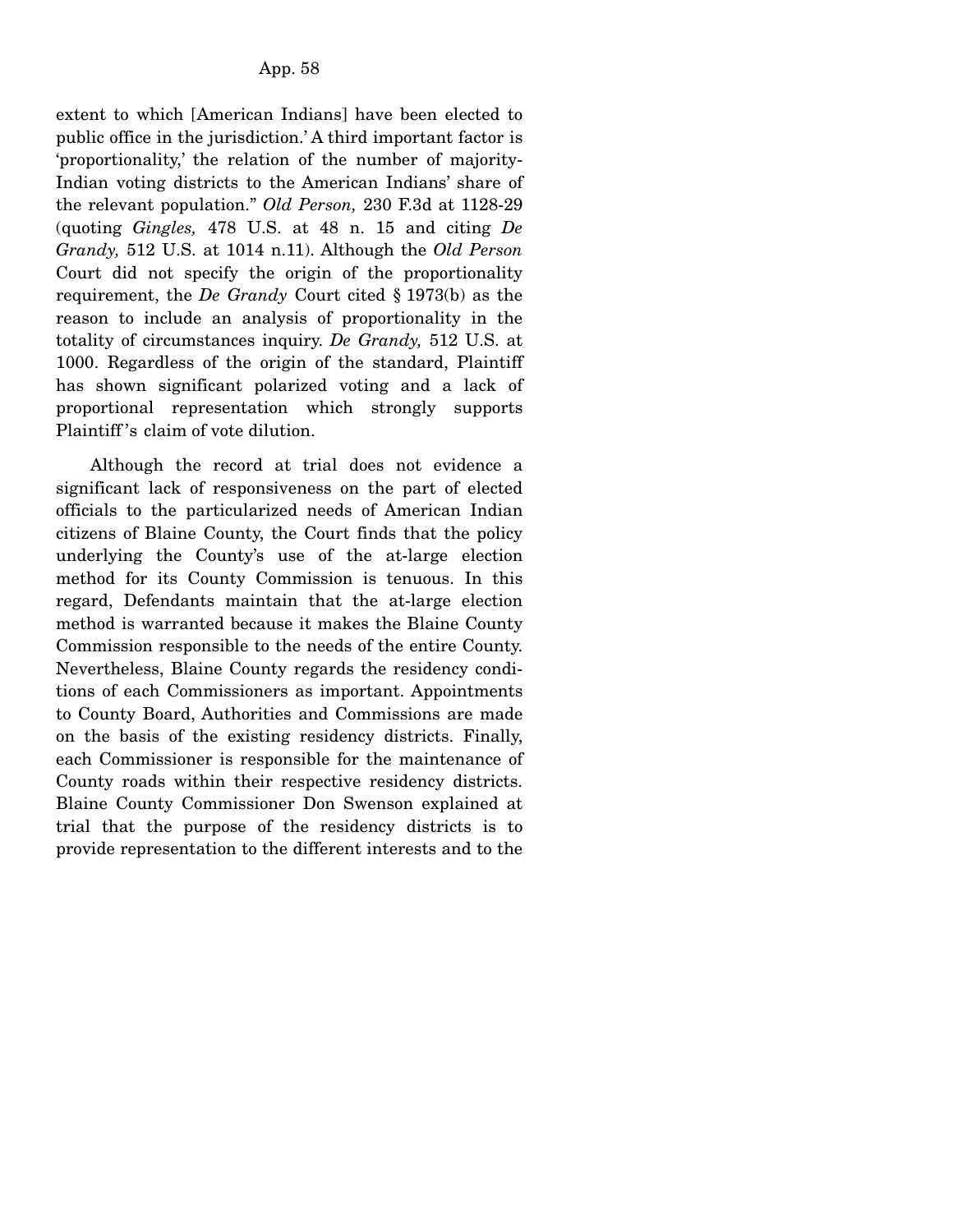different geographic areas within Blaine County. The record is thus clear that to some extent governance of Blaine County is already conducted on the basis of the Commissioner's subdistricts of residence.

 The Court rejects Defendant's argument that this Court must find any adverse voting impact suffered by American Indians in Blaine County was the result of racial bias. Although, a plurality in *Gingles* rejected proof of intent to discriminate against minority voters to establish a § 2 violation, the issue remains disputed. *Gingles,* 478 U.S. at 43-44. On this issue, the Supreme Court plurality issued a strong statement. Justice Brennan's plurality opinion rejected any requirement of intent or causation in order to find vote dilution. *Id.* at 62-63, 70-71. In her concurrence, Justice O'Connor stated, "evidence that the divergent racial voting patterns may be explained in part by causes other than race, such as an underlying divergence in the interests of minority and white voters . . . can never affect the overall vote dilution inquiry." *Id.* at 100 (O'Connor, J., concurring). Finally, Justice White joined Justice O'Connor in this view stating in his concurrence that "[u]nder Justice Brennan's test, there would be polarized voting and a likely § 2 violation of all the Republicans, including the two blacks, are elected, and 80% of the blacks in the predominantly black areas vote Democratic. . . . This is interest-group politics rather than a rule hedging against racial discrimination. I doubt that this is what Congress had in mind in amending § 2 as it did." *Id.* at 83 (White, J., concurring). Taken together, all of the Justices concluded that no intent was required for a §2 violation.

 In *Smith v. Salt River Project Agric. Improvement and Power Dist.,* the Ninth Circuit Court of Appeals weighed in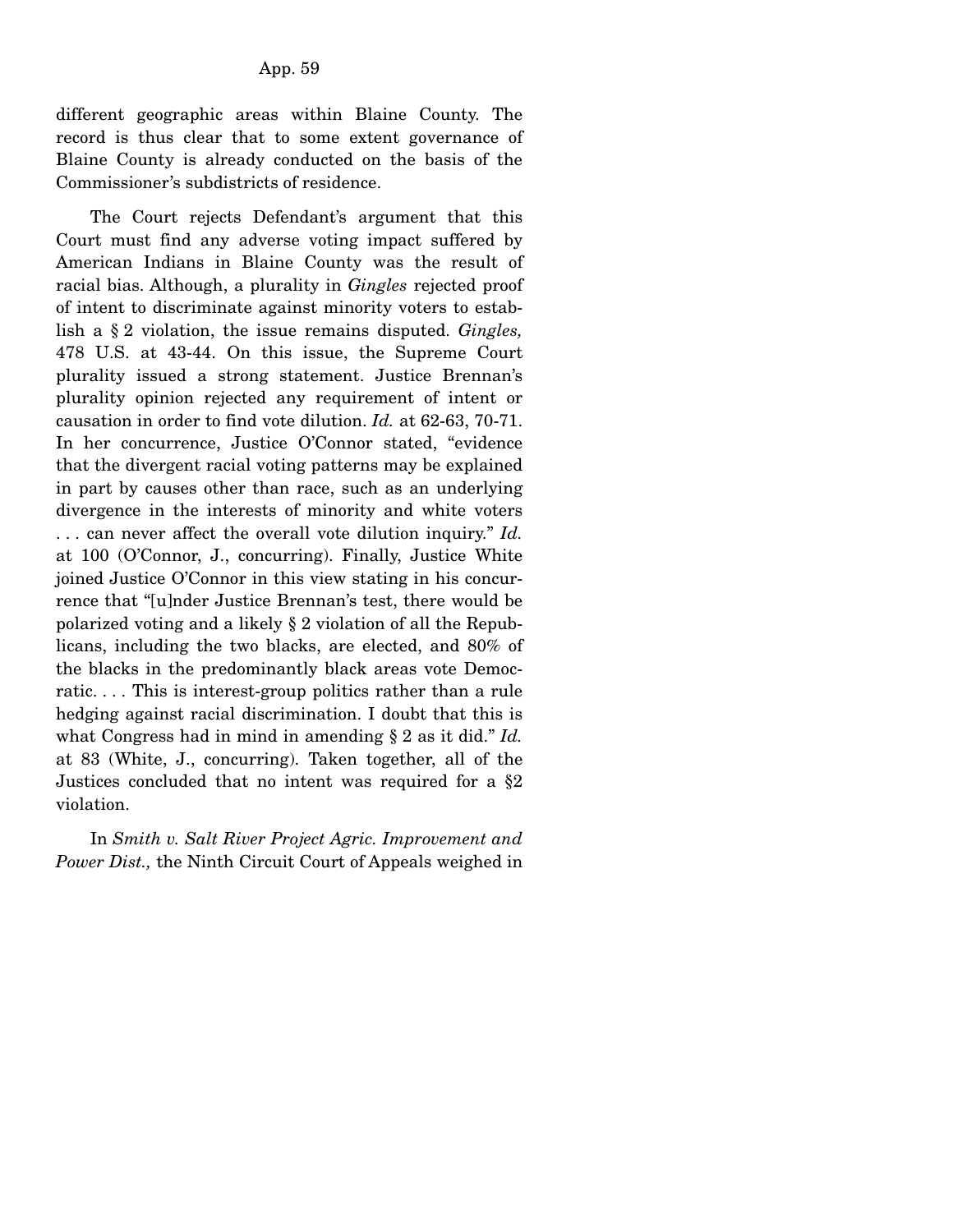on the issue of intent and the results test. The case involved voting in an agricultural district where land ownership was required to be allowed to vote. The Ninth Circuit Court of Appeals concluded that "a bare statistical showing of disproportionate *impact* on a racial minority does not satisfy the § 2 'results' inquiry. Instead, '[s]ection 2 plaintiffs must show a causal connection between the challenged voting practice and [a] prohibited discriminatory result.'" 109 F.3d 586, 595 (9th Cir. 1997) (quoting *Ortiz v. City of Philadelphia Office of the City Comm'rs,* 28 F.3d 306, 312 (3d Cir. 1994)). However, in *Ruiz,* the Ninth Circuit tempered its view holding that "it seems clear that requiring proof of intentional discrimination or racist motives in any part of a vote dilution claim 'diverts the judicial inquiry from the crucial question of whether minorities have equal access to the electoral process to a historical question of individual motives.'" Ruiz, 160 F.3d at 557 (quoting S. Rep. at 18). The Court went on to hold that "proof of groupwide or individual discriminatory motives has no part in a vote dilution claim." *Id.* Taken together, this Court concludes that an inference can be shown that racial bias operates "through the medium of the targeted electoral structure to impair minority political opportunities. . . . [but] the resultant inference is not immutable, but it is strong; it will endure *unless and until*  the defendant adduces credible evidence tending to prove that detected voting patterns can most logically be explained by factors unconnected to the intersection of race with the electoral system." *Uno,* 72 F.3d at 983.

 Finally, contrary to Defendants' assertion, Montana state law does not prevent Blaine County from changing the election method for its County Commission. Indeed, the Montana Constitution allows that local governments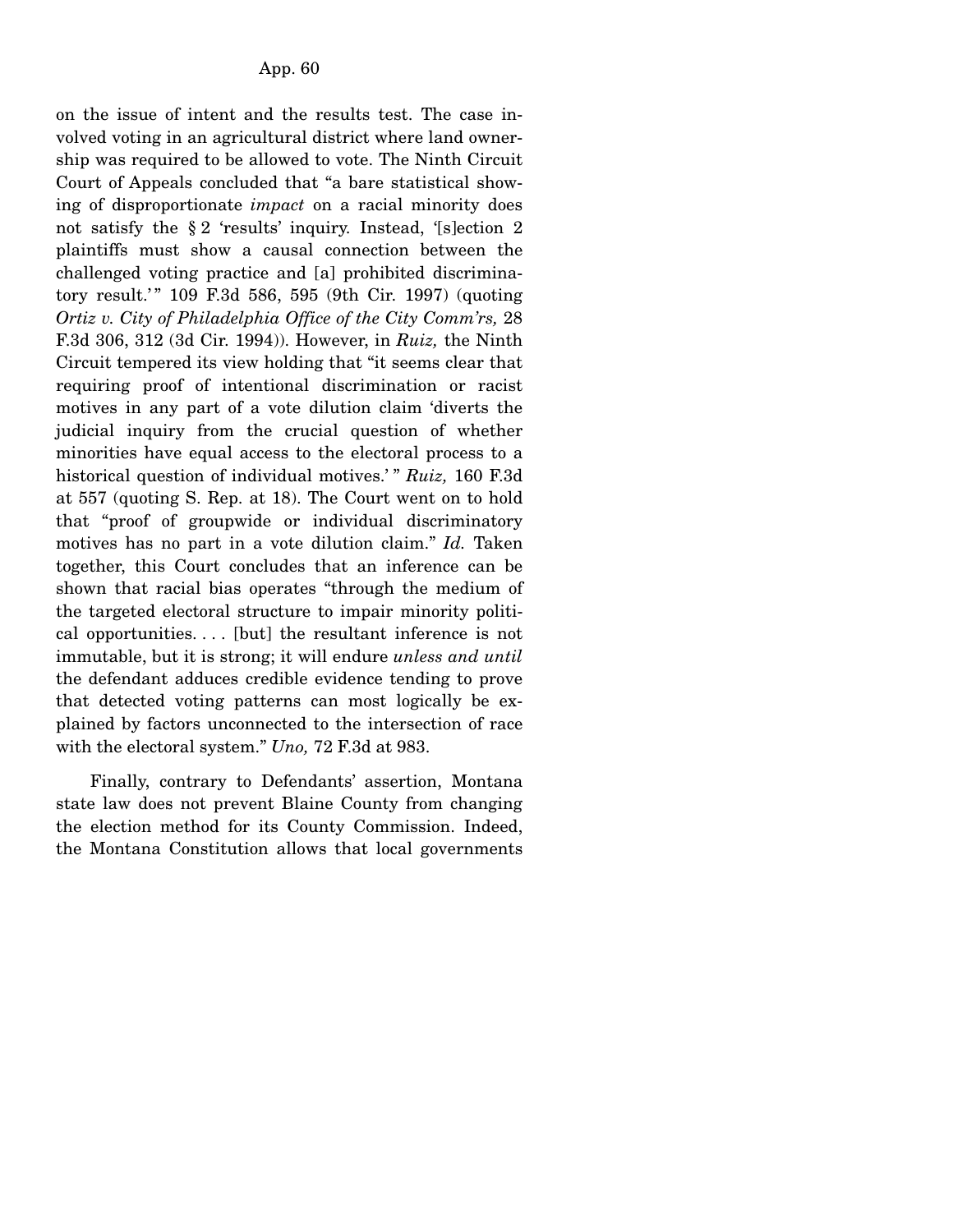must review procedural election requirements. Mont. Const. Art. XI, § 9. Montana law further provides a mechanism for a local government to review the Blaine County Commission's election method under the Montana Constitution. Mont. Code Ann. §§ 7-3-171 (1991). *See generally,* Mont. Code Ann. §§ 7-3-171 to 7-3-193 (1991). This mechanism allows for changes in the method of electing County Commissioners, including the adoption of single-member district plans, and has been adopted by several Montana counties. Indeed, Blaine County utilized a charter study commission in 1984 and 1994, but according to Commissioner Victor Miller, the charter commission did not give consideration to whether the at-large method of election resulted in dilution of Indian voting strength. Therefore, under the totality of circumstances, Blaine County's interest in maintaining the at-large method of election for its County Commission must be characterized as tenuous, particularly when compared to the overall interest in terminating the dilution of American Indian voting strength which results from the use of the at-large voting method for election of Blaine County Commissioners.

# **C. CONCLUSION REGARDING VOTE DILUTION**

 Having found that Plaintiff has established all three *Gingles* factors, and that the vast majority of the Senate factors weigh in favor of Plaintiff's claim, the Court concludes that under the totality of circumstances, American Indians in Blaine County are denied an equal opportunity to participate in the political process and to elect representatives of their choice as a result of the at-large method of election for members of the Blaine County Board of Commissioners in violation of § 2 of the Voting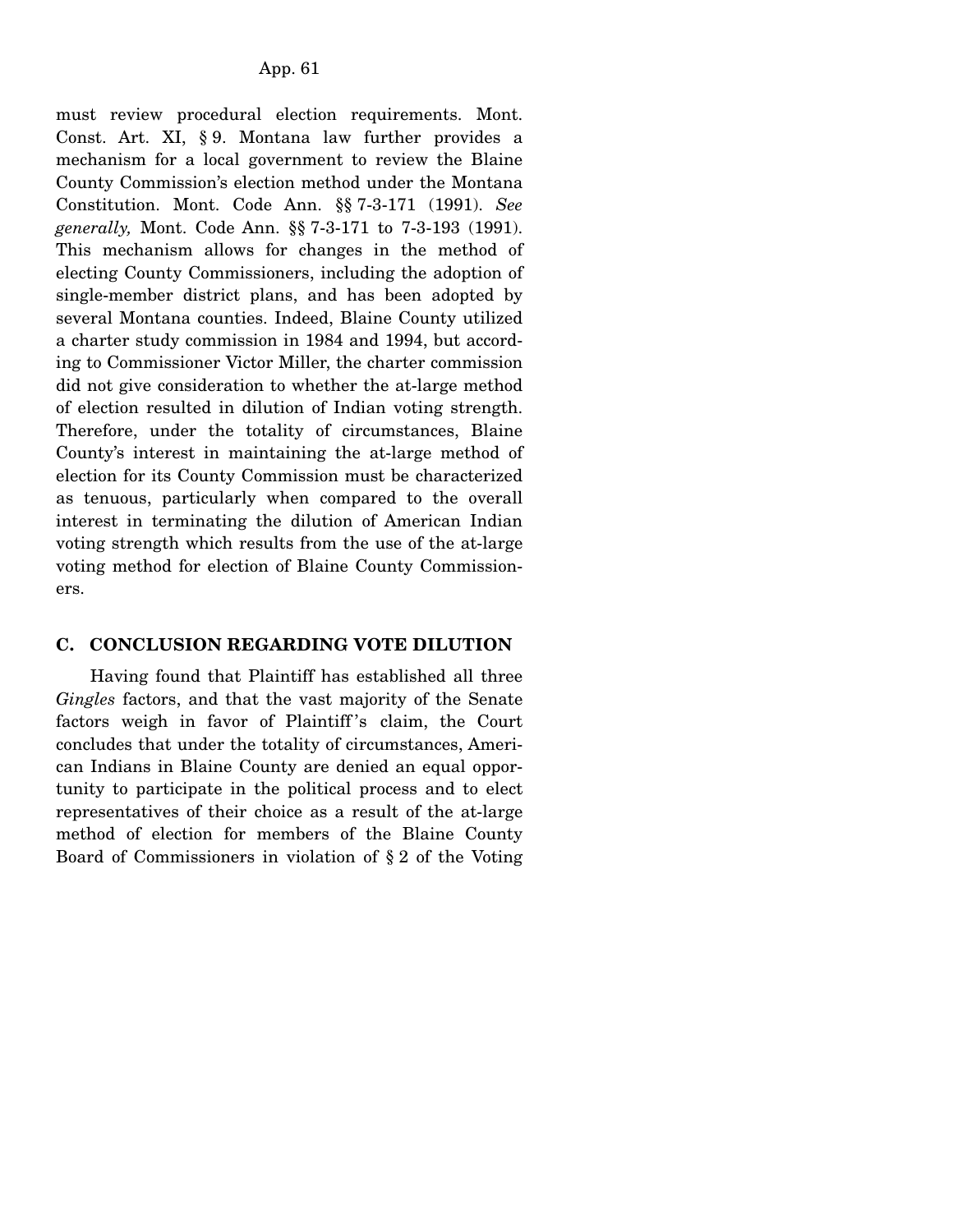Rights Act of 1965. Plaintiff 's claims for declaratory and injunctive relief must, therefore, be granted.

#### **ORDER**

 Therefore, for the reasons set forth in the foregoing Findings of Fact and Conclusions of Law, the Court concludes that Judgment must be entered in favor of Plaintiff.

 IT IS THEREFORE ORDERED that Plaintiff 's Complaint for a declaration that the existing at-large staggered term method of electing the Blaine County Board of Commissioners violates § 2 of the Voting Rights Act of 1965 is Granted.

 IT IS FURTHER ORDERED that Defendants, their agents and successors in office, and all persons acting in concert with any of them, are hereby enjoined from administering, implementing, or conducting future elections for the Blaine County Commission under the at-large staggered term method of election.

 IT IS FURTHER ORDERED that Defendants shall, not later than April 26, 2002, develop and file with the Court an election plan for the Blaine County Board of Commissioners that remedies the § 2 violation found to exist by these Findings of Fact and Conclusions of Law. In preparing the proposed election plan, counsel for Defendants shall forthwith meet and confer with counsel for Plaintiff in an effort to resolve issues regarding the form of election plan submitted to the Court by Defendants on or before April 26, 2002.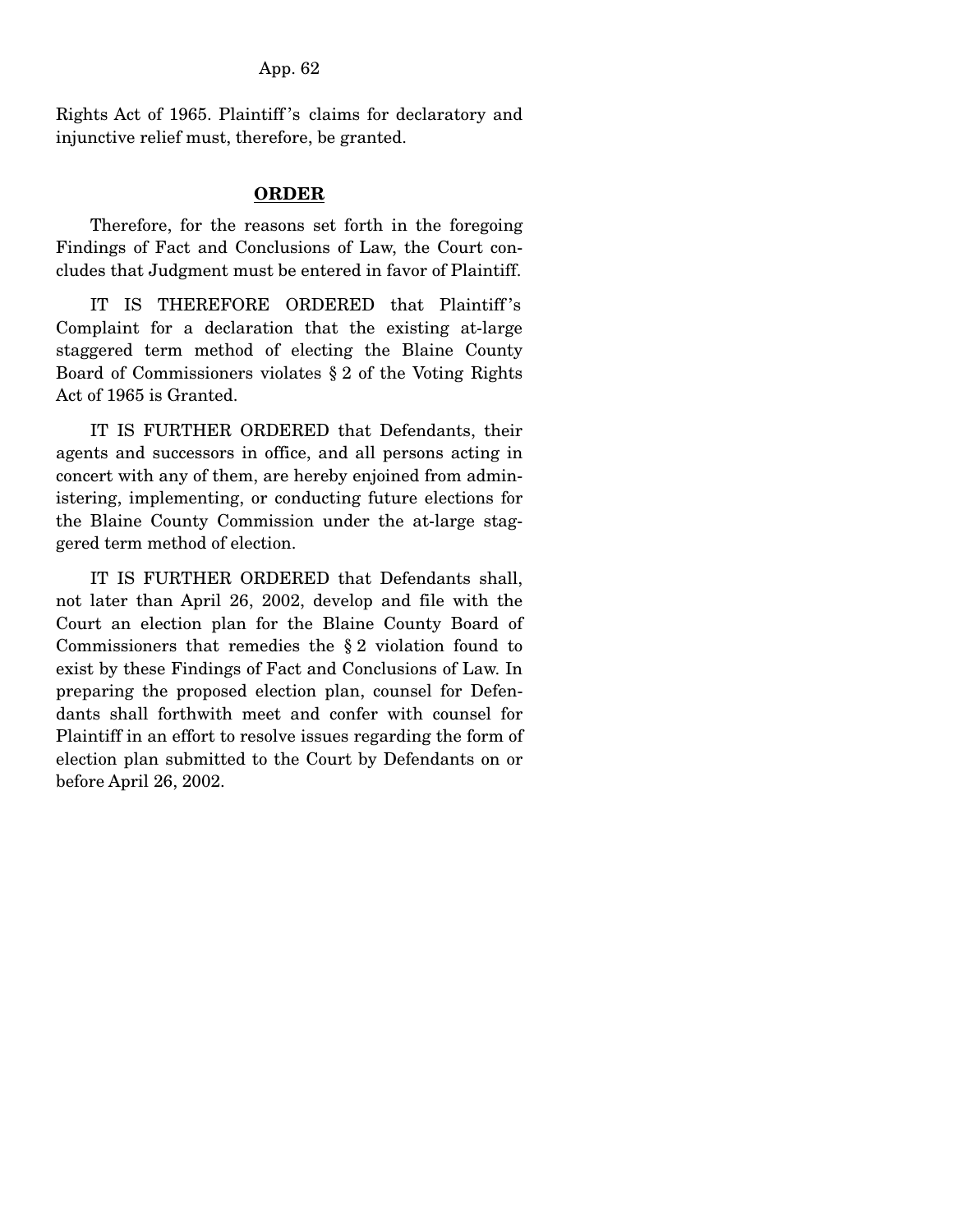App. 63

DATED: March 20, 2002

/s/ Philip M. Pro PHILIP M. PRO United States District Judge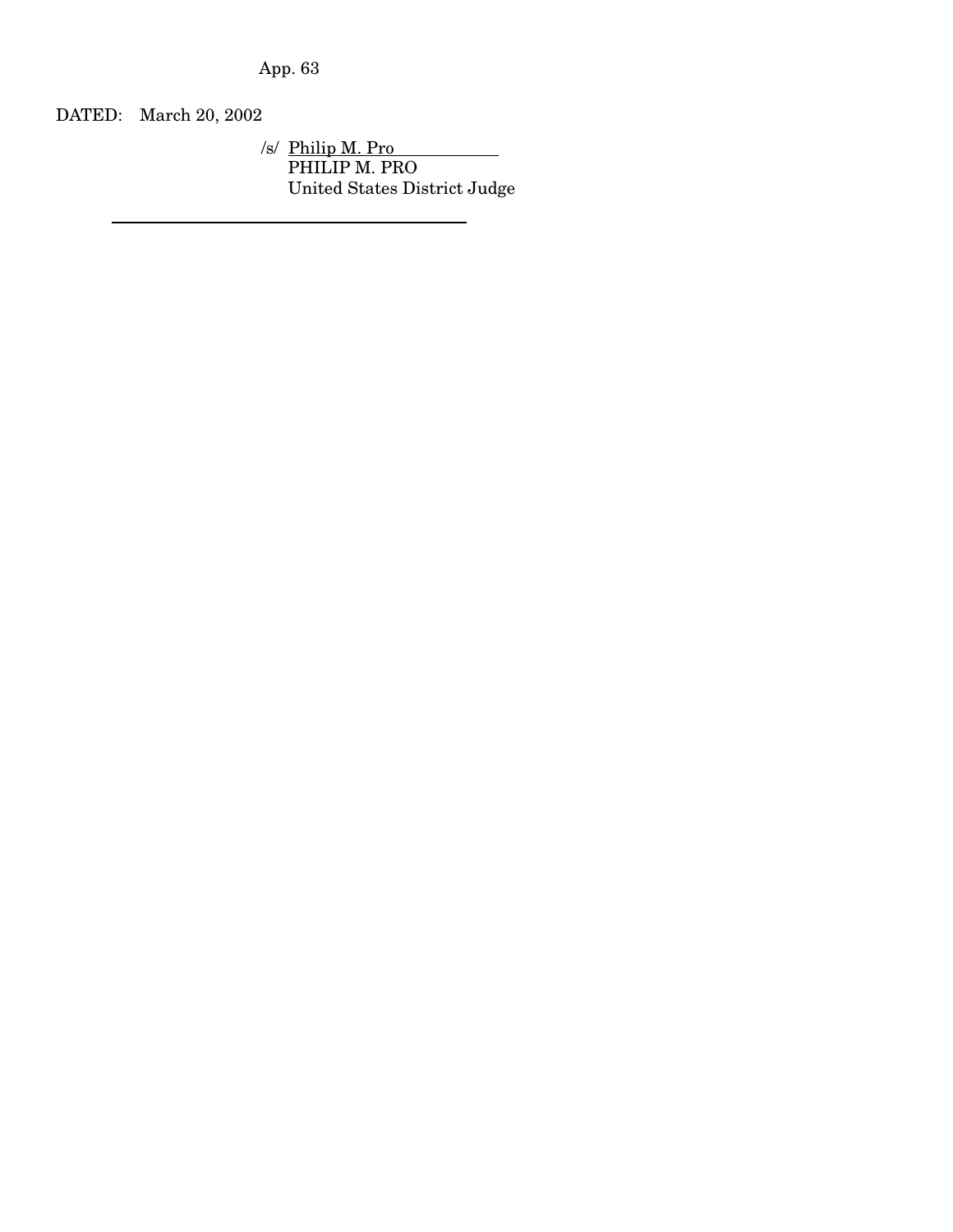# App. 64

# UNITED STATES DISTRICT COURT DISTRICT OF MONTANA GREAT FALLS DIVISION

| THE UNITED STATES OF<br>AMERICA,<br>Plaintiff,                                                                                                                                                                                                                                                                                                       |                                          |
|------------------------------------------------------------------------------------------------------------------------------------------------------------------------------------------------------------------------------------------------------------------------------------------------------------------------------------------------------|------------------------------------------|
| v.                                                                                                                                                                                                                                                                                                                                                   | CV-S-99-122-GF-PMP                       |
| BLAINE COUNTY,<br>MONTANA; DON K.<br><b>SWENSON, ARTHUR</b><br>KLEINJAN and VICTOR J.<br>MILLER, in their official<br>capacities as members of the<br><b>Blaine County Board of</b><br>Commissioners; and<br>SANDRA BOARDMAN, in<br>her official capacity as Clerk<br>and Recorder and<br>Superintendent of Elections<br>for Blaine County, Montana, | <i>JUDGMENT</i><br>(Filed Mar. 21, 2002) |
| Defendants.                                                                                                                                                                                                                                                                                                                                          |                                          |

 The Court having rendered a decision this date contained in the Court's Findings of Fact and Conclusions of Law,

 JUDGMENT is hereby entered in favor of Plaintiff United States of America and against Defendants Blaine County, Montana, Don K. Swenson, Arthur Kleinjan and Victor J. Miller, in their official capacities as members of the Blaine County Board of Commissioners, and Sandra Boardman, in her official capacity as Clerk and Recorder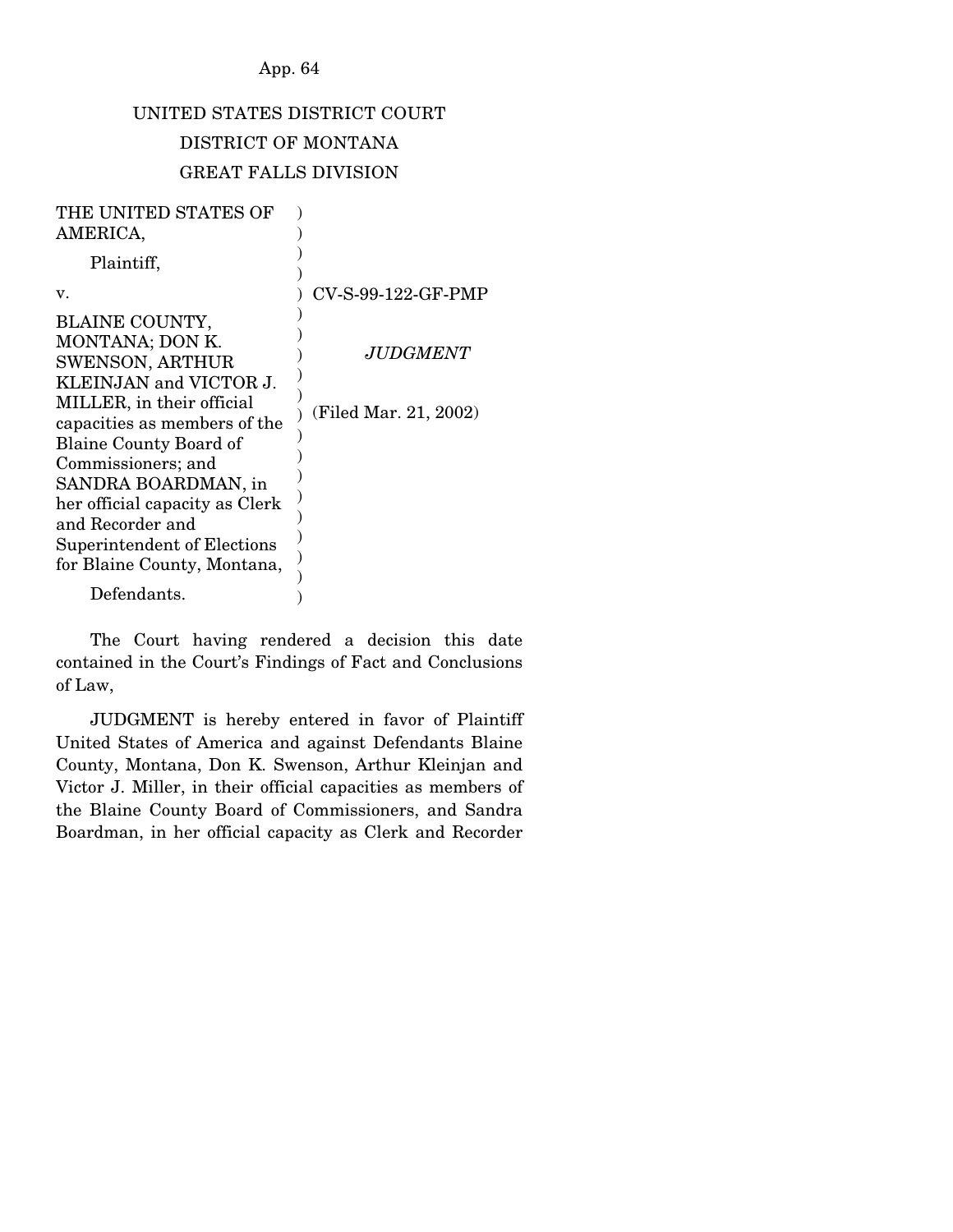and Superintendent of Elections for Blaine County, Montana, as follows:

 1. The Court declares that the existing at-large staggered term method of electing the Blaine County Board of Commissioners violates § 2 of the Voting Rights Act of 1965;

 2. Defendants, their agents and successors in office, and all persons acting in concert with any of them, are hereby enjoined from administering, implementing, or conducting future elections for the Blaine County Commission under the at-large staggered term method of election;

 3. Defendants shall, not later than April 26, 2002, develop and file with the Court an election plan for the Blaine County Board of Commissioner that remedies that § 2 violations found to exist by the Court's Findings of Fact and Conclusions of Law entered concurrent herewith. In preparing the proposed election plan, counsel for Defendants shall forthwith meet and confer with counsel for Plaintiff in an effort to resolve issues regarding the form of election plan submitted to the Court by Defendants on or before April 26, 2002.

DATED: March 20, 2002

/s/ Philip M. Pro PHILIP M. PRO United States District Judge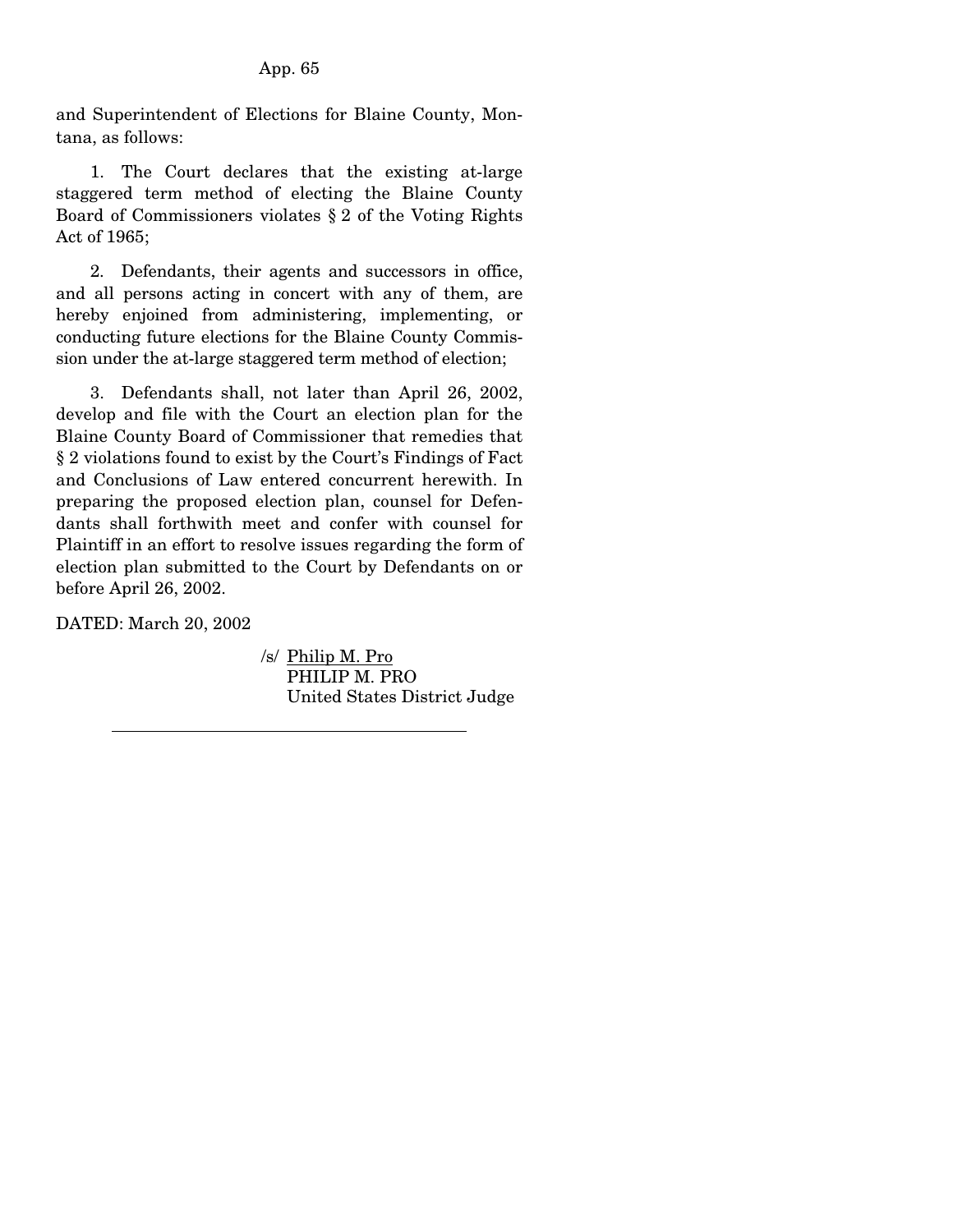App. 66

157 F.Supp.2d 1145

United States District Court, D. Montana, Great Falls Division.

## The UNITED STATES of America, Plaintiff,

#### v.

BLAINE COUNTY, Montana; Don K. Swenson, Arthur Kleinjan and Victor J. Miller, in their official capacities as members of the Blaine County Board of Commissioners; and Sandra Boardman, in her official capacity as Clerk and Recorder and Superintendent of Elections for Blaine County, Montana, Defendants.

### **No. CV99-122GFPMP.**

July 23, 2001.

 Christopher Coates, Joseph D. Rich, Sabrina Whitehead Jenkins, Avner Shapiro, Civil Rights Division, U.S. Department of Justice, Washington, D.C., Bill Mercer, Assistant U.S. Attorney, Missoula, for Plaintiff.

 J. Scott Detamore, William Perry Pendley, Mountain States Legal Foundation, Denver, CO, Rebecca W. Watson, Gough, Shanahan, Johnson & Waterman, Helena, MT, for Defendants.

#### *ORDER*

PRO, District Judge.

# **I. INTRODUCTION**

 Before the Court for consideration is a Motion for Summary Judgment (Docs. # 23, # 24 and # 25) filed by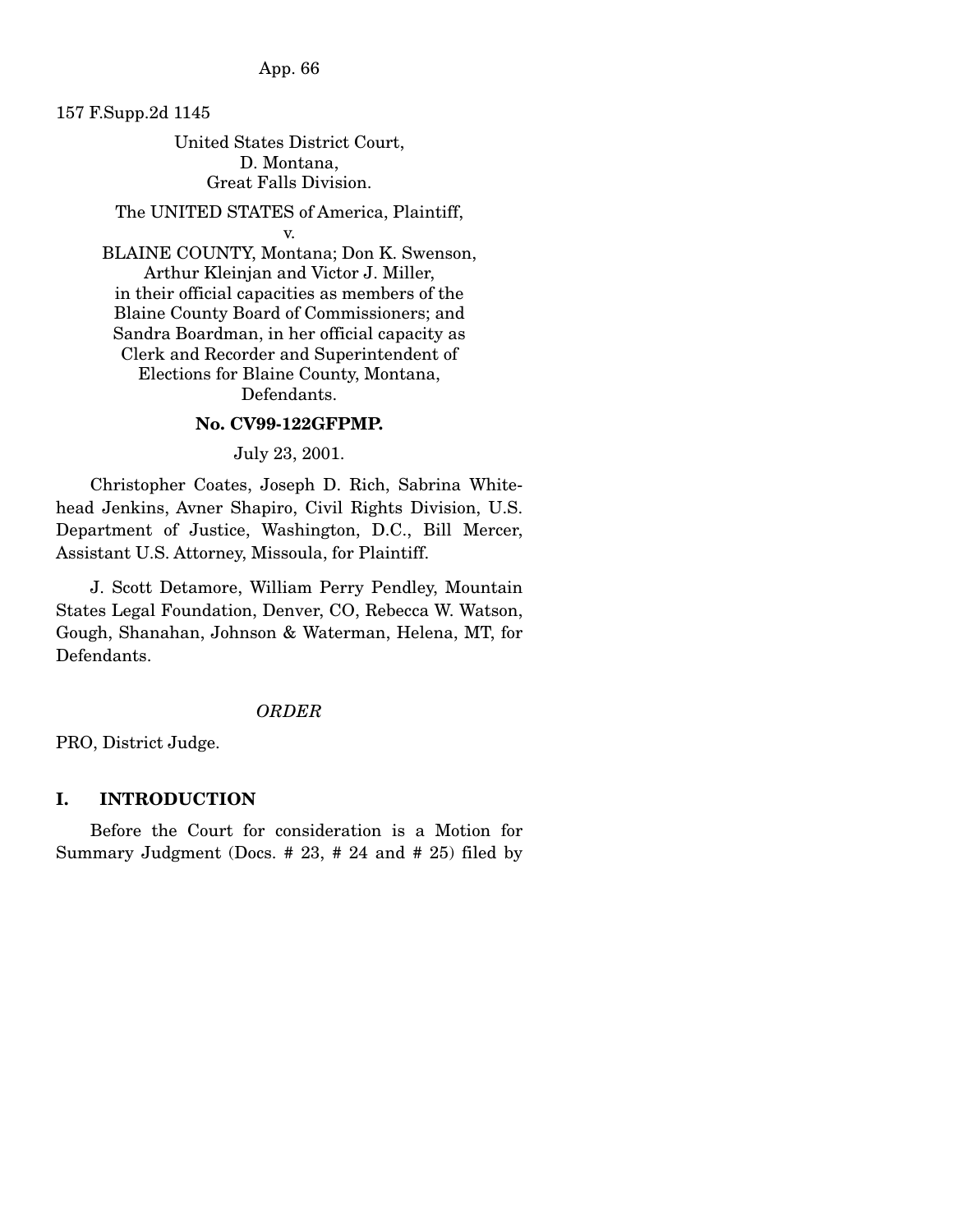Defendants Blaine County, Montana, Don K. Swenson, Arthur Kleinjan, Victor Miller and Sandra Boardman (collectively referred to as "Blaine County") on January 31, 2001. Plaintiff United States of America ("United States") filed a Response to Defendants' Motion for Summary Judgment (Docs. # 30 and # 31) on February 28, 2001. Blaine County filed a Reply (Doc. # 35) on March 14, 2001.

 On May 17, 2001, this case was reassigned from the United States District Court for the District of Montana, Great Falls Division to the United States District Court for the District of Nevada by order of Chief Judge Donald W. Molloy (Doc. # 47).

 On July 6, 2001, this Court heard oral argument regarding Blaine County's Motion for Summary Judgment.

# **II. FACTUAL BACKGROUND**

 Blaine County, Montana is governed by a three member Board of Commissioners elected at large by all of the voters in the County. Candidates must reside in one of three districts, but the entire County elects each Commissioner. Commissioners are elected to six year terms, and the terms are staggered such that one County Commissioner position is open for election every two years.

 According to the 1990 census, Blaine County has a total population of 6,728. The County is predominantly comprised of two ethnic groups, with 59.8% of Blaine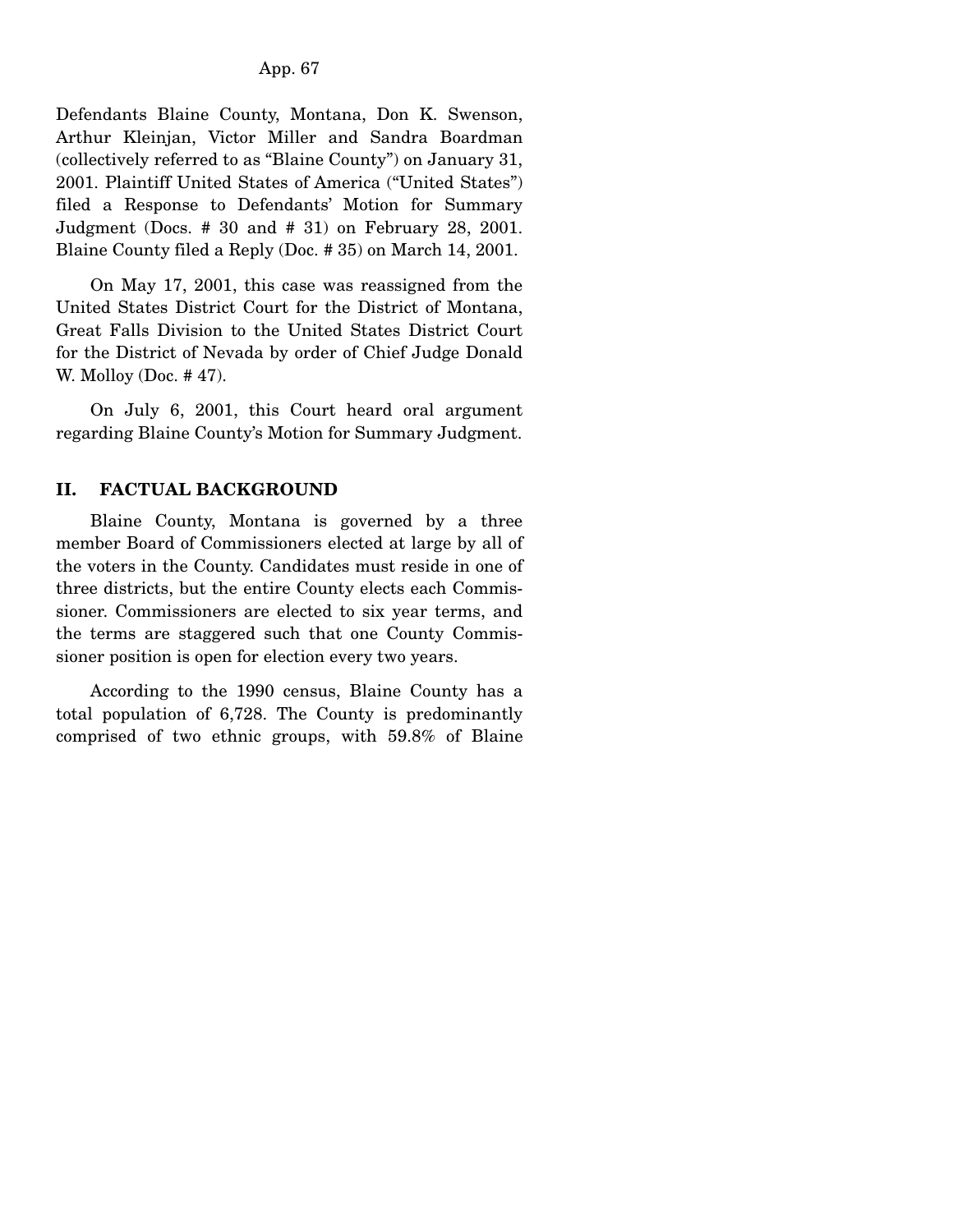County residents being Caucasian, and 39.2% of residents being Native American.<sup>1</sup>

 The United States contends that the current system of at-large apportionment has resulted in discrimination against Native Americans. To support this claim, they note that no Native American has served as a County Commissioner in the eighty-six year history of Blaine County. The United States asserts that if the present voting scheme was converted to single member districts, the Native American population is sufficiently numerous and geographically compact so that Native Americans would likely constitute a voting majority in one of the single member districts.

 In its complaint, the United States alleges that Blaine County's current voting system violates § 2 of the Voting Rights Act, 42 U.S.C. § 1973 (1994), in that Native Americans have less opportunity than their Caucasian counterparts to elect representatives of their choice. Blaine County has filed the instant Motion for Summary Judgment alleging that the 1982 amendments to § 2 of the Voting Rights Act are unconstitutional on their face and unconstitutionally applied in this case.

#### **III. LEGAL STANDARD FOR MOTION FOR SUM-MARY JUDGMENT**

 A motion for summary judgment is a procedure which terminates, without a trial, actions in which "there is no genuine issue as to any material fact and that the moving

<sup>&</sup>lt;sup>1</sup> Results from the 2000 census have not thus far been provided to the Court.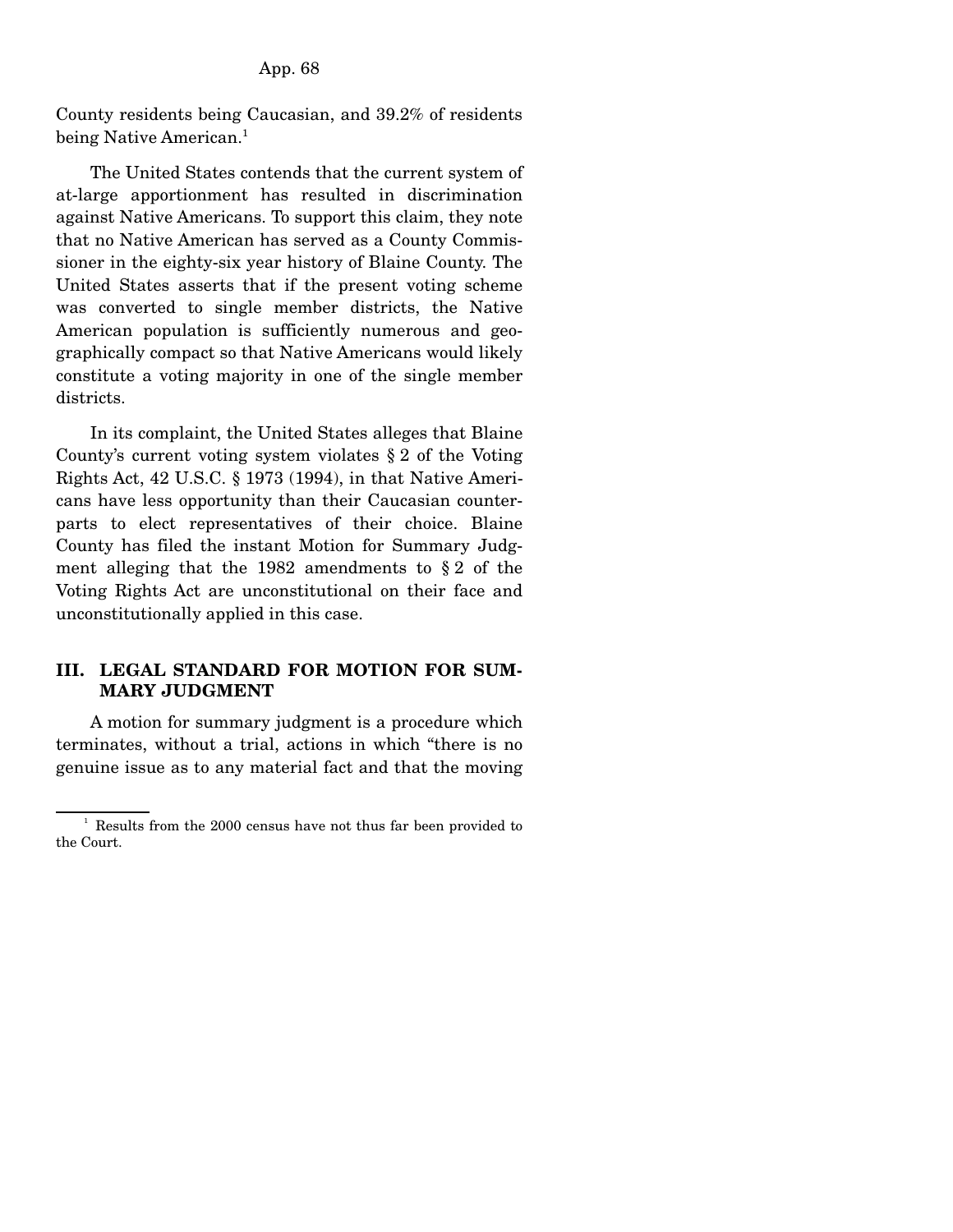party is entitled to a judgment as a matter of law." Fed.R.Civ.P. 56(c). A summary judgment motion may be made in reliance on the "pleadings, depositions, answers to interrogatories, and admissions on file, together with the affidavits, if any." *Id.*

 The United States Supreme Court delineated Rule 56 in a trilogy of opinions rendered in 1986. *Celotex Corp. v. Catrett,* 477 U.S. 317, 106 S.Ct. 2548, 91 L.Ed.2d 265 (1986); *Anderson v. Liberty Lobby,* 477 U.S. 242, 106 S.Ct. 2505, 91 L.Ed.2d 202 (1986); *Matsushita Elec. Indus. Co. v. Zenith Radio,* 475 U.S. 574, 106 S.Ct. 1348, 89 L.Ed.2d 538 (1986). According to the Court, the movant is entitled to summary judgment if the non-moving party, who bears the burden of persuasion, fails to designate " 'specific facts showing that there is a genuine issue for trial.'" *Celotex Corp.,* 477 U.S. at 324, 106 S.Ct. 2548 (quoting Fed.R.Civ.P. 56(e)). In order to preclude a grant of summary judgment, the non-moving party must do more than show that there is some "metaphysical doubt" as to the material facts. *Matsushita Elec. Indus. Co.,* 475 U.S. at 586, 106 S.Ct. 1348. Rather, the non-moving party must set forth " 'specific facts showing that there is a genuine issue for trial.'" *Id.* at 587, 106 S.Ct. 1348 (quoting Fed.R.Civ.P. 56(e)). The substantive law defines which facts are material. *Liberty Lobby,* 477 U.S. at 248, 106 S.Ct. 2505.

 The court views all underlying facts in the light most favorable to the non-moving party. *Martinez v. City of Los Angeles,* 141 F.3d 1373, 1378 (9th Cir.1998) (citing *Matsushita Elec. Indus. Co.,* 475 U.S. at 587, 106 S.Ct. 1348).

 Although the non-moving party has the burden of persuasion, the party moving for summary judgment has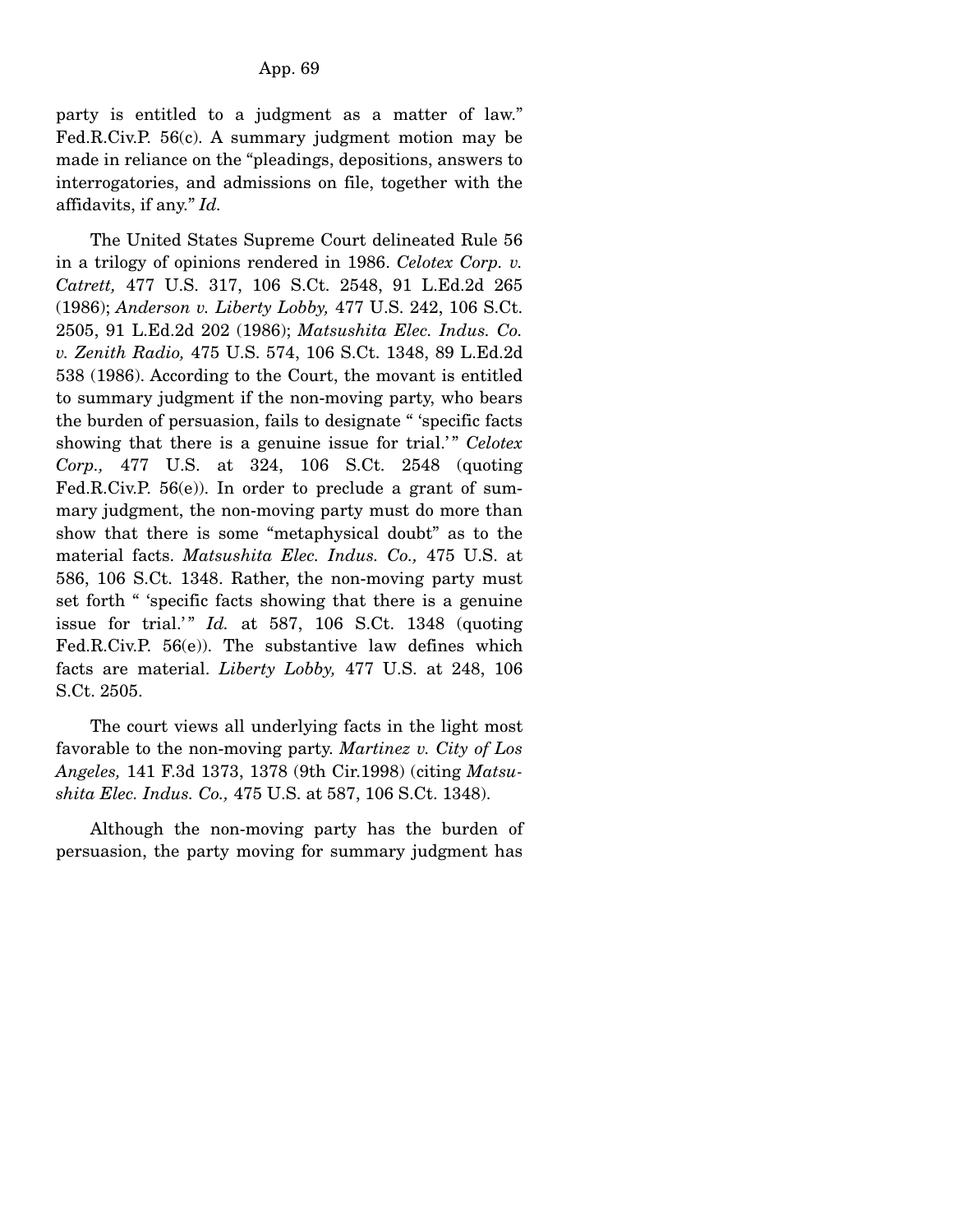the initial burden of showing the absence of a genuine issue of material fact. *Metro Indus., Inc. v. Sammi Corp.,* 82 F.3d 839, 847 (9th Cir.1996). That burden is met by showing an absence of evidence to support the non-moving party's case. *Celotex Corp.,* 477 U.S. at 325, 106 S.Ct. 2548. The burden then shifts to the respondent to set forth specific facts demonstrating that there is a genuine issue for trial. *Liberty Lobby,* 477 U.S. at 250, 106 S.Ct. 2505. In meeting this burden, parties seeking to defeat summary judgment cannot rest upon allegations of denials of pleadings, but must demonstrate a genuine issue for trial. *Brinson v. Linda Rose Joint Venture,* 53 F.3d 1044, 1049 (9th Cir.1995). Under Rule 56(e), the adverse party must allege specific facts supported by affidavit that raise triable issues. *Id.* Affidavits that do not affirmatively demonstrate personal knowledge are insufficient. *Keenan v. Allan,* 91 F.3d 1275, 1278 (9th Cir.1996).

#### **IV. DISCUSSION**

 Blaine County claims that summary judgment is appropriate because § 2 of the Voting Rights Act is unconstitutional. It bases this assertion on the theory that § 2 violates the Tenth and Eleventh Amendments by excessively interfering with a state's right to conduct its own elections.

 The Voting Rights Act of 1965 was adopted via Congress' power under the § 5 enforcement provision of the Fourteenth Amendment. Initially, Congress designed the Act to remedy literacy testing, poll taxes, and other devices used to disenfranchise black voters in the mid-1960's. While the Act was somewhat effective, eligible black voters continued to vote less frequently than their white counterparts.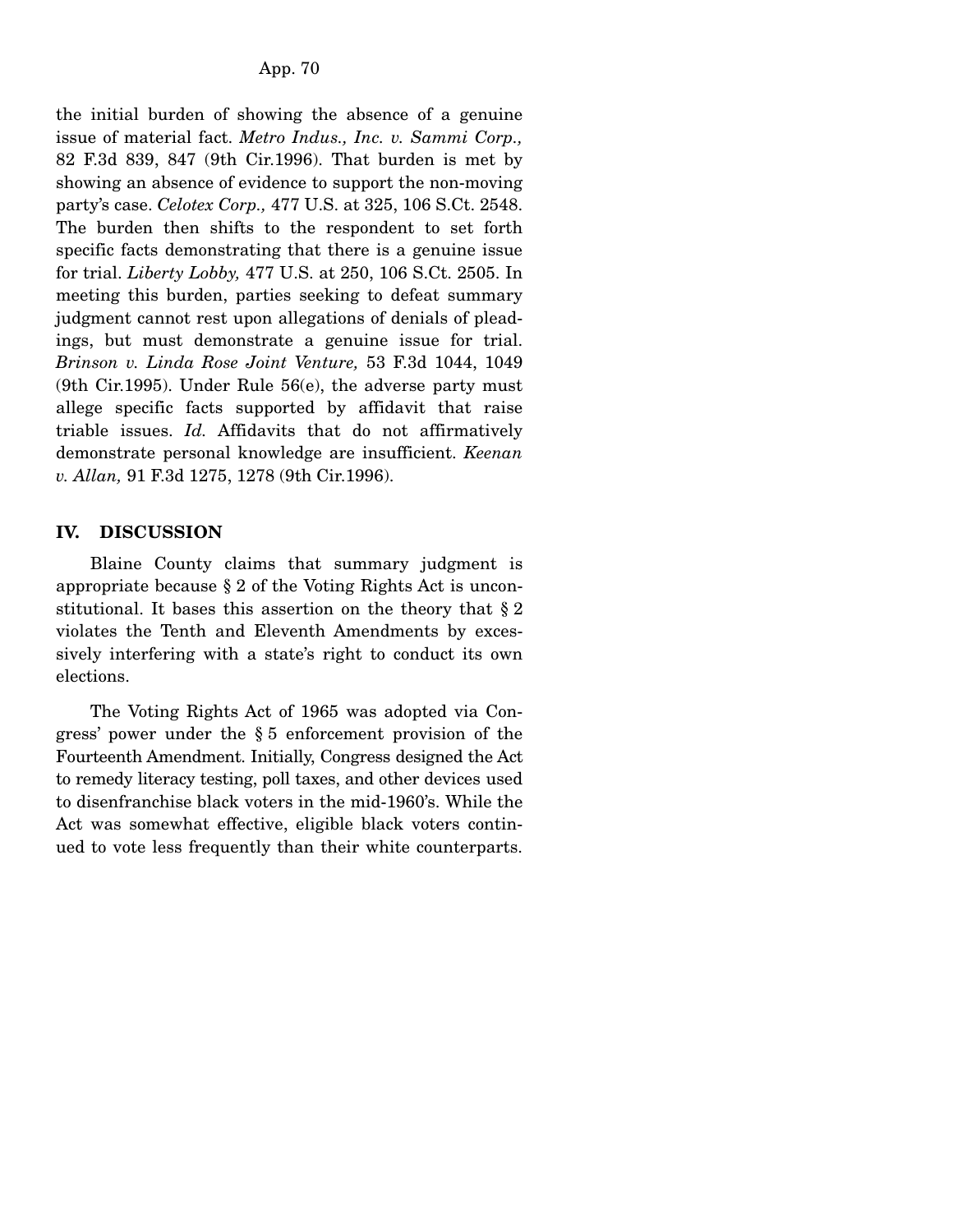Congress amended the Act in 1970 and 1975 to combat new tactics used to restrict minority voting in response to the 1965 legislation.

 Prior to 1982 and after the United States Supreme Court's decision in *City of Mobile v. Bolden,* 446 U.S. 55, 100 S.Ct. 1490, 64 L.Ed.2d 47 (1980), a plaintiff under § 2 was required to show discriminatory intent on the part of state actors in order to prevail. This standard was difficult to meet in most cases, thus limiting the effectiveness of the Voting Rights Act. In 1982, Congress amended the Act once again. This time lessening the burden for plaintiffs claiming discrimination. Instead of proving discriminatory intent, a plaintiff needed to merely demonstrate discriminatory results under the 1982 amendments to the Act.

 The constitutionality of the Voting Rights Act has been unsuccessfully challenged many times, both before and after the 1982 amendments. The Supreme Court addressed the issue of whether the Voting Rights Act was an excessive application of congressional power and, therefore, encroached on areas reserved to the states in *South Carolina v. Katzenbach,* 383 U.S. 301, 86 S.Ct. 803, 15 L.Ed.2d 769 (1966). The Court held that the Voting Rights Act was an "appropriate means for carrying out Congress' constitutional responsibilities and [is] consonant with all other provisions of the Constitution." *Id.* at 308, 86 S.Ct. 803. In *U.S. v. Marengo County Comm'n,* 731 F.2d 1546 (11th Cir.1984), *cert. denied,* 469 U.S. 976, 105 S.Ct. 375, 83 L.Ed.2d 311 (1984), the Eleventh Circuit ruled that the 1982 amendments imposing the results, rather than intent, standard was constitutional. *Id.* at 1556. Additionally, in *Major v. Treen,* 574 F.Supp. 325, 343 (E.D.La.1983), the United States District Court for the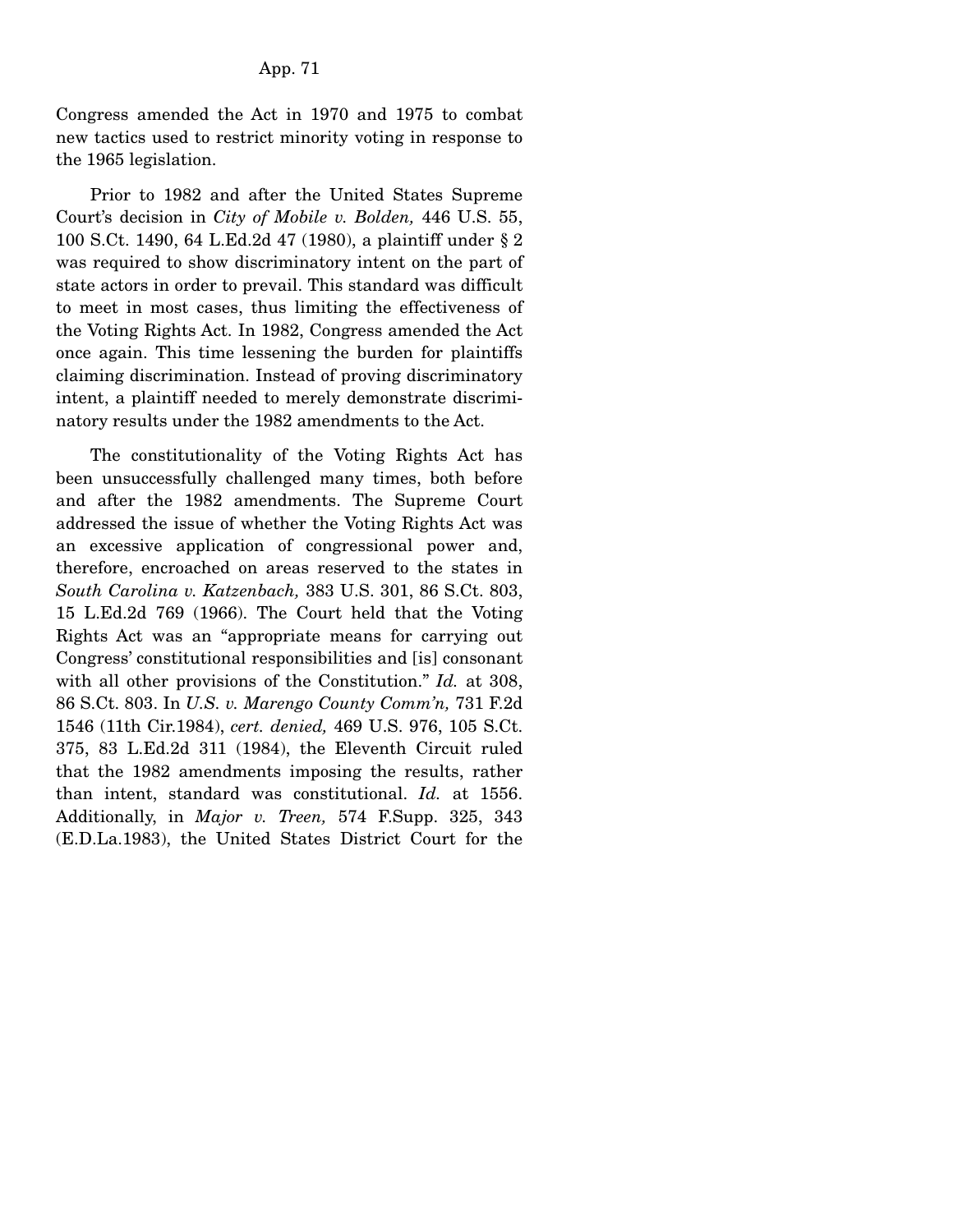App. 72

Eastern District of Louisiana upheld the constitutionality of the 1982 amendments.<sup>2</sup>

 Congress is broadly empowered by § 2 of the Fifteenth Amendment to prohibit state action that, though itself does not violate § 1, but instead perpetuates the effects of past discrimination. *City of Rome v. United States,* 446 U.S. 156, 176, 100 S.Ct. 1548, 64 L.Ed.2d 119 (1980).

"Congress seeks to protect the core values of these amendments through a remedial scheme that invalidates election systems that, although constitutionally permissible, might debase the amendments' guarantees. Congressional power to adopt prophylactic measures to vindicate the purposes of the fourteenth and fifteenth amendments is unquestioned."

*Jones v. City of Lubbock,* 727 F.2d 364, 373 (5th Cir.1984). The Voting Rights Act seeks in part to remedy minority vote dilution created by state and local electoral systems. "We reject any assertion that the statute as amended applies only to formal barriers to access such as literacy or residency tests. The goal of the Voting Rights Act has always been to ensure an effective right of participation." *Marengo County,* 731 F.2d at 1556. In *Jordan v. Winter,* 604 F.Supp. 807, 812 (N.D.Miss.1984), *aff 'd sub nom. Mississippi Republican Executive Comm. v. Brooks,* 469 U.S. 1002, 105 S.Ct. 416, 83 L.Ed.2d 343 (1984), the court implemented a redistricting plan which addressed issues of racial bloc voting. The plaintiffs in that case established that voters in Mississippi voted for candidates on the basis

<sup>&</sup>lt;sup>2</sup> In its moving papers, Blaine County does not cite to any specific case finding that the 1982 amendments to the Voting Rights Act are unconstitutional. Nor is this Court aware of any such cases.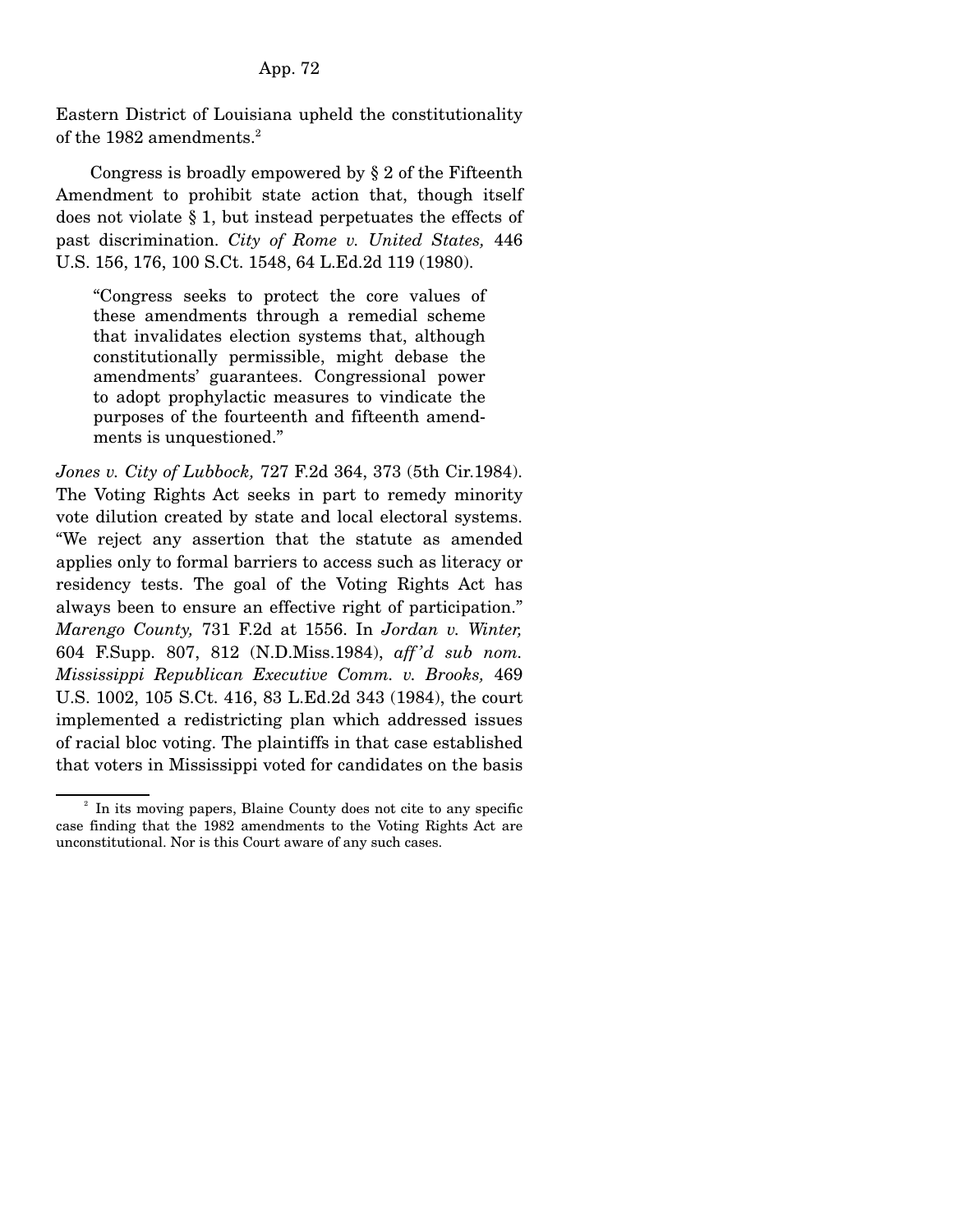of race. *Id.* "[B]lacks consistently lose elections in Mississippi because the majority voters choose their preferred candidates on the basis of race. We therefore find racial bloc voting operates to dilute black voting strength. . . . " *Id.* at 812, 813; *see also, Rogers v. Lodge,* 458 U.S. 613, 623, 102 S.Ct. 3272, 73 L.Ed.2d 1012 (1982).

 Blaine County argues that the 1982 amendments to the Voting Rights Act are unconstitutional when applied to jurisdictions such as itself, where no historical specific evidence of voting discrimination has been identified or was relied upon in the legislative history of the 1982 amendments. The Supreme Court has previously held however, that such laws with national scope are valid exercises of Congressional authority. In *Oregon v. Mitchell,* 400 U.S. 112, 91 S.Ct. 260, 27 L.Ed.2d 272, (1970), the Supreme Court concluded that Congress had not exceeded its authority in enacting a five-year national ban on the use of qualification tests in both state and local elections. *Id.* at 154, 91 S.Ct. 260.

 Blaine County claims that the Act is nevertheless unconstitutional in the wake of the recent Supreme Court decisions beginning with *City of Boerne v. Flores,* 521 U.S. 507, 117 S.Ct. 2157, 138 L.Ed.2d 624 (1997) and culminating with the recently decided *Bd. of Tr. of the Univ. of Alabama v. Garrett,* 531 U.S. 356, 121 S.Ct. 955, 148 L.Ed.2d 866 (2001). The holdings in these cases limited the application of Congress' enforcement power under the Thirteenth, Fourteenth, and Fifteenth Amendments. However, these cases are distinguishable from the case before this Court.

 For a law to be a valid exercise of Congressional power under § 5 of the Fourteenth Amendment, "[t]here must be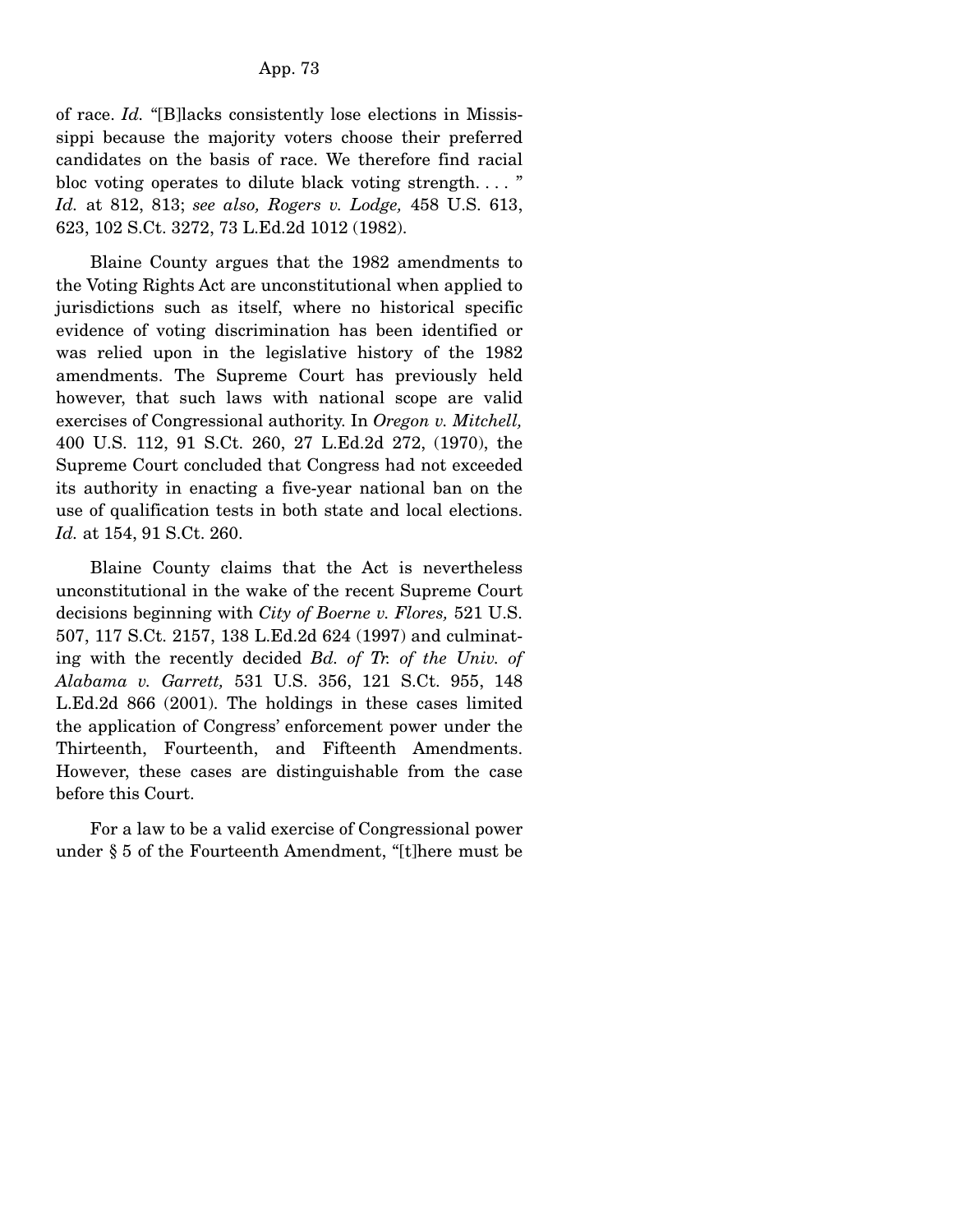a congruence and proportionality between the injury to be prevented or remedied and the means adopted to that end." *Boerne,* 521 U.S. at 520, 117 S.Ct. 2157. This twoprong test, congruence and proportionality, has become the standard for evaluating laws passed under the enforcement provision of the Fourteenth Amendment.

 Congruence refers to the relationship between the laws passed by Congress and the wrong Congress seeks to remedy. "While preventive rules are sometimes appropriate remedial measures, there must be a congruence between the means used and the ends to be achieved." *Id.* at 530, 117 S.Ct. 2157. The appropriateness of remedial measures must be considered in light of the evil presented. *Katzenbach,* 383 U.S. at 308, 86 S.Ct. 803. "Strong measures appropriate to address one harm may be an unwarranted response to another, lesser one." *Id.* at 334, 86 S.Ct. 803. Thus, the Court has established that while Congress may enact remedial laws to address Fourteenth Amendment violations, the laws must be closely related to the harms addressed.

 Proportionality is the second component of the twoprong test. In the recent Supreme Court cases cited by Blaine County, the Court was careful to examine whether the enacted legislation extended beyond the identified discrimination to adversely affect others who had not been guilty of conduct with discriminatory results. The ultimate purpose of the two-prong analysis is to ensure that Congressional acts passed under the § 5 enforcement power of the Constitution are limited to remedial measures, rather than substantive law.

 In *Boerne,* the Supreme Court considered whether the Religious Freedom Restoration Act (RFRA), which prohibited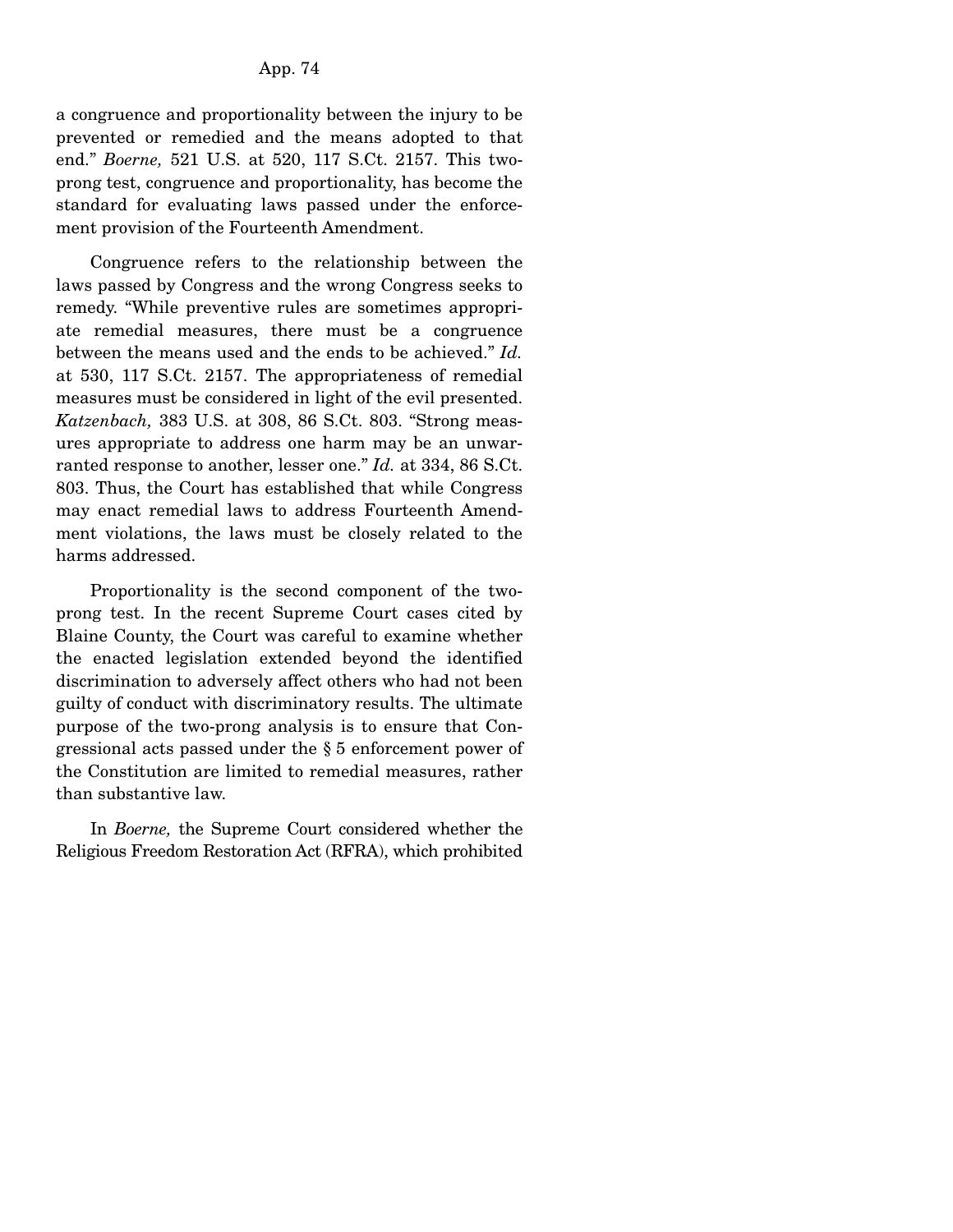any law that had a substantial impact on the right of persons to practice their religion, was a constitutional application of the § 5 enforcement power. *Boerne,* 521 U.S. at 515, 516, 117 S.Ct. 2157. The Court held that it was not. *Id.* at 536, 117 S.Ct. 2157. The Court found that Congress had little factual basis for assessing the magnitude of the discriminatory conduct, thus making the showing of congruence impossible. *Id.* at 530, 117 S.Ct. 2157. Moreover, the RFRA could be broadly applied to limit actors who had never discriminated, thus failing to meet the proportionality prong of the constitutional test. *Id.* at 532, 117 S.Ct. 2157. The Court found the RFRA to be substantive, rather than remedial law, and thus an unconstitutional application of the § 5 power. *Id.*

 The Court similarly found that Congress could not apply the Patent Remedy Act to the states in *Florida Prepaid Postsecondary Expense Bd. v. Coll. Sav. Bank,* 527 U.S. 627, 119 S.Ct. 2199, 144 L.Ed.2d 575 (1999). The Court held that such application was substantive legislation rather than enforcement. *Id.* at 647, 119 S.Ct. 2199. Again, Congress had little factual basis for identifying the wrong and had instituted a presumptively remedial scheme which made all states immediately open to suit in federal court for "all kinds of possible patent infringement and for an infinite duration." *Id.* at 647, 119 S.Ct. 2199. Thus, the Patent Remedy Act exceeded the enforcement powers granted to Congress under the Fourteenth Amendment. *Id.* The Court similarly invalidated other Congressional acts in *Coll. Sav. Bank v. Florida Prepaid Postsecondary Education Expense Board,* 527 U.S. 666, 119 S.Ct. 2219, 144 L.Ed.2d 605 (1999) (invalidating application of the Trademark Infringement Act against states), and *Kimel v. Florida Board of Regents,* 528 U.S.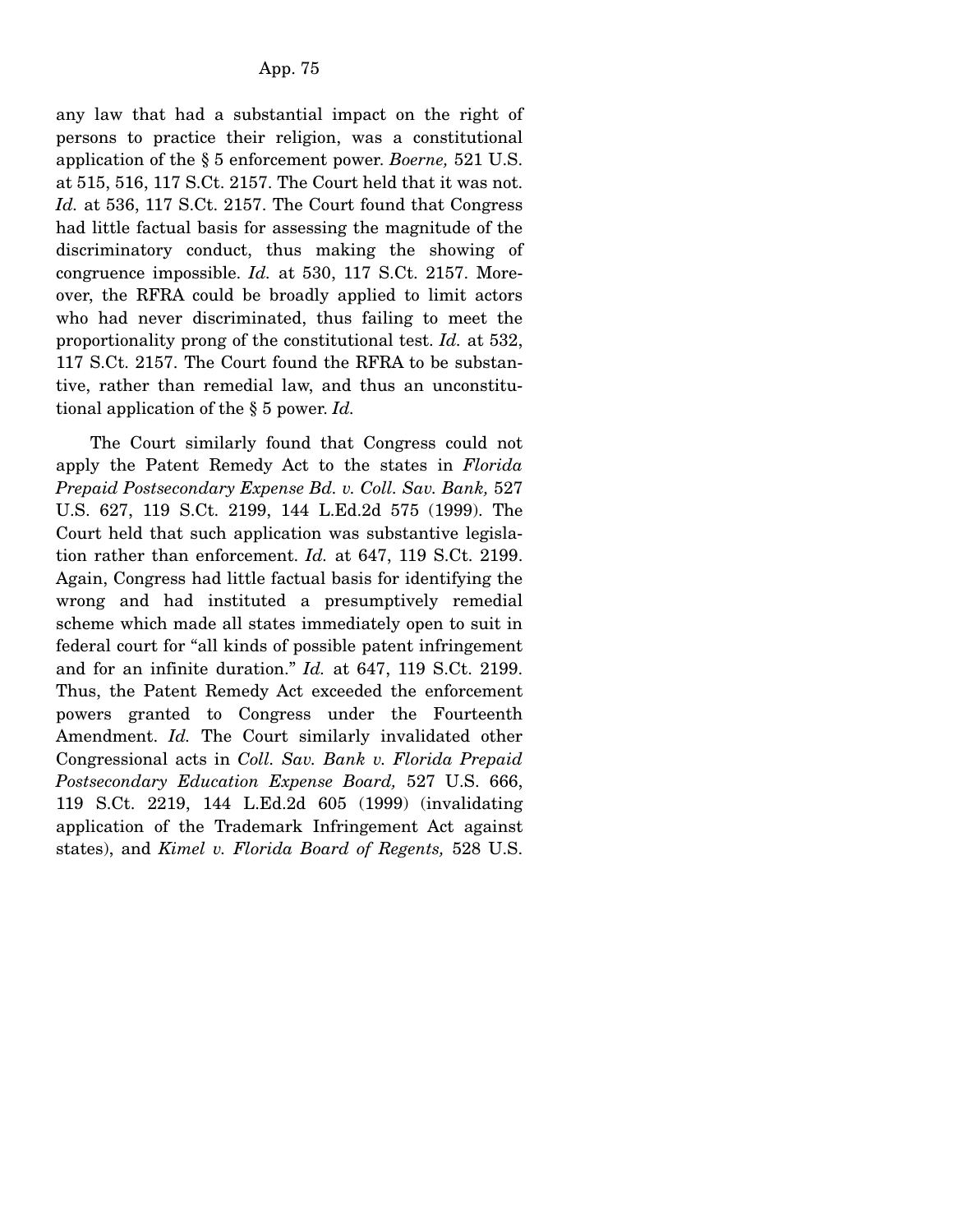62, 120 S.Ct. 631, 145 L.Ed.2d 522 (2000) (invalidating application of the Age Discrimination in Employment Act against states).

 Blaine County also relies on the Supreme Court's holding in *U.S. v. Morrison,* 529 U.S. 598, 120 S.Ct. 1740, 146 L.Ed.2d 658 (2000), which invalidated the Violence Against Women Act (VAWA). The Supreme Court in *Morrison* invalidated VAWA because it was directed not at states or state actors, but instead toward private conduct. *Id.* at 621, 120 S.Ct. 1740. The § 5 enforcement power deals only with Congress' enforcement against states, not against individuals. *Id.* While VAWA was directed at private conduct, the Voting Rights Act is directed at states and state actors and thus Blaine County's reliance on *Morrison* is misplaced. Although racial bloc voting giving rise to minority vote dilution can be a form of private discrimination, it is the perpetuation of such a system by state actors that runs afoul of the Voting Rights Act and the Constitution.

 Most recently, the Supreme Court held that the Americans with Disabilities Act was an excessive application of § 5 enforcement power in *Bd. of Tr. of the Univ. of Alabama v. Garrett,* 531 U.S. 356, 121 S.Ct. 955, 148 L.Ed.2d 866 (2001), 531 U.S. 356, 121 S.Ct. 955, 148 L.Ed.2d 866. Relying on prior equal protection precedent, the Court concluded that states were not required by the Fourteenth Amendment to make special accommodations for the disabled, so long as their actions towards the disabled had a rational basis. *Id.* at 972. Thus, legislation regarding special accommodations for the disabled would need to come from positive law and not through the enforcement power of § 5. *Id.* at 964. Moreover, Congress had not identified a history and pattern of unconstitutional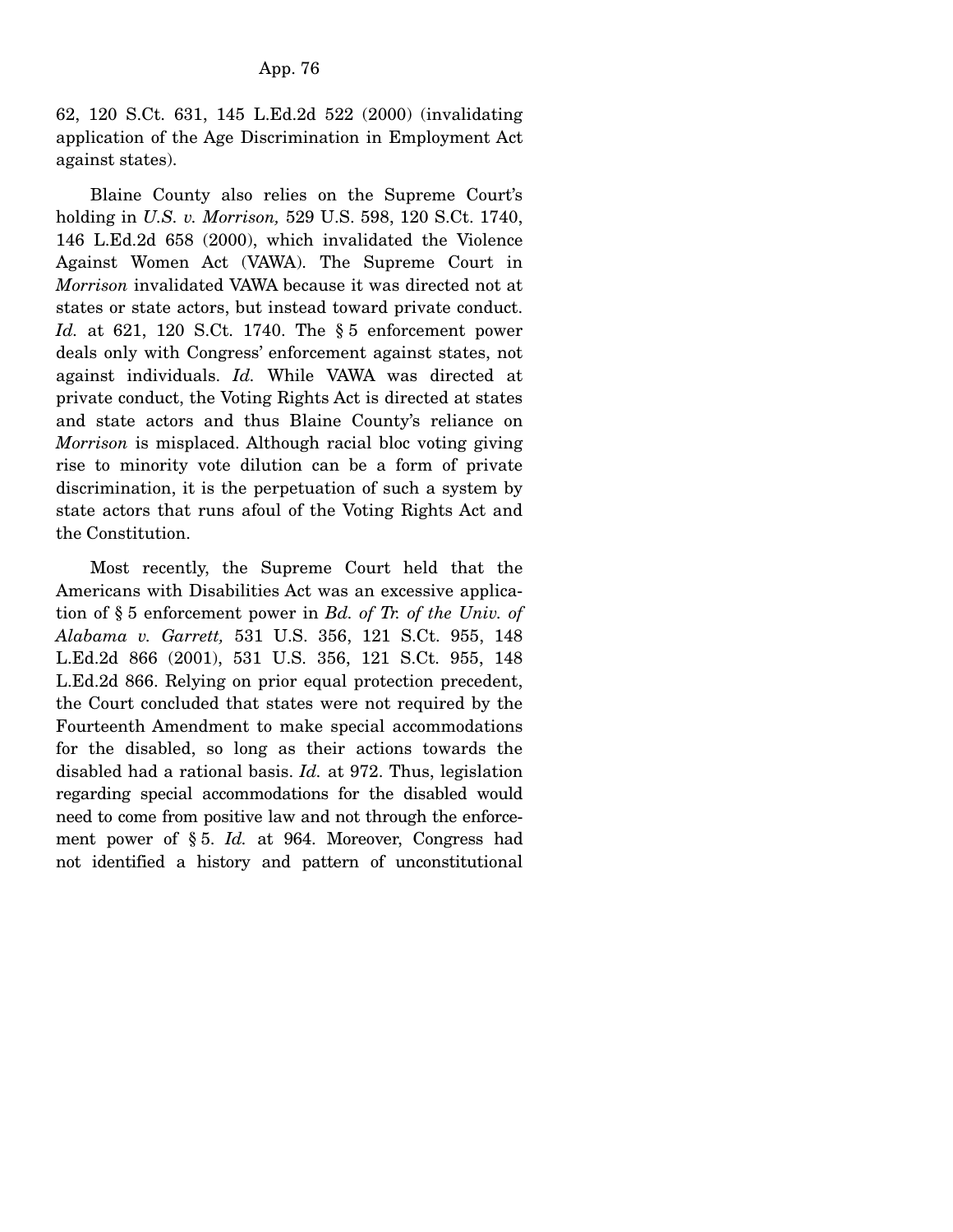employment discrimination by the states against the disabled because its investigation and legislative history fell short of suggesting a pattern of unconstitutional discrimination on which Fourteenth Amendment legislation was required to be based. *Id.* at 967. Even if such a pattern of discrimination were shown, however, the rights and remedies in the ADA were not congruent and proportional to the targeted violation given the ADA's sweeping requirements. *Id.*

 The Voting Rights Act is distinguishable from the aforementioned Acts held unconstitutional by the Supreme Court in two fundamental respects. First, Congress did have a factual basis for adopting not only the Voting Rights Act, but also its subsequent amendments. When adopting the Voting Rights Act, Congress had before it an extensive record of voting discrimination against minorities. *Katzenbach,* 383 U.S. at 310-12, 86 S.Ct. 803. Even so, Congress need not make specific findings concerning the severity or pervasiveness of voting discrimination each and every time it seeks to redress a purported wrong. *Mitchell,* at 147, 91 S.Ct. 260; *Fullilove v. Klutznick,* 448 U.S. 448, 503, 100 S.Ct. 2758, 65 L.Ed.2d 902 (1980) (Powell, J. concurring). The fact that the Act was primarily intended to remedy discrimination against African Americans in the southern states in the 1960's does not make it any less proper to use as a remedy for discrimination against Native Americans today. There is ample evidence that American Indians have historically been the subject of discrimination in the area of voting. *See, e.g., Little Thunder v. South Dakota,* 518 F.2d 1253, (8th Cir.1975); *Goodluck v. Apache County,* 417 F.Supp. 13 (D.Ariz.1975); *Yanito v. Barber,* 348 F.Supp. 587 (D.Utah 1972); *Klahr v. Williams,* 339 F.Supp. 922 (D.Ariz.1972).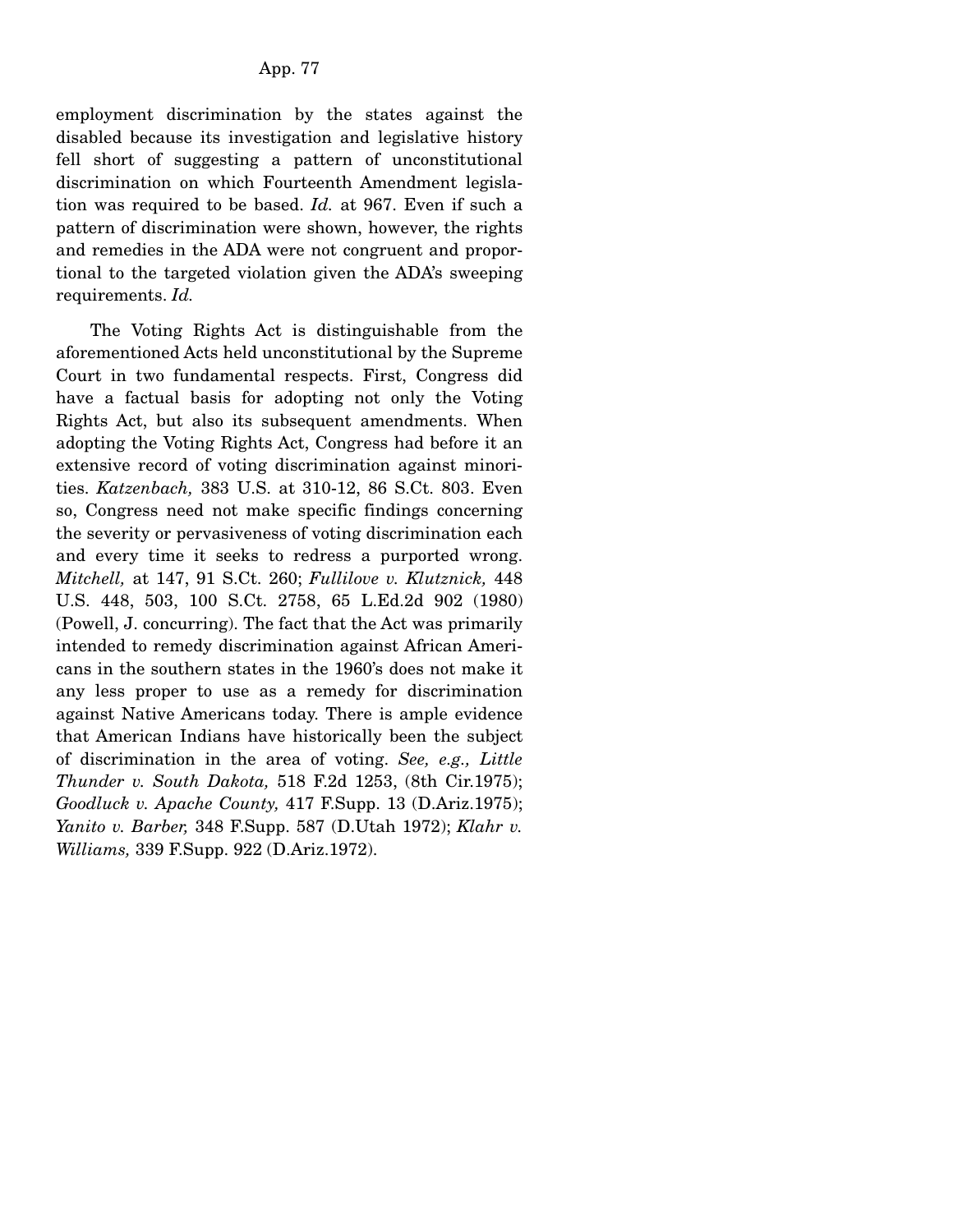Moreover, the remedy here is proportional to the harm. First, as described above, the Supreme Court has affirmed Congressional authority to pass laws relating to voting discrimination that are national in scope. Second, the Voting Rights Act does not require that districts be drawn so that minorities are guaranteed representation. It merely requires that they be given an equal chance at electing minority representatives only after they have shown that discriminatory results are present as a result of suspect voting procedures. *42 U.S.C. § 1973* (1982). Thus, the Voting Rights Act satisfies the congruence and proportionality requirements for a valid exercise of § 5 power.

 Finally, throughout the recent Supreme Court cases cited by the Blaine County, there exists an element missing that is present in this case. None of these recently decided Supreme Court cases addressed voting issues. This is significant in that equal opportunity for voting for all ethnic groups was a primary basis for the Fourteenth and Fifteenth Amendments. The Court finds Congress did not exceed its authority under the Civil War Amendments in crafting the Voting Rights Act which is designed to remedy the very harm of voting discrimination that the Amendments were adopted to prevent.

#### **V. CONCLUSION**

 IT IS THEREFORE ORDERED that Defendant Blaine County's Motion for Summary Judgment (Docs. # 23, # 24 and # 25) is DENIED.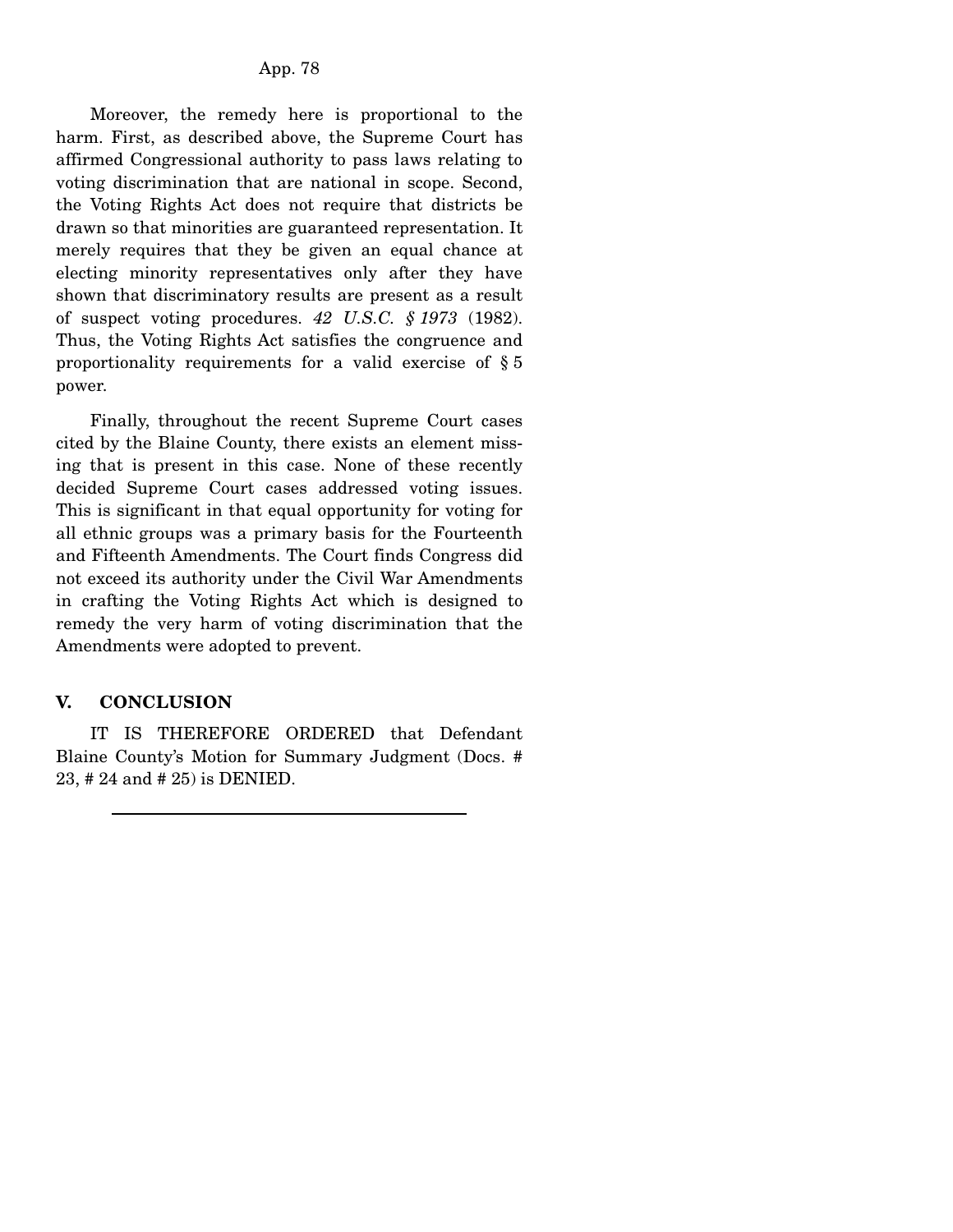#### App. 79

# UNITED STATES COURT OF APPEALS FOR THE NINTH CIRCUIT

| UNITED STATES OF AMERICA,                 | No. 02-35691                        |
|-------------------------------------------|-------------------------------------|
| Plaintiff-Appellee,<br>v.                 | D.C. No.<br>CV-99-00122-PMP         |
| <b>BLAINE COUNTY, Montana;</b><br>et al., | District of Montana,<br>Great Falls |
| Defendants-Appellants,                    | <b>ORDER</b>                        |
| v.                                        | (Filed Sep. 7, 2004)                |
| JOSEPH F. MCCONNELL; et al.,              |                                     |
| Plaintiff-Intervenors-Appelles.           |                                     |

Before: WARDLAW, GOULD, and PAEZ, Circuit Judges.

 The panel has voted to deny the appellants' petition for rehearing en banc. The full court has been advised of the appellants' petition for rehearing en banc, and no active judge of the court has requested a vote on whether to rehear the case en banc. Fed. R. App. P. 35(b). Therefore, the petition for rehearing en banc is DENIED.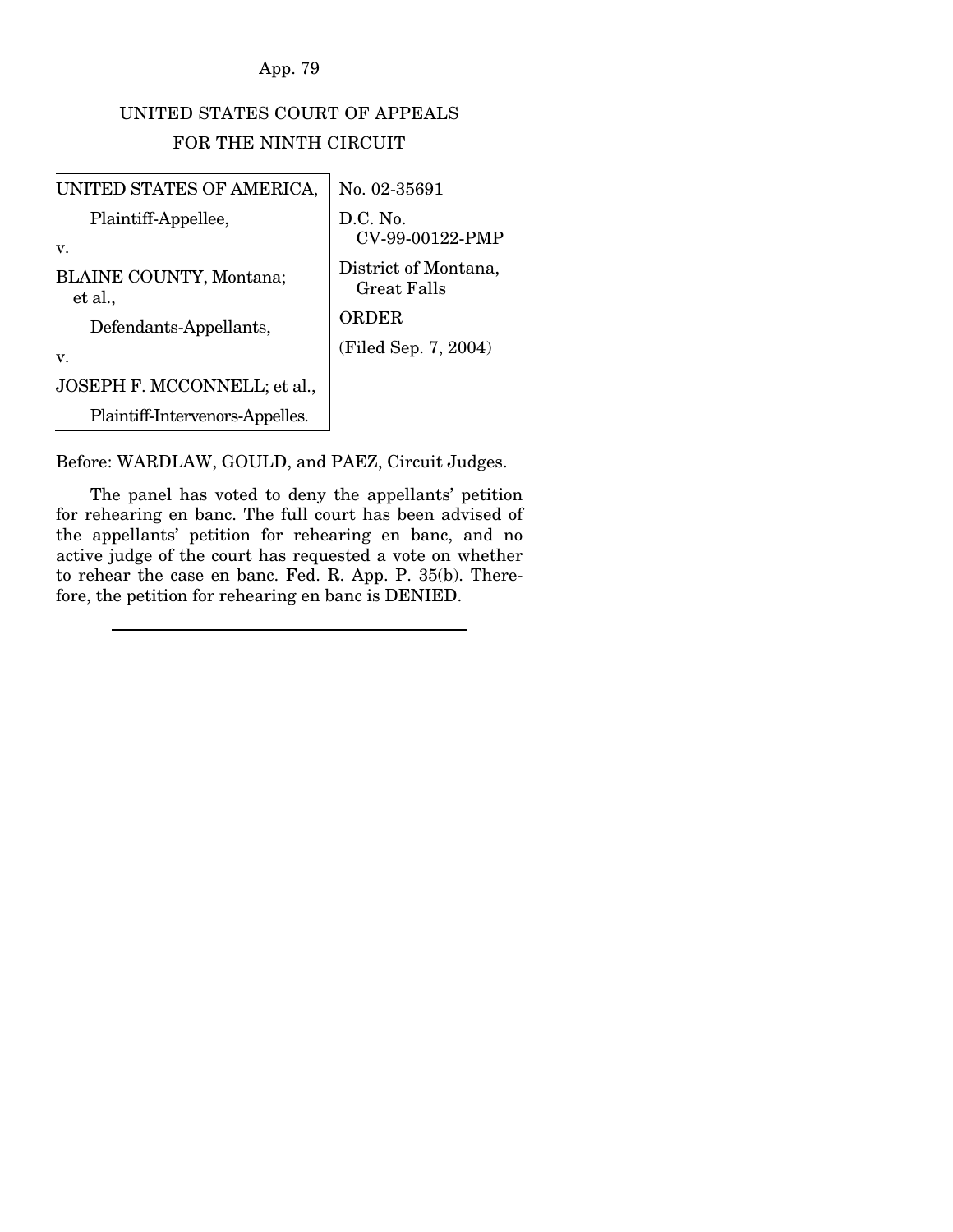### **UNITED STATES CONSTITUTION AMENDMENT XIV.**

# **CITIZENSHIP; PRIVILEGES AND IMMUNITIES; DUE PROCESS; EQUAL PROTECTION; APPOINT-MENT OF REPRESENTATION; DISQUALIFICA-TION OF OFFICERS; PUBLIC DEBT; ENFORCE-MENT**

**Section 1.** All persons born or naturalized in the United States, and subject to the jurisdiction thereof, are citizens of the United States and of the State wherein they reside. No State shall make or enforce any law which shall abridge the privileges or immunities of citizens of the United States; nor shall any State deprive any person of life, liberty, or property, without due process of law; nor deny to any person within its jurisdiction the equal protection of the laws.

**Section 2.** Representatives shall be apportioned among the several States according to their respective numbers, counting the whole number of persons in each State, excluding Indians not taxed. But when the right to vote at any election for the choice of electors for President and Vice President of the United States, Representatives in Congress, the Executive and Judicial officers of a State, or the members of the Legislature thereof, is denied to any of the male inhabitants of such State, being twenty-one years of age, and citizens of the United States, or in any way abridged, except for participation in rebellion, or other crime, the basis of representation therein shall be reduced in the proportion which the number of such male citizens shall bear to the whole number of male citizens twentyone years of age in such State.

**Section 3.** No person shall be a Senator or Representative in Congress, or elector of President and Vice President, or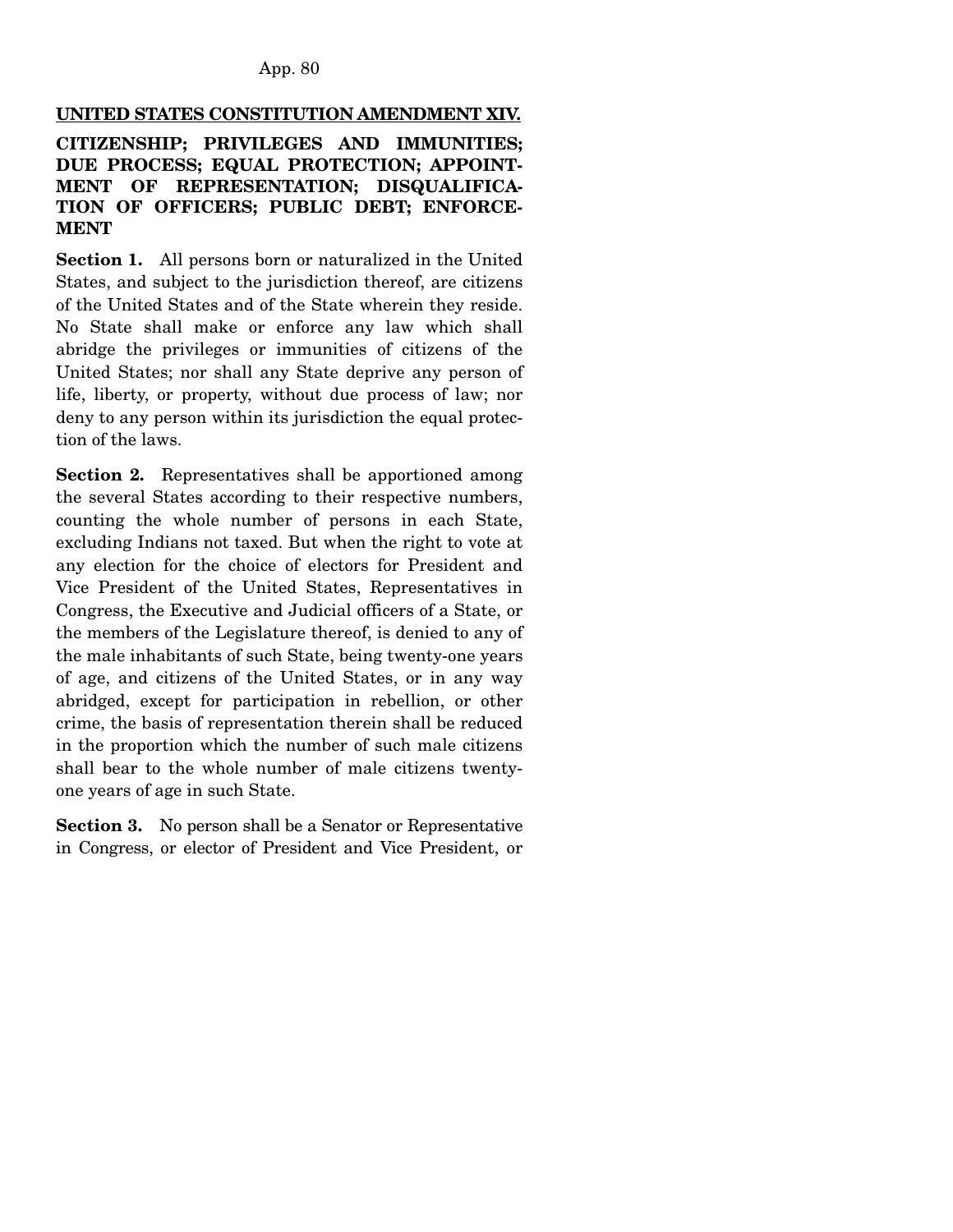hold any office, civil or military, under the United States, or under any State, who, having previously taken an oath, as a member of Congress, or as an officer of the United States, or as a member of any State legislature, or as an executive or judicial officer of any State, to support the Constitution of the United States, shall have engaged in insurrection or rebellion against the same, or given aid or comfort to the enemies thereof. But Congress may by a vote of two-thirds of each House, remove such disability.

**Section 4.** The validity of the public debt of the United States, authorized by law, including debts incurred for payment of pensions and bounties for services in suppressing insurrection or rebellion, shall not be questioned. But neither the United States nor any State shall assume or pay any debt or obligation incurred in aid of insurrection or rebellion against the United States, or any claim for the loss or emancipation of any slave; but all such debts, obligations and claims shall be held illegal and void.

**Section 5.** The Congress shall have power to enforce, by appropriate legislation, the provisions of this article.

# **UNITED STATES CONSTITUTION AMENDMENT XV. UNIVERSAL MALE SUFFRAGE**

**Section 1.** The right of citizens of the United States to vote shall not be denied or abridged by the United States or by any State on account of race, color, or previous condition of servitude.

**Section 2.** The Congress shall have power to enforce this article by appropriate legislation.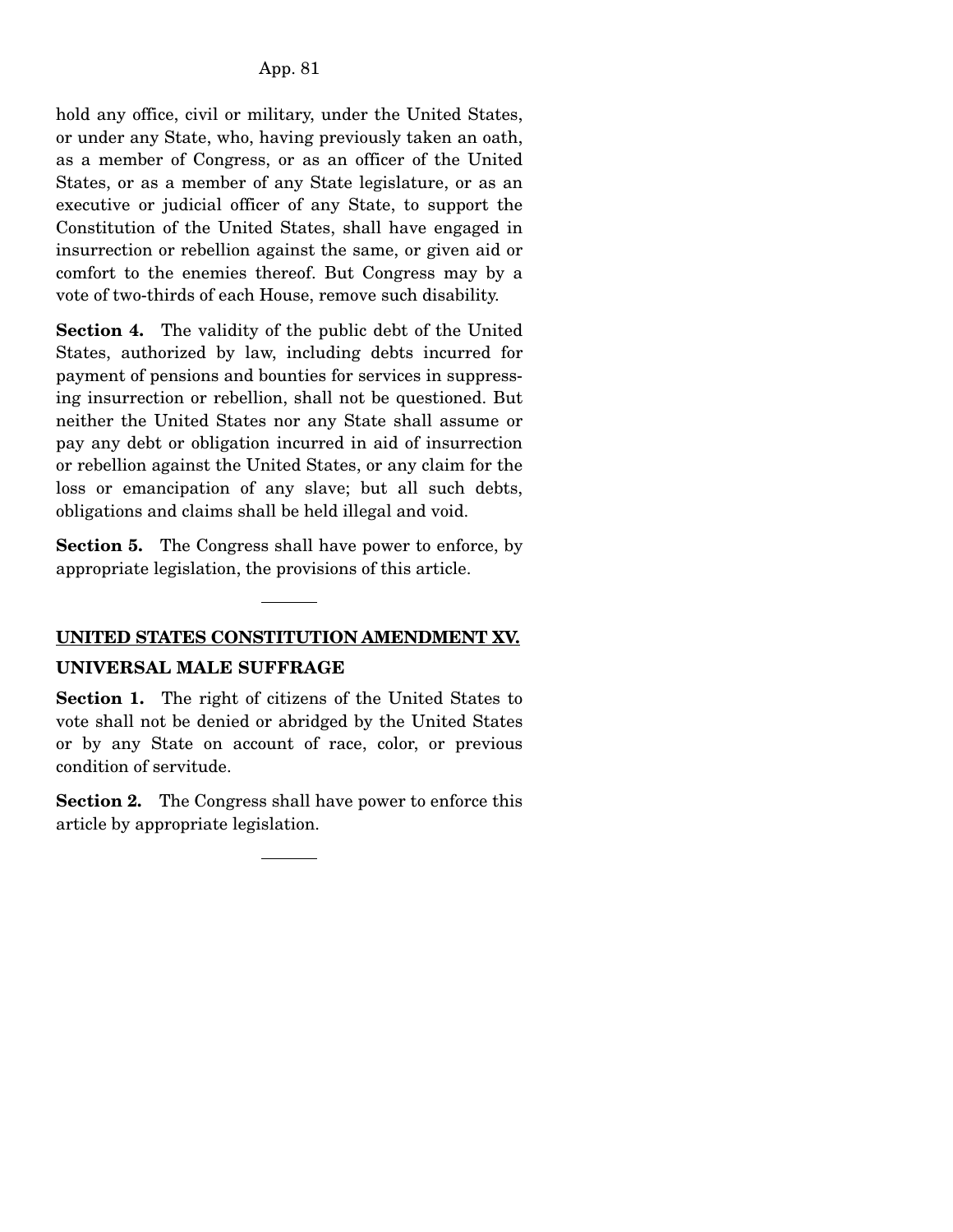# **Section 2 of the Voting Rights Act (42 U.S.C. § 1973)**

# **Denial or abridgement of right to vote on account of race or color through voting qualifications or prerequisites; establishment of violation**

**(a)** No voting qualification or prerequisite to voting or standard, practice, or procedure shall be imposed or applied by any State or political subdivision in a manner which results in a denial or abridgement of the right of any citizen of the United States to vote on account of race or color, or in contravention of the guarantees set forth in section  $1973b(f)(2)$  of this title, as provided in subsection (b) of this section.

**(b)** A violation of subsection (a) of this section is established if, based on the totality of circumstances, it is shown that the political processes leading to nomination or election in the State or political subdivision are not equally open to participation by members of a class of citizens protected by subsection (a) of this section in that its members have less opportunity than other members of the electorate to participate in the political process and to elect representatives of their choice. The extent to which members of a protected class have been elected to office in the State or political subdivision is one circumstance which may be considered: *Provided*, That nothing in this section establishes a right to have members of a protected class elected in numbers equal to their proportion in the population.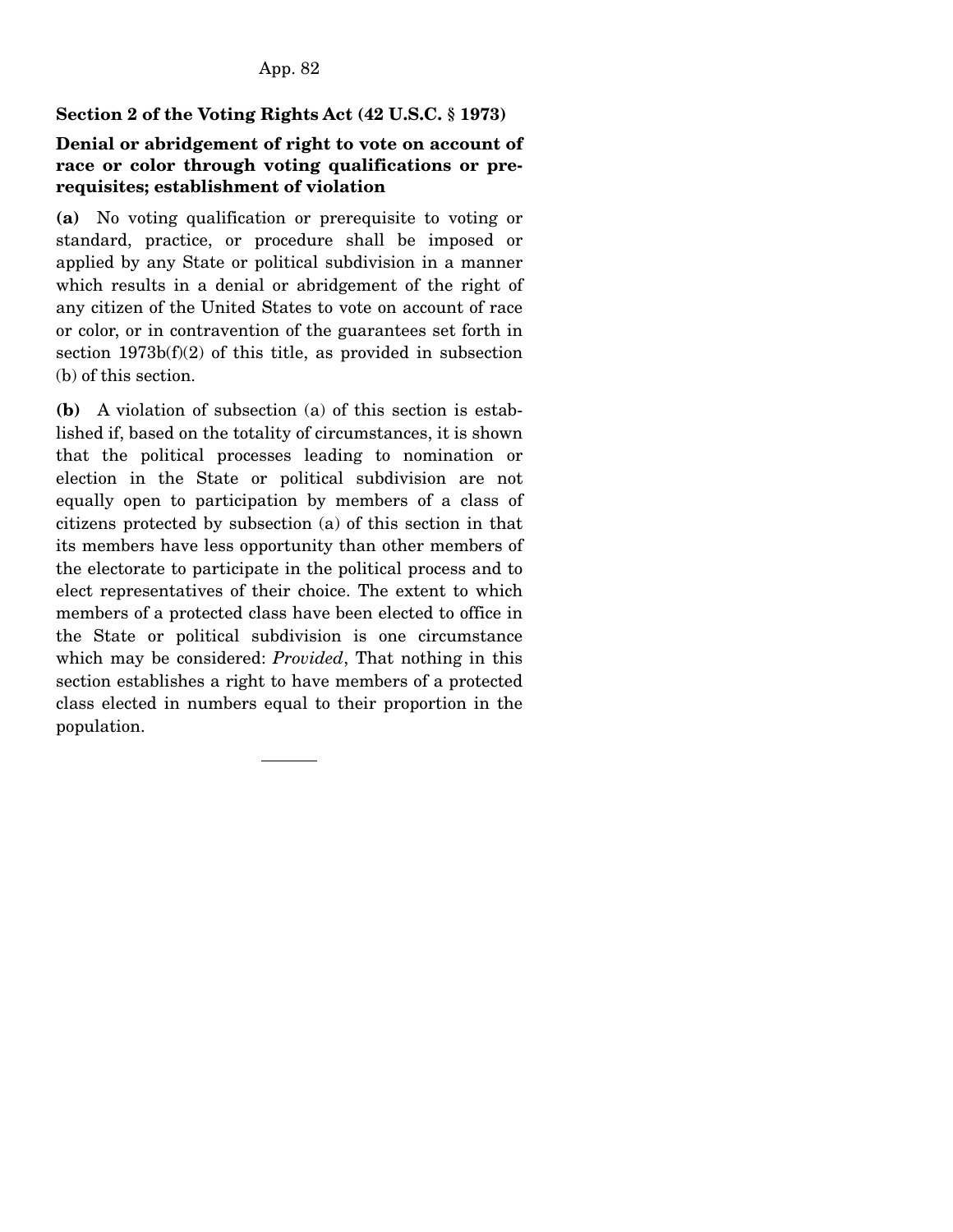#### **Section 4 of the Voting Rights Act (42 U.S.C. § 1973b)**

### **Suspension of the use of tests or devices in determining eligibility to vote**

(a) Action by State or political subdivision for declaratory judgment of no denial or abridgement; three-judge district court; appeal to Supreme Court; retention of jurisdiction by three-judge court.

 **(1)** To assure that the right of citizens of the United States to vote is not denied or abridged on account of race or color, no citizen shall be denied the right to vote in any Federal, State, or local election because of his failure to comply with any test or device in any State with respect to which the determinations have been made under the first two sentences of subsection (b) of this section or in any political subdivision of such State (as such subdivision existed on the date such determinations were made with respect to such State), though such determinations were not made with respect to such subdivision as a separate unit, or in any political subdivision with respect to which such determinations have been made as a separate unit, unless the United States District Court for the District of Columbia issues a declaratory judgment under this section. No citizen shall be denied the right to vote in any Federal, State, or local election because of his failure to comply with any test or device in any State with respect to which the determinations have been made under the third sentence of subsection (b) of this section or in any political subdivision of such State (as such subdivision existed on the date such determinations were made with respect to such State), though such determinations were not made with respect to such subdivision as a separate unit, or in any political subdivision with respect to which such determinations have been made as a separate unit, unless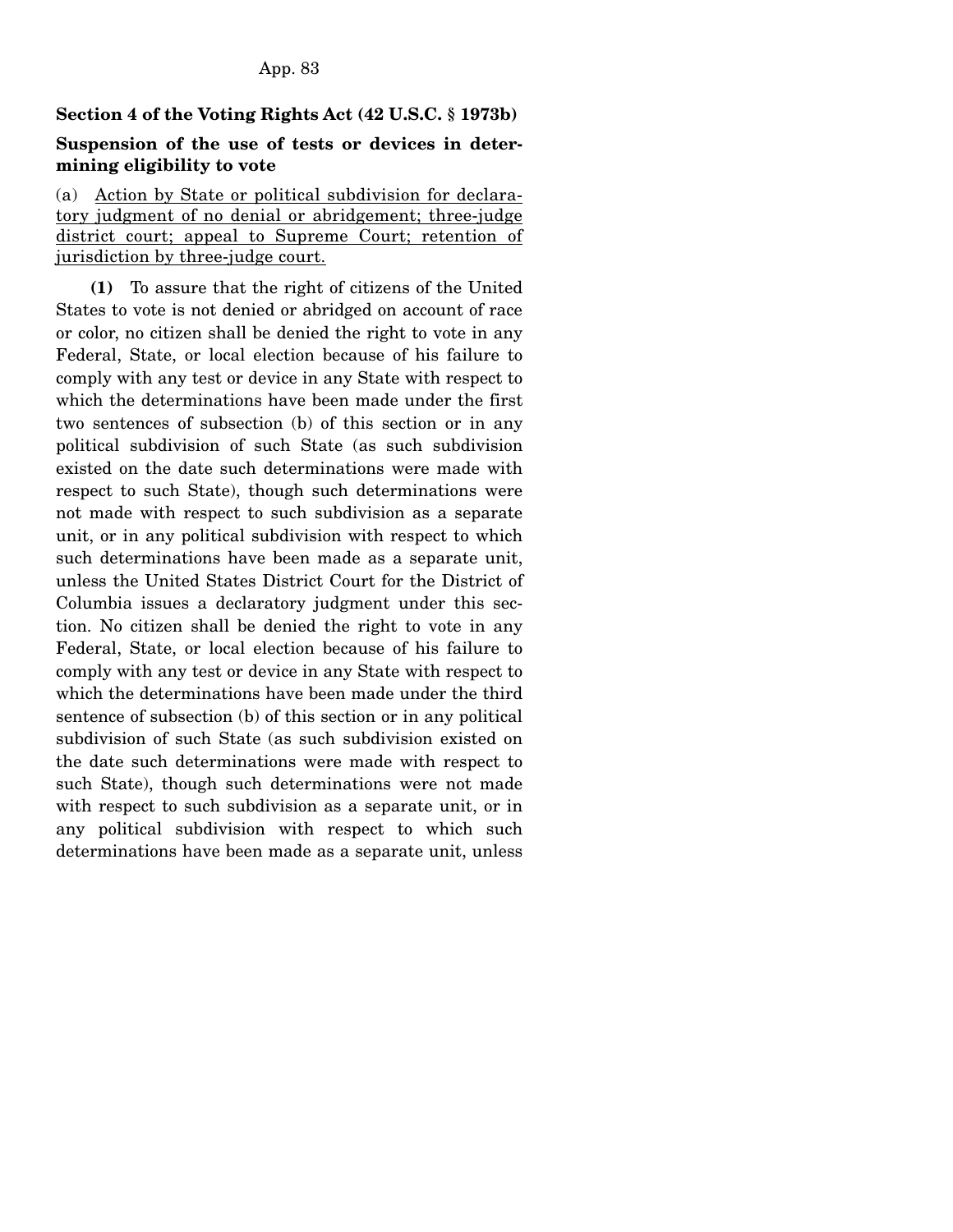the United States District Court for the District of Columbia issues a declaratory judgment under this section. A declaratory judgment under this section shall issue only if such court determines that during the ten years preceding the filing of the action, and during the pendency of such action –

 **(A)** no such test or device has been used within such State or political subdivision for the purpose or with the effect of denying or abridging the right to vote on account of race or color or (in the case of a State or subdivision seeking a declaratory judgment under the second sentence of this subsection) in contravention of the guarantees of subsection (f)(2) of this section;

 **(B)** no final judgment of any court of the United States, other than the denial of declaratory judgment under this section, has determined that denials or abridgements of the right to vote on account of race or color have occurred anywhere in the territory of such State or political subdivision or (in the case of a State or subdivision seeking a declaratory judgment under the second sentence of this subsection) that denials or abridgements of the right to vote in contravention of the guarantees of subsection (f)(2) of this section have occurred anywhere in the territory of such State or subdivision and no consent decree, settlement, or agreement has been entered into resulting in any abandonment of a voting practice challenged on such grounds; and no declaratory judgment under this section shall be entered during the pendency of an action commenced before the filing of an action under this section and alleging such denials or abridgements of the right to vote;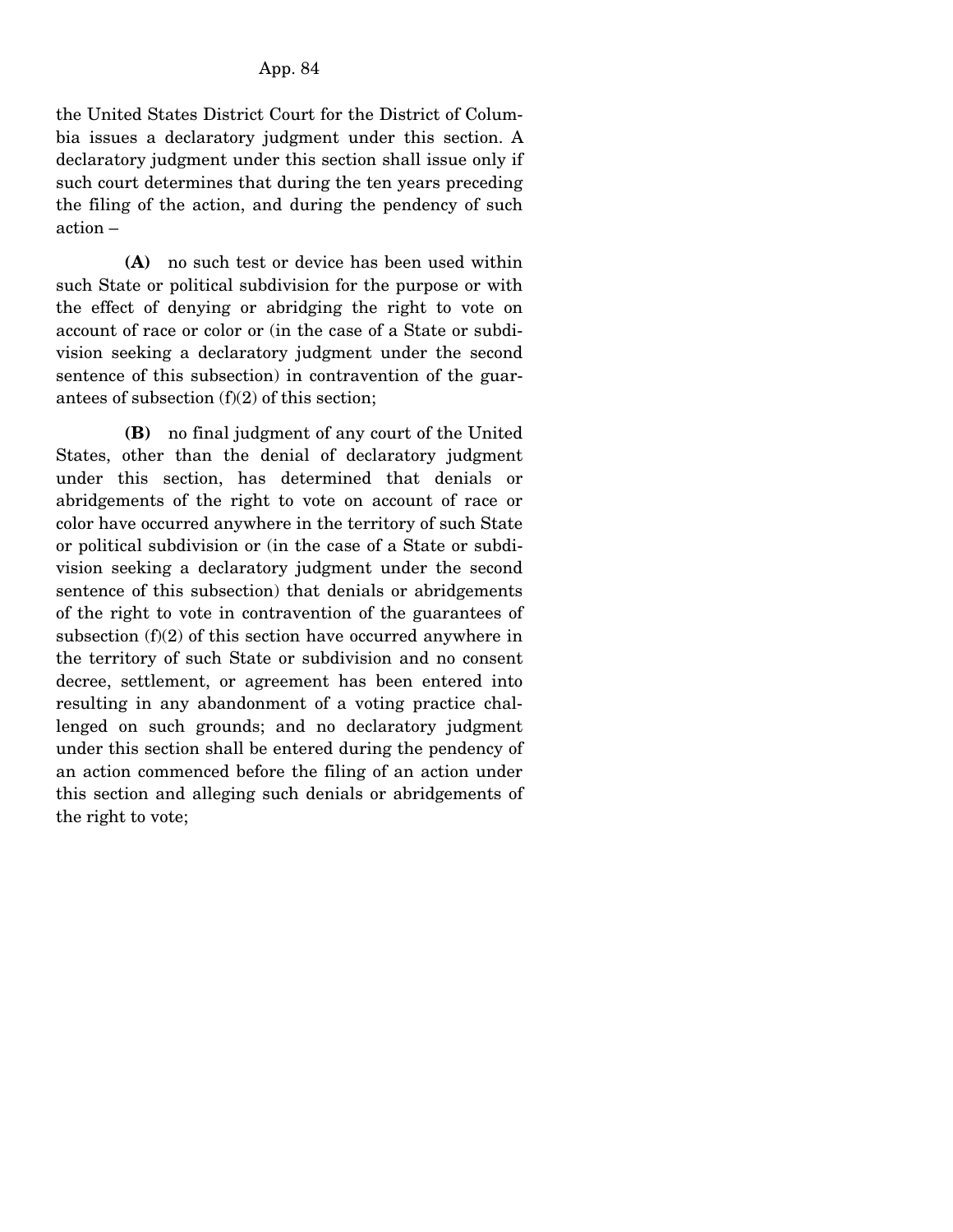**(C)** no Federal examiners under subchapters I-A to I-C of this chapter have been assigned to such State or political subdivision;

 **(D)** such State or political subdivision and all governmental units within its territory have complied with section 1973c of this title, including compliance with the requirement that no change covered by section 1973c of this title has been enforced without preclearance under section 1973c of this title, and have repealed all changes covered by section 1973c of this title to which the Attorney General has successfully objected or as to which the United States District Court for the District of Columbia has denied a declaratory judgment;

 **(E)** the Attorney General has not interposed any objection (that has not been overturned by a final judgment of a court) and no declaratory judgment has been denied under section 1973c of this title, with respect to any submission by or on behalf of the plaintiff or any governmental unit within its territory under section 1973c of this title, and no such submissions or declaratory judgment actions are pending; and

 **(F)** such State or political subdivision and all governmental units within its territory –

 **(i)** have eliminated voting procedures and methods of election which inhibit or dilute equal access to the electoral process;

 **(ii)** have engaged in constructive efforts to eliminate intimidation and harassment of persons exercising rights protected under subchapters I-A to I-C of this chapter; and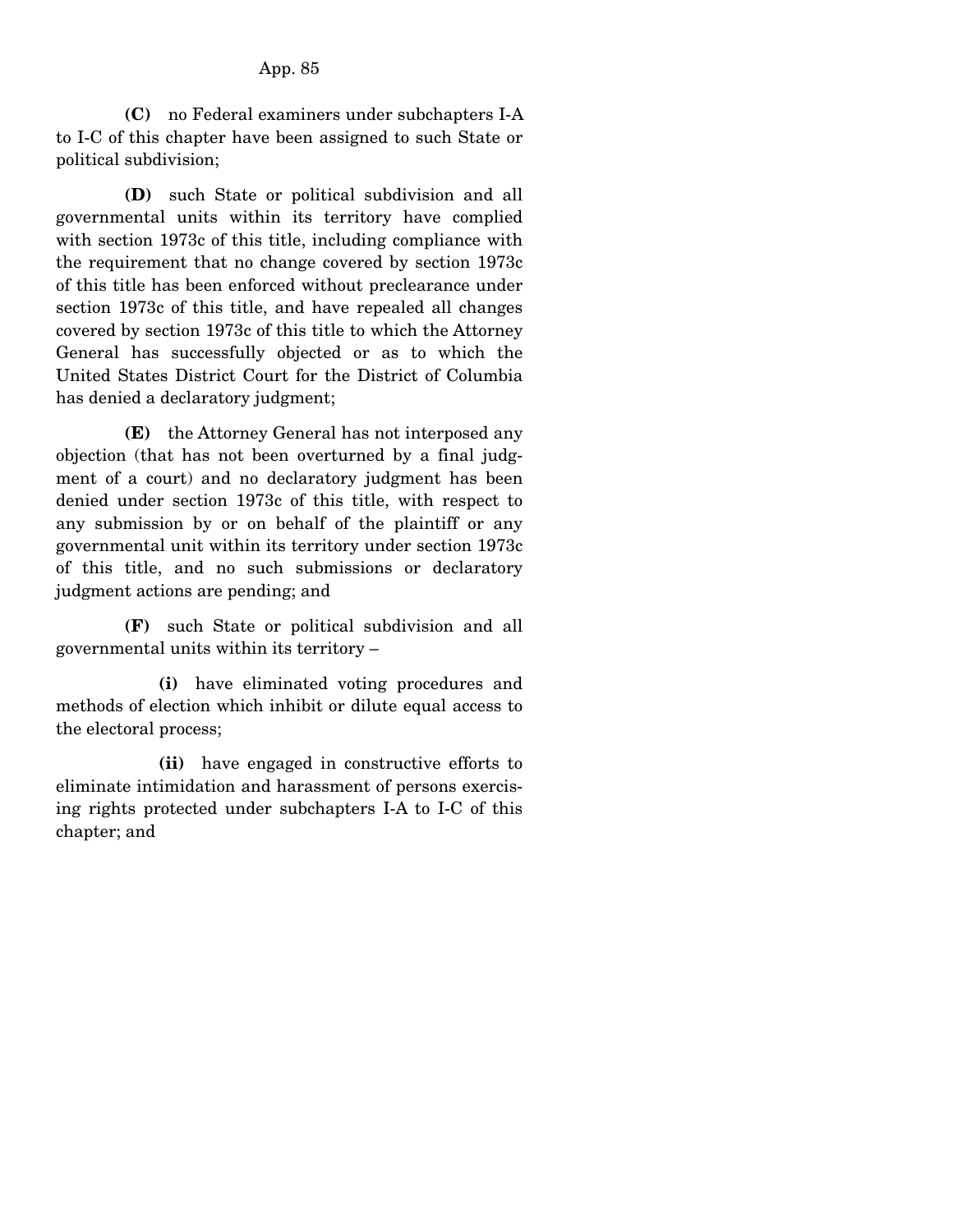**(iii)** have engaged in other constructive efforts, such as expanded opportunity for convenient registration and voting for every person of voting age and the appointment of minority persons as election officials throughout the jurisdiction and at all stages of the election and registration process.

 **(2)** To assist the court in determining whether to issue a declaratory judgment under this subsection, the plaintiff shall present evidence of minority participation, including evidence of the levels of minority group registration and voting, changes in such levels over time, and disparities between minority-group and non-minoritygroup participation.

 **(3)** No declaratory judgment shall issue under this subsection with respect to such State or political subdivision if such plaintiff and governmental units within its territory have, during the period beginning ten years before the date the judgment is issued, engaged in violations of any provision of the Constitution or laws of the United States or any State or political subdivision with respect to discrimination in voting on account of race or color or (in the case of a State or subdivision seeking a declaratory judgment under the second sentence of this subsection) in contravention of the guarantees of subsection  $(f)(2)$  of this section unless the plaintiff establishes that any such violations were trivial, were promptly corrected, and were not repeated.

 **(4)** The State or political subdivision bringing such action shall publicize the intended commencement and any proposed settlement of such action in the media serving such State or political subdivision and in appropriate United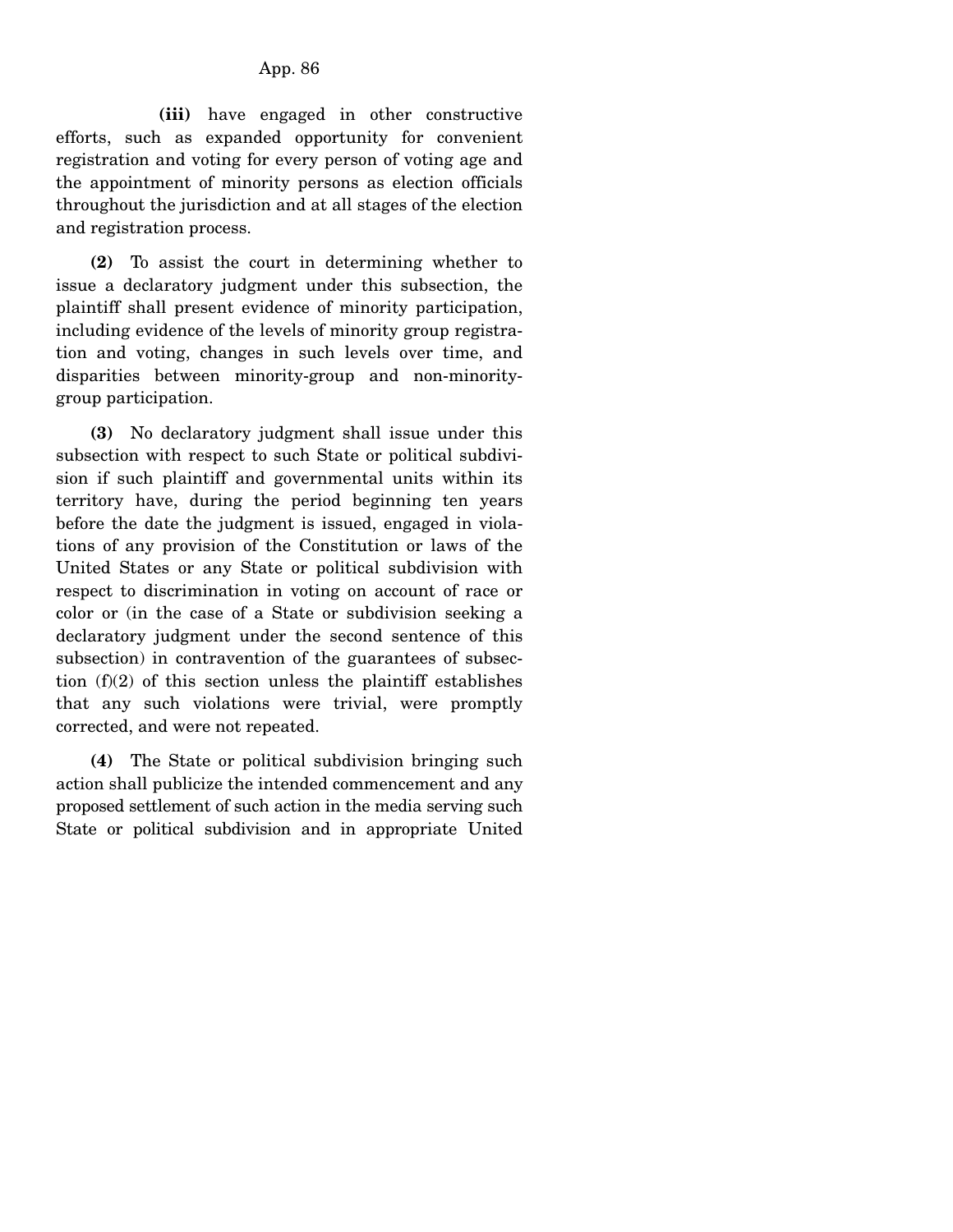States post offices. Any aggrieved party may as of right intervene at any stage in such action.

 **(5)** An action pursuant to this subsection shall be heard and determined by a court of three judges in accordance with the provisions of section 2284 of Title 28 and any appeal shall lie to the Supreme Court. The court shall retain jurisdiction of any action pursuant to this subsection for ten years after judgment and shall reopen the action upon motion of the Attorney General or any aggrieved person alleging that conduct has occurred which, had that conduct occurred during the ten-year periods referred to in this subsection, would have precluded the issuance of a declaratory judgment under this subsection. The court, upon such reopening, shall vacate the declaratory judgment issued under this section if, after the issuance of such declaratory judgment, a final judgment against the State or subdivision with respect to which such declaratory judgment was issued, or against any governmental unit within that State or subdivision, determines that denials or abridgements of the right to vote on account of race or color have occurred anywhere in the territory of such State or political subdivision or (in the case of a State or subdivision which sought a declaratory judgment under the second sentence of this subsection) that denials or abridgements of the right to vote in contravention of the guarantees of subsection  $(f)(2)$  of this section have occurred anywhere in the territory of such State or subdivision, or if, after the issuance of such declaratory judgment, a consent decree, settlement, or agreement has been entered into resulting in any abandonment of a voting practice challenged on such grounds.

 **(6)** If, after two years from the date of the filing of a declaratory judgment under this subsection, no date has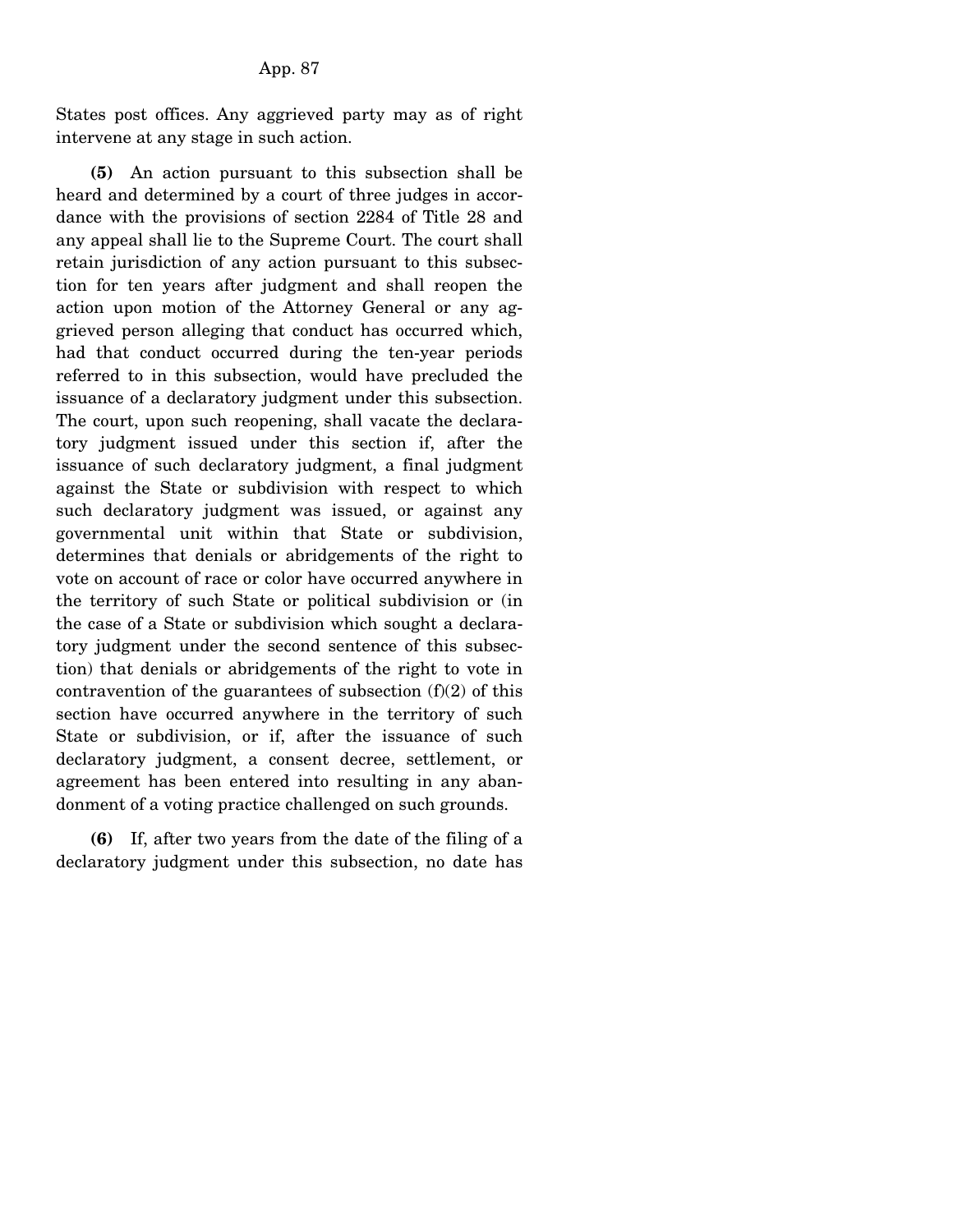been set for a hearing in such action, and that delay has not been the result of an avoidable delay on the part of counsel for any party, the chief judge of the United States District Court for the District of Columbia may request the Judicial Council for the Circuit of the District of Columbia to provide the necessary judicial resources to expedite any action filed under this section. If such resources are unavailable within the circuit, the chief judge shall file a certificate of necessity in accordance with section 292(d) of Title 28.

 **(7)** The Congress shall reconsider the provisions of this section at the end of the fifteen-year period following the effective date of the amendments made by the Voting Rights Act Amendments of 1982.

 **(8)** The provisions of this section shall expire at the end of the twenty-five-year period following the effective date of the amendments made by the Voting Rights Act Amendments of 1982.

 **(9)** Nothing in this section shall prohibit the Attorney General from consenting to an entry of judgment if based upon a showing of objective and compelling evidence by the plaintiff, and upon investigation, he is satisfied that the State or political subdivision has complied with the requirements of subsection  $(a)(1)$  of this section. Any aggrieved party may as of right intervene at any stage in such action.

(b) Required factual determinations necessary to allow suspension of compliance with tests and devices; publication in Federal Register.

The provisions of subsection (a) of this section shall apply in any State or in any political subdivision of a State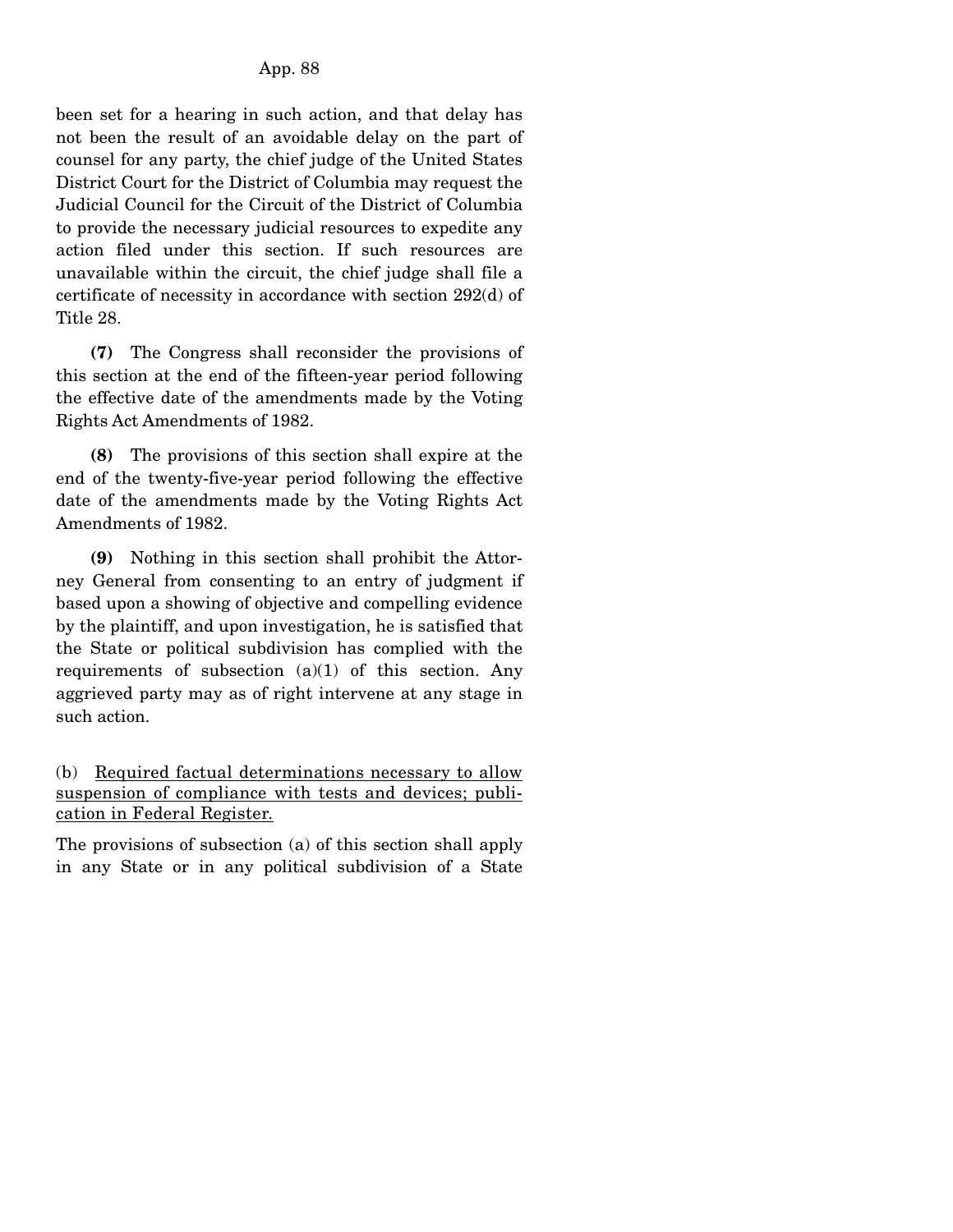which (1) the Attorney General determines maintained on November 1, 1964, any test or device, and with respect to which (2) the Director of the Census determines that less than 50 per centum of the persons of voting age residing therein were registered on November 1, 1964, or that less than 50 per centum of such persons voted in the presidential election of November 1964. On and after August 6, 1970, in addition to any State or political subdivision of a State determined to be subject to subsection (a) of this section pursuant to the previous sentence, the provisions of subsection (a) of this section shall apply in any State or any political subdivision of a State which (i) the Attorney General determines maintained on November 1, 1968, any test or device, and with respect to which (ii) the Director of the Census determines that less than 50 per centum of the persons of voting age residing therein were registered on November 1, 1968, or that less than 50 per centum of such persons voted in the presidential election of November 1968. On and after August 6, 1975, in addition to any State or political subdivision of a State determined to be subject to subsection (a) of this section pursuant to the previous two sentences, the provisions of subsection (a) of this section shall apply in any State or any political subdivision of a State which (i) the Attorney General determines maintained on November 1, 1972, any test or device, and with respect to which (ii) the Director of the Census determines that less than 50 per centum of the citizens of voting age were registered on November 1, 1972, or that less than 50 per centum of such persons voted in the Presidential election of November 1972.

A determination or certification of the Attorney General or of the Director of the Census under this section or under section 1973d or 1973k of this title shall not be reviewable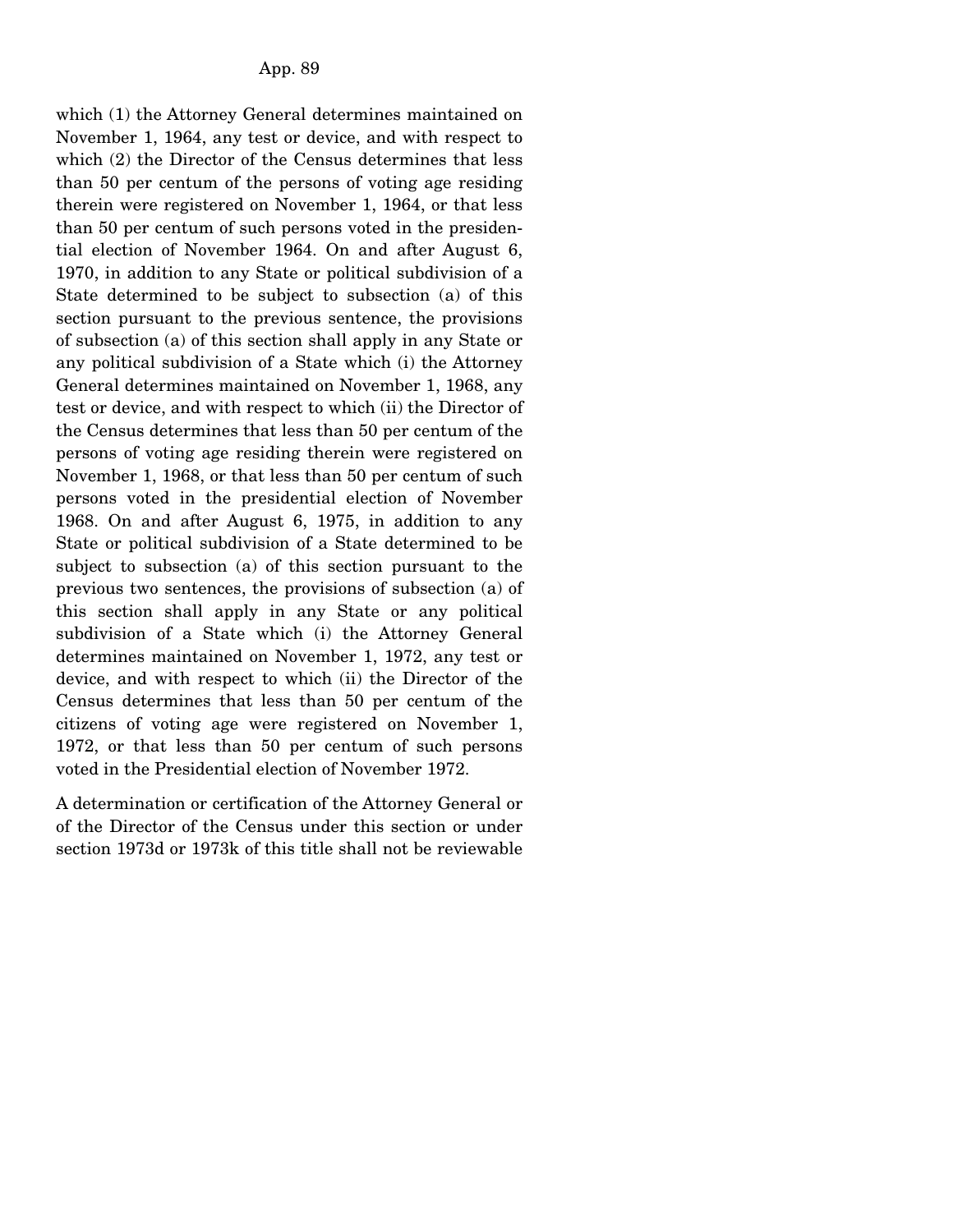in any court and shall be effective upon publication in the Federal Register.

# (c) "Test or device" defined.

The phrase "test or device" shall mean any requirement that a person as a prerequisite for voting or registration for voting (1) demonstrate the ability to read, write, understand, or interpret any matter, (2) demonstrate any educational achievement or his knowledge of any particular subject, (3) possess good moral character, or (4) prove his qualifications by the voucher of registered voters or members of any other class.

# (d) Required frequency, continuation and probable recurrence of incidents of denial or abridgement to constitute forbidden use of tests or devices.

For purposes of this section no State or political subdivision shall be determined to have engaged in the use of tests or devices for the purpose or with the effect of denying or abridging the right to vote on account of race or color, or in contravention of the guarantees set forth in subsection  $(f)(2)$  of this section if  $(1)$  incidents of such use have been few in number and have been promptly and effectively corrected by State or local action, (2) the continuing effect of such incidents has been eliminated, and (3) there is no reasonable probability of their recurrence in the future.

# (e) Completion of requisite grade level of education in American-flag schools in which the predominant classroom language was other than English.

 **(1)** Congress hereby declares that to secure the rights under the fourteenth amendment of persons educated in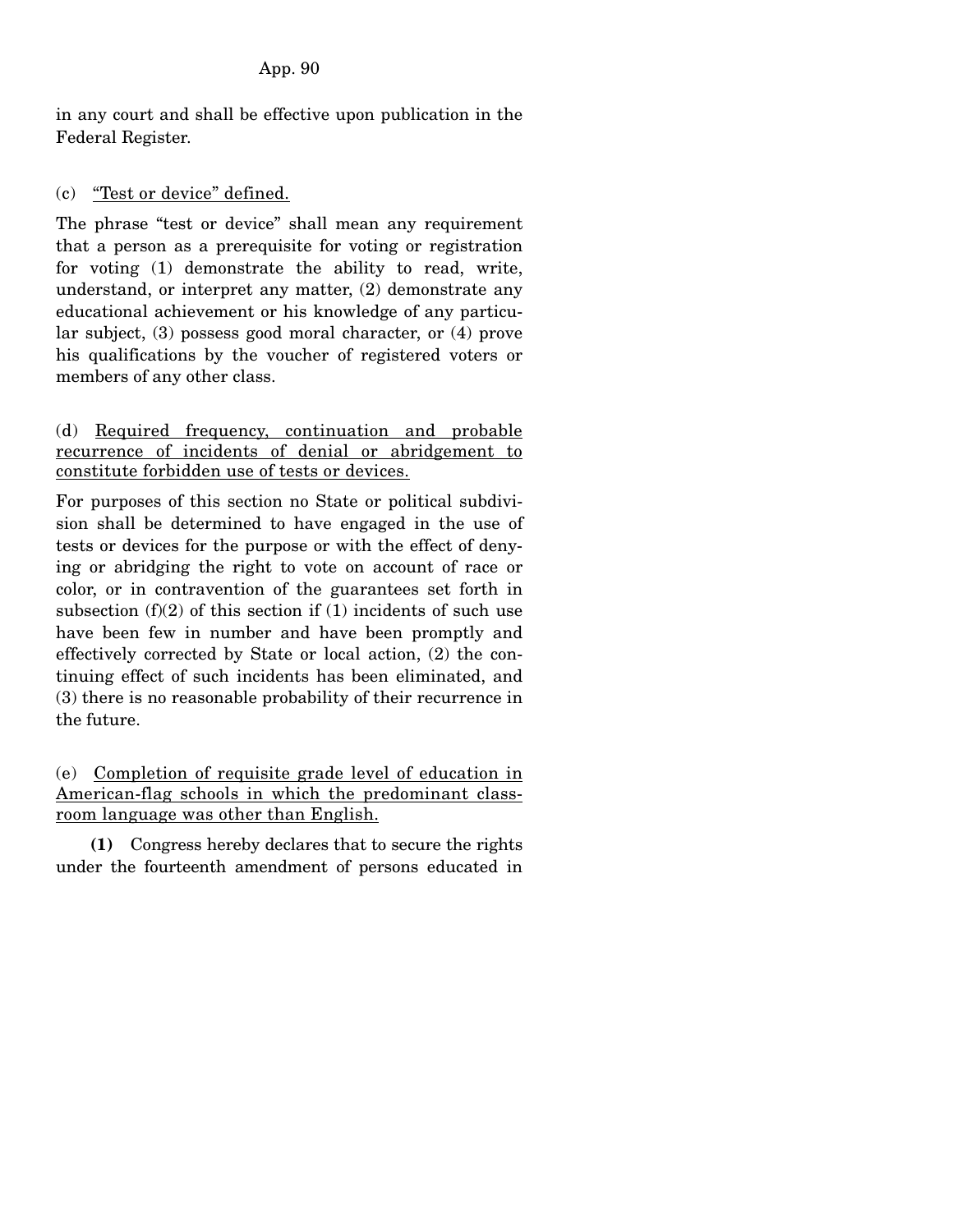American-flag schools in which the predominant classroom language was other than English, it is necessary to prohibit the States from conditioning the right to vote of such persons on ability to read, write, understand, or interpret any matter in the English language.

 **(2)** No person who demonstrates that he has successfully completed the sixth primary grade in a public school in, or a private school accredited by, any State or territory, the District of Columbia, or the Commonwealth of Puerto Rico in which the predominant classroom language was other than English, shall be denied the right to vote in any Federal, State, or local election because of his inability to read, write, understand, or interpret any matter in the English language, except that in States in which State law provides that a different level of education is presumptive of literacy, he shall demonstrate that he has successfully completed an equivalent level of education in a public school in, or a private school accredited by, any State or territory, the District of Columbia, or the Commonwealth of Puerto Rico in which the predominant classroom language was other than English.

### (f) Congressional findings of voting discrimination against language minorities; prohibition of English-only elections; other remedial measures.

 **(1)** The Congress finds that voting discrimination against citizens of language minorities is pervasive and national in scope. Such minority citizens are from environments in which the dominant language is other than English. In addition they have been denied equal educational opportunities by State and local governments, resulting in severe disabilities and continuing illiteracy in the English language. The Congress further finds that,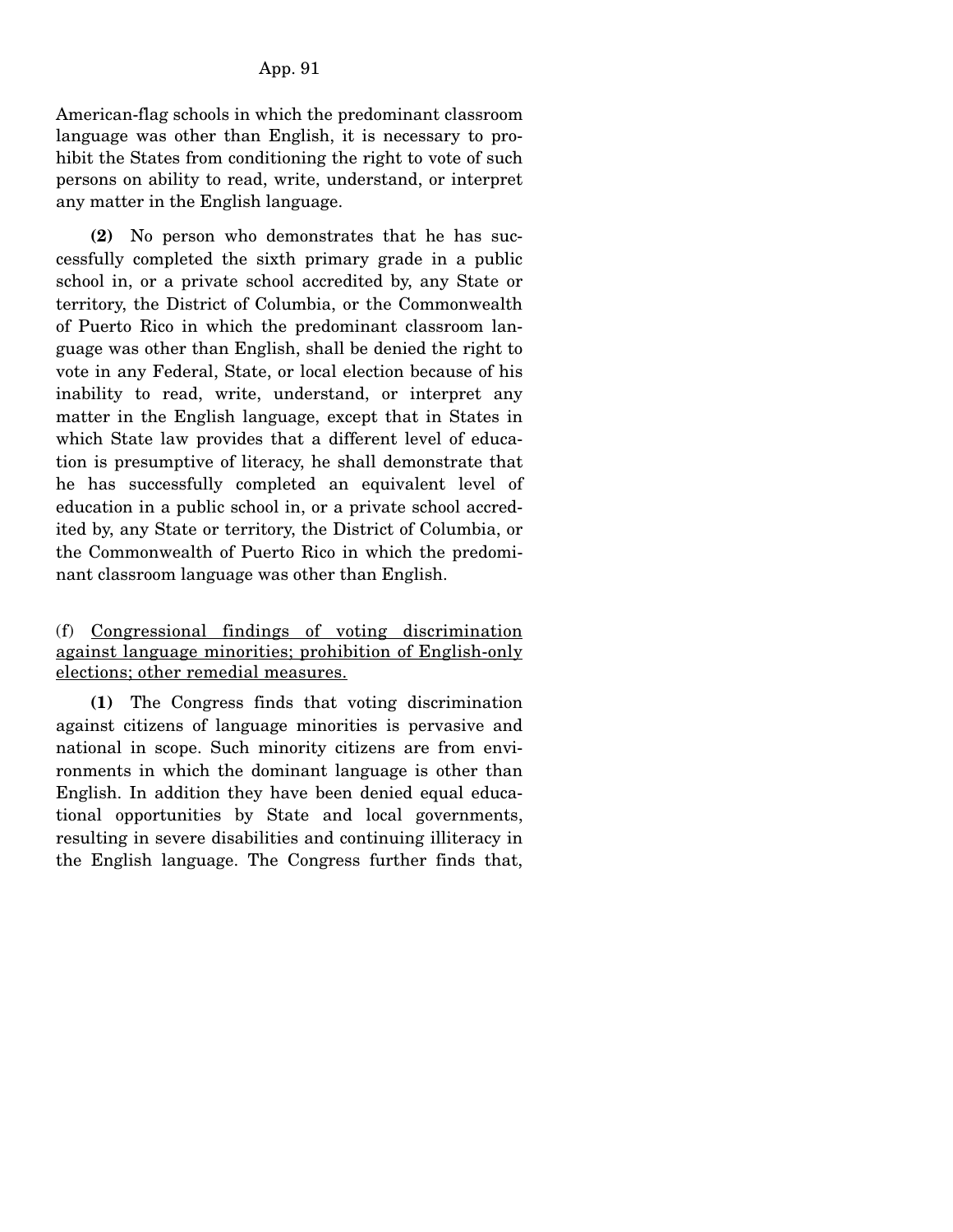where State and local officials conduct elections only in English, language minority citizens are excluded from participating in the electoral process. In many areas of the country, this exclusion is aggravated by acts of physical, economic, and political intimidation. The Congress declares that, in order to enforce the guarantees of the fourteenth and fifteenth amendments to the United States Constitution, it is necessary to eliminate such discrimination by prohibiting English-only elections, and by prescribing other remedial devices.

 **(2)** No voting qualification or prerequisite to voting, or standard, practice, or procedure shall be imposed or applied by any State or political subdivision to deny or abridge the right of any citizen of the United States to vote because he is a member of a language minority group.

 **(3)** In addition to the meaning given the term under subsection (c) of this section, the term "test or device" shall also mean any practice or requirement by which any State or political subdivision provided any registration or voting notices, forms, instructions, assistance, or other materials or information relating to the electoral process, including ballots, only in the English language, where the Director of the Census determines that more than five per centum of the citizens of voting age residing in such State or political subdivision are members of a single language minority. With respect to subsection (b) of this section, the term "test or device", as defined in this subsection, shall be employed only in making the determinations under the third sentence of that subsection.

 **(4)** Whenever any State or political subdivision subject to the prohibitions of the second sentence of subsection (a) of this section provides any registration or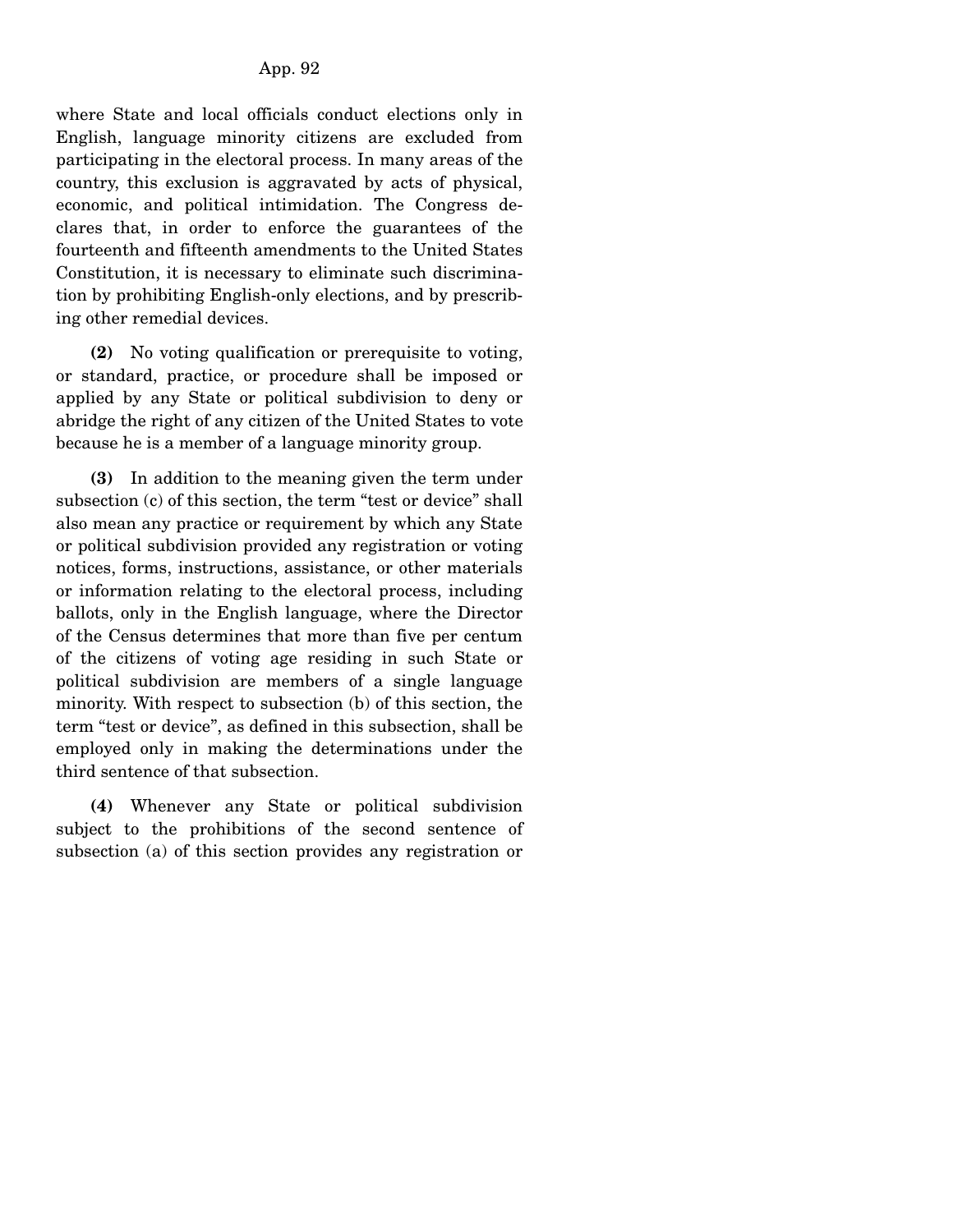voting notices, forms, instructions, assistance, or other materials or information relating to the electoral process, including ballots, it shall provide them in the language of the applicable language minority group as well as in the English language: *Provided*, That where the language of the applicable minority group is oral or unwritten or in the case of Alaskan Natives and American Indians, if the predominate language is historically unwritten, the State or political subdivision is only required to furnish oral instructions, assistance, or other information relating to registration and voting.

#### **Section 5 of the Voting Rights Act (42 U.S.C. § 1973c)**

**Alteration of voting qualifications and procedures; action by State or political subdivision for declaratory judgment of no denial or abridgement of voting rights; three-judge district court; appeal to Supreme Court** 

Whenever a State or political subdivision with respect to which the prohibitions set forth in section  $1973b(a)$  of this title based upon determinations made under the first sentence of section 1973b(b), of this title are in effect shall enact or seek to administer any voting qualification or prerequisite to voting, or standard, practice, or procedure with respect to voting different from that in force or effect on November 1, 1964, or whenever a State or political subdivision with respect to which the prohibitions set forth in section 1973b(a) of this title based upon determinations made under the second sentence of section 1973b(b) of this title are in effect shall enact or seek to administer any voting qualification or prerequisite to voting, or standard, practice, or procedure with respect to voting different from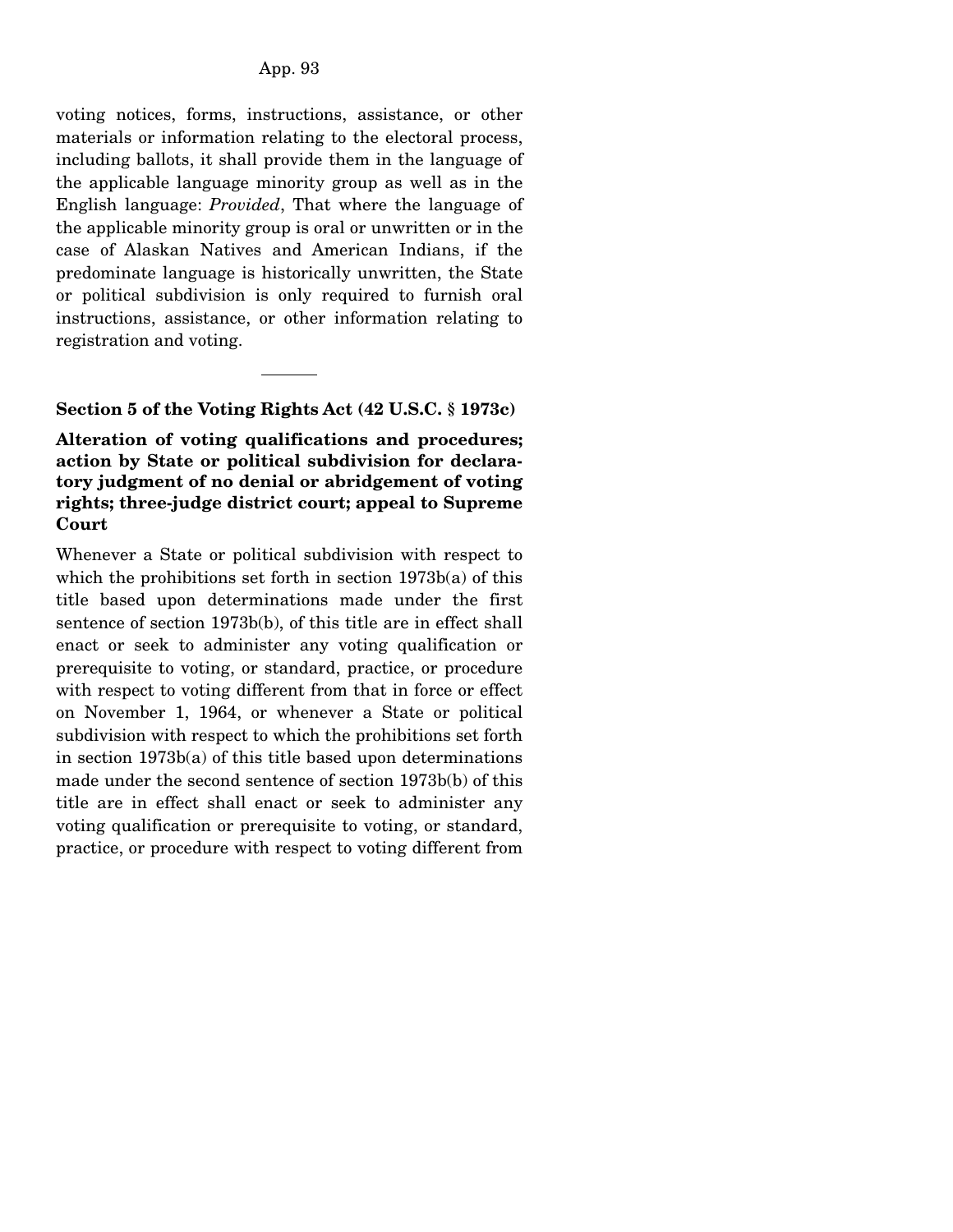that in force or effect on November 1, 1968, or whenever a State or political subdivision with respect to which the prohibitions set forth in section 1973b(a) of this title based upon determinations made under the third sentence of section 1973b(b) of this title are in effect shall enact or seek to administer any voting qualification or prerequisite to voting, or standard, practice, or procedure with respect to voting different from that in force or effect on November 1, 1972, such State or subdivision may institute an action in the United States District Court for the District of Columbia for a declaratory judgment that such qualification, prerequisite, standard, practice, or procedure does not have the purpose and will not have the effect of denying or abridging the right to vote on account of race or color, or in contravention of the guarantees set forth in section 1973b(f)(2) of this title, and unless and until the court enters such judgment no person shall be denied the right to vote for failure to comply with such qualification, prerequisite, standard, practice, or procedure: *Provided*, That such qualification, prerequisite, standard, practice, or procedure may be enforced without such proceeding if the qualification, prerequisite, standard, practice, or procedure has been submitted by the chief legal officer or other appropriate official of such State or subdivision to the Attorney General and the Attorney General has not interposed an objection within sixty days after such submission, or upon good cause shown, to facilitate an expedited approval within sixty days after such submission, the Attorney General has affirmatively indicated that such objection will not be made. Neither an affirmative indication by the Attorney General that no objection will be made, nor the Attorney General's failure to object, nor a declaratory judgment entered under this section shall bar a subsequent action to enjoin enforcement of such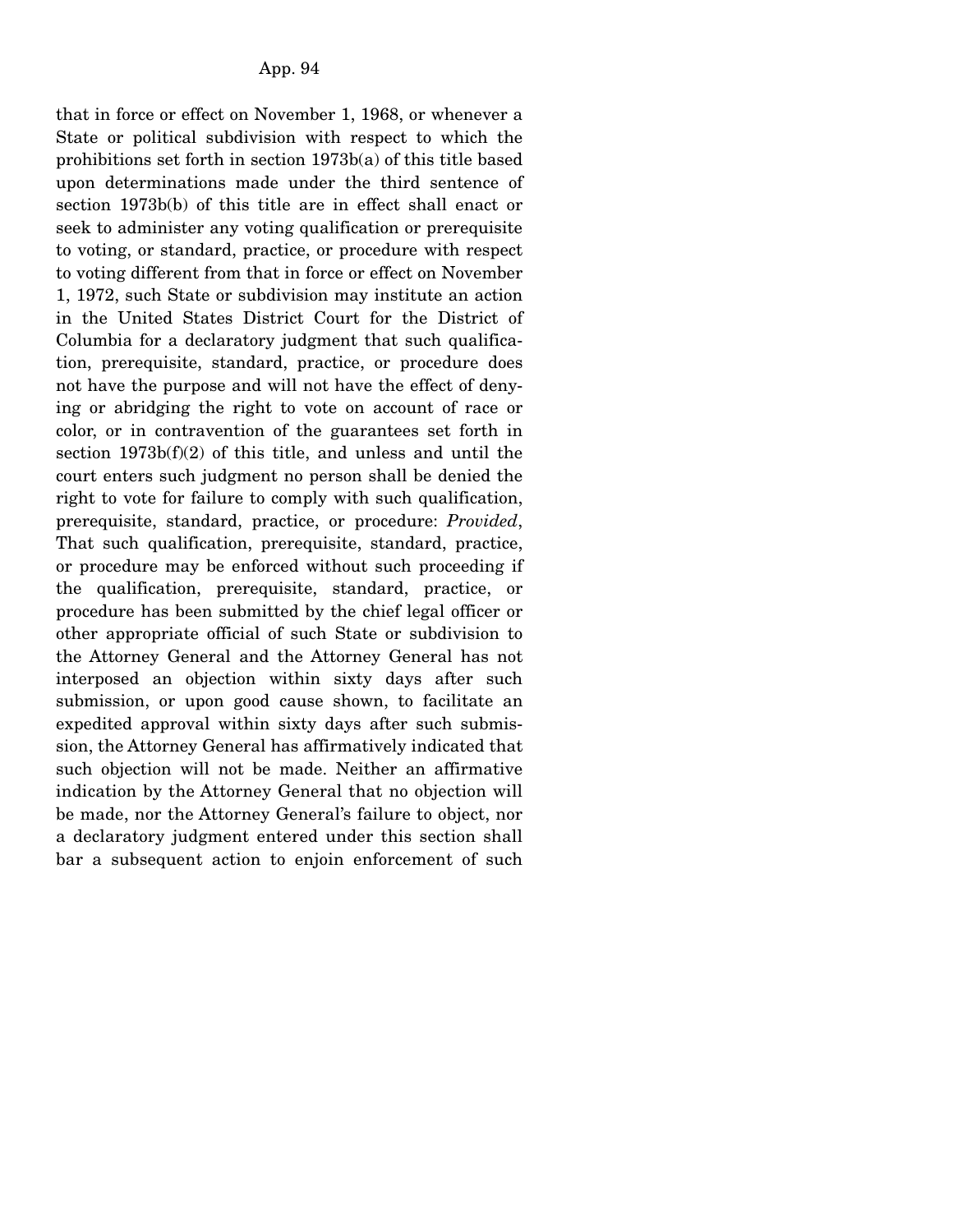qualification, prerequisite, standard, practice, or procedure. In the event the Attorney General affirmatively indicates that no objection will be made within the sixtyday period following receipt of a submission, the Attorney General may reserve the right to reexamine the submission if additional information comes to his attention during the remainder of the sixty-day period which would otherwise require objection in accordance with this section. Any action under this section shall be heard and determined by a court of three judges in accordance with the provisions of section 2284 of Title 28 and any appeal shall lie to the Supreme Court.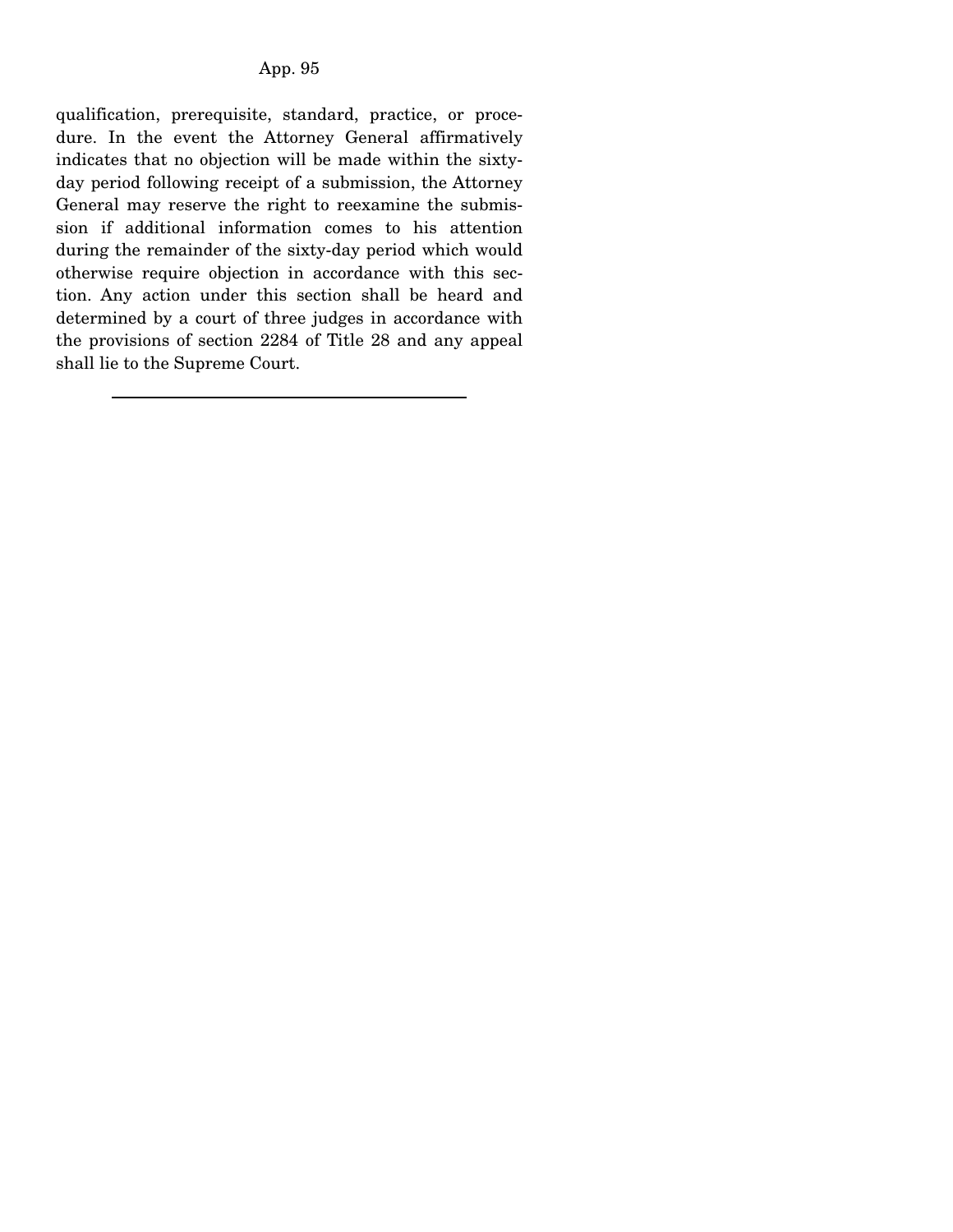

#### **U.S. Department of Justice**  $1.$ **Civil Rights Division Voting Section Section 5 Covered Jurisdictions**  $\overline{2}$ .



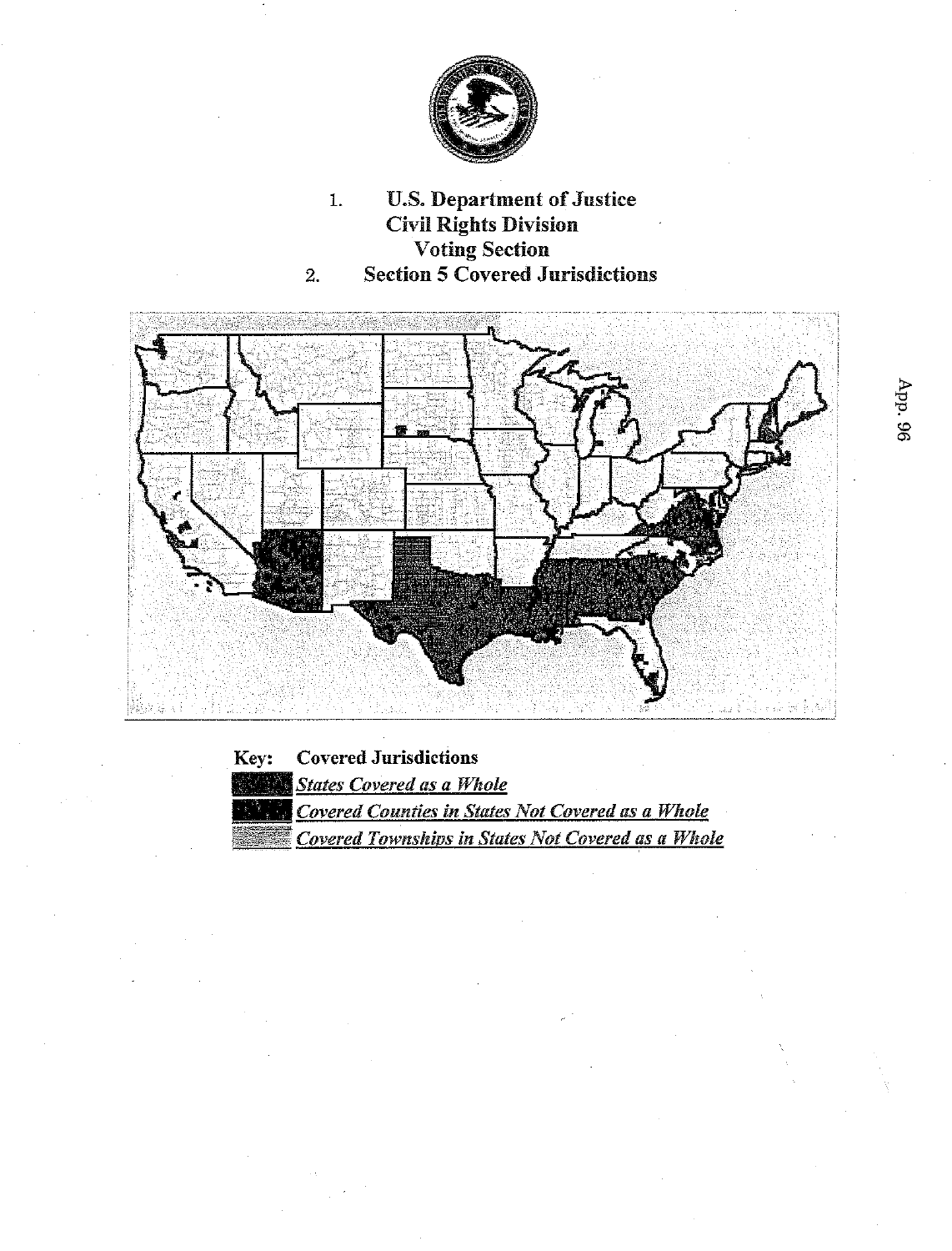| <b>States Covered</b><br>as a Whole<br>(In red on map) | Applicable<br>Date | Fed<br>Register | Date            |
|--------------------------------------------------------|--------------------|-----------------|-----------------|
| Alabama                                                | Nov. 1, 1964       | 30 FR 9897      | Aug. 7, 1965.   |
| Alaska (not<br>shown above)                            | Nov. 1, 1972       | 40 FR 49422     | Oct. 22, 1975.  |
| Arizona                                                | Nov. 1, 1972       | 40 FR 43746     | Sept. 23, 1975. |
| Georgia                                                | Nov. 1, 1964       | 30 FR 9897      | Aug. 7, 1965.   |
| Louisiana                                              | Nov. 1, 1964       | 30 FR 9897      | Aug. 7, 1965.   |
| Mississippi                                            | Nov. 1, 1964       | 30 FR 9897      | Aug. 7, 1965.   |
| South Carolina                                         | Nov. 1, 1964       | 30 FR 9897      | Aug. 7, 1965.   |
| Texas                                                  | Nov. 1, 1972       | 40 FR 43746     | Sept. 23, 1975. |
| Virginia $\frac{1}{2}$                                 | Nov. 1, 1964       | 30 FR 9897      | Aug. 7, 1965.   |

| Covered<br><b>Counties in</b><br><b>States Not</b><br><b>Covered as</b><br>a Whole | Applicable<br>Date | Fed<br>Register | Date |
|------------------------------------------------------------------------------------|--------------------|-----------------|------|
| $(\text{In blue on map})$                                                          |                    |                 |      |

California:

| Kings County       | Nov. 1, 1972 |            | 40 FR 43746 Sept. 23, 1975. |
|--------------------|--------------|------------|-----------------------------|
| Merced County      | Nov. 1, 1972 |            | 40 FR 43746 Sept. 23, 1975. |
| Monterey<br>County | Nov. 1, 1968 | 36 FR 5809 | Mar. 27, 1971.              |
| Yuba County        | Nov. 1, 1968 | 36 FR 5809 | Mar. 27. 1971.              |
| Yuba County        | Nov. 1, 1972 | 41 FR 784  | Jan. 5, 1976.               |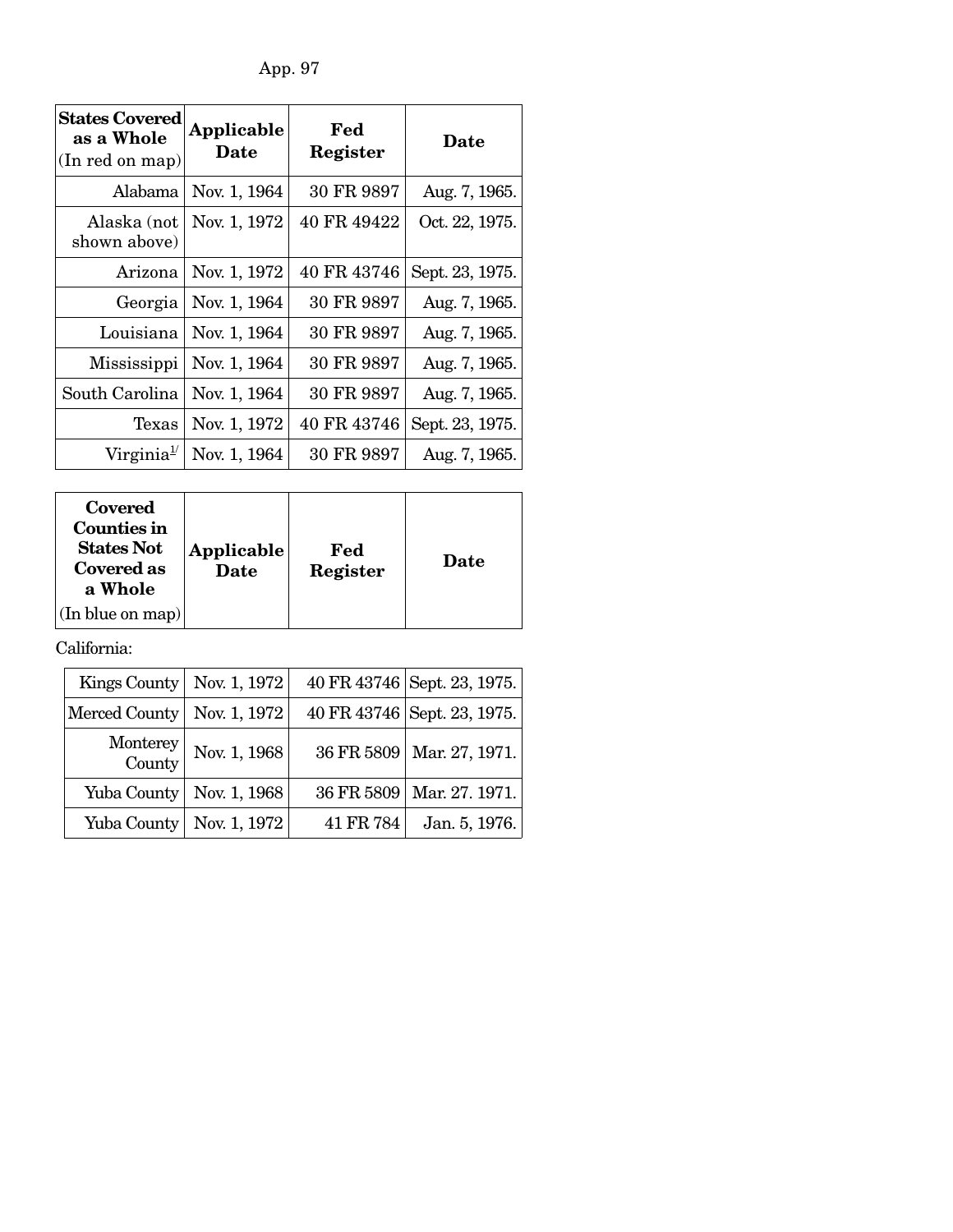Florida:

| Collier County   Nov. 1, 1972 |              | 41 FR 34329 Aug. 13, 1976.   |
|-------------------------------|--------------|------------------------------|
| Hardee County                 | Nov. 1, 1972 | 40 FR 43746 Sept. 23, 1975.  |
| Hendry County   Nov. 1, 1972  |              | 41 FR 34329   Aug. 13, 1976. |
| Hillsborough<br>County        | Nov. 1, 1972 | 40 FR 43746 Sept. 23, 1975.  |
| Monroe County   Nov. 1, 1972  |              | 40 FR 43746 Sept. 23, 1975.  |

New York:

| <b>Bronx County</b> | Nov. 1, 1968 |            | 36 FR 5809   Mar. 27, 1971. |
|---------------------|--------------|------------|-----------------------------|
| <b>Bronx County</b> | Nov. 1, 1972 |            | 40 FR 43746 Sept. 23, 1975. |
| Kings County        | Nov. 1, 1968 |            | 36 FR 5809   Mar. 27, 1971. |
| Kings County        | Nov. 1, 1972 |            | 40 FR 43746 Sept. 23, 1975. |
| New York<br>County  | Nov. 1, 1968 | 36 FR 5809 | Mar. 27, 1971.              |

North Carolina:

| <b>Anson County</b>       | Nov. 1, 1964 | 30 FR 9897 | Aug. 7, 1965.  |
|---------------------------|--------------|------------|----------------|
| <b>Beaufort</b><br>County | Nov. 1, 1964 | 31 FR 5081 | Mar. 29, 1966. |
| <b>Bertie County</b>      | Nov. 1, 1964 | 30 FR 9897 | Aug. 7, 1965.  |
| <b>Bladen County</b>      | Nov. 1, 1964 | 31 FR 5081 | Mar. 29, 1966. |
| Camden<br>County          | Nov. 1, 1964 | 31 FR 3317 | Mar. 2, 1966.  |
| Caswell<br>County         | Nov. 1, 1964 | 30 FR 9897 | Aug. 7, 1965.  |
| Chowan<br>County          | Nov. 1, 1964 | 30 FR 9897 | Aug. 7, 1965.  |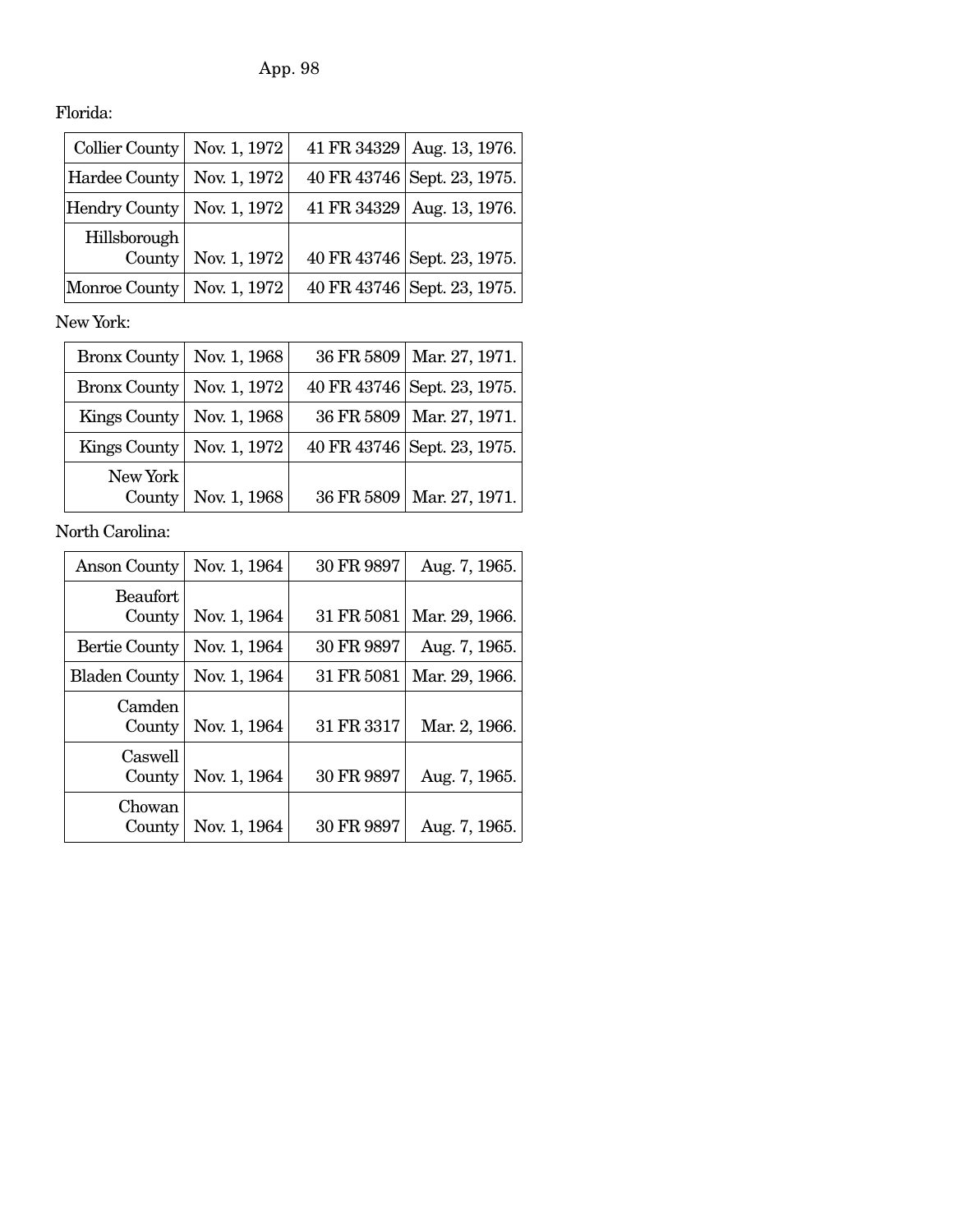App. 99

| Cleveland             |              |             |                |
|-----------------------|--------------|-------------|----------------|
| County                | Nov. 1, 1964 | 31 FR 5081  | Mar. 29, 1966. |
| <b>Craven County</b>  | Nov. 1, 1964 | 30 FR 9897  | Aug. 7, 1965.  |
| Cumberland<br>County  | Nov. 1, 1964 | 30 FR 9897  | Aug. 7, 1965.  |
| Edgecombe<br>County   | Nov. 1, 1964 | 30 FR 9897  | Aug. 7, 1965.  |
| Franklin<br>County    | Nov. 1, 1964 | 30 FR 9897  | Aug. 7, 1965.  |
| <b>Gaston County</b>  | Nov. 1, 1964 | 31 FR 5081  | Mar. 29 1966.  |
| Gates County          | Nov. 1, 1964 | 30 FR 9897  | Aug. 7, 1965.  |
| Granville<br>County   | Nov. 1, 1964 | 30 FR 9897  | Aug. 7, 1965.  |
| <b>Greene County</b>  | Nov. 1, 1964 | 30 FR 9897  | Aug. 7, 1965.  |
| Guilford<br>County    | Nov. 1, 1964 | 31 FR 5081  | Mar. 29, 1966. |
| <b>Halifax County</b> | Nov. 1, 1964 | 30 FR 9897  | Aug. 7, 1965.  |
| Harnett<br>County     | Nov. 1, 1964 | 31 FR 5081  | Mar. 29, 1966. |
| Hertford<br>County    | Nov. 1, 1964 | 30 FR 9897  | Aug. 7, 1965.  |
| <b>Hoke County</b>    | Nov. 1, 1964 | 30 FR 9897  | Aug. 7, 1965.  |
| Jackson<br>County     | Nov. 1, 1972 | 40 FR 49422 | Oct. 22, 1975. |
| Lee County            | Nov. 1, 1964 | 31 FR 5081  | Mar. 29, 1966. |
| Lenoir County         | Nov. 1, 1964 | 30 FR 9897  | Aug. 7, 1965.  |
| Martin County         | Nov. 1, 1964 | 31 FR 19    | Jan. 4, 1966.  |
| Nash County           | Nov. 1, 1964 | 30 FR 9897  | Aug. 7, 1965.  |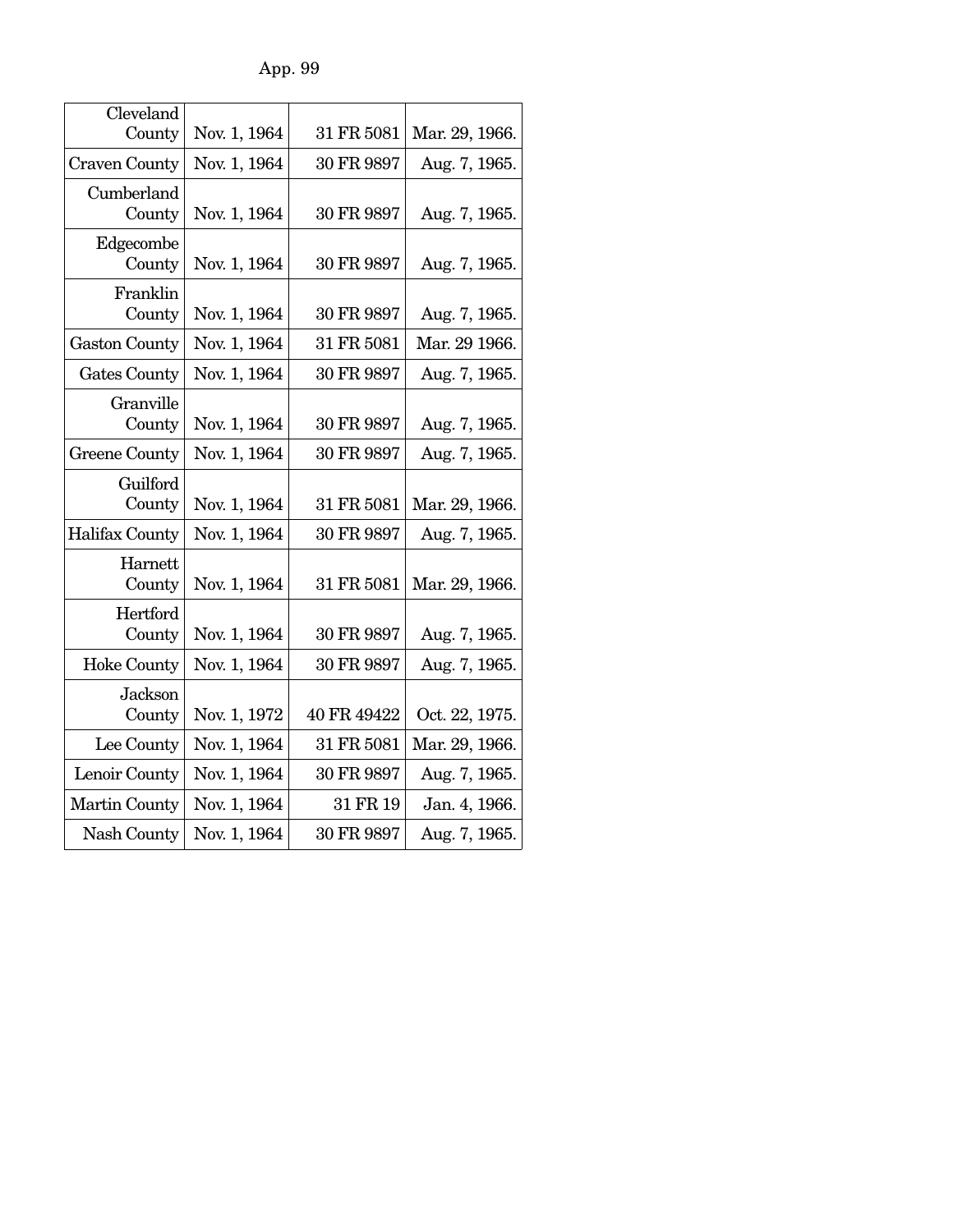App. 100

| Northampton          |              |            |                |
|----------------------|--------------|------------|----------------|
| County               | Nov. 1, 1964 | 30 FR 9897 | Aug. 7, 1965.  |
| <b>Onslow County</b> | Nov. 1, 1964 | 30 FR 9897 | Aug. 7, 1965.  |
| Pasquotank<br>County | Nov. 1, 1964 | 30 FR 9897 | Aug. 7, 1965.  |
| Perquimans<br>County | Nov. 1, 1964 | 31 FR 3317 | Mar. 2, 1966.  |
| Person County        | Nov. 1, 1964 | 30 FR 9897 | Aug. 7, 1965.  |
| <b>Pitt County</b>   | Nov. 1, 1964 | 30 FR 9897 | Aug. 7, 1965.  |
| Robeson<br>County    | Nov. 1, 1964 | 30 FR 9897 | Aug. 7, 1965.  |
| Rockingham<br>County | Nov. 1, 1964 | 31 FR 5081 | Mar. 29, 1966. |
| Scotland<br>County   | Nov. 1, 1964 | 30 FR 9897 | Aug. 7, 1965.  |
| <b>Union County</b>  | Nov. 1, 1964 | 31 FR 5081 | Mar. 29, 1966. |
| Vance County         | Nov. 1, 1964 | 30 FR 9897 | Aug. 7, 1965.  |
| Washington<br>County | Nov. 1, 1964 | 31 FR 19   | Jan. 4, 1966.  |
| Wayne County         | Nov. 1, 1964 | 30 FR 9897 | Aug. 7, 1965.  |
| <b>Wilson County</b> | Nov. 1, 1964 | 30 FR 9897 | Aug. 7, 1965.  |

South Dakota:

| Shanon County   Nov. 1, 1972 |                            | 41 FR 784 Jan. 5, 1976. |
|------------------------------|----------------------------|-------------------------|
|                              | Todd County   Nov. 1, 1972 | 41 FR 784 Jan. 5, 1976. |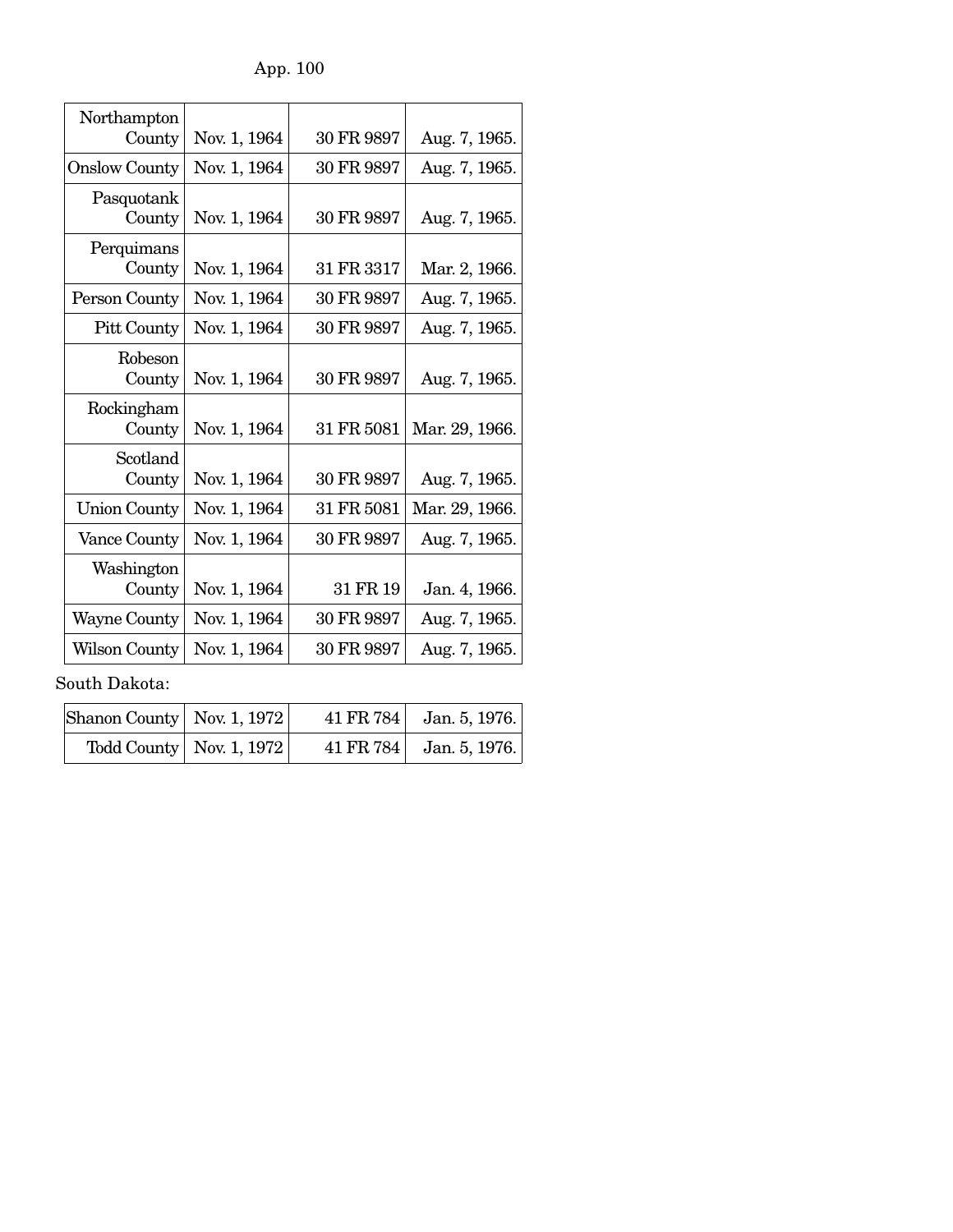| <b>Covered Townships in</b><br><b>States Not Covered</b><br>as a Whole | <b>Applicable</b><br><b>Date</b> | Fed<br>Register | Date |
|------------------------------------------------------------------------|----------------------------------|-----------------|------|
| (In pink on map)                                                       |                                  |                 |      |

Michigan:

| Allegan | Clyde Town- | Nov. $1$ , | 34329 | 41 FR   Aug. 13, |
|---------|-------------|------------|-------|------------------|
| County: | ship        | 1972       |       | 1976.            |
| Saginaw | Buena Vista | Nov. $1$ , | 34329 | 41 FR Aug. 13,   |
| County: | Township    | 1972       |       | 1976.            |

New Hampshire:

| Cheshire     | Rindge Town        | Nov. $1$ , | 39 FR | May 10, |
|--------------|--------------------|------------|-------|---------|
| County:      |                    | 1968       | 16912 | 1974    |
| Coos County: | Millsfield         | Nov. $1,$  | 39 FR | May 10, |
|              | Township           | 1968       | 16912 | 1974    |
|              | Pinkhams           | Nov. 1,    | 39 FR | May 10, |
|              | Grant              | 1968       | 16912 | 1974    |
|              | Stewartstown       | Nov. $1$ , | 39 FR | May 10, |
|              | Town               | 1968       | 16912 | 1974    |
|              | <b>Stratford</b>   | Nov. $1,$  | 39 FR | May 10, |
|              | Town               | 1968       | 16912 | 1974    |
| Grafton      | <b>Benton Town</b> | Nov. $1,$  | 39 FR | May 10, |
| County:      |                    | 1968       | 16912 | 1974    |
| Hillsborough | Antrim Town        | Nov. $1$ , | 39 FR | May 10, |
| County:      |                    | 1968       | 16912 | 1974    |
| Merrimack    | <b>Boscawen</b>    | Nov. $1,$  | 39 FR | May 10, |
| County:      | Town               | 1968       | 16912 | 1974    |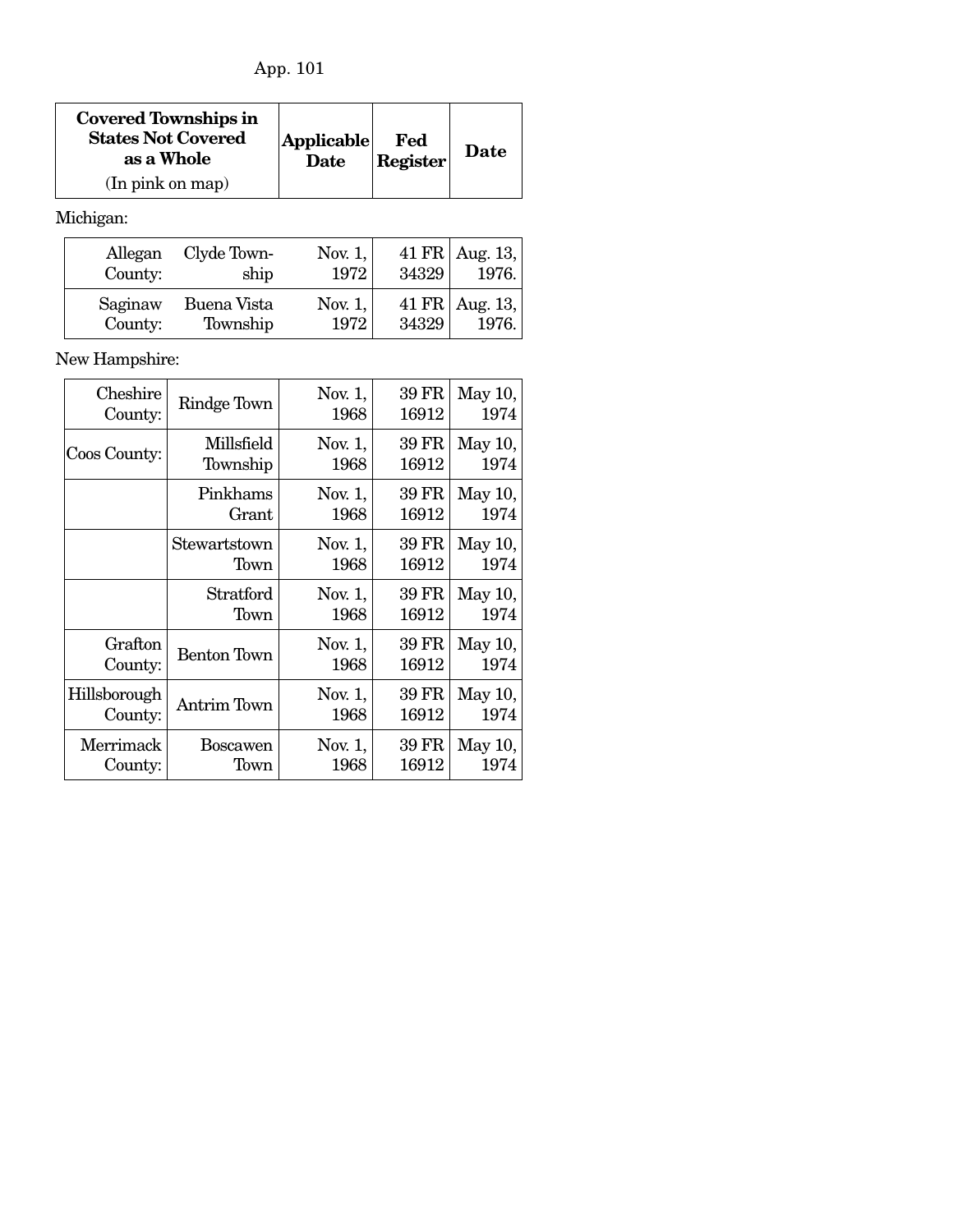App. 102

| Rockingham          | Newington  | Nov. $1,$          | 16912 | 39 FR   May 10,         |
|---------------------|------------|--------------------|-------|-------------------------|
| County:             | Town       | 1968               |       | 1974                    |
| Sullivan<br>County: | Unity Town | Nov. $1$ ,<br>1968 | 16912 | 39 FR   May 10,<br>1974 |

# **Notes**

 $1$  Three political subdivisions in Virginia (Fairfax City, Frederick County and Shenandoah County) have "bailed out" from coverage pursuant to Section 4 of the Voting Rights Act The United States consented to the declaratory judgment in each of those cases.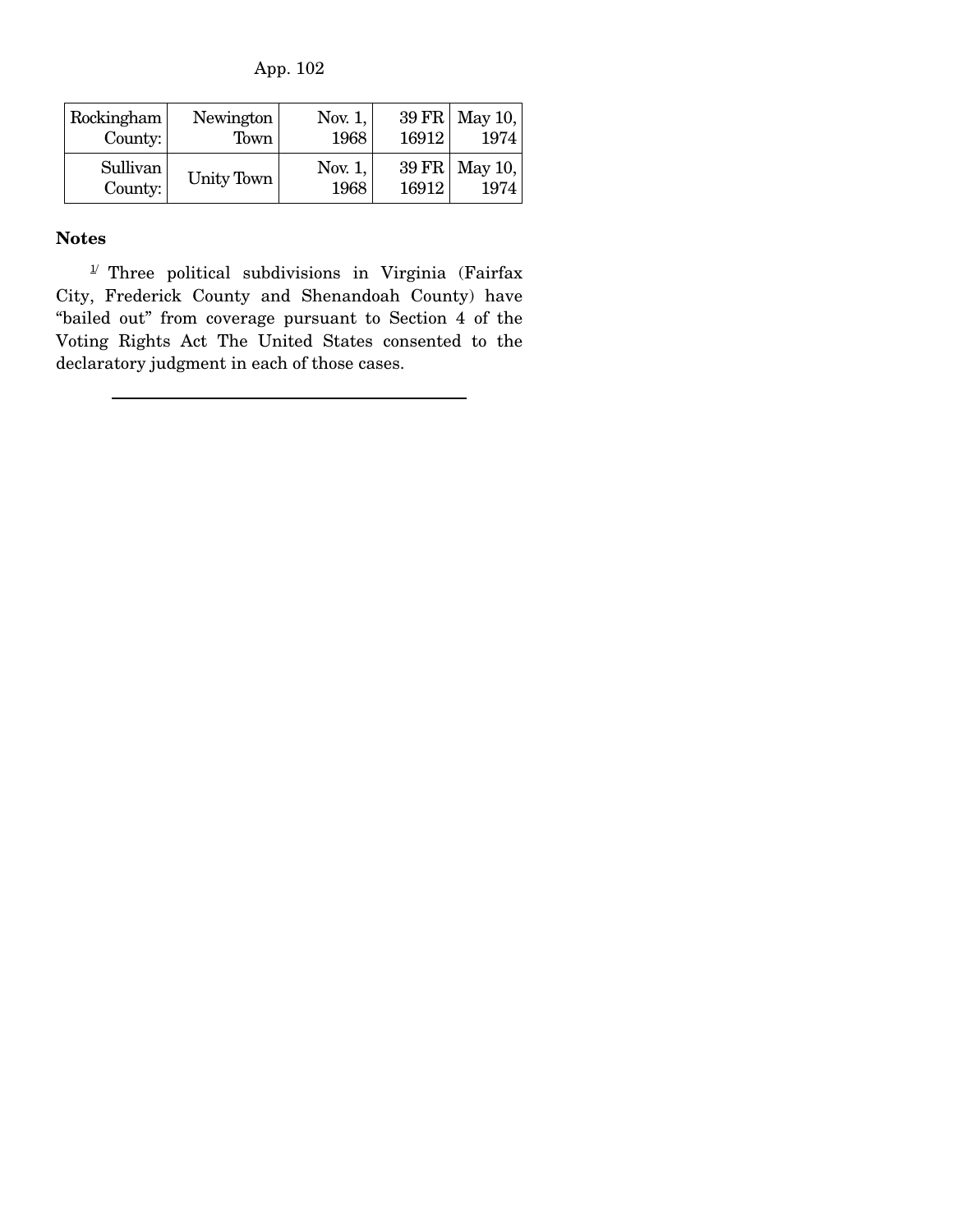App. 103

#### Senate Factors

(S. Rep. No. 97-417, at 28-29 (1982), *reprinted in* 1982 U.S.C.C.A.N. 177)

 1. [T]he extent of any history of official discrimination in the state or political subdivision that touched the right of the members of the minority group to register, to vote, or otherwise to participate in the democratic process;

 2. the extent to which voting in the elections of the state or political subdivision is racially polarized;

 3. the extent to which the state or political subdivision has used unusually large election districts, majority vote requirements, anti-single shot provisions, or other voting practices or procedures that may enhance the opportunity for discrimination against the minority group;

 4. if there is a candidate slating process, whether the members of the minority group have been denied access to that process;

 5. the extent to which members of the minority group in the state or political subdivision bear the effects of discrimination in such areas as education, employment and health, which hinder their ability to participate effectively in the political process;

 6. whether political campaigns have been characterized by overt or subtle racial appeals;

 7. the extent to which members of the minority group have been elected to public office in the jurisdiction;

 8. whether there is a significant lack of responsiveness on the part of elected officials to the particularized needs of the members of the minority group;